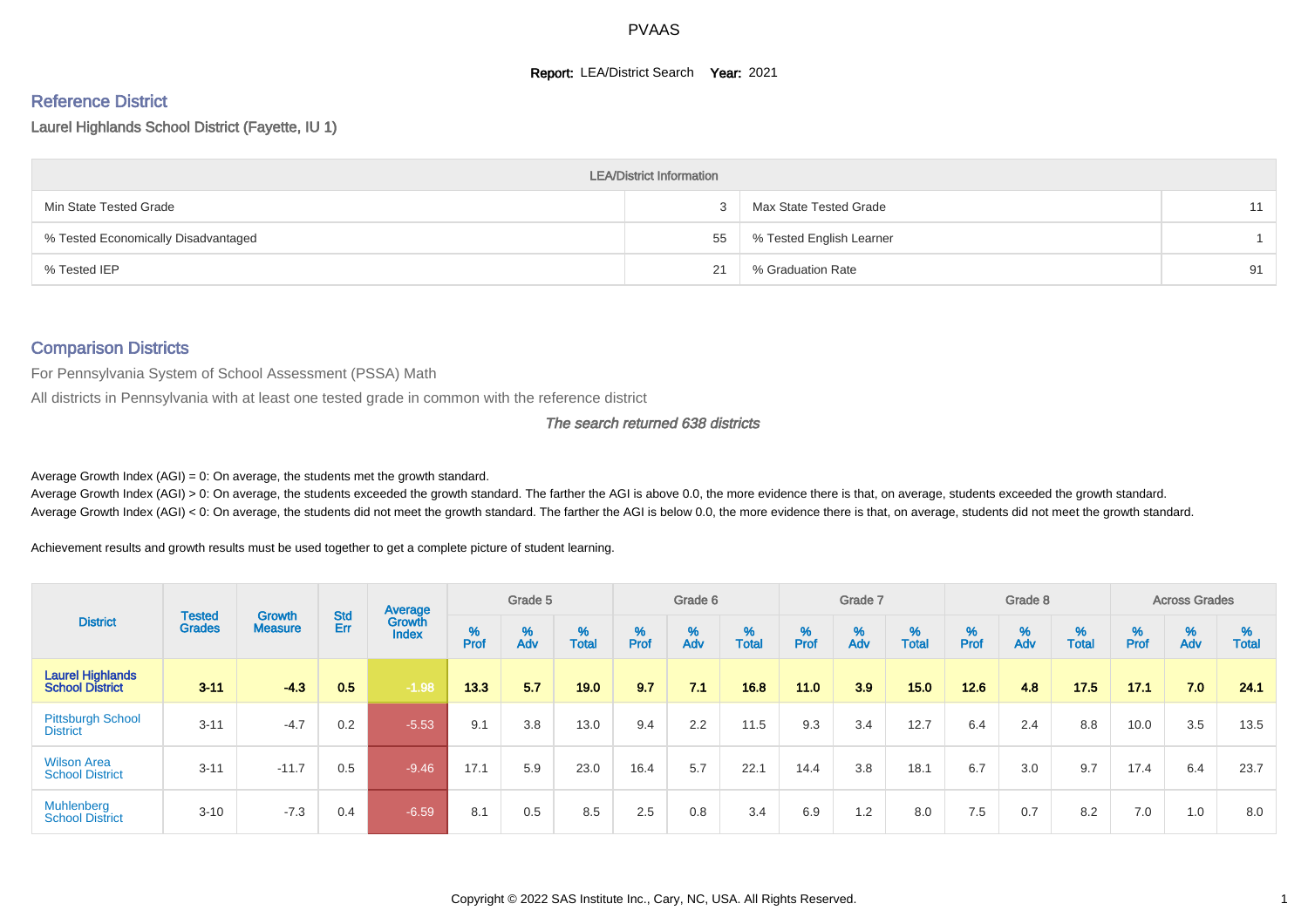|                                                    |                                |                                 | <b>Std</b> | Average                |           | Grade 5  |                   |           | Grade 6  |                   |           | Grade 7  |                   |           | Grade 8  |                   |           | <b>Across Grades</b> |                   |
|----------------------------------------------------|--------------------------------|---------------------------------|------------|------------------------|-----------|----------|-------------------|-----------|----------|-------------------|-----------|----------|-------------------|-----------|----------|-------------------|-----------|----------------------|-------------------|
| <b>District</b>                                    | <b>Tested</b><br><b>Grades</b> | <b>Growth</b><br><b>Measure</b> | Err        | Growth<br><b>Index</b> | %<br>Prof | %<br>Adv | %<br><b>Total</b> | %<br>Prof | %<br>Adv | %<br><b>Total</b> | %<br>Prof | %<br>Adv | %<br><b>Total</b> | %<br>Prof | %<br>Adv | %<br><b>Total</b> | %<br>Prof | %<br>Adv             | %<br><b>Total</b> |
| <b>Laurel Highlands</b><br><b>School District</b>  | $3 - 11$                       | $-4.3$                          | 0.5        | $-1.98$                | 13.3      | 5.7      | 19.0              | 9.7       | 7.1      | 16.8              | 11.0      | 3.9      | 15.0              | 12.6      | 4.8      | 17.5              | 17.1      | 7.0                  | 24.1              |
| <b>Shaler Area</b><br><b>School District</b>       | $3 - 11$                       | $-6.1$                          | 0.4        | 1.00                   | 26.2      | 5.8      | 32.0              | 12.6      | 1.9      | 14.5              | 22.1      | 5.5      | 27.7              | 19.6      | 5.2      | 24.8              | 23.3      | 7.8                  | 31.2              |
| <b>West Mifflin Area</b><br><b>School District</b> | $3 - 12$                       | $-8.5$                          | 0.5        | $-2.29$                | 18.4      | 5.7      | 24.1              | 6.8       | 0.7      | 7.4               | 6.7       | 0.0      | 6.7               | 5.5       | 0.0      | 5.5               | 11.1      | 2.8                  | 13.9              |
| <b>MaST Community</b><br><b>Charter School</b>     | $3 - 10$                       | $-8.7$                          | 0.6        | $-3.76$                | 30.0      | 3.0      | 33.0              | 20.0      | 3.8      | 23.8              | 24.3      | 3.9      | 28.2              | 17.5      | 1.9      | 19.4              | 23.1      | 3.6                  | 26.7              |
| <b>Baldwin-Whitehall</b><br><b>School District</b> | $3 - 11$                       | $-5.8$                          | 0.4        | $-2.93$                | 24.7      | 6.6      | 31.4              | 18.6      | $1.2$    | 19.8              | 16.0      | 1.6      | 17.7              | 11.5      | 2.1      | 13.6              | 22.2      | 6.8                  | 29.0              |
| <b>Abington School</b><br><b>District</b>          | $3 - 10$                       | $-3.8$                          | 0.3        | 0.35                   | 25.7      | 12.4     | 38.1              | 30.8      | 10.8     | 41.6              | 23.9      | 6.4      | 30.2              | 14.9      | 1.1      | 15.9              | 26.9      | 10.4                 | 37.3              |
| <b>Pennridge School</b><br><b>District</b>         | $3 - 10$                       | $-1.2$                          | 0.3        | 6.80                   | 35.5      | 15.4     | 50.9              | 19.1      | 2.9      | 22.0              | 21.4      | 13.9     | 35.3              | 21.6      | 3.4      | 25.1              | 28.5      | 12.0                 | 40.5              |
| <b>Allentown City</b><br><b>School District</b>    | $3 - 12$                       | $-4.5$                          | 0.3        | $-9.09$                |           |          |                   | 2.0       | 0.7      | 2.8               | 2.2       | 0.3      | 2.5               |           |          |                   | 4.3       | 1.1                  | 5.4               |
| <b>Parkland School</b><br><b>District</b>          | $3 - 11$                       | $-3.5$                          | 0.3        | $-5.03$                | 33.6      | 26.4     | 60.0              | 33.4      | 15.9     | 49.3              | 27.1      | 18.6     | 45.7              | 23.1      | 11.8     | 34.9              | 30.8      | 24.1                 | 54.9              |
| <b>Wyoming Area</b><br><b>School District</b>      | $3 - 10$                       | $-7.7$                          | 0.6        | $-1.00$                | 22.1      | 8.8      | 31.0              | 4.8       | 1.0      | 5.8               | 9.3       | 3.1      | 12.4              | 7.4       | 1.8      | 9.3               | 14.1      | 4.3                  | 18.4              |
| <b>MaST Community</b><br><b>Charter School II</b>  | $3 - 10$                       | $-8.4$                          | 0.7        | $-4.62$                | 5.0       | 2.0      | 6.9               | 7.2       | 1.0      | 8.2               | 8.9       | 2.0      | 10.9              |           |          |                   | 12.6      | 3.2                  | 15.8              |
| <b>Pittston Area</b><br><b>School District</b>     | $3 - 11$                       | $-8.4$                          | 0.8        | 0.10                   | 5.7       | 0.0      | 5.7               | 4.2       | 0.0      | 4.2               | 4.8       | 3.2      | 7.9               | 7.1       | 1.8      | 8.9               | 10.7      | 3.8                  | 14.4              |
| <b>Seneca Valley</b><br><b>School District</b>     | $3 - 11$                       | $-2.1$                          | 0.3        | 1.45                   | 28.8      | 15.8     | 44.6              | 33.8      | 9.8      | 43.6              | 26.6      | 12.0     | 38.5              | 18.6      | 6.0      | 24.6              | 30.0      | 14.4                 | 44.4              |
| <b>Woodland Hills</b><br><b>School District</b>    | $3 - 12$                       | $-6.1$                          | 0.5        | $-2.24$                | 5.7       | 5.1      | 10.8              | 4.8       | 1.4      | 6.2               | 8.7       | 2.9      | 11.6              | 2.3       | 3.0      | 5.3               | 7.9       | 2.7                  | 10.6              |
| <b>Kiski Area School</b><br><b>District</b>        | $3 - 11$                       | $-4.9$                          | 0.4        | $-1.08$                | 15.4      | 5.6      | 21.0              | 11.1      | 1.8      | 13.0              | 22.9      | 5.0      | 27.9              | 9.6       | 2.8      | 12.4              | 20.2      | 7.5                  | 27.7              |
| <b>Lancaster School</b><br><b>District</b>         | $3 - 12$                       | $-3.2$                          | 0.3        | $-3.06$                | 8.8       | 3.0      | 11.8              | 3.9       | 0.8      | 4.7               | 4.4       | 0.9      | 5.3               | 2.3       | 0.6      | 3.0               | 7.4       | 1.9                  | 9.3               |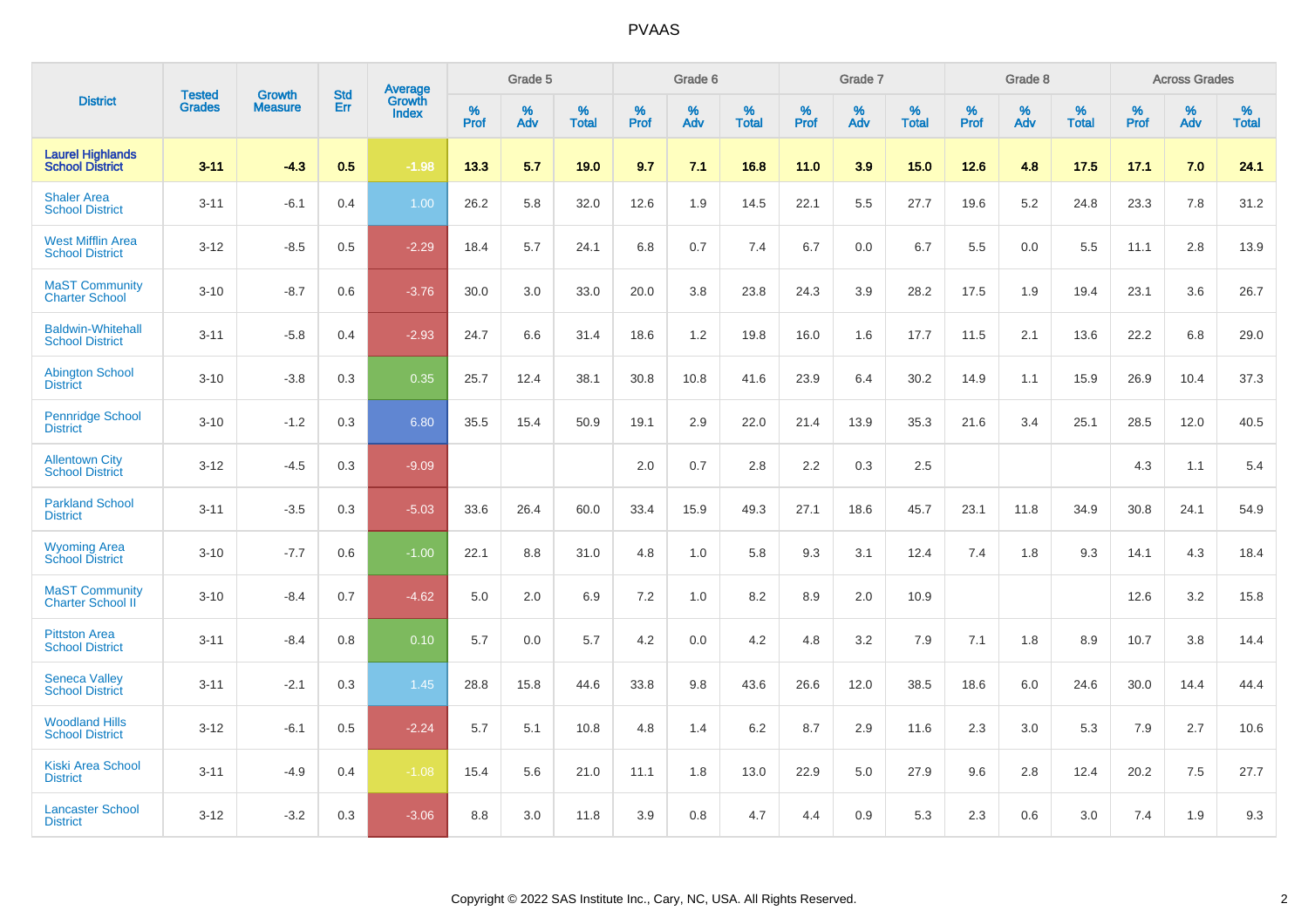|                                                                |                                |                          | <b>Std</b> | Average                |           | Grade 5  |                   |           | Grade 6  |                   |           | Grade 7  |                   |           | Grade 8  |                   |           | <b>Across Grades</b> |                   |
|----------------------------------------------------------------|--------------------------------|--------------------------|------------|------------------------|-----------|----------|-------------------|-----------|----------|-------------------|-----------|----------|-------------------|-----------|----------|-------------------|-----------|----------------------|-------------------|
| <b>District</b>                                                | <b>Tested</b><br><b>Grades</b> | Growth<br><b>Measure</b> | Err        | Growth<br><b>Index</b> | %<br>Prof | %<br>Adv | %<br><b>Total</b> | %<br>Prof | %<br>Adv | %<br><b>Total</b> | %<br>Prof | %<br>Adv | %<br><b>Total</b> | %<br>Prof | %<br>Adv | %<br><b>Total</b> | %<br>Prof | %<br>Adv             | %<br><b>Total</b> |
| <b>Laurel Highlands</b><br><b>School District</b>              | $3 - 11$                       | $-4.3$                   | 0.5        | $-1.98$                | 13.3      | 5.7      | 19.0              | 9.7       | 7.1      | 16.8              | 11.0      | 3.9      | 15.0              | 12.6      | 4.8      | 17.5              | 17.1      | 7.0                  | 24.1              |
| <b>Dallas School</b><br><b>District</b>                        | $3 - 11$                       | $-5.7$                   | 0.5        | 5.42                   | 43.8      | 15.6     | 59.4              | 24.3      | 2.8      | 27.1              | 18.1      | 6.3      | 24.4              | 17.9      | 0.0      | 17.9              | 30.9      | 12.9                 | 43.8              |
| Southeastern<br><b>Greene School</b><br><b>District</b>        | $3 - 10$                       | $-11.8$                  | 1.0        | $-3.05$                | 34.5      | 13.8     | 48.3              | 32.4      | 2.9      | 35.3              | 8.2       | 4.1      | 12.2              | 25.6      | 2.3      | 27.9              | 26.6      | 12.9                 | 39.5              |
| <b>Bristol Township</b><br><b>School District</b>              | $3 - 11$                       | $-4.1$                   | 0.4        | $-1.98$                | 12.4      | 2.9      | 15.3              | 2.7       | 0.7      | 3.4               | 7.5       | 1.1      | 8.6               | 3.8       | 0.4      | 4.2               | 10.6      | 2.1                  | 12.7              |
| <b>Central Bucks</b><br><b>School District</b>                 | $3 - 11$                       | 0.2                      | 0.2        | 7.38                   | 36.0      | 18.4     | 54.4              | 31.8      | 16.6     | 48.4              | 29.2      | 13.4     | 42.6              | 22.8      | 7.4      | 30.1              | 32.0      | 16.6                 | 48.6              |
| <b>Pine-Richland</b><br><b>School District</b>                 | $3 - 11$                       | $-1.8$                   | 0.3        | 0.90                   | 35.0      | 21.7     | 56.7              | 35.6      | 11.5     | 47.1              | 37.1      | 18.2     | 55.4              | 30.1      | 15.8     | 45.9              | 34.9      | 21.2                 | 56.1              |
| Northwestern<br><b>School District</b>                         | $3 - 11$                       | $-6.8$                   | 0.6        | $-3.84$                | 34.7      | 6.3      | 41.0              | 21.8      | 1.2      | 23.0              | 16.8      | 7.5      | 24.3              | 9.1       | 1.8      | 10.9              | 25.1      | 6.0                  | 31.1              |
| Wissahickon<br><b>Charter School</b>                           | $3-8$                          | $-0.8$                   | 0.7        | 4.54                   | 0.0       | 0.0      | 0.0               | 2.4       | 0.0      | 2.4               | 3.7       | 0.0      | 3.7               | 1.5       | 0.0      | 1.5               | 4.0       | $0.2\,$              | 4.2               |
| <b>Owen J Roberts</b><br><b>School District</b>                | $3 - 11$                       | $-3.2$                   | 0.3        | $-0.55$                | 35.7      | 21.9     | 57.7              | 29.6      | 17.3     | 46.9              | 28.3      | 12.5     | 40.8              | 22.8      | 5.5      | 28.4              | 31.9      | 16.7                 | 48.6              |
| <b>Gateway School</b><br><b>District</b>                       | $3 - 11$                       | $-4.4$                   | 0.4        | $-2.08$                | 15.3      | 7.4      | 22.7              | 16.5      | 7.1      | 23.6              | 14.6      | 4.2      | 18.8              | 16.2      | 6.9      | 23.2              | 21.5      | 9.7                  | 31.2              |
| <b>Conrad Weiser</b><br><b>Area School</b><br><b>District</b>  | $3 - 11$                       | $-1.9$                   | 0.5        | 2.69                   | 15.3      | 1.8      | 17.2              | 18.5      | 2.6      | 21.2              | 15.6      | 1.6      | 17.2              | 9.4       | 3.0      | 12.3              | 17.9      | 5.0                  | 23.0              |
| <b>Trinity Area School</b><br><b>District</b>                  | $3 - 11$                       | $-4.0$                   | 0.4        | 3.77                   | 35.4      | 13.4     | 48.9              | 20.9      | 3.2      | 24.1              | 21.5      | 8.0      | 29.5              | 15.3      | 3.2      | 18.6              | 25.6      | 9.6                  | 35.2              |
| Penn-Trafford<br><b>School District</b>                        | $3 - 11$                       | $-3.6$                   | 0.4        | 3.72                   | 40.3      | 24.6     | 64.9              | 36.1      | 20.9     | 57.0              | 33.3      | 18.7     | 52.0              | 19.3      | 3.7      | 23.0              | 34.4      | 21.1                 | 55.5              |
| <b>Tuscarora School</b><br><b>District</b>                     | $3 - 11$                       | $-2.4$                   | 0.5        | 3.82                   | 16.5      | 7.4      | 23.9              | 11.3      | 2.7      | 14.0              | 13.4      | 4.5      | 17.9              | 11.0      | 2.1      | 13.1              | 17.7      | 6.0                  | 23.6              |
| <b>Mount Pleasant</b><br><b>Area School</b><br><b>District</b> | $3 - 11$                       | $-5.7$                   | 0.5        | $-0.96$                | 18.0      | 1.6      | 19.7              | 12.8      | 2.4      | 15.2              | 12.7      | 2.8      | 15.5              | 7.4       | 0.8      | 8.3               | 18.3      | 4.3                  | 22.6              |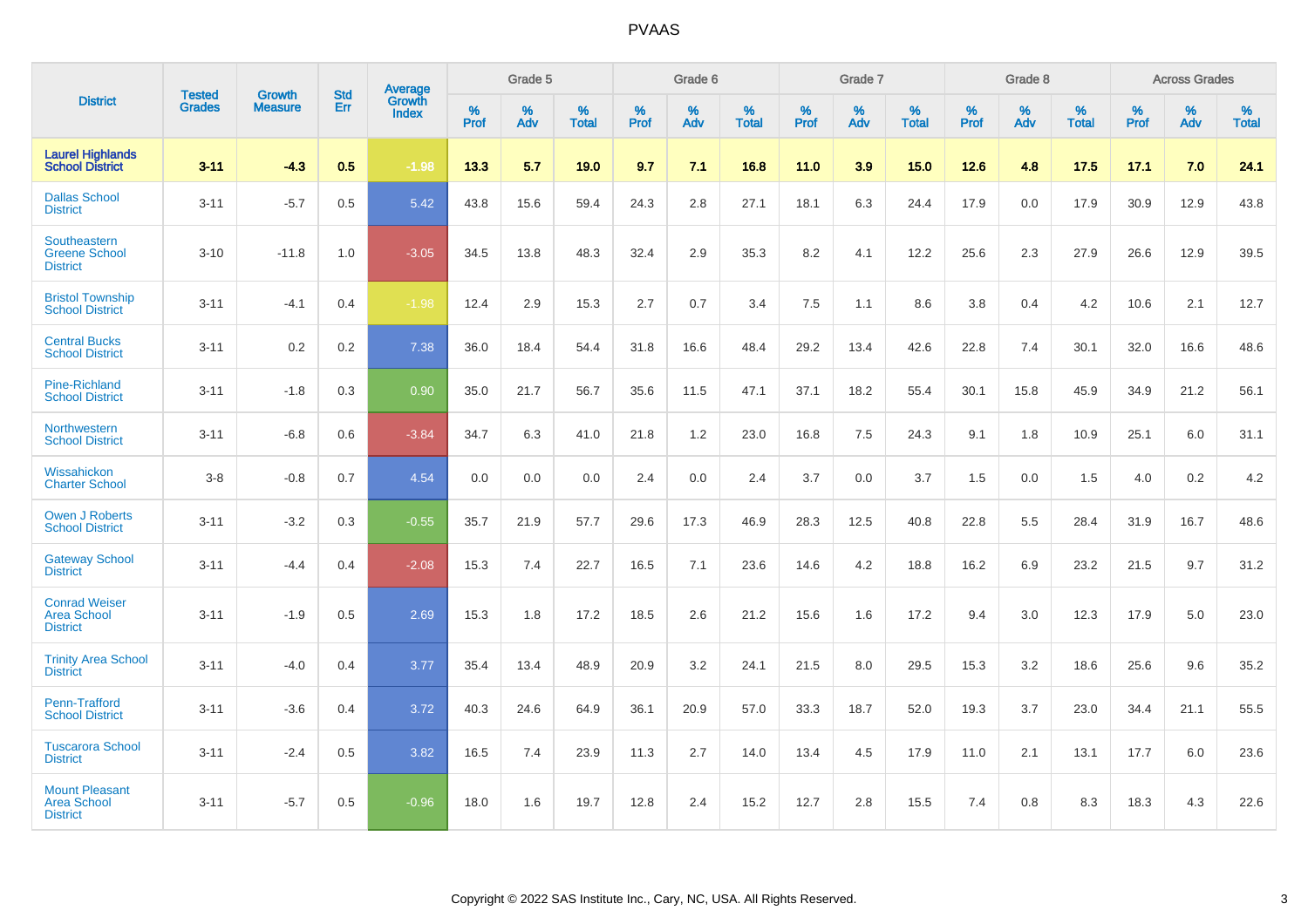|                                                                   |                                |                                 | <b>Std</b> | Average                       |           | Grade 5  |                   |           | Grade 6  |                   |           | Grade 7  |                   |           | Grade 8  |                   |           | <b>Across Grades</b> |                   |
|-------------------------------------------------------------------|--------------------------------|---------------------------------|------------|-------------------------------|-----------|----------|-------------------|-----------|----------|-------------------|-----------|----------|-------------------|-----------|----------|-------------------|-----------|----------------------|-------------------|
| <b>District</b>                                                   | <b>Tested</b><br><b>Grades</b> | <b>Growth</b><br><b>Measure</b> | Err        | <b>Growth</b><br><b>Index</b> | %<br>Prof | %<br>Adv | %<br><b>Total</b> | %<br>Prof | %<br>Adv | %<br><b>Total</b> | %<br>Prof | %<br>Adv | %<br><b>Total</b> | %<br>Prof | %<br>Adv | %<br><b>Total</b> | %<br>Prof | %<br>Adv             | %<br><b>Total</b> |
| <b>Laurel Highlands</b><br><b>School District</b>                 | $3 - 11$                       | $-4.3$                          | 0.5        | $-1.98$                       | 13.3      | 5.7      | 19.0              | 9.7       | 7.1      | 16.8              | 11.0      | 3.9      | 15.0              | 12.6      | 4.8      | 17.5              | 17.1      | 7.0                  | 24.1              |
| <b>Penn-Delco School</b><br><b>District</b>                       | $3 - 11$                       | $-4.5$                          | 0.4        | $-1.99$                       | 31.7      | 11.9     | 43.6              | 20.2      | 6.6      | 26.8              | 22.0      | 6.8      | 28.8              | 10.9      | 1.6      | 12.5              | 25.2      | 8.0                  | 33.2              |
| <b>Ringgold School</b><br><b>District</b>                         | $3 - 11$                       | $-4.9$                          | 0.5        | $-3.96$                       | 13.5      | 1.8      | 15.3              | 5.7       | 0.0      | 5.7               | 8.3       | 1.2      | 9.5               | 6.4       | 0.5      | 6.9               | 12.7      | 1.7                  | 14.4              |
| <b>Springfield School</b><br><b>District</b>                      | $3 - 11$                       | $-3.6$                          | 0.4        | $-2.60$                       | 35.0      | 20.1     | 55.1              | 30.6      | 7.7      | 38.4              | 35.8      | 10.7     | 46.5              | 26.0      | 12.6     | 38.6              | 33.8      | 18.4                 | 52.2              |
| Penn Hills School<br><b>District</b>                              | $3 - 11$                       | $-4.0$                          | 0.5        | 1.96                          | 4.7       | 1.8      | 6.4               | 2.7       | 0.7      | 3.4               | 2.1       | 1.6      | 3.7               | 3.4       | 0.0      | 3.4               | 6.8       | 2.1                  | 8.9               |
| <b>Nazareth Area</b><br><b>School District</b>                    | $3 - 11$                       | $-2.2$                          | 0.4        | 3.03                          | 30.3      | 13.0     | 43.3              | 27.3      | 13.5     | 40.8              | 27.8      | 6.8      | 34.6              | 17.3      | 3.5      | 20.9              | 28.9      | 10.3                 | 39.2              |
| <b>Connellsville Area</b><br><b>School District</b>               | $3 - 11$                       | $-3.8$                          | 0.4        | $-0.77$                       | 19.0      | 7.5      | 26.5              | 10.8      | 3.6      | 14.3              | 9.5       | 2.4      | 11.9              | 9.4       | 2.2      | 11.6              | 15.5      | 4.5                  | 20.0              |
| <b>East Stroudsburg</b><br><b>Area School</b><br><b>District</b>  | $3 - 11$                       | $-4.6$                          | 0.5        | $-0.82$                       | 19.0      | 5.3      | 24.3              | 8.8       | 1.6      | 10.4              | 9.7       | 3.0      | 12.7              | 7.7       | 1.9      | 9.7               | 16.0      | 4.5                  | 20.5              |
| <b>Eastern Lebanon</b><br><b>County School</b><br><b>District</b> | $3 - 11$                       | $-3.3$                          | 0.5        | 2.09                          | 19.8      | 7.9      | 27.7              | 9.1       | 0.6      | 9.7               | 13.1      | 3.1      | 16.2              | 8.9       | 1.8      | 10.6              | 17.0      | 5.0                  | 22.0              |
| <b>Pottstown School</b><br><b>District</b>                        | $3 - 12$                       | $-5.0$                          | 0.5        | $-2.29$                       | 6.0       | 3.6      | 9.5               | 2.1       | 0.0      | 2.1               | 5.3       | 0.7      | 5.9               | 5.6       | 0.0      | 5.6               | 6.5       | 1.2                  | 7.7               |
| <b>Beaver Area</b><br><b>School District</b>                      | $3 - 10$                       | $-4.4$                          | 0.6        | 1.92                          | 36.2      | 23.8     | 60.0              | 37.3      | 28.8     | 66.1              | 22.6      | 13.0     | 35.6              | 17.1      | 7.2      | 24.3              | 29.2      | 25.6                 | 54.8              |
| <b>Greensburg Salem</b><br><b>School District</b>                 | $3 - 11$                       | $-3.8$                          | 0.5        | $-1.81$                       | 31.1      | 7.9      | 39.0              | 12.0      | 1.2      | 13.2              | 16.5      | 3.8      | 20.3              | 17.6      | 4.6      | 22.2              | 20.7      | 7.4                  | 28.2              |
| Susquehanna<br><b>Township School</b><br><b>District</b>          | $3 - 12$                       | $-3.4$                          | 0.5        | 0.05                          | 13.7      | 3.7      | 17.4              | 3.0       | 0.5      | 3.5               | 6.2       | 2.3      | 8.5               | 9.8       | 0.5      | 10.3              | 11.5      | 3.0                  | 14.4              |
| <b>York Suburban</b><br><b>School District</b>                    | $3 - 11$                       | $-1.0$                          | 0.5        | 6.95                          | 28.6      | 23.2     | 51.7              | 17.1      | 6.5      | 23.6              | 23.6      | 15.3     | 38.9              | 20.6      | 9.2      | 29.9              | 27.3      | 17.9                 | 45.3              |
| <b>Pleasant Valley</b><br><b>School District</b>                  | $3 - 11$                       | $-2.3$                          | 0.4        | 2.77                          | 20.4      | 6.2      | 26.6              | 17.4      | 2.3      | 19.7              | 23.2      | 3.5      | 26.8              | 8.3       | 3.2      | 11.5              | 20.4      | 5.0                  | 25.4              |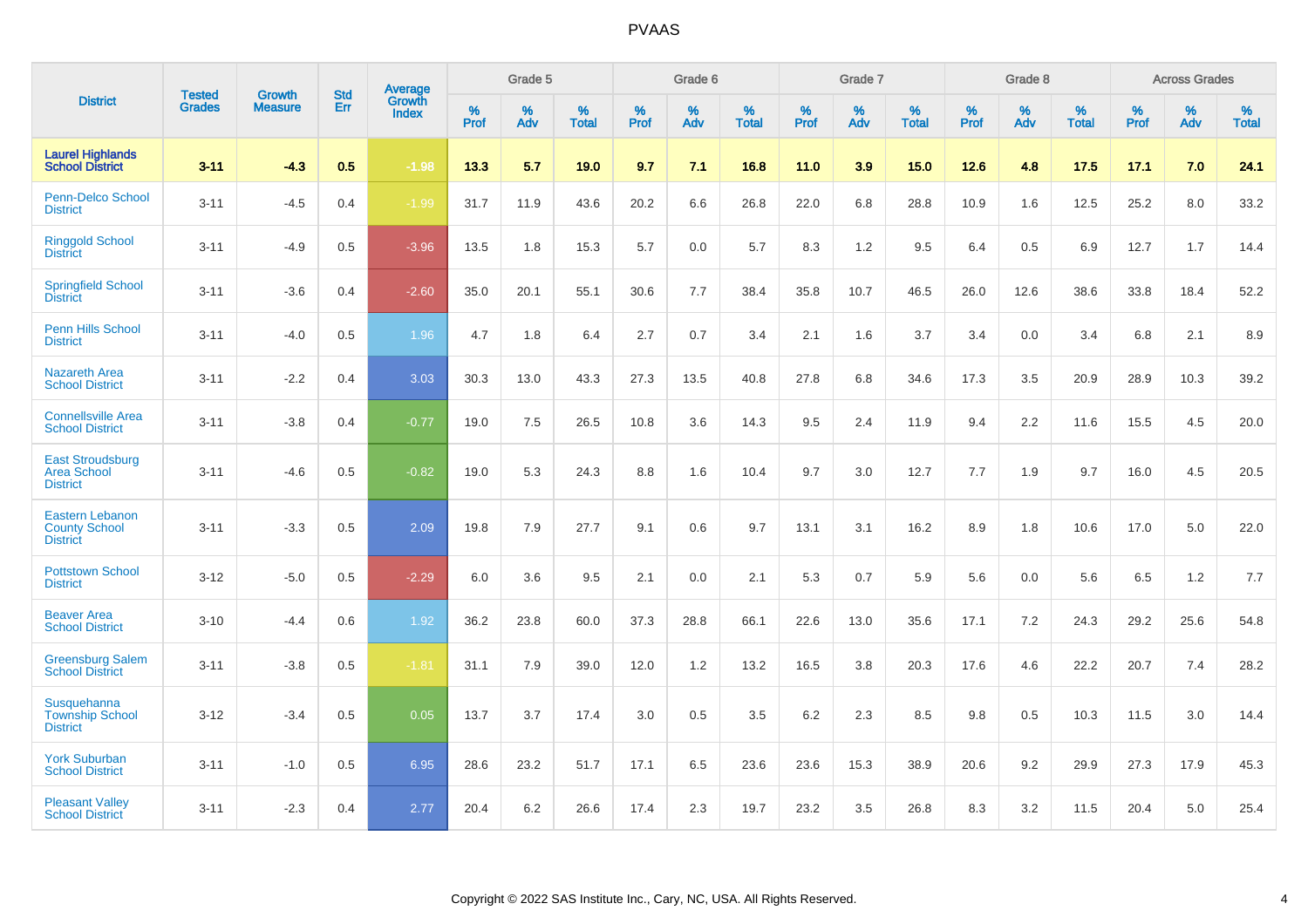|                                                             | <b>Tested</b> | <b>Growth</b>  | <b>Std</b> | Average                |              | Grade 5     |                      |              | Grade 6     |                      |              | Grade 7     |                   |              | Grade 8     |                   |                     | <b>Across Grades</b> |                      |
|-------------------------------------------------------------|---------------|----------------|------------|------------------------|--------------|-------------|----------------------|--------------|-------------|----------------------|--------------|-------------|-------------------|--------------|-------------|-------------------|---------------------|----------------------|----------------------|
| <b>District</b>                                             | <b>Grades</b> | <b>Measure</b> | Err        | Growth<br><b>Index</b> | $\%$<br>Prof | $\%$<br>Adv | $\%$<br><b>Total</b> | $\%$<br>Prof | $\%$<br>Adv | $\%$<br><b>Total</b> | $\%$<br>Prof | $\%$<br>Adv | %<br><b>Total</b> | $\%$<br>Prof | $\%$<br>Adv | %<br><b>Total</b> | $\%$<br><b>Prof</b> | $\%$<br>Adv          | $\%$<br><b>Total</b> |
| <b>Laurel Highlands</b><br><b>School District</b>           | $3 - 11$      | $-4.3$         | 0.5        | $-1.98$                | 13.3         | 5.7         | 19.0                 | 9.7          | 7.1         | 16.8                 | 11.0         | 3.9         | 15.0              | 12.6         | 4.8         | 17.5              | 17.1                | 7.0                  | 24.1                 |
| <b>Crestwood School</b><br><b>District</b>                  | $3 - 11$      | $-2.8$         | 0.5        | 3.04                   | 19.1         | 5.6         | 24.7                 | 24.3         | 7.7         | 32.0                 | 21.0         | 8.7         | 29.7              | 19.0         | 6.6         | 25.6              | 23.4                | 8.3                  | 31.7                 |
| <b>Pennsbury School</b><br><b>District</b>                  | $3 - 11$      | $-2.3$         | 0.3        | 0.78                   | 32.1         | 19.0        | 51.1                 | 23.0         | 10.9        | 34.0                 | 19.4         | 7.0         | 26.4              | 15.8         | 9.8         | 25.6              | 26.7                | 15.5                 | 42.2                 |
| <b>Neshaminy School</b><br><b>District</b>                  | $3 - 11$      | $-0.6$         | 0.3        | 4.21                   | 26.6         | 8.4         | 35.0                 | 18.4         | 3.5         | 21.9                 | 21.1         | 6.5         | 27.6              | 17.0         | 5.4         | 22.4              | 24.8                | 10.8                 | 35.6                 |
| <b>Plum Borough</b><br><b>School District</b>               | $3 - 11$      | $-3.1$         | 0.4        | 3.08                   | 34.5         | 8.4         | 42.9                 | 32.3         | 19.5        | 51.8                 | 22.5         | 13.0        | 35.5              | 17.6         | 4.3         | 21.9              | 28.8                | 15.8                 | 44.6                 |
| Jefferson-Morgan<br><b>School District</b>                  | $3 - 10$      | $-0.4$         | 0.8        | 4.12                   | 7.1          | 1.4         | 8.6                  | 23.6         | 0.0         | 23.6                 | 10.9         | 3.6         | 14.6              | 24.4         | 2.2         | 26.7              | 17.1                | 4.8                  | 21.9                 |
| <b>Tacony Academy</b><br><b>Charter School</b>              | $3 - 11$      | $-3.3$         | 0.8        | 3.79                   | 4.1          | 1.4         | 5.5                  | 2.9          | 0.0         | 2.9                  | 6.8          | 0.0         | 6.8               | 5.7          | 2.9         | 8.6               | 5.0                 | 1.0                  | 6.0                  |
| <b>Philadelphia City</b><br><b>School District</b>          | $3 - 12$      | $-0.5$         | 0.2        | 3.67                   | 8.4          | 4.9         | 13.3                 | 9.6          | 3.1         | 12.7                 | 10.6         | 4.5         | 15.1              | 5.0          | 4.4         | 9.4               | 9.8                 | 5.2                  | 15.0                 |
| <b>North Penn School</b><br><b>District</b>                 | $3 - 11$      | 0.9            | 0.2        | 9.59                   | 30.6         | 14.1        | 44.6                 | 25.7         | 14.1        | 39.7                 | 29.4         | 8.8         | 38.2              | 25.4         | 7.7         | 33.2              | 29.6                | 14.0                 | 43.7                 |
| <b>Whitehall-Coplay</b><br><b>School District</b>           | $3 - 11$      | $-3.3$         | 0.4        | $-2.64$                | 23.4         | 6.6         | 30.0                 | 12.7         | 1.9         | 14.7                 | 11.1         | 2.5         | 13.6              | 10.5         | 3.2         | 13.7              | 18.5                | 4.9                  | 23.5                 |
| Downingtown Area<br><b>School District</b>                  | $3 - 11$      | $-1.3$         | 0.3        | 5.44                   | 40.5         | 24.2        | 64.7                 | 28.9         | 24.6        | 53.5                 | 31.4         | 21.1        | 52.5              | 27.1         | 28.6        | 55.7              | 36.8                | 25.9                 | 62.7                 |
| <b>Manheim</b><br><b>Township School</b><br><b>District</b> | $3 - 12$      | $-0.7$         | 0.3        | 6.38                   | 29.8         | 17.1        | 46.9                 | 33.2         | 23.2        | 56.3                 | 28.9         | 9.6         | 38.6              | 18.1         | 11.2        | 29.3              | 28.7                | 21.3                 | 49.9                 |
| <b>Shippensburg Area</b><br><b>School District</b>          | $3 - 11$      | $-3.6$         | 0.4        | 1.09                   | 18.3         | 13.7        | 32.0                 | 12.9         | 4.2         | 17.0                 | 13.4         | 2.4         | 15.8              | 13.6         | 4.0         | 17.7              | 17.3                | 7.6                  | 24.9                 |
| <b>Interboro School</b><br><b>District</b>                  | $3 - 12$      | $-3.0$         | 0.4        | 0.02                   | 13.5         | 2.2         | 15.8                 | 11.8         | 2.4         | 14.2                 | 14.4         | 3.4         | 17.8              | 10.7         | 2.1         | 12.8              | 16.4                | 3.1                  | 19.6                 |
| <b>Burgettstown Area</b><br><b>School District</b>          | $3 - 11$      | $-6.3$         | 0.7        | $-3.35$                | 16.9         | 2.6         | 19.5                 | 15.4         | 0.0         | 15.4                 | 3.6          | 2.4         | 6.0               | 9.3          | 4.0         | 13.3              | 15.1                | 3.7                  | 18.9                 |
| <b>Yough School</b><br><b>District</b>                      | $3 - 10$      | $-4.9$         | 0.6        | $-3.11$                | 19.1         | 5.3         | 24.4                 | 17.8         | 5.2         | 23.0                 | 16.5         | 1.0         | 17.5              | 6.6          | 0.8         | 7.4               | 19.1                | 4.3                  | 23.4                 |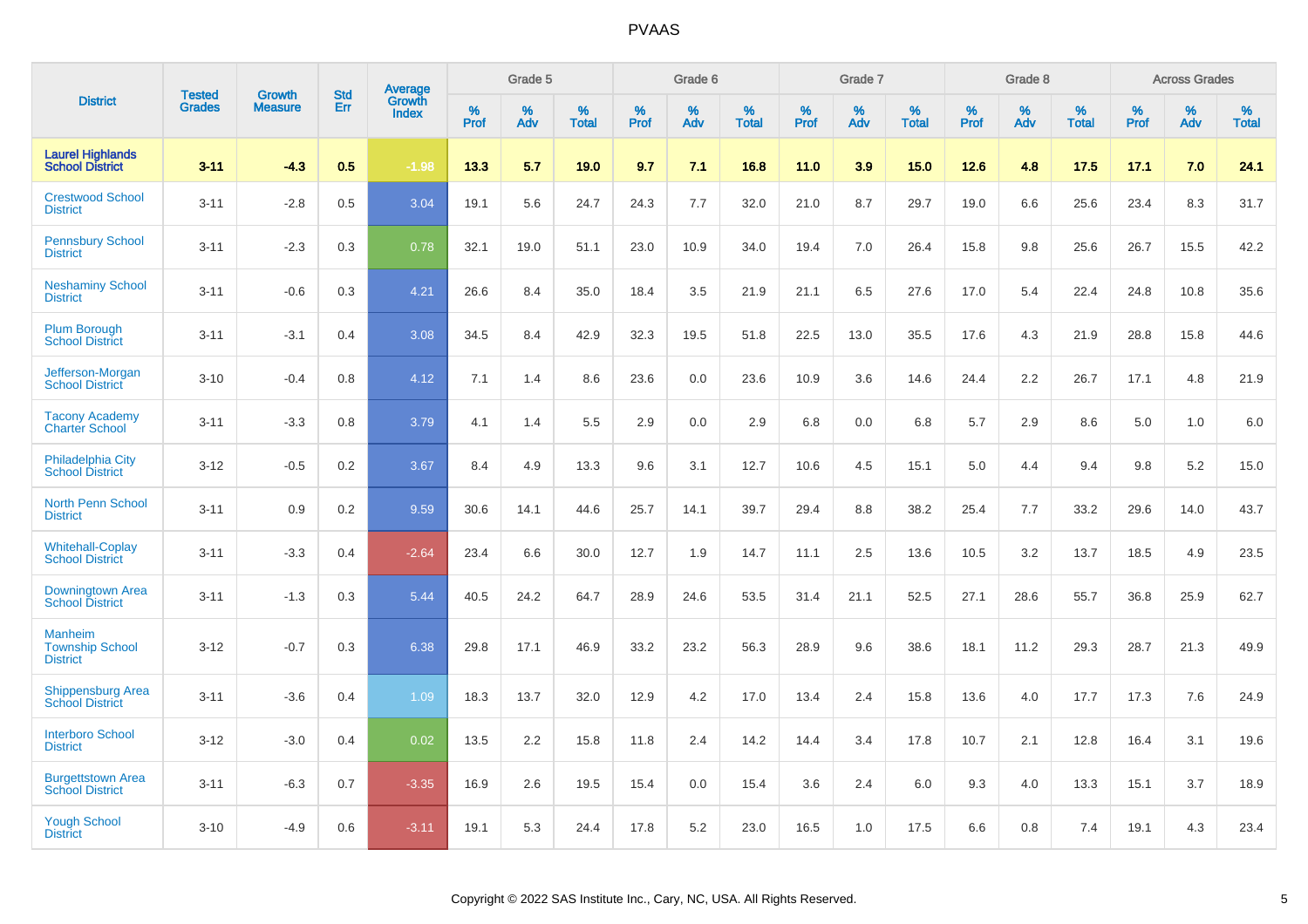|                                                        |                                |                                 |                   | Average                |                     | Grade 5  |                      |                     | Grade 6  |                      |                     | Grade 7  |                      |              | Grade 8  |                      |                     | <b>Across Grades</b> |                      |
|--------------------------------------------------------|--------------------------------|---------------------------------|-------------------|------------------------|---------------------|----------|----------------------|---------------------|----------|----------------------|---------------------|----------|----------------------|--------------|----------|----------------------|---------------------|----------------------|----------------------|
| <b>District</b>                                        | <b>Tested</b><br><b>Grades</b> | <b>Growth</b><br><b>Measure</b> | <b>Std</b><br>Err | Growth<br><b>Index</b> | $\%$<br><b>Prof</b> | %<br>Adv | $\%$<br><b>Total</b> | $\%$<br><b>Prof</b> | %<br>Adv | $\%$<br><b>Total</b> | $\%$<br><b>Prof</b> | %<br>Adv | $\%$<br><b>Total</b> | $\%$<br>Prof | %<br>Adv | $\%$<br><b>Total</b> | $\%$<br><b>Prof</b> | %<br>Adv             | $\%$<br><b>Total</b> |
| <b>Laurel Highlands</b><br><b>School District</b>      | $3 - 11$                       | $-4.3$                          | 0.5               | $-1.98$                | 13.3                | 5.7      | 19.0                 | 9.7                 | 7.1      | 16.8                 | 11.0                | 3.9      | 15.0                 | 12.6         | 4.8      | 17.5                 | 17.1                | 7.0                  | 24.1                 |
| <b>Phoenixville Area</b><br><b>School District</b>     | $3 - 11$                       | $-3.6$                          | 0.4               | 4.13                   | 37.1                | 16.7     | 53.8                 | 17.6                | 8.6      | 26.1                 | 18.6                | 3.8      | 22.5                 | 13.4         | 3.6      | 17.0                 | 25.5                | 11.8                 | 37.3                 |
| Philipsburg-<br>Osceola Area<br><b>School District</b> | $3 - 11$                       | $-4.9$                          | 0.6               | 0.04                   | 35.5                | 10.5     | 46.0                 | 27.8                | 7.4      | 35.2                 | 23.0                | 3.2      | 26.2                 | 15.6         | 5.2      | 20.8                 | 27.5                | 12.4                 | 40.0                 |
| <b>Blackhawk School</b><br><b>District</b>             | $3 - 11$                       | $-1.6$                          | 0.5               | 4.57                   | 38.0                | 8.8      | 46.7                 | 28.3                | 8.8      | 37.1                 | 27.3                | 7.4      | 34.8                 | 13.5         | 1.7      | 15.2                 | 28.7                | 9.2                  | 37.8                 |
| <b>Riverview School</b><br><b>District</b>             | $3 - 11$                       | $-6.6$                          | 0.8               | $-0.07$                | 28.8                | 5.8      | 34.6                 | 29.9                | 9.1      | 39.0                 | 21.7                | 3.3      | 25.0                 | 12.7         | 5.1      | 17.7                 | 25.8                | 15.0                 | 40.8                 |
| <b>Laurel Highlands</b><br>School District             | $3 - 11$                       | $-43$                           | 0.5               | $-1.98$                | 13.3                | 5.7      | 19.0                 | 9.7                 | 7.1      | 16.8                 | 11.0                | 3.9      | 15.0                 | 12.6         | 4.8      | 17.5                 | 17.1                | 7.0                  | 24.1                 |
| <b>North Hills School</b><br><b>District</b>           | $3 - 11$                       | $-3.1$                          | 0.4               | $-1.31$                | 34.1                | 14.0     | 48.1                 | 30.1                | 11.4     | 41.5                 | 28.1                | 11.5     | 39.6                 | 21.9         | 9.6      | 31.5                 | 30.4                | 13.8                 | 44.2                 |
| <b>Hopewell Area</b><br><b>School District</b>         | $3 - 11$                       | $-1.6$                          | 0.5               | 4.04                   | 31.1                | 8.2      | 39.3                 | 28.6                | 11.8     | 40.3                 | 18.7                | 4.5      | 23.1                 | 12.5         | 2.5      | 15.0                 | 23.5                | 8.4                  | 32.0                 |
| <b>Governor Mifflin</b><br><b>School District</b>      | $3 - 11$                       | $-1.6$                          | 0.4               | 2.23                   | 20.4                | 9.3      | 29.6                 | 18.8                | 4.8      | 23.6                 | 20.6                | 3.2      | 23.7                 | 11.2         | 2.2      | 13.4                 | 20.0                | 7.5                  | 27.4                 |
| <b>Bethlehem-Center</b><br><b>School District</b>      | $3 - 10$                       | $-6.4$                          | 0.7               | $-0.87$                | 5.6                 | 1.4      | 6.9                  | 0.0                 | 0.0      | 0.0                  | 4.0                 | 0.0      | 4.0                  | 3.2          | 1.6      | 4.8                  | 9.6                 | 3.9                  | 13.6                 |
| <b>West Chester Area</b><br><b>School District</b>     | $3 - 11$                       | $-1.3$                          | 0.3               | 6.72                   | 35.0                | 18.9     | 53.9                 | 29.1                | 9.5      | 38.7                 | 26.7                | 11.1     | 37.8                 | 22.1         | 13.0     | 35.1                 | 32.0                | 17.9                 | 49.8                 |
| <b>Central Dauphin</b><br><b>School District</b>       | $3 - 11$                       | $-0.5$                          | 0.2               | 4.10                   | 22.0                | 11.6     | 33.6                 | 14.9                | 2.6      | 17.4                 | 14.8                | 7.0      | 21.8                 | 12.5         | 4.2      | 16.7                 | 19.3                | 7.8                  | 27.1                 |
| <b>Central Valley</b><br><b>School District</b>        | $3 - 10$                       | $-3.2$                          | 0.5               | 2.71                   | 24.6                | 4.9      | 29.6                 | 22.1                | 2.2      | 24.3                 | 20.3                | 7.2      | 27.4                 | 20.4         | 8.0      | 28.5                 | 26.6                | 9.0                  | 35.6                 |
| <b>Norristown Area</b><br><b>School District</b>       | $3-12$                         | $-2.3$                          | 0.4               | 0.04                   | 10.2                | 0.6      | 10.8                 | 9.0                 | 1.1      | 10.0                 | 9.3                 | 1.3      | 10.7                 | 7.4          | 3.0      | 10.4                 | 11.0                | 1.9                  | 13.0                 |
| Northern Lebanon<br><b>School District</b>             | $3 - 11$                       | $-3.8$                          | 0.5               | $-1.80$                | 30.5                | 8.6      | 39.1                 | 12.8                | 0.8      | 13.6                 | 8.1                 | 2.7      | 10.8                 | 7.2          | 0.6      | 7.8                  | 19.9                | 7.9                  | 27.9                 |
| Renaissance<br><b>Academy Charter</b><br><b>School</b> | $3 - 11$                       | $-5.7$                          | 0.7               | $-3.32$                | 16.7                | 11.1     | 27.8                 | 19.2                | 4.1      | 23.3                 | 20.0                | 1.3      | 21.3                 | 10.1         | 7.2      | 17.4                 | 18.7                | 5.7                  | 24.4                 |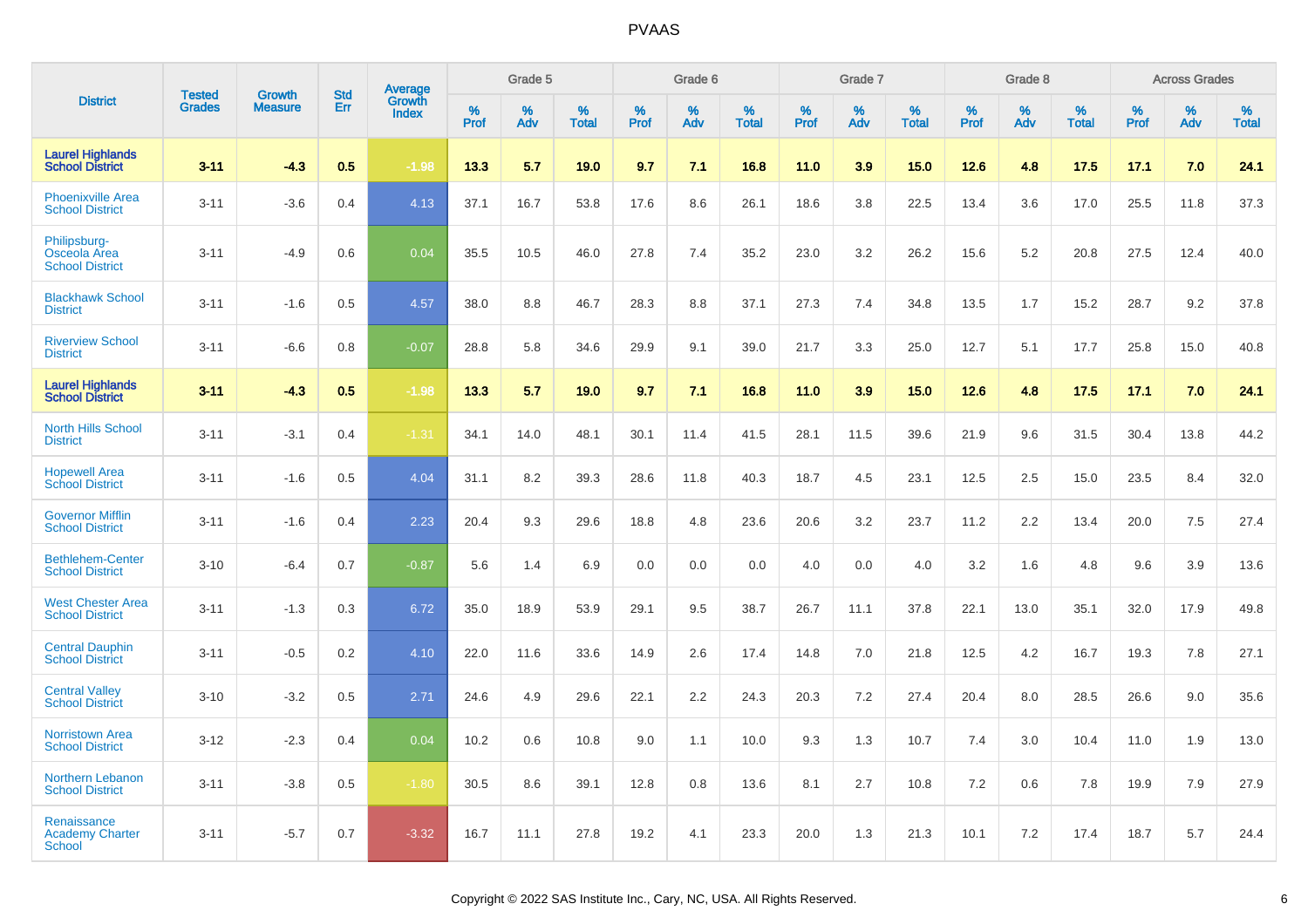|                                                      |                                |                                 | <b>Std</b> | <b>Average</b>         |           | Grade 5  |                   |           | Grade 6  |                   |           | Grade 7  |                   |           | Grade 8  |                   |              | <b>Across Grades</b> |                   |
|------------------------------------------------------|--------------------------------|---------------------------------|------------|------------------------|-----------|----------|-------------------|-----------|----------|-------------------|-----------|----------|-------------------|-----------|----------|-------------------|--------------|----------------------|-------------------|
| <b>District</b>                                      | <b>Tested</b><br><b>Grades</b> | <b>Growth</b><br><b>Measure</b> | Err        | Growth<br><b>Index</b> | %<br>Prof | %<br>Adv | %<br><b>Total</b> | %<br>Prof | %<br>Adv | %<br><b>Total</b> | %<br>Prof | %<br>Adv | %<br><b>Total</b> | %<br>Prof | %<br>Adv | %<br><b>Total</b> | $\%$<br>Prof | %<br>Adv             | %<br><b>Total</b> |
| <b>Laurel Highlands</b><br><b>School District</b>    | $3 - 11$                       | $-4.3$                          | 0.5        | $-1.98$                | 13.3      | 5.7      | 19.0              | 9.7       | 7.1      | 16.8              | 11.0      | 3.9      | 15.0              | 12.6      | 4.8      | 17.5              | 17.1         | 7.0                  | 24.1              |
| Mt Lebanon<br><b>School District</b>                 | $3 - 11$                       | $-2.1$                          | 0.4        | 4.72                   | 39.7      | 34.6     | 74.3              | 42.0      | 15.7     | 57.7              | 32.6      | 20.7     | 53.3              | 31.6      | 17.4     | 49.1              | 36.2         | 29.4                 | 65.5              |
| <b>Chartiers Valley</b><br><b>School District</b>    | $3 - 11$                       | $-2.3$                          | 0.4        | 1.51                   | 33.8      | 14.7     | 48.5              | 16.8      | 5.3      | 22.1              | 15.6      | 7.4      | 22.9              | 10.8      | 4.2      | 15.1              | 23.4         | 11.6                 | 35.0              |
| <b>Ridley School</b><br><b>District</b>              | $3 - 12$                       | $-1.6$                          | 0.3        | 0.71                   | 24.4      | 10.9     | 35.3              | 16.6      | 2.2      | 18.8              | 11.2      | 6.6      | 17.8              | 12.6      | 6.5      | 19.1              | 19.6         | 9.1                  | 28.7              |
| <b>Council Rock</b><br><b>School District</b>        | $3 - 11$                       | $-0.6$                          | 0.2        | 4.05                   | 30.5      | 16.8     | 47.3              | 33.6      | 14.1     | 47.6              | 27.3      | 16.1     | 43.4              | 21.3      | 13.1     | 34.4              | 31.0         | 18.6                 | 49.7              |
| <b>Tri-Valley School</b><br><b>District</b>          | $3 - 10$                       | $-6.5$                          | 0.8        | $-1.14$                | 13.2      | 2.4      | 15.7              | 13.2      | 0.0      | 13.2              | 7.3       | 0.0      | 7.3               | 2.4       | 7.3      | 9.8               | 15.8         | 3.7                  | 19.4              |
| <b>School Lane</b><br><b>Charter School</b>          | $3 - 11$                       | $-4.8$                          | 0.7        | 0.49                   | 26.9      | 7.5      | 34.3              | 11.9      | 1.7      | 13.6              | 7.0       | 2.8      | 9.9               | 18.8      | 3.1      | 21.9              | 21.0         | 6.5                  | 27.5              |
| Octorara Area<br><b>School District</b>              | $3 - 11$                       | $-2.8$                          | 0.6        | 1.31                   | 25.9      | 6.5      | 32.4              | 17.5      | 4.2      | 21.7              | 13.9      | 0.0      | 13.9              | 10.2      | 0.0      | 10.2              | 21.2         | 4.1                  | 25.4              |
| Pottsgrove School<br><b>District</b>                 | $3 - 11$                       | $-3.5$                          | 0.4        | $-0.89$                | 27.2      | 6.5      | 33.7              | 10.2      | 5.4      | 15.6              | 21.6      | 4.1      | 25.7              | 9.8       | 1.6      | 11.4              | 19.2         | 4.4                  | 23.5              |
| <b>Wilson School</b><br><b>District</b>              | $3 - 12$                       | $-3.7$                          | 0.5        | $-3.10$                | 27.9      | 12.6     | 40.5              | 24.6      | 4.2      | 28.8              | 19.9      | 7.0      | 26.9              | 13.0      | 9.8      | 22.8              | 28.3         | 14.3                 | 42.6              |
| <b>Marple Newtown</b><br><b>School District</b>      | $3 - 11$                       | $-3.4$                          | 0.4        | $-1.81$                | 36.2      | 21.4     | 57.6              | 31.7      | 20.2     | 51.9              | 27.1      | 8.3      | 35.4              | 20.5      | 6.0      | 26.5              | 32.9         | 20.2                 | 53.1              |
| <b>Morrisville Borough</b><br><b>School District</b> | $3 - 11$                       | $-6.7$                          | 0.9        | $-1.42$                | 9.8       | 0.0      | 9.8               | 1.9       | 0.0      | 1.9               | 3.9       | 0.0      | 3.9               | 0.0       | 0.0      | 0.0               | 5.1          | 0.6                  | 5.7               |
| <b>Charleroi School</b><br><b>District</b>           | $3 - 11$                       | $-4.8$                          | 0.6        | 2.44                   | 10.8      | 1.0      | 11.8              | 13.1      | 0.0      | 13.1              | 8.5       | 3.8      | 12.3              | 11.6      | 1.0      | 12.6              | 12.5         | 2.4                  | 14.9              |
| <b>Carmichaels Area</b><br><b>School District</b>    | $3 - 10$                       | $-5.5$                          | 0.7        | 1.91                   | 13.8      | 1.2      | 15.0              | 1.5       | 0.0      | 1.5               | 3.0       | 3.0      | 6.0               | 6.8       | 0.0      | 6.8               | 11.3         | 2.2                  | 13.4              |
| <b>Berwick Area</b><br><b>School District</b>        | $3 - 11$                       | $-3.7$                          | 0.5        | $-0.18$                | 17.8      | 6.3      | 24.1              | 18.3      | 3.0      | 21.3              | 16.8      | 3.2      | 20.0              | 12.0      | 2.0      | 14.0              | 20.4         | 9.0                  | 29.4              |
| <b>Tyrone Area</b><br><b>School District</b>         | $3 - 12$                       | $-0.7$                          | 0.5        | 4.35                   | 18.0      | 3.8      | 21.8              | 12.4      | 4.6      | 17.0              | 18.0      | 2.5      | 20.5              | 12.4      | 5.3      | 17.7              | 20.5         | 8.1                  | 28.6              |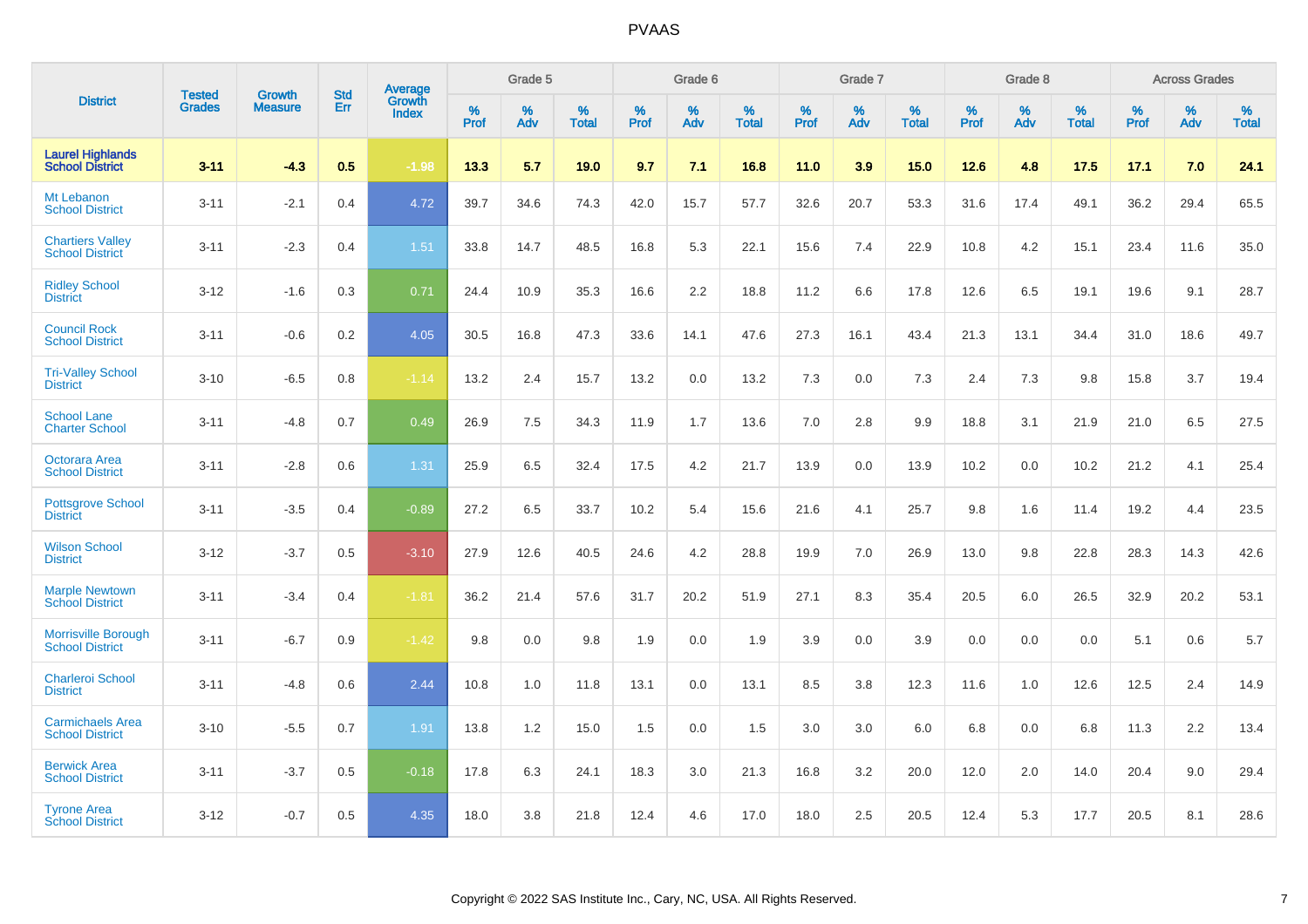|                                                                            | <b>Tested</b> | <b>Growth</b>  | <b>Std</b> | Average                |              | Grade 5  |                   |              | Grade 6  |                   |              | Grade 7  |                   |              | Grade 8  |                   |              | <b>Across Grades</b> |                   |
|----------------------------------------------------------------------------|---------------|----------------|------------|------------------------|--------------|----------|-------------------|--------------|----------|-------------------|--------------|----------|-------------------|--------------|----------|-------------------|--------------|----------------------|-------------------|
| <b>District</b>                                                            | <b>Grades</b> | <b>Measure</b> | Err        | Growth<br><b>Index</b> | $\%$<br>Prof | %<br>Adv | %<br><b>Total</b> | $\%$<br>Prof | %<br>Adv | %<br><b>Total</b> | $\%$<br>Prof | %<br>Adv | %<br><b>Total</b> | $\%$<br>Prof | %<br>Adv | %<br><b>Total</b> | $\%$<br>Prof | %<br>Adv             | %<br><b>Total</b> |
| <b>Laurel Highlands</b><br><b>School District</b>                          | $3 - 11$      | $-4.3$         | 0.5        | $-1.98$                | 13.3         | 5.7      | 19.0              | 9.7          | 7.1      | 16.8              | 11.0         | 3.9      | 15.0              | 12.6         | 4.8      | 17.5              | 17.1         | 7.0                  | 24.1              |
| <b>Maritime Academy</b><br><b>Charter School</b>                           | $3 - 10$      | $-3.7$         | 0.6        | 1.10                   | 3.5          | 1.2      | 4.7               | 1.2          | 3.6      | 4.8               | 7.9          | 5.6      | 13.5              | 3.3          | 0.0      | 3.3               | 4.6          | 2.1                  | 6.7               |
| <b>Uniontown Area</b><br><b>School District</b>                            | $3 - 11$      | $-4.0$         | 0.6        | $-0.51$                | 17.1         | 3.8      | 21.0              | 18.7         | 3.7      | 22.4              | 6.5          | 0.9      | 7.5               | 0.0          | 0.0      | 0.0               | 15.0         | 4.4                  | 19.3              |
| <b>Souderton Area</b><br><b>School District</b>                            | $3 - 11$      | 0.8            | 0.3        | 7.15                   | 35.8         | 26.1     | 61.9              | 29.8         | 8.6      | 38.4              | 30.6         | 10.4     | 41.0              | 24.3         | 4.2      | 28.5              | 30.8         | 18.3                 | 49.1              |
| <b>Erie City School</b><br><b>District</b>                                 | $3 - 12$      | $-1.7$         | 0.3        | 1.03                   | 7.6          | 2.4      | 10.0              | 2.9          | 0.5      | 3.4               | 5.9          | 1.6      | 7.4               | 5.2          | 0.3      | 5.5               | 6.4          | 1.4                  | 7.8               |
| <b>Clearfield Area</b><br><b>School District</b>                           | $3 - 10$      | $-3.9$         | 0.5        | $-2.41$                | 16.5         | 3.3      | 19.8              | 4.7          | 1.6      | 6.3               | 9.3          | 0.8      | 10.1              | 6.3          | 3.5      | 9.8               | 12.1         | 2.5                  | 14.6              |
| <b>Chester Charter</b><br><b>Scholars Academy</b><br><b>Charter School</b> | $3 - 12$      | $-3.3$         | 0.8        | 2.00                   | 0.0          | 0.0      | 0.0               | 2.1          | 0.0      | 2.1               | 6.2          | 0.0      | 6.2               | 0.0          | 0.0      | 0.0               | 1.8          | 0.4                  | 2.2               |
| <b>Hampton Township</b><br><b>School District</b>                          | $3 - 11$      | 0.5            | 0.4        | 5.96                   | 33.5         | 35.2     | 68.7              | 30.6         | 12.9     | 43.6              | 33.3         | 26.9     | 60.2              | 33.0         | 21.4     | 54.3              | 33.4         | 29.9                 | 63.3              |
| <b>Boyertown Area</b><br><b>School District</b>                            | $3 - 11$      | $-2.5$         | 0.3        | 1.59                   | 29.0         | 8.5      | 37.4              | 24.6         | 4.6      | 29.2              | 28.2         | 14.4     | 42.6              | 24.8         | 6.0      | 30.8              | 29.1         | 9.0                  | 38.2              |
| <b>Brentwood</b><br><b>Borough School</b><br><b>District</b>               | $3 - 11$      | $-2.3$         | 0.7        | 3.94                   | 25.6         | 4.6      | 30.2              | 8.5          | 2.4      | 11.0              | 9.2          | 0.0      | 9.2               | 19.4         | 1.4      | 20.8              | 19.6         | 5.3                  | 24.9              |
| <b>Scranton School</b><br><b>District</b>                                  | $3 - 12$      | $-3.3$         | 0.5        | $-1.47$                | 10.4         | 0.8      | 11.2              | 2.1          | 1.3      | 3.4               | 3.7          | 1.1      | 4.8               | 3.4          | 2.3      | 5.7               | 7.0          | 1.7                  | 8.6               |
| <b>Colonial School</b><br><b>District</b>                                  | $3 - 11$      | $-0.9$         | 0.3        | 2.48                   | 32.7         | 27.3     | 60.0              | 35.6         | 15.3     | 50.9              | 29.4         | 16.8     | 46.2              | 21.2         | 15.0     | 36.2              | 31.5         | 21.3                 | 52.8              |
| <b>Reynolds School</b><br><b>District</b>                                  | $3 - 10$      | $-3.3$         | 0.8        | 0.34                   | 13.0         | 1.4      | 14.5              | 18.2         | 1.3      | 19.5              | 14.0         | 10.0     | 24.0              | 11.8         | 1.5      | 13.2              | 15.2         | 2.8                  | 18.0              |
| <b>Ligonier Valley</b><br><b>School District</b>                           | $3 - 11$      | $-3.6$         | 0.7        | 1.35                   | 14.6         | 3.7      | 18.3              | 16.5         | 0.0      | 16.5              | 12.3         | 0.0      | 12.3              | 6.9          | 0.0      | 6.9               | 17.2         | 2.9                  | 20.0              |
| <b>North Pocono</b><br><b>School District</b>                              | $3 - 11$      | $-3.6$         | 0.6        | 0.08                   | 34.1         | 6.2      | 40.3              | 12.8         | 1.8      | 14.7              | 24.2         | 8.3      | 32.5              | 19.3         | 7.9      | 27.2              | 27.9         | 10.4                 | 38.3              |
| <b>Lower Dauphin</b><br><b>School District</b>                             | $3 - 11$      | $-1.8$         | 0.4        | 2.03                   | 29.8         | 22.8     | 52.6              | 23.7         | 4.8      | 28.5              | 22.0         | 6.4      | 28.4              | 18.6         | 9.5      | 28.0              | 25.6         | 14.4                 | 39.9              |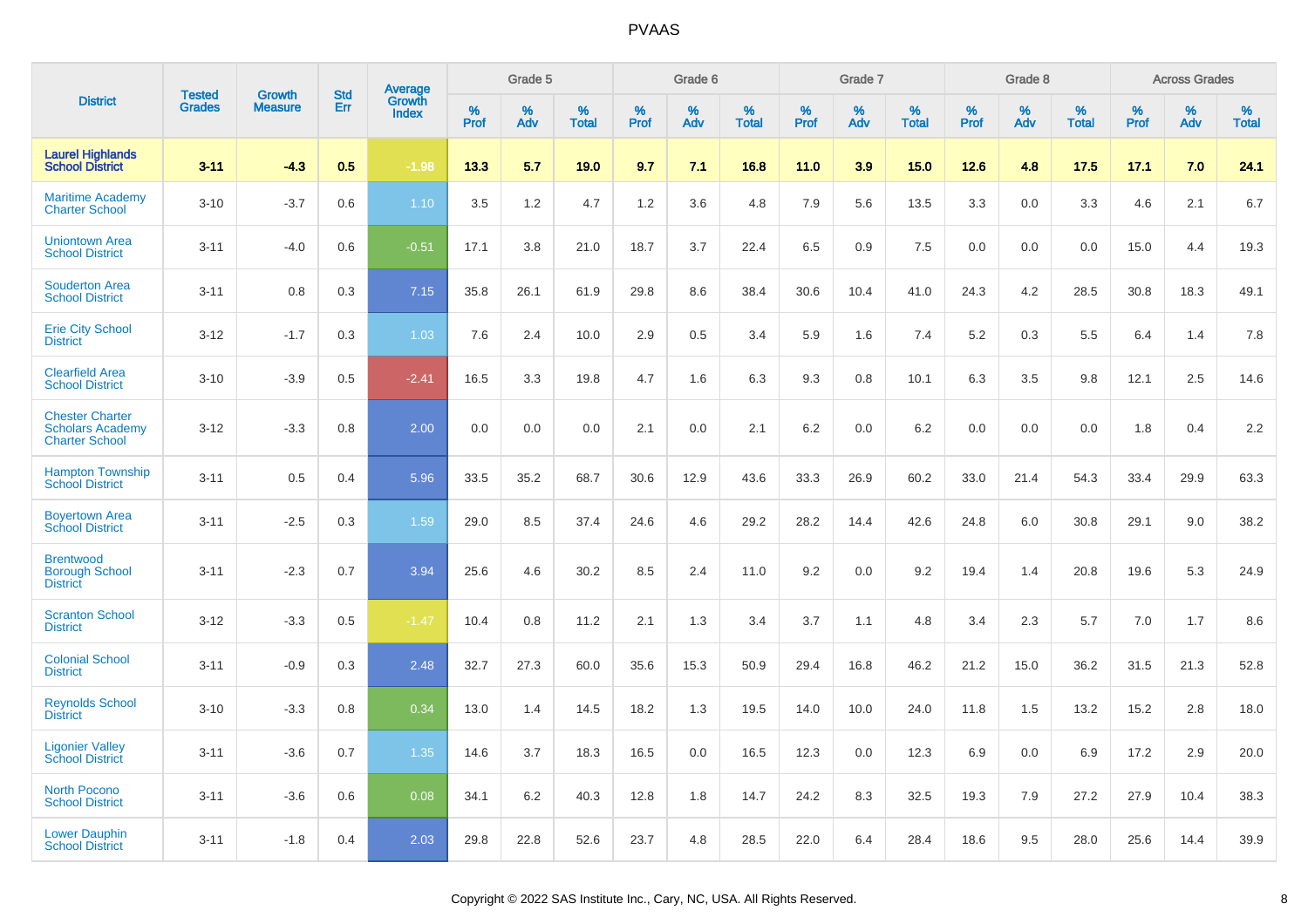|                                                                 |                                |                                 | <b>Std</b> | Average                |           | Grade 5  |                   |           | Grade 6  |                   |           | Grade 7  |                   |           | Grade 8  |                   |           | <b>Across Grades</b> |                   |
|-----------------------------------------------------------------|--------------------------------|---------------------------------|------------|------------------------|-----------|----------|-------------------|-----------|----------|-------------------|-----------|----------|-------------------|-----------|----------|-------------------|-----------|----------------------|-------------------|
| <b>District</b>                                                 | <b>Tested</b><br><b>Grades</b> | <b>Growth</b><br><b>Measure</b> | Err        | Growth<br><b>Index</b> | %<br>Prof | %<br>Adv | %<br><b>Total</b> | %<br>Prof | %<br>Adv | %<br><b>Total</b> | %<br>Prof | %<br>Adv | %<br><b>Total</b> | %<br>Prof | %<br>Adv | %<br><b>Total</b> | %<br>Prof | %<br>Adv             | %<br><b>Total</b> |
| <b>Laurel Highlands</b><br><b>School District</b>               | $3 - 11$                       | $-4.3$                          | 0.5        | $-1.98$                | 13.3      | 5.7      | 19.0              | 9.7       | 7.1      | 16.8              | 11.0      | 3.9      | 15.0              | 12.6      | 4.8      | 17.5              | 17.1      | 7.0                  | 24.1              |
| <b>Oil City Area</b><br><b>School District</b>                  | $3 - 11$                       | $-3.7$                          | 0.5        | 0.74                   | 15.5      | 2.8      | 18.3              | 7.9       | 0.8      | 8.7               | 10.2      | 2.4      | 12.6              | 3.8       | 0.0      | 3.8               | 13.2      | 2.5                  | 15.8              |
| <b>Arts Academy</b><br><b>Charter School</b>                    | $5-8$                          | $-7.7$                          | 1.1        | $-2.90$                | 7.7       | 0.0      | 7.7               | 2.4       | 0.0      | 2.4               | 8.3       | 0.0      | 8.3               | 0.0       | 0.0      | 0.0               | 4.4       | 0.0                  | 4.4               |
| <b>Derry Area School</b><br><b>District</b>                     | $3 - 11$                       | $-0.6$                          | 0.6        | 4.16                   | 21.3      | 14.8     | 36.1              | 32.5      | 13.0     | 45.5              | 11.9      | 6.8      | 18.6              | 10.2      | 6.5      | 16.7              | 23.2      | 13.2                 | 36.4              |
| <b>Wyomissing Area</b><br><b>School District</b>                | $3 - 12$                       | $-3.5$                          | 0.6        | 1.22                   | 32.2      | 13.6     | 45.8              | 30.0      | 7.3      | 37.3              | 12.3      | 6.6      | 18.8              | 13.6      | 6.4      | 20.0              | 25.7      | 12.9                 | 38.6              |
| Southmoreland<br><b>School District</b>                         | $3 - 11$                       | $-3.6$                          | 0.6        | 3.41                   | 12.6      | 4.2      | 16.8              | 15.6      | 3.7      | 19.3              | 11.1      | 2.8      | 13.9              | 10.5      | 1.0      | 11.4              | 17.8      | 4.1                  | 21.9              |
| <b>Moon Area School</b><br><b>District</b>                      | $3 - 11$                       | $-2.5$                          | 0.4        | $-1.68$                | 32.1      | 15.8     | 48.0              | 26.9      | 9.1      | 36.0              | 28.0      | 11.5     | 39.4              | 20.6      | 10.9     | 31.5              | 29.3      | 16.9                 | 46.2              |
| <b>Alliance For</b><br><b>Progress Charter</b><br><b>School</b> | $3 - 8$                        | $-5.0$                          | 1.1        | 2.70                   | 0.0       | 0.0      | 0.0               | 0.0       | 0.0      | 0.0               | 0.0       | 0.0      | 0.0               | 0.0       | 0.0      | 0.0               | 0.6       | 0.0                  | 0.6               |
| <b>Daniel Boone Area</b><br><b>School District</b>              | $3 - 12$                       | $-1.1$                          | 0.5        | 3.78                   | 27.2      | 11.1     | 38.3              | 28.7      | 6.6      | 35.4              | 18.6      | 7.8      | 26.4              | 13.8      | 2.4      | 16.2              | 25.4      | 7.1                  | 32.4              |
| <b>Danville Area</b><br><b>School District</b>                  | $3 - 11$                       | 1.2                             | 0.5        | 7.01                   | 33.8      | 25.6     | 59.4              | 26.4      | 8.3      | 34.7              | 24.5      | 14.6     | 39.1              | 19.6      | 9.8      | 29.4              | 27.8      | 17.7                 | 45.5              |
| Chambersburg<br><b>Area School</b><br><b>District</b>           | $3 - 11$                       | $-1.4$                          | 0.3        | 3.43                   | 20.2      | 6.3      | 26.5              | 14.1      | 3.8      | 17.9              | 15.1      | 4.9      | 20.0              | 11.2      | 4.5      | 15.7              | 16.9      | 5.3                  | 22.3              |
| <b>Keystone Oaks</b><br><b>School District</b>                  | $3 - 11$                       | $-3.0$                          | 0.6        | 0.82                   | 26.0      | 20.3     | 46.3              | 19.5      | 11.5     | 31.0              | 19.5      | 10.6     | 30.1              | 17.5      | 12.3     | 29.8              | 25.2      | 15.8                 | 41.0              |
| <b>East Pennsboro</b><br><b>Area School</b><br><b>District</b>  | $3 - 11$                       | $-2.6$                          | 0.5        | 1.39                   | 24.8      | 3.0      | 27.8              | 9.9       | 3.7      | 13.7              | 11.8      | 2.4      | 14.1              | 10.3      | 4.2      | 14.6              | 18.3      | $6.2\,$              | 24.5              |
| Columbia Borough<br><b>School District</b>                      | $3 - 12$                       | $-4.8$                          | 0.7        | $-0.49$                | 15.1      | 1.4      | 16.4              | 1.4       | 0.0      | 1.4               | 6.2       | 1.5      | 7.7               | 0.0       | 0.0      | 0.0               | 8.7       | 1.4                  | 10.0              |
| <b>Bensalem</b><br><b>Township School</b><br><b>District</b>    | $3 - 11$                       | $-2.0$                          | 0.3        | 0.26                   | 9.4       | 4.3      | 13.7              | 13.0      | 2.3      | 15.3              | 9.8       | 4.6      | 14.3              | 8.2       | 1.9      | 10.1              | 12.0      | 3.5                  | 15.5              |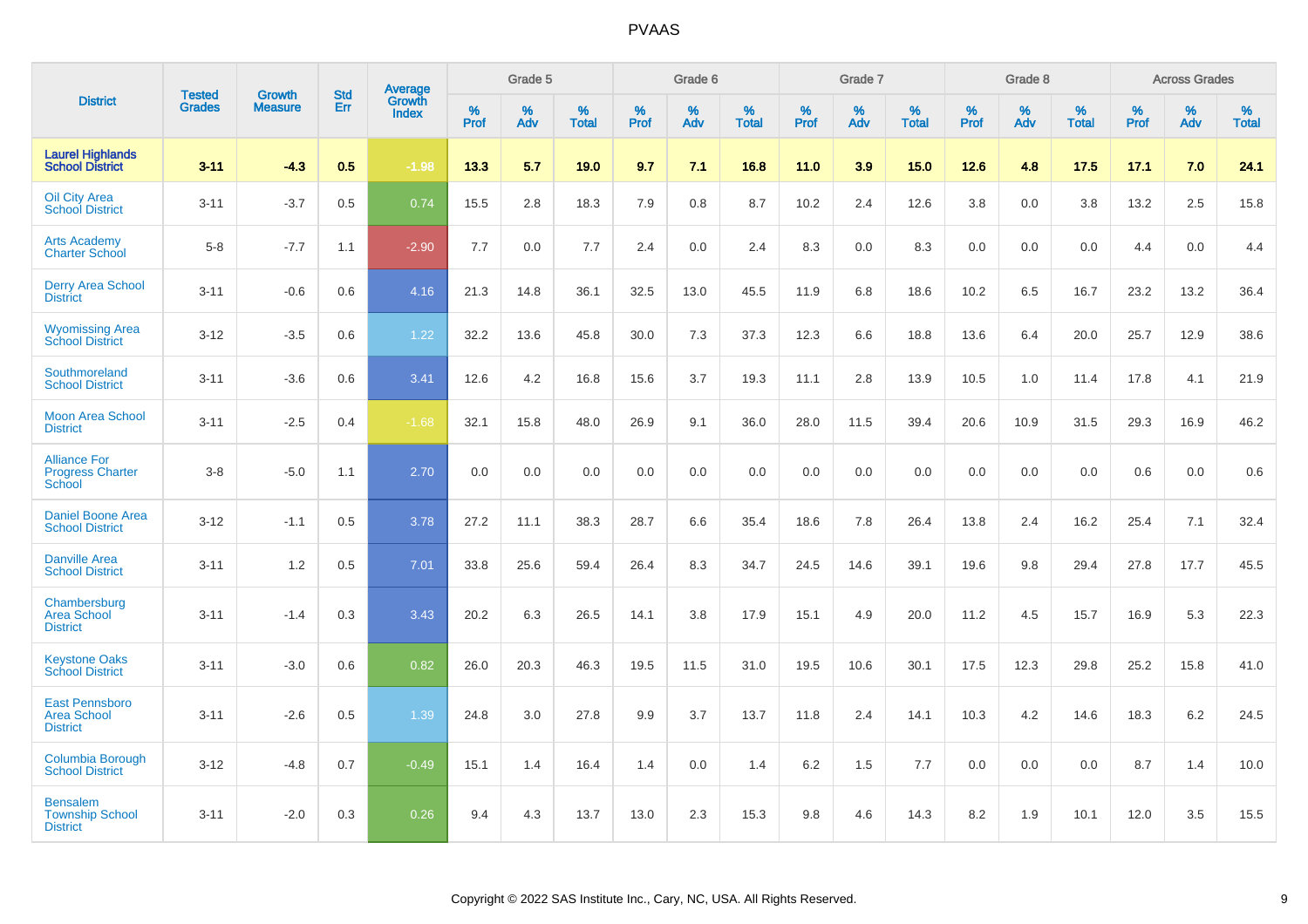|                                                                  |                                |                                 | <b>Std</b> | Average                |           | Grade 5  |                   |           | Grade 6  |                   |           | Grade 7  |                   |           | Grade 8  |                   |           | <b>Across Grades</b> |                   |
|------------------------------------------------------------------|--------------------------------|---------------------------------|------------|------------------------|-----------|----------|-------------------|-----------|----------|-------------------|-----------|----------|-------------------|-----------|----------|-------------------|-----------|----------------------|-------------------|
| <b>District</b>                                                  | <b>Tested</b><br><b>Grades</b> | <b>Growth</b><br><b>Measure</b> | Err        | Growth<br><b>Index</b> | %<br>Prof | %<br>Adv | %<br><b>Total</b> | %<br>Prof | %<br>Adv | %<br><b>Total</b> | %<br>Prof | %<br>Adv | %<br><b>Total</b> | %<br>Prof | %<br>Adv | %<br><b>Total</b> | %<br>Prof | %<br>Adv             | %<br><b>Total</b> |
| <b>Laurel Highlands</b><br><b>School District</b>                | $3 - 11$                       | $-4.3$                          | 0.5        | $-1.98$                | 13.3      | 5.7      | 19.0              | 9.7       | 7.1      | 16.8              | 11.0      | 3.9      | 15.0              | 12.6      | 4.8      | 17.5              | 17.1      | 7.0                  | 24.1              |
| Mechanicsburg<br><b>Area School</b><br><b>District</b>           | $3 - 11$                       | $-1.3$                          | 0.4        | 1.94                   | 27.0      | 14.7     | 41.8              | 16.3      | 2.8      | 19.1              | 20.3      | 5.4      | 25.8              | 14.5      | 4.6      | 19.1              | 24.3      | 10.0                 | 34.2              |
| <b>Armstrong School</b><br><b>District</b>                       | $3 - 11$                       | 0.7                             | 0.3        | 11.41                  | 25.3      | 10.5     | 35.8              | 26.6      | 13.3     | 39.9              | 21.4      | 4.3      | 25.7              | 20.5      | 3.8      | 24.3              | 25.7      | 9.4                  | 35.1              |
| <b>People For People</b><br><b>Charter School</b>                | $3 - 12$                       | $-1.1$                          | 1.0        | 3.27                   | 0.0       | 0.0      | 0.0               | 0.0       | 0.0      | 0.0               | 2.4       | 0.0      | 2.4               | 0.0       | 0.0      | 0.0               | 1.3       | 0.0                  | 1.3               |
| <b>Peters Township</b><br><b>School District</b>                 | $3 - 11$                       | 0.5                             | 0.4        | 5.86                   | 37.8      | 32.6     | 70.4              | 35.7      | 24.9     | 60.6              | 33.1      | 29.1     | 62.2              | 35.1      | 13.0     | 48.2              | 35.8      | 30.6                 | 66.3              |
| Elizabethtown<br><b>Area School</b><br><b>District</b>           | $3 - 12$                       | 0.2                             | 0.4        | 10.73                  | 29.9      | 22.6     | 52.6              | 22.2      | 10.9     | 33.1              | 20.8      | 2.8      | 23.7              | 20.8      | 3.3      | 24.1              | 26.7      | 14.6                 | 41.2              |
| <b>Tulpehocken Area</b><br><b>School District</b>                | $3 - 12$                       | $-1.2$                          | 0.6        | 1.70                   | 29.9      | 18.4     | 48.3              | 15.7      | 11.8     | 27.4              | 18.4      | 5.8      | 24.3              | 14.3      | 2.7      | 17.0              | 21.6      | 11.0                 | 32.6              |
| <b>Weatherly Area</b><br><b>School District</b>                  | $3 - 11$                       | $-6.9$                          | 1.1        | $-1.18$                | 26.9      | 7.7      | 34.6              | 12.1      | 0.0      | 12.1              | 6.9       | 0.0      | 6.9               | 5.6       | 0.0      | 5.6               | 15.1      | 4.0                  | 19.1              |
| Community<br>Academy Of<br>Philadelphia<br><b>Charter School</b> | $3 - 11$                       | $-5.7$                          | 0.9        | $-0.37$                | 4.9       | 2.4      | 7.3               | 0.0       | 0.0      | 0.0               | 0.0       | 0.0      | 0.0               | 0.0       | 0.0      | 0.0               | 2.4       | 1.0                  | 3.5               |
| Shenandoah<br><b>Valley School</b><br><b>District</b>            | $3 - 11$                       | $-5.1$                          | 0.8        | 0.47                   | 11.9      | 3.0      | 14.9              | 19.6      | 2.0      | 21.6              | 1.7       | 3.4      | 5.1               | 3.6       | 0.0      | 3.6               | 12.0      | 3.5                  | 15.5              |
| <b>Neshannock</b><br><b>Township School</b><br><b>District</b>   | $3 - 10$                       | $-3.2$                          | 0.7        | 0.96                   | 26.7      | 15.6     | 42.2              | 30.9      | 13.2     | 44.1              | 20.0      | 7.0      | 27.0              | 15.6      | 3.9      | 19.5              | 23.6      | 9.2                  | 32.8              |
| <b>Harbor Creek</b><br><b>School District</b>                    | $3 - 11$                       | $-3.0$                          | 0.5        | 0.88                   | 35.1      | 17.5     | 52.6              | 35.8      | 14.2     | 50.0              | 25.9      | 13.3     | 39.2              | 20.8      | 7.1      | 27.9              | 32.8      | 17.9                 | 50.6              |
| <b>West Jefferson</b><br><b>Hills School District</b>            | $3 - 11$                       | $-1.1$                          | 0.4        | 3.34                   | 35.0      | 17.5     | 52.5              | 24.8      | 3.3      | 28.0              | 22.8      | 6.3      | 29.1              | 21.7      | 4.4      | 26.1              | 30.8      | 13.4                 | 44.3              |
| <b>Ambridge Area</b><br><b>School District</b>                   | $3 - 12$                       | $-3.4$                          | 0.6        | $-0.98$                | 17.8      | 5.1      | 22.9              | 13.2      | 0.9      | 14.2              | 11.9      | 0.8      | 12.7              | 10.7      | 0.8      | 11.6              | 15.7      | 5.2                  | 20.8              |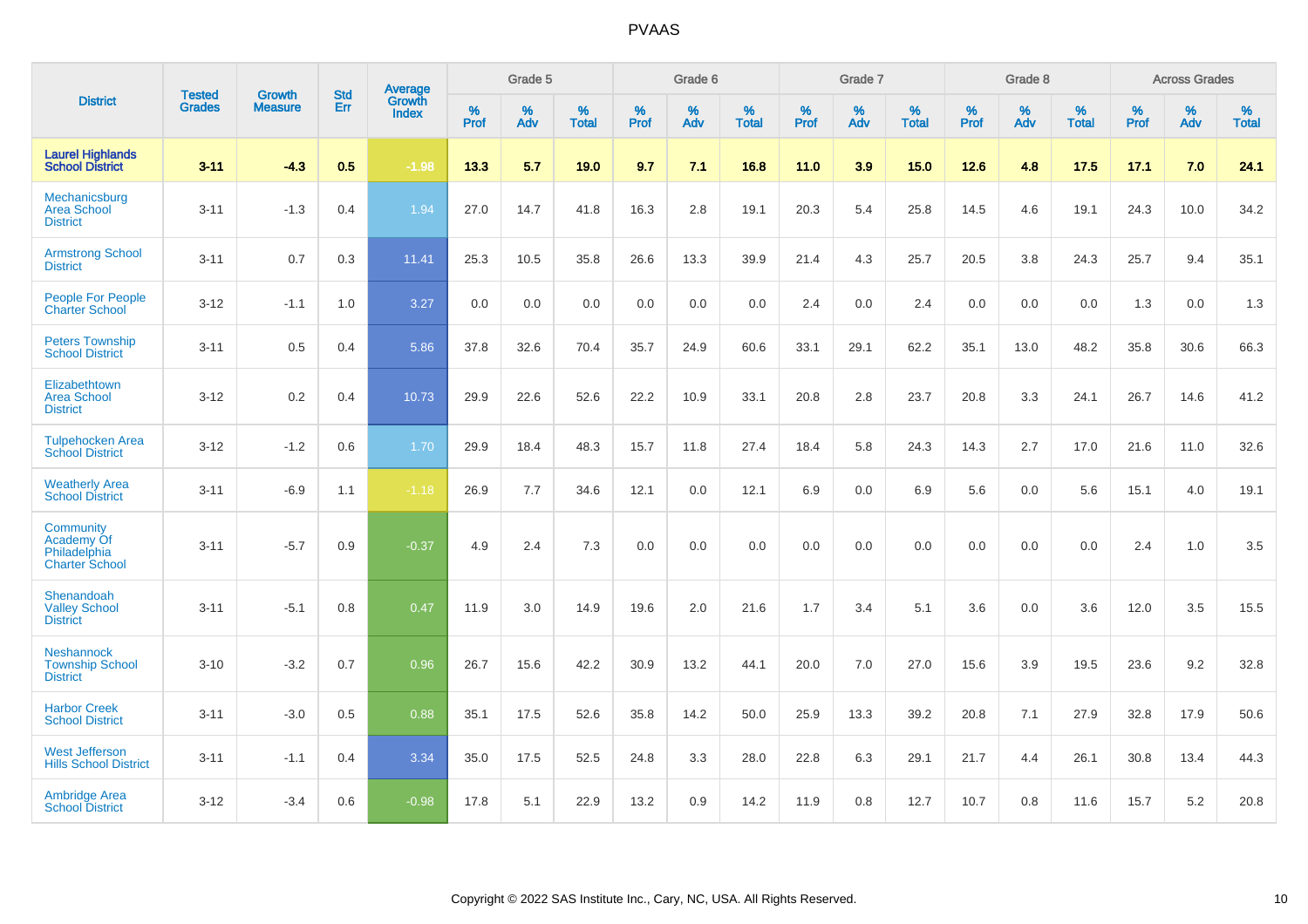|                                                                        | <b>Tested</b> | <b>Growth</b>  | <b>Std</b> | Average                       |           | Grade 5  |                   |           | Grade 6  |                   |           | Grade 7  |                   |           | Grade 8  |                   |           | <b>Across Grades</b> |                   |
|------------------------------------------------------------------------|---------------|----------------|------------|-------------------------------|-----------|----------|-------------------|-----------|----------|-------------------|-----------|----------|-------------------|-----------|----------|-------------------|-----------|----------------------|-------------------|
| <b>District</b>                                                        | <b>Grades</b> | <b>Measure</b> | Err        | <b>Growth</b><br><b>Index</b> | %<br>Prof | %<br>Adv | %<br><b>Total</b> | %<br>Prof | %<br>Adv | %<br><b>Total</b> | %<br>Prof | %<br>Adv | %<br><b>Total</b> | %<br>Prof | %<br>Adv | %<br><b>Total</b> | %<br>Prof | %<br>Adv             | %<br><b>Total</b> |
| <b>Laurel Highlands</b><br><b>School District</b>                      | $3 - 11$      | $-4.3$         | 0.5        | $-1.98$                       | 13.3      | 5.7      | 19.0              | 9.7       | 7.1      | 16.8              | 11.0      | 3.9      | 15.0              | 12.6      | 4.8      | 17.5              | 17.1      | 7.0                  | 24.1              |
| <b>Lincoln Park</b><br><b>Performing Arts</b><br><b>Charter School</b> | $7 - 11$      | $-4.4$         | 1.0        | $-0.45$                       |           |          |                   |           |          |                   | 33.9      | 5.4      | 39.3              | 11.5      | 3.4      | 14.9              | 20.3      | 4.2                  | 24.5              |
| <b>Lakeland School</b><br><b>District</b>                              | $3 - 11$      | $-2.1$         | 0.6        | 0.56                          | 29.3      | 2.7      | 32.0              | 25.5      | 6.4      | 31.9              | 26.9      | 4.8      | 31.7              | 5.7       | 0.0      | 5.7               | 24.0      | 5.5                  | 29.5              |
| <b>Penn Cambria</b><br><b>School District</b>                          | $3 - 11$      | $-1.7$         | 0.6        | 3.05                          | 23.8      | 1.8      | 25.7              | 20.6      | 2.0      | 22.6              | 12.3      | 0.0      | 12.3              | 11.8      | 1.6      | 13.4              | 18.9      | 3.5                  | 22.5              |
| <b>Collegium Charter</b><br>School                                     | $3 - 10$      | $-1.0$         | 0.4        | 2.29                          | 15.6      | 3.0      | 18.6              | 10.6      | 1.1      | 11.6              | 8.0       | 2.3      | 10.3              | 7.6       | 2.8      | 10.3              | 14.4      | 3.4                  | 17.8              |
| <b>Wyoming Valley</b><br>West School<br><b>District</b>                | $3 - 11$      | $-0.6$         | 0.5        | 1.83                          | 9.2       | 2.7      | 11.9              | 13.8      | 2.1      | 15.9              | 10.8      | 0.0      | 10.8              | 10.5      | 2.9      | 13.4              | 11.8      | 2.4                  | 14.3              |
| <b>Millersburg Area</b><br><b>School District</b>                      | $3 - 11$      | $-2.3$         | 0.8        | 3.45                          | 37.2      | 19.6     | 56.9              | 15.1      | 3.8      | 18.9              | 18.8      | 1.6      | 20.3              | 8.1       | 1.6      | 9.7               | 23.6      | 9.2                  | 32.8              |
| <b>Propel Charter</b><br>School - East                                 | $3 - 8$       | $-4.2$         | 1.0        | 1.61                          | 2.5       | 0.0      | 2.5               | 11.4      | 0.0      | 11.4              | 9.4       | 3.1      | 12.5              | 0.0       | 0.0      | 0.0               | 9.4       | 0.5                  | 9.9               |
| <b>West Allegheny</b><br><b>School District</b>                        | $3 - 12$      | 1.0            | 0.4        | 10.83                         | 32.7      | 40.9     | 73.6              | 33.6      | 21.4     | 55.0              | 27.5      | 20.6     | 48.1              | 23.4      | 11.2     | 34.6              | 31.3      | 30.8                 | 62.1              |
| <b>Wyalusing Area</b><br><b>School District</b>                        | $3 - 12$      | 1.6            | 0.6        | 7.67                          | 12.0      | 4.8      | 16.9              | 17.8      | 4.0      | 21.8              | 14.6      | 7.9      | 22.5              | 9.6       | 1.0      | 10.6              | 16.5      | 5.1                  | 21.5              |
| <b>Palisades School</b><br><b>District</b>                             | $3 - 11$      | 1.0            | 0.6        | 4.66                          | 33.3      | 16.7     | 50.0              | 27.6      | 4.1      | 31.6              | 32.4      | 6.9      | 39.2              | 19.3      | 1.1      | 20.4              | 31.4      | 13.6                 | 45.0              |
| <b>West Shore School</b><br><b>District</b>                            | $3 - 12$      | $-1.6$         | 0.3        | $-1.96$                       | 26.7      | 11.3     | 38.1              | 24.5      | 4.3      | 28.8              | 13.5      | 7.4      | 20.9              | 16.1      | 7.2      | 23.3              | 22.8      | 10.8                 | 33.5              |
| <b>South Allegheny</b><br><b>School District</b>                       | $3 - 11$      | $-5.4$         | 0.9        | $-1.61$                       | 25.9      | 1.7      | 27.6              | 2.0       | 2.0      | 4.1               | 7.9       | 2.6      | 10.5              | 12.5      | 2.5      | 15.0              | 16.9      | 2.7                  | 19.6              |
| <b>New Kensington-</b><br><b>Arnold School</b><br><b>District</b>      | $3 - 11$      | $-1.9$         | 0.6        | 6.23                          | 9.1       | 0.9      | 10.0              | 12.5      | 5.8      | 18.3              | 4.4       | $0.0\,$  | 4.4               | 1.2       | 0.0      | 1.2               | 11.4      | 2.6                  | 14.0              |
| <b>East Allegheny</b><br><b>School District</b>                        | $3 - 11$      | $-3.9$         | 0.7        | $-0.28$                       | 9.1       | 3.4      | 12.5              | 8.5       | 2.4      | 11.0              | 13.8      | 0.0      | 13.8              | 5.8       | 0.0      | 5.8               | 9.0       | 2.1                  | 11.1              |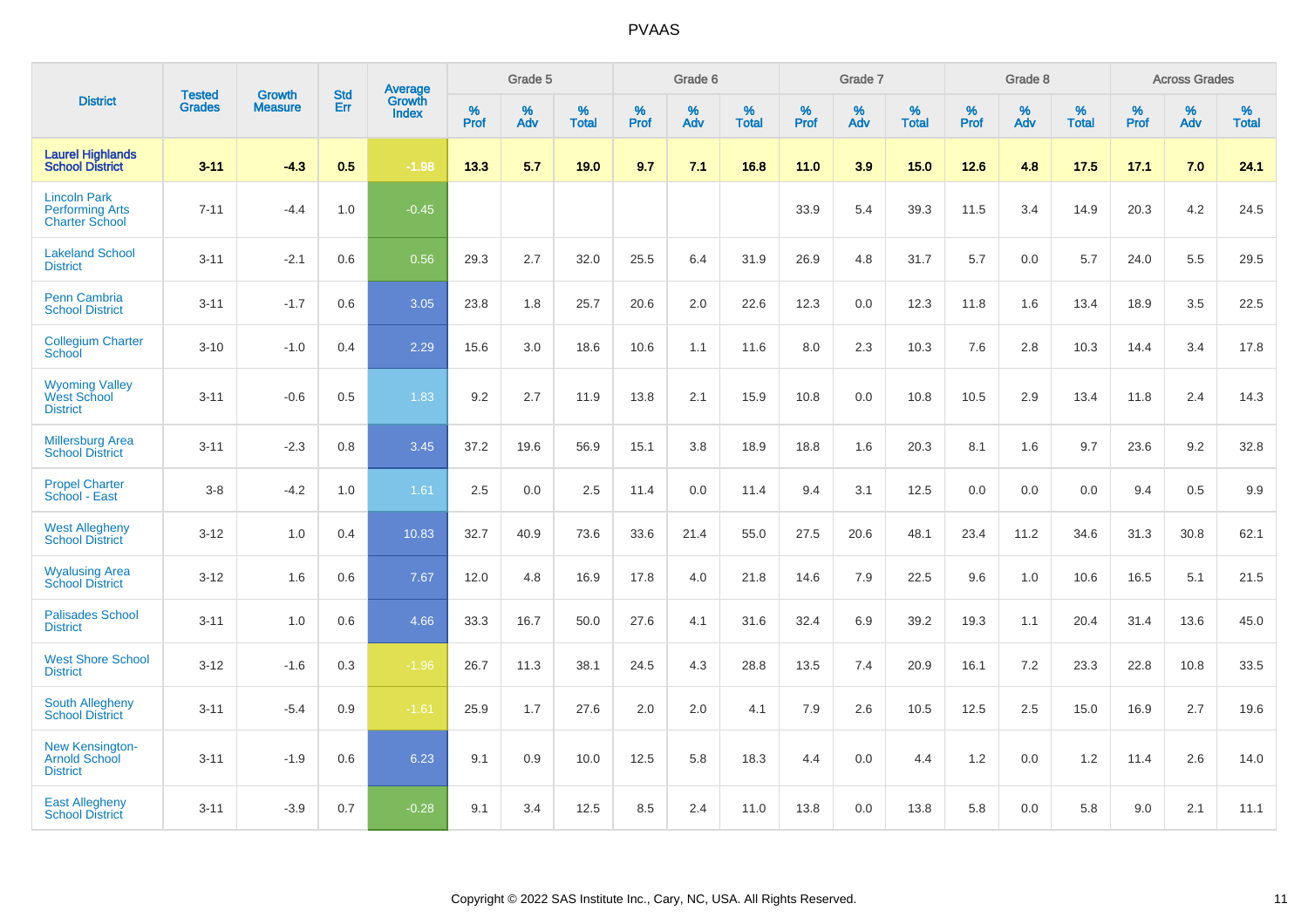|                                                                  | <b>Tested</b> | <b>Growth</b>  | <b>Std</b> | <b>Average</b>         |           | Grade 5  |                   |           | Grade 6  |                   |           | Grade 7  |                   |           | Grade 8  |                   |           | <b>Across Grades</b> |                   |
|------------------------------------------------------------------|---------------|----------------|------------|------------------------|-----------|----------|-------------------|-----------|----------|-------------------|-----------|----------|-------------------|-----------|----------|-------------------|-----------|----------------------|-------------------|
| <b>District</b>                                                  | <b>Grades</b> | <b>Measure</b> | Err        | Growth<br><b>Index</b> | %<br>Prof | %<br>Adv | %<br><b>Total</b> | %<br>Prof | %<br>Adv | %<br><b>Total</b> | %<br>Prof | %<br>Adv | %<br><b>Total</b> | %<br>Prof | %<br>Adv | %<br><b>Total</b> | %<br>Prof | %<br>Adv             | %<br><b>Total</b> |
| <b>Laurel Highlands</b><br><b>School District</b>                | $3 - 11$      | $-4.3$         | 0.5        | $-1.98$                | 13.3      | 5.7      | 19.0              | 9.7       | 7.1      | 16.8              | $11.0$    | 3.9      | 15.0              | 12.6      | 4.8      | 17.5              | 17.1      | 7.0                  | 24.1              |
| <b>Steel Valley</b><br><b>School District</b>                    | $3 - 11$      | $-2.8$         | 0.7        | 4.51                   | 12.0      | 2.4      | 14.5              | 11.3      | 6.4      | 17.7              | 18.1      | 4.8      | 22.9              | 9.5       | 4.0      | 13.5              | 18.3      | 7.3                  | 25.6              |
| <b>Schuylkill Haven</b><br><b>Area School</b><br><b>District</b> | $3 - 11$      | $-3.0$         | 0.7        | 2.62                   | 11.9      | 1.2      | 13.1              | 4.9       | 1.2      | 6.2               | 20.0      | 4.2      | 24.2              | 5.8       | 0.0      | 5.8               | 17.6      | 5.5                  | 23.1              |
| <b>Abington Heights</b><br><b>School District</b>                | $3 - 11$      | $-1.7$         | 0.5        | 0.31                   | 29.2      | 13.3     | 42.5              | 21.1      | 6.7      | 27.8              | 31.5      | 7.9      | 39.4              |           |          |                   | 30.5      | 14.3                 | 44.8              |
| <b>Fairview School</b><br><b>District</b>                        | $3 - 11$      | $-0.6$         | 0.5        | 3.58                   | 31.8      | 12.7     | 44.4              | 24.8      | 11.3     | 36.1              | 29.4      | 11.6     | 41.1              | 30.8      | 12.0     | 42.9              | 32.4      | 15.4                 | 47.7              |
| <b>Dover Area School</b><br><b>District</b>                      | $3 - 12$      | $-1.9$         | 0.4        | 0.24                   | 24.5      | 8.2      | 32.7              | 24.5      | 3.6      | 28.1              | 22.4      | 9.0      | 31.4              | 14.1      | $6.2\,$  | 20.3              | 24.8      | 10.2                 | 35.0              |
| <b>Mifflin County</b><br><b>School District</b>                  | $3 - 11$      | 1.8            | 0.3        | 8.99                   | 26.6      | 10.4     | 37.0              | 13.8      | 4.6      | 18.4              | 10.3      | 3.8      | 14.1              | 10.7      | 1.5      | 12.2              | 17.7      | 5.5                  | 23.2              |
| <b>Roberto Clemente</b><br><b>Charter School</b>                 | $3 - 12$      | $-4.0$         | 0.9        | 1.79                   | 5.6       | 0.0      | 5.6               | 0.0       | 0.0      | 0.0               | 0.0       | 0.0      | 0.0               | 0.0       | 0.0      | 0.0               | 3.0       | 0.0                  | 3.0               |
| <b>Spring Grove Area</b><br><b>School District</b>               | $3 - 11$      | $-1.9$         | 0.4        | 1.46                   | 30.9      | 11.5     | 42.4              | 31.2      | 15.8     | 47.0              | 23.2      | 11.2     | 34.4              | $5.2\,$   | 3.2      | 8.4               | 26.1      | 15.4                 | 41.5              |
| <b>Garnet Valley</b><br><b>School District</b>                   | $3 - 10$      | $-2.1$         | 0.4        | $-2.57$                | 26.5      | 22.8     | 49.3              | 30.8      | 18.2     | 49.0              | 28.0      | 20.7     | 48.7              | 21.5      | 10.3     | 31.8              | 29.2      | 18.6                 | 47.8              |
| Lampeter-<br><b>Strasburg School</b><br><b>District</b>          | $3 - 12$      | $-0.2$         | 0.4        | 3.38                   | 38.6      | 13.5     | 52.2              | 32.4      | 4.9      | 37.2              | 36.0      | 7.1      | 43.2              | 22.6      | 10.6     | 33.2              | 34.5      | 12.8                 | 47.4              |
| <b>Butler Area School</b><br><b>District</b>                     | $3 - 11$      | 0.7            | 0.3        | 9.95                   | 36.3      | 13.7     | 50.0              | 23.1      | 5.4      | 28.5              | 15.2      | 9.0      | 24.2              | 16.4      | 9.0      | 25.4              | 25.4      | 11.6                 | 37.0              |
| <b>Cornell School</b><br><b>District</b>                         | $3 - 11$      | $-3.1$         | 1.1        | 4.74                   | 10.0      | 6.7      | 16.7              | 14.0      | 0.0      | 14.0              | 7.7       | 0.0      | 7.7               | 0.0       | 0.0      | 0.0               | 12.2      | 2.8                  | 15.0              |
| <b>South Middleton</b><br><b>School District</b>                 | $3 - 11$      | $-1.1$         | 0.5        | 2.74                   | 28.8      | 22.7     | 51.5              | 23.8      | 4.0      | 27.8              | 20.7      | 7.1      | 27.8              | 16.8      | 9.2      | 26.0              | 25.9      | 15.1                 | 41.0              |
| Wissahickon<br><b>School District</b>                            | $3 - 10$      | $-0.4$         | 0.3        | 4.99                   | 32.3      | 30.1     | 62.4              | 34.5      | 16.2     | 50.7              | 31.3      | 19.5     | 50.8              | 20.0      | 17.9     | 37.9              | 30.3      | 27.2                 | 57.4              |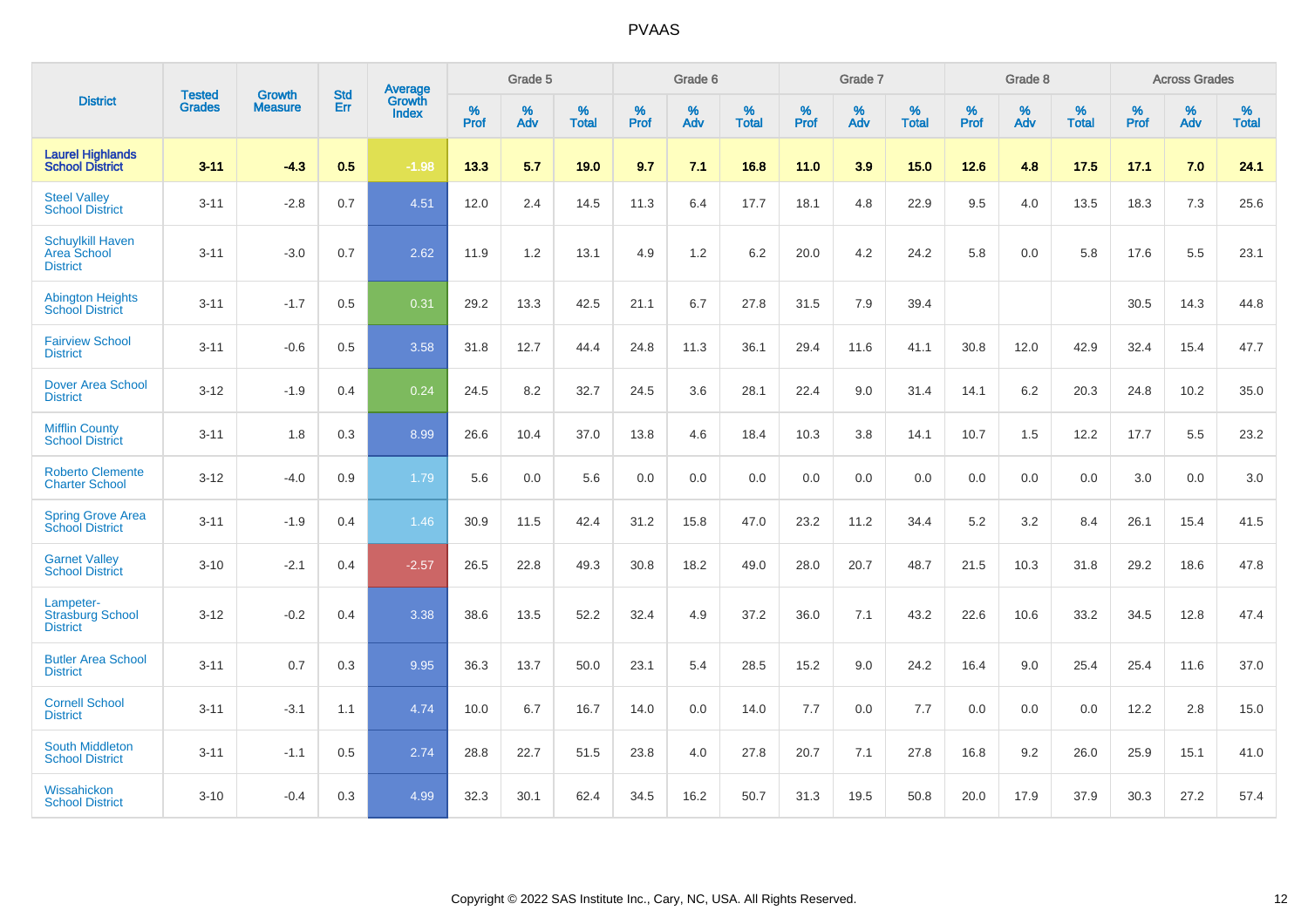|                                                                          | <b>Tested</b> | <b>Growth</b>  | <b>Std</b> | Average                |           | Grade 5  |                   |           | Grade 6  |                   |           | Grade 7  |                   |           | Grade 8  |                   |              | <b>Across Grades</b> |                   |
|--------------------------------------------------------------------------|---------------|----------------|------------|------------------------|-----------|----------|-------------------|-----------|----------|-------------------|-----------|----------|-------------------|-----------|----------|-------------------|--------------|----------------------|-------------------|
| <b>District</b>                                                          | <b>Grades</b> | <b>Measure</b> | Err        | Growth<br><b>Index</b> | %<br>Prof | %<br>Adv | %<br><b>Total</b> | %<br>Prof | %<br>Adv | %<br><b>Total</b> | %<br>Prof | %<br>Adv | %<br><b>Total</b> | %<br>Prof | %<br>Adv | %<br><b>Total</b> | $\%$<br>Prof | %<br>Adv             | %<br><b>Total</b> |
| <b>Laurel Highlands</b><br><b>School District</b>                        | $3 - 11$      | $-4.3$         | 0.5        | $-1.98$                | 13.3      | 5.7      | 19.0              | 9.7       | 7.1      | 16.8              | 11.0      | 3.9      | 15.0              | 12.6      | 4.8      | 17.5              | 17.1         | 7.0                  | 24.1              |
| <b>Lehigh Valley</b><br><b>Academy Regional</b><br><b>Charter School</b> | $3 - 11$      | $-3.0$         | 0.5        | $-1.04$                | 22.5      | 7.5      | 30.0              | 16.4      | 3.1      | 19.5              | 7.4       | 1.8      | 9.3               | 5.5       | 0.9      | 6.4               | 17.4         | 4.4                  | 21.8              |
| <b>Southern York</b><br><b>County School</b><br><b>District</b>          | $3 - 11$      | $-0.3$         | 0.5        | 7.16                   | 25.6      | 7.0      | 32.7              | 36.1      | 8.9      | 45.0              | 18.8      | 5.4      | 24.3              | 11.5      | 3.0      | 14.5              | 25.1         | 8.0                  | 33.0              |
| <b>Central Greene</b><br><b>School District</b>                          | $3 - 11$      | $-1.8$         | 0.6        | 2.52                   | 16.5      | 2.9      | 19.4              | 17.1      | 0.0      | 17.1              | 11.7      | 5.8      | 17.5              | 9.3       | 0.9      | 10.2              | 14.7         | 3.7                  | 18.4              |
| <b>Blairsville-</b><br><b>Saltsburg School</b><br><b>District</b>        | $3 - 11$      | $-2.7$         | 0.6        | 2.20                   | 28.9      | 20.6     | 49.5              | 15.4      | 9.9      | 25.3              | 19.4      | 8.2      | 27.6              | 18.8      | 8.2      | 27.1              | 22.2         | 12.6                 | 34.8              |
| <b>Upper Merion Area</b><br><b>School District</b>                       | $3 - 11$      | $-1.3$         | 0.4        | 3.72                   | 34.4      | 16.7     | 51.1              | 27.9      | 11.7     | 39.6              | 26.4      | 7.1      | 33.5              | 11.7      | 7.8      | 19.4              | 26.8         | 17.0                 | 43.8              |
| <b>Upper Darby</b><br><b>School District</b>                             | $3 - 12$      | $-0.4$         | 0.3        | 5.21                   | 12.6      | 3.0      | 15.6              | 6.9       | 0.7      | 7.6               | 5.4       | 2.9      | 8.3               | 7.5       | 1.4      | 8.8               | 10.5         | 2.2                  | 12.8              |
| <b>Moniteau School</b><br><b>District</b>                                | $3 - 11$      | $-2.7$         | 0.7        | $-0.13$                | 32.5      | 8.4      | 41.0              | 22.9      | 8.4      | 31.3              | 11.0      | 2.4      | 13.4              | 11.1      | 0.0      | 11.1              | 23.7         | 9.2                  | 32.9              |
| <b>York Academy</b><br><b>Regional Charter</b><br>School                 | $3 - 11$      | $-4.4$         | 0.8        | 1.08                   | 10.0      | 11.7     | 21.7              | 13.6      | 6.8      | 20.3              | 7.3       | 5.4      | 12.7              | 19.3      | 0.0      | 19.3              | 18.4         | 9.5                  | 27.9              |
| <b>Propel Charter</b><br>School-Montour                                  | $3 - 10$      | $-2.8$         | 0.7        | 1.07                   | 4.9       | 1.6      | 6.6               | 4.6       | 0.0      | 4.6               | 3.1       | 0.0      | 3.1               | 3.2       | 0.0      | 3.2               | 4.8          | 1.6                  | 6.4               |
| <b>North Allegheny</b><br><b>School District</b>                         | $3 - 11$      | 0.3            | 0.3        | 4.51                   | 38.5      | 35.1     | 73.5              | 35.2      | 13.4     | 48.6              | 31.8      | 23.8     | 55.6              | 25.9      | 16.5     | 42.4              | 34.1         | 26.8                 | 60.9              |
| <b>South Fayette</b><br><b>Township School</b><br><b>District</b>        | $3 - 11$      | 0.2            | 0.4        | 6.88                   | 37.5      | 23.5     | 61.0              | 40.8      | 18.4     | 59.2              | 35.5      | 24.3     | 59.8              | 30.9      | 20.9     | 51.8              | 35.4         | 28.3                 | 63.7              |
| <b>Chichester School</b><br><b>District</b>                              | $3 - 11$      | $-3.7$         | 0.7        | 1.84                   | 6.7       | 1.1      | 7.9               | 6.8       | 2.7      | 9.5               | 5.0       | 6.2      | 11.2              | 4.2       | 0.0      | 4.2               | 9.0          | 3.2                  | 12.2              |
| <b>Valley View School</b><br><b>District</b>                             | $3 - 11$      | $-2.3$         | 0.8        | 1.14                   | 26.2      | 0.9      | 27.1              | 5.8       | 1.2      | 6.9               | 9.8       | 2.4      | 12.2              | 7.9       | 0.0      | 7.9               | 18.2         | 2.7                  | 20.9              |
| <b>Mid Valley School</b><br><b>District</b>                              | $3 - 10$      | 1.5            | 0.6        | 5.23                   | 22.9      | 10.4     | 33.3              | 15.0      | 2.4      | 17.3              | 15.3      | 0.0      | 15.3              | 6.7       | 0.7      | 7.4               | 17.5         | 4.6                  | 22.0              |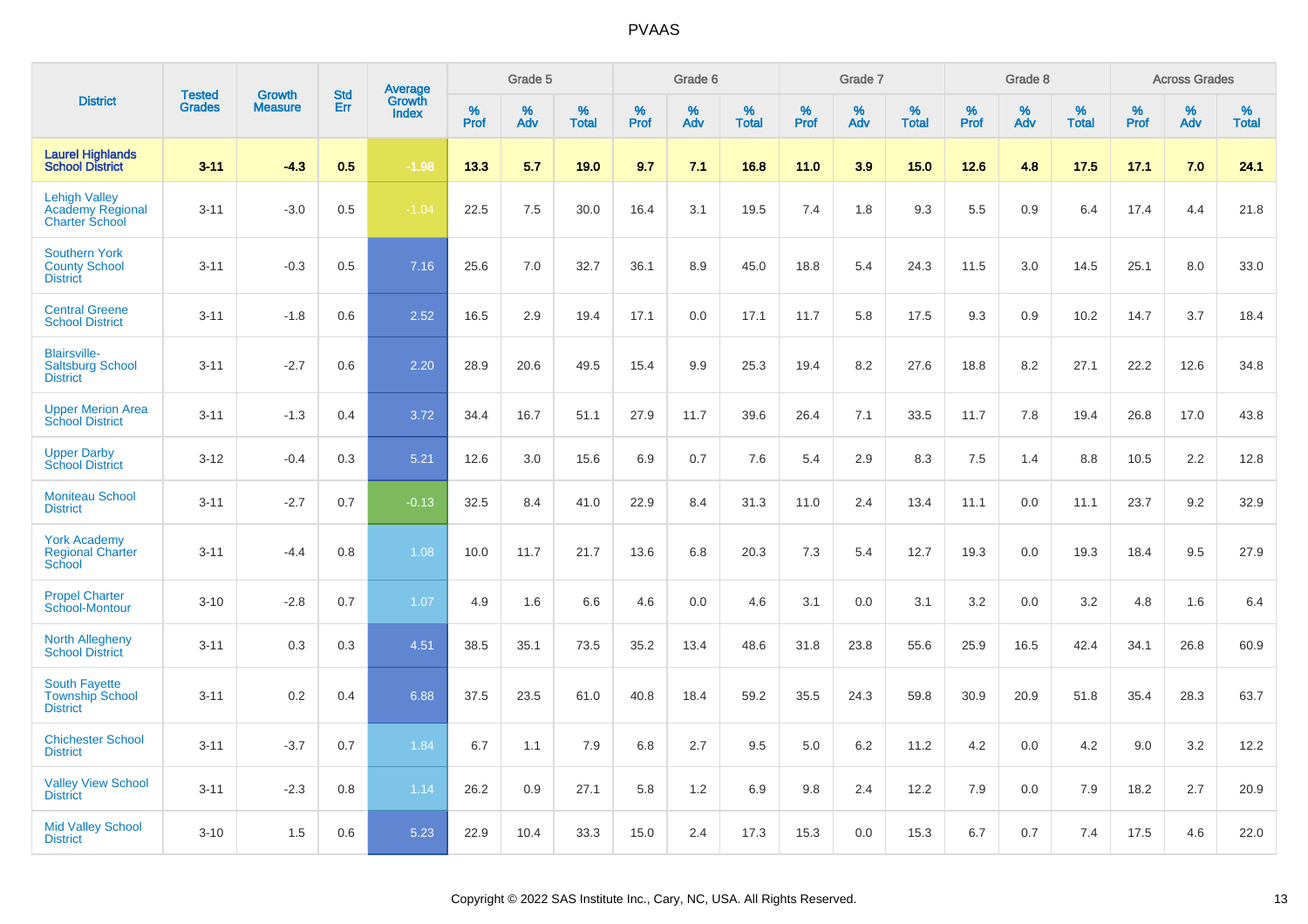|                                                              | <b>Tested</b> | <b>Growth</b>  | <b>Std</b> |                                          |              | Grade 5  |                   |              | Grade 6  |                   |              | Grade 7  |                   |              | Grade 8  |                   |              | <b>Across Grades</b> |                   |
|--------------------------------------------------------------|---------------|----------------|------------|------------------------------------------|--------------|----------|-------------------|--------------|----------|-------------------|--------------|----------|-------------------|--------------|----------|-------------------|--------------|----------------------|-------------------|
| <b>District</b>                                              | <b>Grades</b> | <b>Measure</b> | Err        | <b>Average</b><br>Growth<br><b>Index</b> | $\%$<br>Prof | %<br>Adv | %<br><b>Total</b> | $\%$<br>Prof | %<br>Adv | %<br><b>Total</b> | $\%$<br>Prof | %<br>Adv | %<br><b>Total</b> | $\%$<br>Prof | %<br>Adv | %<br><b>Total</b> | $\%$<br>Prof | %<br>Adv             | %<br><b>Total</b> |
| <b>Laurel Highlands</b><br><b>School District</b>            | $3 - 11$      | $-4.3$         | 0.5        | $-1.98$                                  | 13.3         | 5.7      | 19.0              | 9.7          | 7.1      | 16.8              | 11.0         | 3.9      | 15.0              | 12.6         | 4.8      | 17.5              | 17.1         | 7.0                  | 24.1              |
| <b>Commodore Perry</b><br><b>School District</b>             | $3 - 11$      | $-5.2$         | 1.1        | 0.56                                     | 38.7         | 9.7      | 48.4              | 9.7          | 0.0      | 9.7               | 8.1          | 2.7      | 10.8              | 20.0         | 8.0      | 28.0              | 20.6         | 7.2                  | 27.8              |
| Northwood<br><b>Academy Charter</b><br><b>School</b>         | $3 - 8$       | $-3.7$         | 0.7        | $-0.69$                                  | 6.6          | 1.3      | 7.9               | 5.2          | 0.0      | 5.2               | 8.7          | 1.4      | 10.1              | 10.7         | 1.8      | 12.5              | 6.3          | 0.9                  | 7.2               |
| <b>Franklin Towne</b><br>Charter<br><b>Elementary School</b> | $3 - 8$       | $-6.2$         | 1.2        | $-2.25$                                  | 24.1         | 10.3     | 34.5              | 18.5         | 14.8     | 33.3              | 14.3         | 3.6      | 17.9              | 4.6          | 0.0      | 4.6               | 24.3         | 9.6                  | 33.9              |
| <b>North Star School</b><br><b>District</b>                  | $3 - 11$      | $-2.8$         | 0.7        | $-0.18$                                  | 12.5         | 12.5     | 25.0              | 23.4         | 4.7      | 28.1              | 11.1         | 1.4      | 12.5              | 14.1         | 2.2      | 16.3              | 22.6         | 10.0                 | 32.6              |
| Spring-Ford Area<br><b>School District</b>                   | $3 - 11$      | 1.6            | 0.3        | 9.56                                     | 36.6         | 13.0     | 49.6              | 33.2         | 16.5     | 49.7              | 34.3         | 16.3     | 50.6              | 23.1         | 9.8      | 32.9              | 34.2         | 19.2                 | 53.4              |
| <b>Propel Charter</b><br>School-Pitcairn                     | $3 - 8$       | $-5.7$         | 1.1        | $-1.88$                                  | 0.0          | 0.0      | 0.0               | 7.4          | 0.0      | 7.4               | 0.0          | 0.0      | 0.0               | 0.0          | 0.0      | 0.0               | 5.5          | 0.0                  | 5.5               |
| Pocono Mountain<br><b>School District</b>                    | $3 - 12$      | $-3.0$         | 0.6        | 0.33                                     | 23.9         | 8.1      | 32.0              | 12.4         | 4.3      | 16.7              | 10.6         | 3.5      | 14.2              | 7.8          | 2.9      | 10.8              | 18.3         | 6.6                  | 24.9              |
| 21st Century Cyber<br><b>Charter School</b>                  | $6 - 12$      | $-3.4$         | 0.7        | $-1.54$                                  |              |          |                   | 19.1         | 9.1      | 28.2              | 21.6         | 6.0      | 27.6              | 11.3         | 3.3      | 14.7              | 17.0         | 5.8                  | 22.8              |
| <b>Lakeview School</b><br><b>District</b>                    | $3 - 11$      | $-3.9$         | 0.8        | 0.54                                     | 28.6         | 18.4     | 46.9              | 30.0         | 7.1      | 37.1              | 22.2         | 1.6      | 23.8              | 21.0         | 1.6      | 22.6              | 28.3         | 13.3                 | 41.6              |
| <b>Norwin School</b><br><b>District</b>                      | $3 - 11$      | $-0.5$         | 0.3        | 3.82                                     | 31.7         | 25.2     | 56.9              | 37.2         | 20.7     | 58.0              | 42.6         | 14.9     | 57.4              | 32.4         | 5.4      | 37.7              | 36.5         | 21.0                 | 57.4              |
| <b>Conewago Valley</b><br><b>School District</b>             | $3 - 12$      | 1.2            | 0.4        | 6.92                                     | 26.3         | 8.6      | 35.0              | 29.9         | 10.6     | 40.5              | 19.9         | 3.8      | 23.6              | 17.4         | 1.1      | 18.4              | 25.3         | 8.6                  | 33.9              |
| Independence<br><b>Charter School</b>                        | $3 - 8$       | 1.4            | 0.7        | 5.93                                     | 13.7         | 4.1      | 17.8              | 26.8         | 4.9      | 31.7              | 21.0         | 4.9      | 25.9              | 24.1         | 8.6      | 32.8              | 19.7         | 7.2                  | 26.9              |
| <b>Williams Valley</b><br><b>School District</b>             | $3 - 11$      | 0.1            | 0.8        | 3.83                                     | 31.8         | 6.8      | 38.6              | 5.2          | 0.0      | 5.2               | 8.0          | 1.3      | 9.3               | 9.4          | 1.6      | 10.9              | 12.8         | 1.6                  | 14.4              |
| <b>Rockwood Area</b><br><b>School District</b>               | $3 - 11$      | $-2.1$         | 0.9        | 2.50                                     | 34.2         | 12.2     | 46.3              | 16.7         | 21.4     | 38.1              | 15.6         | 2.2      | 17.8              | 12.7         | 7.9      | 20.6              | 19.1         | 9.4                  | 28.5              |
| <b>Montoursville Area</b><br><b>School District</b>          | $3 - 12$      | $-1.9$         | 0.5        | $-0.02$                                  | 31.1         | 12.9     | 43.9              | 28.8         | 8.0      | 36.8              | 25.2         | 6.7      | 31.8              | 19.9         | 8.5      | 28.4              | 28.2         | 11.2                 | 39.4              |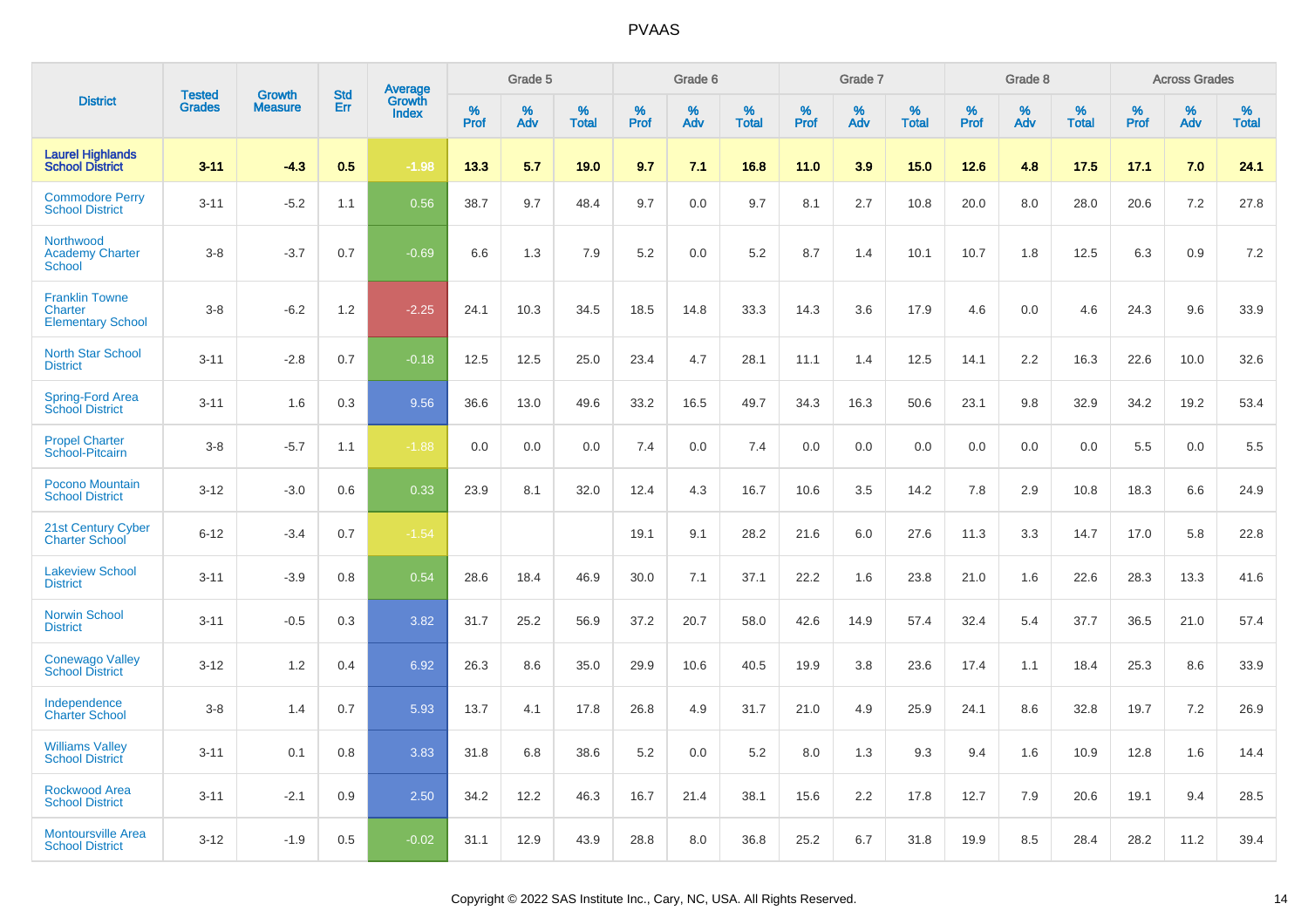|                                                                    | <b>Tested</b> | <b>Growth</b>  | <b>Std</b> | Average                |              | Grade 5  |                   |              | Grade 6  |                   |              | Grade 7  |                      |              | Grade 8  |                      |              | <b>Across Grades</b> |                   |
|--------------------------------------------------------------------|---------------|----------------|------------|------------------------|--------------|----------|-------------------|--------------|----------|-------------------|--------------|----------|----------------------|--------------|----------|----------------------|--------------|----------------------|-------------------|
| <b>District</b>                                                    | <b>Grades</b> | <b>Measure</b> | <b>Err</b> | Growth<br><b>Index</b> | $\%$<br>Prof | %<br>Adv | %<br><b>Total</b> | $\%$<br>Prof | %<br>Adv | %<br><b>Total</b> | $\%$<br>Prof | %<br>Adv | $\%$<br><b>Total</b> | $\%$<br>Prof | %<br>Adv | $\%$<br><b>Total</b> | $\%$<br>Prof | $\%$<br>Adv          | %<br><b>Total</b> |
| <b>Laurel Highlands</b><br>School District                         | $3 - 11$      | $-4.3$         | 0.5        | $-1.98$                | 13.3         | 5.7      | 19.0              | 9.7          | 7.1      | 16.8              | 11.0         | 3.9      | 15.0                 | 12.6         | 4.8      | 17.5                 | 17.1         | 7.0                  | 24.1              |
| <b>Jenkintown School</b><br><b>District</b>                        | $3 - 11$      | $-5.2$         | 1.0        | $-0.07$                | 35.4         | 12.5     | 47.9              | 18.9         | 8.1      | 27.0              | 16.0         | 0.0      | 16.0                 | 8.0          | 4.0      | 12.0                 | 29.0         | 16.2                 | 45.2              |
| <b>Pan American</b><br><b>Academy Charter</b><br><b>School</b>     | $3-8$         | 0.3            | 0.8        | 2.25                   | 1.7          | 0.0      | 1.7               | 2.3          | 0.0      | 2.3               | 3.4          | 0.0      | 3.4                  | 0.0          | 0.0      | 0.0                  | 2.4          | 0.3                  | 2.7               |
| <b>Green Woods</b><br><b>Charter School</b>                        | $3-8$         | $-0.3$         | 0.8        | 2.38                   | 16.7         | 3.3      | 20.0              | 27.1         | 11.9     | 39.0              | 16.1         | 5.4      | 21.4                 | 17.3         | 3.8      | 21.2                 | 21.3         | 8.3                  | 29.6              |
| <b>Mcguffey School</b><br><b>District</b>                          | $3 - 11$      | $-2.0$         | 0.6        | 2.55                   | 25.9         | 2.8      | 28.7              | 13.7         | 2.0      | 15.7              | 4.7          | 0.0      | 4.7                  | 5.6          | 3.2      | 8.9                  | 17.6         | 5.0                  | 22.6              |
| <b>Upper Moreland</b><br><b>Township School</b><br><b>District</b> | $3 - 11$      | $-0.1$         | 0.4        | 4.58                   | 28.5         | 10.6     | 39.1              | 16.1         | 10.8     | 26.9              | 21.7         | 10.6     | 32.3                 | 18.9         | 12.1     | 31.1                 | 23.9         | 11.6                 | 35.5              |
| <b>Belmont Charter</b><br><b>School</b>                            | $3 - 10$      | $-0.8$         | 0.8        | 2.15                   | 1.6          | 0.0      | 1.6               | 4.0          | 0.0      | 4.0               | 0.0          | 0.0      | 0.0                  | 5.6          | 0.0      | 5.6                  | 2.8          | 0.6                  | 3.4               |
| <b>Big Beaver Falls</b><br>Area School<br><b>District</b>          | $3 - 11$      | $-1.7$         | 0.6        | 1.44                   | 19.6         | 2.0      | 21.6              | 5.4          | 0.9      | 6.4               | 8.3          | 1.0      | 9.4                  | 1.0          | 1.0      | 2.1                  | 12.5         | 1.1                  | 13.6              |
| <b>Innovative Arts</b><br><b>Academy Charter</b><br><b>School</b>  | $6 - 11$      | $-1.5$         | 0.8        | 5.73                   |              |          |                   | 0.0          | 0.0      | 0.0               | 0.0          | 0.0      | 0.0                  | 3.4          | 0.0      | 3.4                  | 1.4          | 0.0                  | 1.4               |
| <b>Fort Cherry School</b><br><b>District</b>                       | $3 - 10$      | $-3.8$         | 0.8        | $-0.22$                | 19.3         | 19.3     | 38.6              | 29.8         | 8.8      | 38.6              | 14.3         | 5.4      | 19.6                 | 9.3          | 4.6      | 14.0                 | 21.9         | 9.6                  | 31.5              |
| <b>Chartiers-Houston</b><br><b>School District</b>                 | $3 - 10$      | $-2.5$         | 0.7        | 1.15                   | 25.6         | 12.2     | 37.8              | 35.1         | 2.6      | 37.7              | 20.5         | 1.3      | 21.8                 | 18.3         | 5.6      | 23.9                 | 28.7         | 8.2                  | 36.9              |
| <b>First Philadelphia</b><br>Preparatory<br><b>Charter School</b>  | $3 - 8$       | $-2.3$         | 0.6        | 1.67                   | 1.2          | 0.0      | 1.2               | 1.1          | 0.0      | 1.1               | 1.3          | 0.0      | 1.3                  | 4.0          | 0.0      | 4.0                  | 2.4          | 0.0                  | 2.4               |
| <b>Western Wayne</b><br><b>School District</b>                     | $3 - 11$      | $-2.5$         | 0.6        | 0.99                   | 28.3         | 9.4      | 37.7              | 18.7         | 0.9      | 19.6              | 21.6         | 2.9      | 24.5                 | 14.1         | 5.4      | 19.6                 | 23.6         | 9.6                  | 33.2              |
| Altoona Area<br><b>School District</b>                             | $3 - 12$      | $-0.5$         | 0.3        | 1.50                   | 24.7         | 8.0      | 32.7              | 17.8         | 5.2      | 23.0              | 14.6         | 4.9      | 19.5                 | 15.8         | 4.3      | 20.1                 | 19.6         | 6.6                  | 26.2              |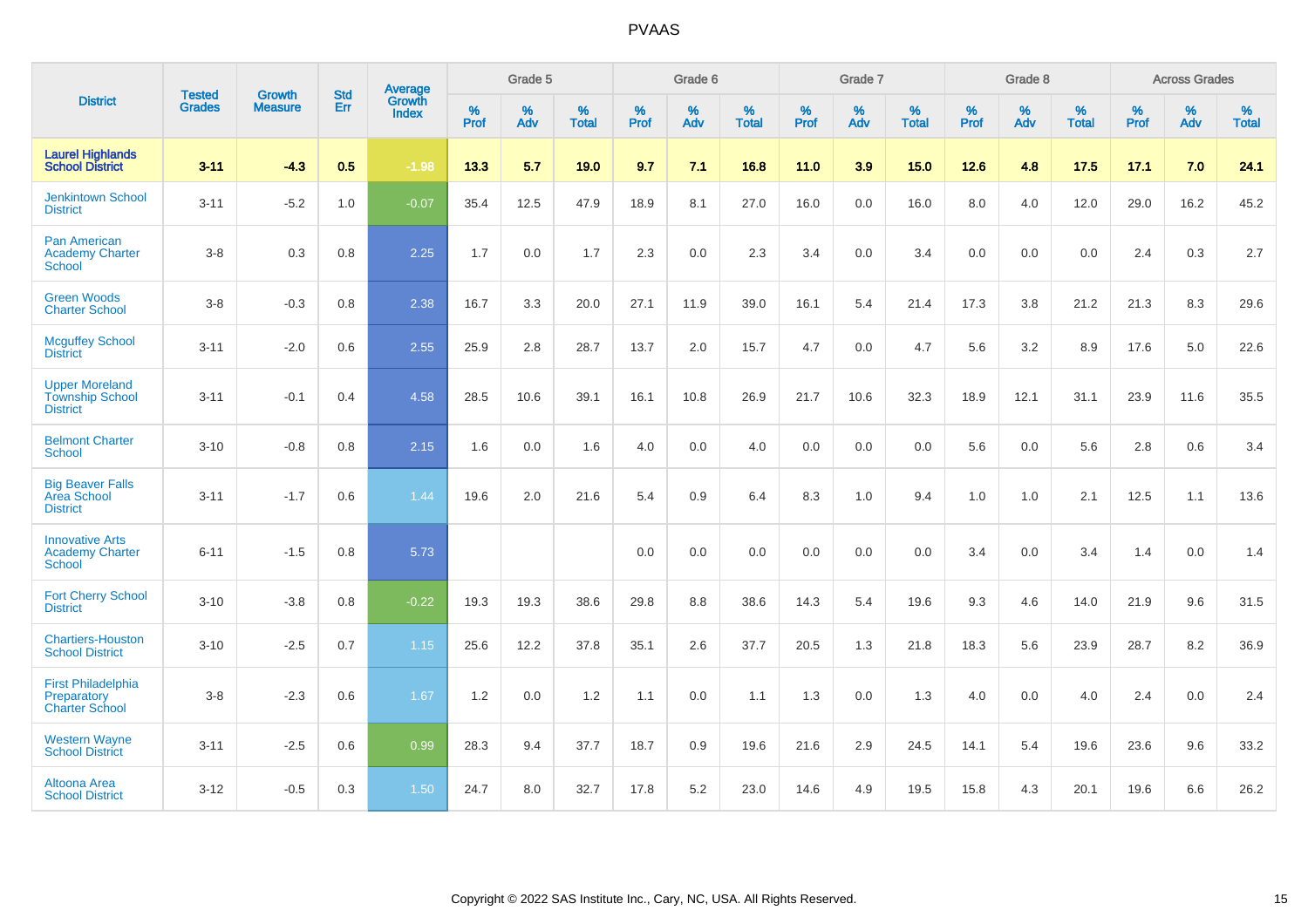|                                                                   | <b>Tested</b> | <b>Growth</b>  | <b>Std</b> | Average                |              | Grade 5  |                   |              | Grade 6  |                   |           | Grade 7  |                   |           | Grade 8  |                   |              | <b>Across Grades</b> |                   |
|-------------------------------------------------------------------|---------------|----------------|------------|------------------------|--------------|----------|-------------------|--------------|----------|-------------------|-----------|----------|-------------------|-----------|----------|-------------------|--------------|----------------------|-------------------|
| <b>District</b>                                                   | <b>Grades</b> | <b>Measure</b> | Err        | Growth<br><b>Index</b> | $\%$<br>Prof | %<br>Adv | %<br><b>Total</b> | $\%$<br>Prof | %<br>Adv | %<br><b>Total</b> | %<br>Prof | %<br>Adv | %<br><b>Total</b> | %<br>Prof | %<br>Adv | %<br><b>Total</b> | $\%$<br>Prof | %<br>Adv             | %<br><b>Total</b> |
| <b>Laurel Highlands</b><br><b>School District</b>                 | $3 - 11$      | $-4.3$         | 0.5        | $-1.98$                | 13.3         | 5.7      | 19.0              | 9.7          | 7.1      | 16.8              | 11.0      | 3.9      | 15.0              | 12.6      | 4.8      | 17.5              | 17.1         | 7.0                  | 24.1              |
| Southern<br><b>Huntingdon County</b><br><b>School District</b>    | $3 - 11$      | $-2.5$         | 0.7        | $-0.14$                | 18.8         | 10.1     | 29.0              | 9.0          | 1.3      | 10.3              | 10.1      | 1.1      | 11.2              | 6.1       | 0.0      | 6.1               | 15.5         | 3.9                  | 19.4              |
| <b>New Brighton Area</b><br><b>School District</b>                | $3 - 11$      | $-2.4$         | 0.6        | 1.31                   | 18.0         | 1.1      | 19.1              | 7.9          | 0.0      | 7.9               | 8.9       | 3.0      | 11.9              | 4.8       | 1.0      | 5.8               | 11.1         | 1.9                  | 13.0              |
| <b>Northampton Area</b><br><b>School District</b>                 | $3 - 11$      | $-3.1$         | 0.7        | 0.02                   | 28.5         | 9.3      | 37.8              | 23.7         | 5.3      | 29.0              | 18.7      | 5.3      | 24.0              | 13.3      | 1.7      | 15.0              | 29.6         | 9.8                  | 39.4              |
| Philadelphia<br><b>Performing Arts</b><br><b>Charter School</b>   | $3-9$         | $-0.4$         | 0.7        | 4.01                   | 19.2         | 9.0      | 28.2              | 19.6         | 3.6      | 23.2              | 23.0      | 14.9     | 37.9              | 18.0      | 8.0      | 26.0              | 25.2         | 9.7                  | 34.9              |
| <b>Oxford Area</b><br><b>School District</b>                      | $3 - 11$      | 2.0            | 0.4        | 10.25                  | 24.0         | 8.0      | 32.0              | 28.3         | 7.3      | 35.6              | 20.2      | 9.9      | 30.0              | 11.5      | 5.5      | 17.0              | 21.8         | 8.2                  | 30.0              |
| <b>Hazleton Area</b><br><b>School District</b>                    | $3 - 11$      | $-0.5$         | 0.4        | 1.77                   | 5.8          | 1.7      | 7.5               | 5.2          | 1.1      | 6.3               | 2.8       | 0.5      | 3.3               | 6.6       | 0.6      | 7.1               | 6.4          | 1.2                  | 7.7               |
| <b>Wallingford-</b><br>Swarthmore<br><b>School District</b>       | $3 - 10$      | 0.4            | 0.4        | 8.13                   | 38.3         | 33.9     | 72.2              | 29.9         | 20.5     | 50.4              | 27.6      | 17.6     | 45.3              | 29.4      | 14.7     | 44.2              | 33.9         | 27.8                 | 61.7              |
| <b>Coatesville Area</b><br><b>School District</b>                 | $3 - 11$      | $-0.5$         | 0.4        | 1.87                   | 14.8         | 4.8      | 19.6              | 8.5          | 0.0      | 8.5               | 8.9       | 1.3      | 10.1              | 6.9       | 0.5      | 7.4               | 10.9         | 3.9                  | 14.8              |
| <b>Jim Thorpe Area</b><br><b>School District</b>                  | $3 - 11$      | $-2.3$         | 0.6        | 0.76                   | 14.1         | 1.0      | 15.2              | 12.3         | 0.9      | 13.2              | 9.2       | 8.5      | 17.7              | 10.0      | 1.5      | 11.5              | 14.9         | 4.3                  | 19.2              |
| Pennsylvania<br><b>Leadership Charter</b><br><b>School</b>        | $3 - 11$      | $-1.4$         | 0.5        | 2.15                   | 24.7         | 11.5     | 36.2              | 24.9         | 6.4      | 31.2              | 13.4      | 19.6     | 33.0              | 16.7      | 6.2      | 22.9              | 23.9         | 12.4                 | 36.4              |
| <b>Ad Prima Charter</b><br><b>School</b>                          | $3-8$         | 1.5            | 0.8        | 4.76                   | 8.3          | 0.0      | 8.3               | 15.7         | 0.0      | 15.7              | 8.2       | 1.6      | 9.8               | 9.8       | 1.6      | 11.5              | 10.9         | 0.7                  | 11.6              |
| <b>Clarion-Limestone</b><br><b>Area School</b><br><b>District</b> | $3 - 12$      | $-1.1$         | 0.9        | 4.00                   | 40.0         | 27.3     | 67.3              | 36.5         | 5.8      | 42.3              | 27.9      | 11.6     | 39.5              | 7.8       | 3.9      | 11.8              | 28.4         | 13.2                 | 41.6              |
| <b>Freeport Area</b><br><b>School District</b>                    | $3 - 10$      | 0.9            | 0.5        | 6.32                   | 30.5         | 9.9      | 40.5              | 26.6         | 15.3     | 41.9              | 34.3      | 12.7     | 47.0              | 19.1      | 9.9      | 29.0              | 29.3         | 13.4                 | 42.8              |
| <b>MaST Community</b><br><b>Charter School III</b>                | $3-6$         | $-3.6$         | 0.8        | $-2.16$                | 3.8          | 0.0      | 3.8               | 6.8          | 1.5      | 8.3               |           |          |                   |           |          |                   | 8.3          | 2.2                  | 10.5              |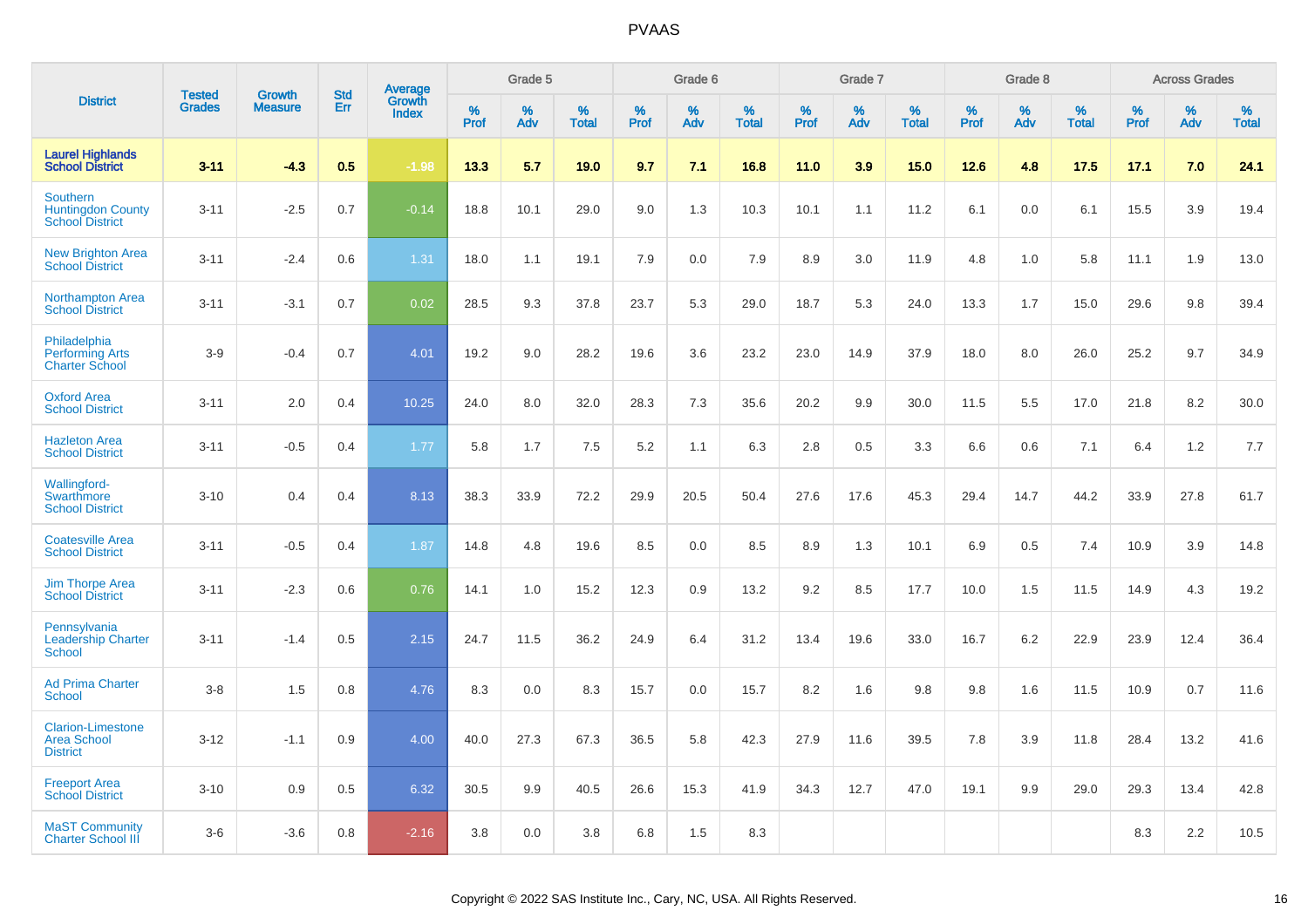|                                                                     | <b>Tested</b> | <b>Growth</b>  | <b>Std</b> | Average                |           | Grade 5  |                   |           | Grade 6  |                   |           | Grade 7  |                   |           | Grade 8  |                   |           | <b>Across Grades</b> |                   |
|---------------------------------------------------------------------|---------------|----------------|------------|------------------------|-----------|----------|-------------------|-----------|----------|-------------------|-----------|----------|-------------------|-----------|----------|-------------------|-----------|----------------------|-------------------|
| <b>District</b>                                                     | <b>Grades</b> | <b>Measure</b> | Err        | Growth<br><b>Index</b> | %<br>Prof | %<br>Adv | %<br><b>Total</b> | %<br>Prof | %<br>Adv | %<br><b>Total</b> | %<br>Prof | %<br>Adv | %<br><b>Total</b> | %<br>Prof | %<br>Adv | %<br><b>Total</b> | %<br>Prof | %<br>Adv             | %<br><b>Total</b> |
| <b>Laurel Highlands</b><br><b>School District</b>                   | $3 - 11$      | $-4.3$         | 0.5        | $-1.98$                | 13.3      | 5.7      | 19.0              | 9.7       | 7.1      | 16.8              | 11.0      | 3.9      | 15.0              | 12.6      | 4.8      | 17.5              | 17.1      | 7.0                  | 24.1              |
| <b>Delaware Valley</b><br><b>School District</b>                    | $3 - 11$      | 0.1            | 0.4        | 4.58                   | 26.1      | 11.6     | 37.8              | 19.0      | 8.6      | 27.6              | 21.8      | 8.2      | 30.0              | 17.9      | 3.4      | 21.3              | 25.0      | 9.4                  | 34.4              |
| <b>Lindley Academy</b><br><b>Charter School At</b><br><b>Birney</b> | $3 - 8$       | $-3.0$         | 0.7        | 0.43                   | 1.3       | 0.0      | 1.3               | 2.6       | 0.0      | 2.6               | 0.0       | 0.0      | 0.0               | 0.0       | 1.6      | 1.6               | 1.0       | 0.3                  | 1.3               |
| Antonia Pantoja<br>Community<br><b>Charter School</b>               | $3 - 8$       | $-3.9$         | 0.8        | $-1.30$                | 1.5       | 0.0      | 1.5               | 0.0       | 0.0      | 0.0               | 4.6       | 2.3      | 7.0               | 5.6       | 0.0      | 5.6               | 1.8       | 0.9                  | 2.8               |
| <b>Towanda Area</b><br><b>School District</b>                       | $3 - 11$      | 2.2            | 0.6        | 7.65                   | 22.7      | 15.1     | 37.8              | 22.6      | 11.3     | 34.0              | 14.5      | 7.7      | 22.2              | 17.1      | 8.6      | 25.6              | 19.2      | 10.3                 | 29.5              |
| Environmental<br><b>Charter School At</b><br><b>Frick Park</b>      | $3-9$         | $-0.2$         | 0.7        | 3.70                   | 18.2      | 10.4     | 28.6              | 17.0      | 4.3      | 21.3              | 16.3      | 10.9     | 27.2              | 10.0      | 4.3      | 14.3              | 22.6      | 13.4                 | 36.0              |
| <b>Sharpsville Area</b><br><b>School District</b>                   | $3 - 11$      | $-2.3$         | 0.8        | 2.39                   | 29.0      | 9.7      | 38.7              | 16.4      | 1.5      | 17.9              | 21.9      | 3.1      | 25.0              | 20.0      | 7.1      | 27.1              | 27.3      | 8.8                  | 36.1              |
| <b>Saint Marys Area</b><br><b>School District</b>                   | $3 - 11$      | $-2.5$         | 0.5        | $-0.36$                | 35.6      | 8.7      | 44.4              | 21.8      | 1.6      | 23.4              | 10.0      | 5.4      | 15.4              | 13.3      | 1.3      | 14.7              | 24.9      | 7.3                  | 32.3              |
| <b>Southern Fulton</b><br><b>School District</b>                    | $3 - 11$      | $-2.2$         | 0.9        | 0.85                   | 21.3      | 6.4      | 27.7              | 15.2      | 10.2     | 25.4              | 12.3      | 1.8      | 14.0              | 5.9       | 3.9      | 9.8               | 18.9      | 4.4                  | 23.3              |
| <b>Mariana Bracetti</b><br><b>Academy Charter</b><br><b>School</b>  | $3 - 10$      | $-3.1$         | 0.9        | 2.21                   | 8.6       | 0.0      | 8.6               | 2.2       | 0.0      | 2.2               | 7.3       | 0.0      | 7.3               | 0.0       | 0.0      | 0.0               | 4.4       | 0.0                  | 4.4               |
| <b>Southern Lehigh</b><br><b>School District</b>                    | $3 - 11$      | $-1.1$         | 0.4        | 2.10                   | 33.9      | 21.0     | 54.8              | 28.3      | 16.8     | 45.1              | 40.2      | 13.1     | 53.3              | 32.0      | 12.7     | 44.8              | 35.0      | 20.7                 | 55.8              |
| <b>Forbes Road</b><br><b>School District</b>                        | $3 - 11$      | $-5.7$         | 1.4        | $-0.81$                | 38.7      | 3.2      | 41.9              | 26.7      | 0.0      | 26.7              | 44.4      | 0.0      | 44.4              | 15.0      | 0.0      | 15.0              | 31.9      | 2.9                  | 34.8              |
| <b>Glendale School</b><br><b>District</b>                           | $3 - 10$      | 1.2            | 0.8        | 3.21                   | 42.9      | 4.8      | 47.6              | 26.4      | 5.7      | 32.1              | 22.7      | 15.2     | 37.9              | 7.8       | 2.0      | 9.8               | 27.0      | 7.8                  | 34.8              |
| Canon-Mcmillan<br><b>School District</b>                            | $3 - 11$      | $-1.3$         | 0.3        | 2.20                   | 29.4      | 22.3     | 51.7              | 28.2      | 9.8      | 38.0              | 26.1      | 10.4     | 36.5              | 27.7      | 10.6     | 38.4              | 30.0      | 14.6                 | 44.6              |
| <b>Burrell School</b><br><b>District</b>                            | $3 - 11$      | $-3.1$         | 0.7        | 1.18                   | 22.5      | 1.8      | 24.3              | 15.4      | 3.8      | 19.2              | 21.5      | 7.6      | 29.1              | 17.2      | 0.0      | 17.2              | 25.3      | 6.1                  | 31.4              |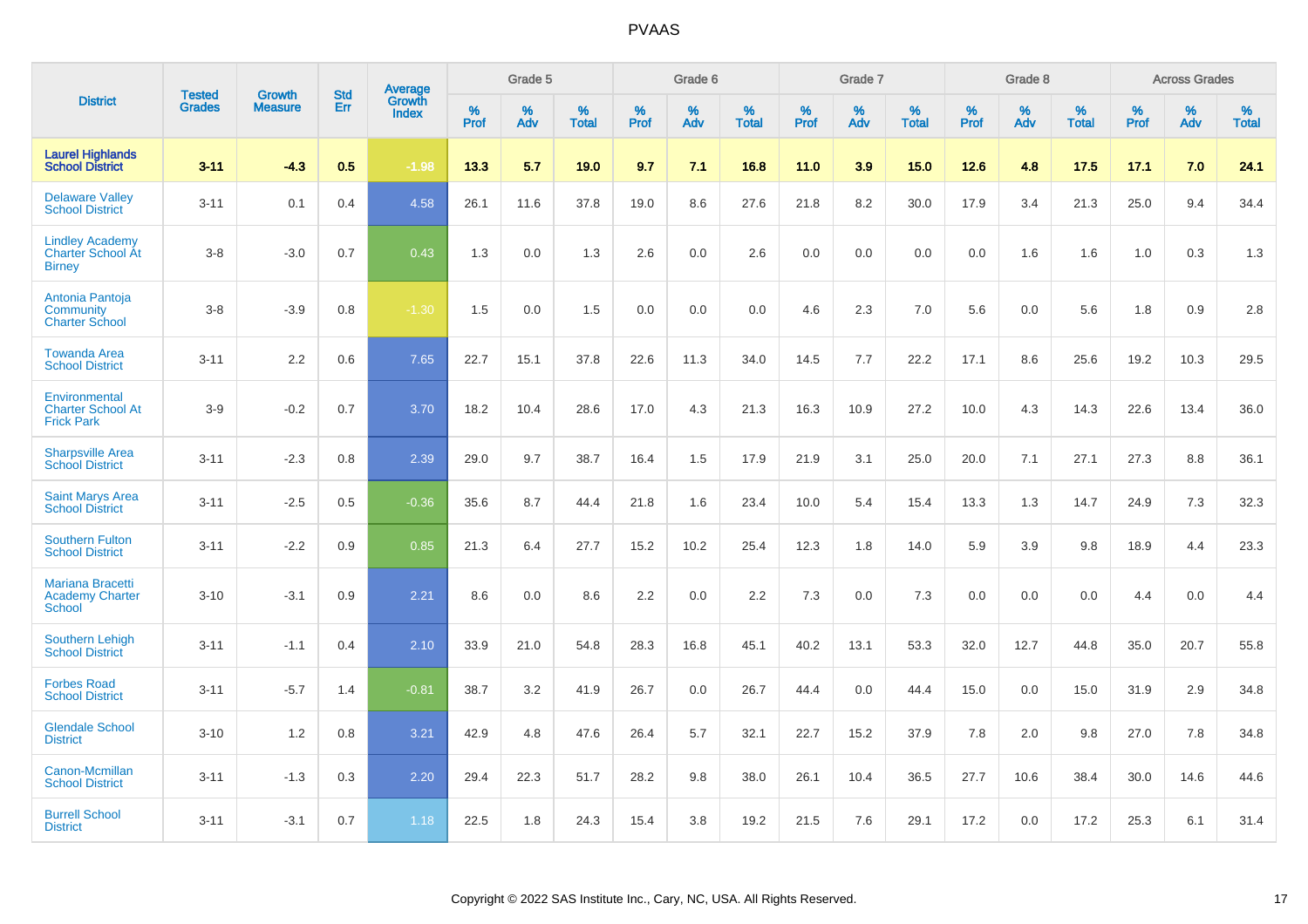|                                                                   |                                | <b>Growth</b>  | <b>Std</b> | Average         |              | Grade 5  |                   |           | Grade 6  |                   |           | Grade 7  |                   |           | Grade 8  |                   |           | <b>Across Grades</b> |                   |
|-------------------------------------------------------------------|--------------------------------|----------------|------------|-----------------|--------------|----------|-------------------|-----------|----------|-------------------|-----------|----------|-------------------|-----------|----------|-------------------|-----------|----------------------|-------------------|
| <b>District</b>                                                   | <b>Tested</b><br><b>Grades</b> | <b>Measure</b> | Err        | Growth<br>Index | $\%$<br>Prof | %<br>Adv | %<br><b>Total</b> | %<br>Prof | %<br>Adv | %<br><b>Total</b> | %<br>Prof | %<br>Adv | %<br><b>Total</b> | %<br>Prof | %<br>Adv | %<br><b>Total</b> | %<br>Prof | $\%$<br>Adv          | %<br><b>Total</b> |
| <b>Laurel Highlands</b><br><b>School District</b>                 | $3 - 11$                       | $-4.3$         | 0.5        | $-1.98$         | 13.3         | 5.7      | 19.0              | 9.7       | 7.1      | 16.8              | 11.0      | 3.9      | 15.0              | 12.6      | 4.8      | 17.5              | 17.1      | 7.0                  | 24.1              |
| <b>Hanover Public</b><br><b>School District</b>                   | $3 - 11$                       | $-2.3$         | 0.5        | $-0.22$         | 24.4         | 4.6      | 29.0              | 19.7      | 2.2      | 21.9              | 17.8      | 5.4      | 23.3              | 11.4      | 4.9      | 16.3              | 20.4      | 9.6                  | 30.0              |
| <b>Williamsport Area</b><br><b>School District</b>                | $3 - 11$                       | 2.8            | 0.3        | 10.28           | 24.6         | 10.7     | 35.3              | 20.4      | 12.0     | 32.4              | 21.5      | 8.3      | 29.8              | 16.1      | 5.1      | 21.2              | 22.0      | 11.0                 | 33.1              |
| John B. Stetson<br><b>Charter School</b>                          | $5 - 8$                        | 0.5            | 0.6        | 4.84            | 1.6          | 0.0      | 1.6               | 0.8       | 0.0      | 0.8               | 0.0       | 0.0      | 0.0               | 0.0       | 0.0      | 0.0               | 0.4       | 0.0                  | 0.4               |
| <b>Methacton School</b><br><b>District</b>                        | $3 - 11$                       | $-1.5$         | 0.3        | 2.62            | 30.5         | 14.2     | 44.7              | 28.2      | 9.9      | 38.1              | 27.0      | 11.2     | 38.2              | 20.1      | 12.5     | 32.6              | 30.9      | 13.6                 | 44.5              |
| <b>Insight PA Cyber</b><br><b>Charter School</b>                  | $3 - 11$                       | $-6.7$         | 1.5        | $-1.06$         | 5.6          | 11.1     | 16.7              | 0.0       | 0.0      | 0.0               | 3.7       | 3.7      | 7.4               | 11.1      | 3.7      | 14.8              | 9.0       | 3.7                  | 12.7              |
| Quakertown<br><b>Community School</b><br><b>District</b>          | $3 - 12$                       | $-0.7$         | 0.3        | 3.64            | 31.8         | 16.7     | 48.5              | 31.0      | 7.5      | 38.4              | 17.8      | 8.4      | 26.2              | 21.0      | 9.1      | 30.1              | 26.2      | 12.7                 | 38.9              |
| <b>Elizabeth Forward</b><br><b>School District</b>                | $3 - 11$                       | $-1.6$         | 0.5        | 2.70            | 29.4         | 11.4     | 40.8              | 29.6      | 10.5     | 40.1              | 21.6      | 5.2      | 26.8              | 16.8      | 2.9      | 19.6              | 27.0      | 11.3                 | 38.3              |
| <b>Fort Leboeuf</b><br><b>School District</b>                     | $3 - 11$                       | $-0.7$         | 0.5        | 1.49            | 33.8         | 31.2     | 64.9              | 25.7      | 18.8     | 44.4              | 21.6      | 14.4     | 35.9              | 22.6      | 11.6     | 34.2              | 28.5      | 22.7                 | 51.2              |
| <b>Pine Grove Area</b><br><b>School District</b>                  | $3 - 11$                       | $-2.2$         | 0.6        | 0.60            | 23.2         | 4.2      | 27.4              | 19.7      | 3.4      | 23.1              | 17.1      | 0.8      | 17.9              | 20.9      | 0.8      | 21.7              | 24.6      | 7.8                  | 32.4              |
| <b>Executive</b><br>Education<br><b>Academy Charter</b><br>School | $3 - 10$                       | $-2.5$         | 1.7        | 1.63            | 0.0          | 0.0      | 0.0               |           |          |                   | 18.2      | 0.0      | 18.2              | 4.8       | 0.0      | 4.8               | 9.1       | 1.7                  | 10.9              |
| <b>Minersville Area</b><br><b>School District</b>                 | $3 - 11$                       | $-0.9$         | 0.7        | 4.90            | 9.6          | 4.1      | 13.7              | 20.8      | 2.6      | 23.4              | 10.4      | 0.0      | 10.4              | 2.7       | 1.3      | 4.0               | 15.1      | 3.2                  | 18.3              |
| <b>Conemaugh Valley</b><br><b>School District</b>                 | $3 - 12$                       | $-2.6$         | 0.8        | 1.06            | 13.7         | 3.9      | 17.6              | 22.0      | 4.0      | 26.0              | 18.9      | 7.6      | 26.4              | 9.4       | 1.9      | 11.3              | 20.1      | 6.4                  | 26.5              |
| <b>Avon Grove</b><br><b>School District</b>                       | $3 - 10$                       | 0.8            | 0.4        | 5.13            | 28.6         | 23.2     | 51.8              | 30.5      | 19.3     | 49.8              | 35.4      | 20.3     | 55.7              | 27.6      | 14.2     | 41.8              | 30.8      | 18.2                 | 49.0              |
| <b>Rose Tree Media</b><br><b>School District</b>                  | $3 - 10$                       | $-1.7$         | 0.4        | $-0.25$         | 29.7         | 19.6     | 49.3              | 31.4      | 15.3     | 46.7              | 31.6      | 20.9     | 52.4              | 18.4      | 13.9     | 32.3              | 31.5      | 20.2                 | 51.8              |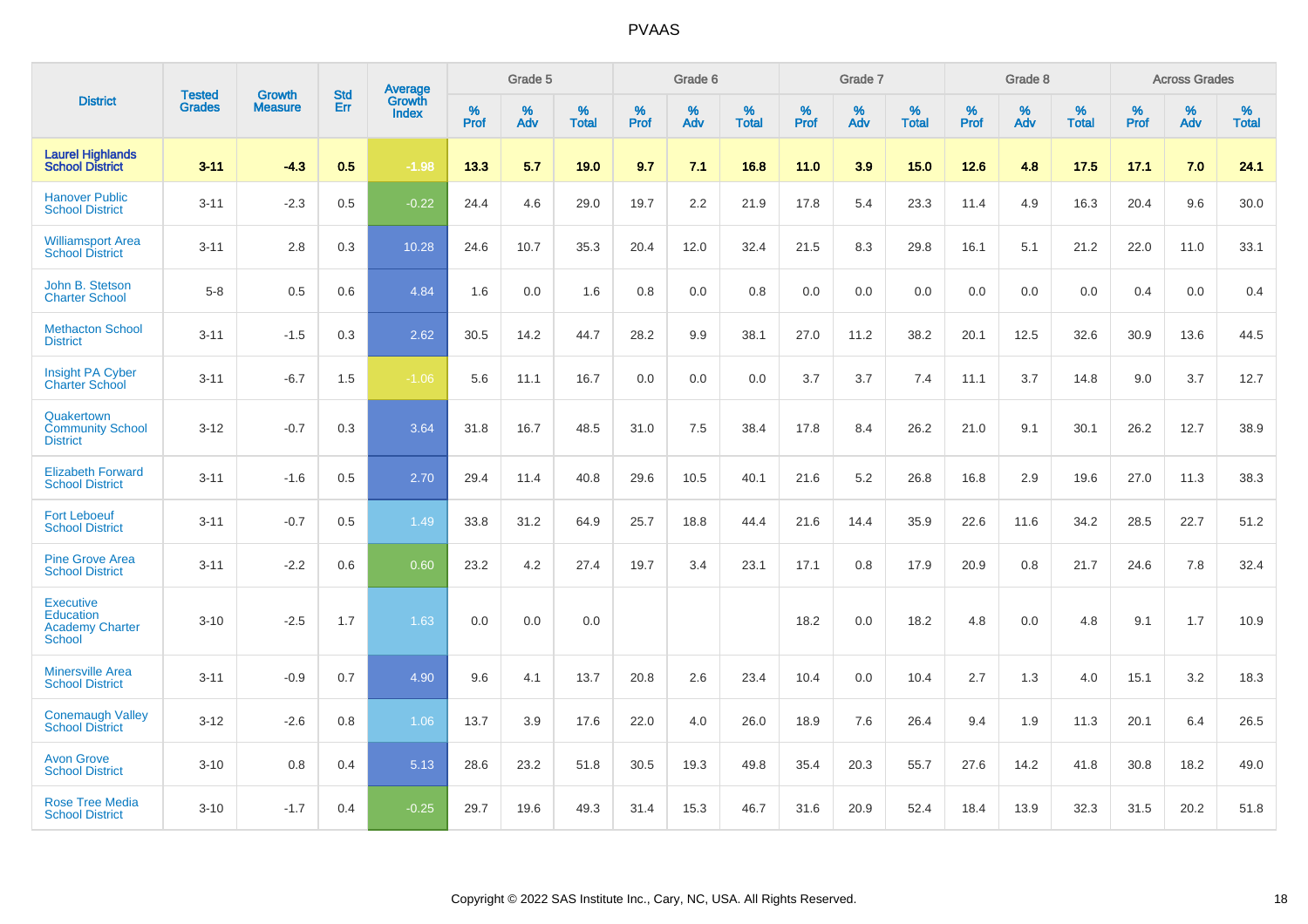|                                                                       |                                |                                 | <b>Std</b> | Average                |                     | Grade 5  |                   |           | Grade 6  |                   |           | Grade 7  |                   |           | Grade 8  |                   |           | <b>Across Grades</b> |                   |
|-----------------------------------------------------------------------|--------------------------------|---------------------------------|------------|------------------------|---------------------|----------|-------------------|-----------|----------|-------------------|-----------|----------|-------------------|-----------|----------|-------------------|-----------|----------------------|-------------------|
| <b>District</b>                                                       | <b>Tested</b><br><b>Grades</b> | <b>Growth</b><br><b>Measure</b> | Err        | Growth<br><b>Index</b> | $\%$<br><b>Prof</b> | %<br>Adv | %<br><b>Total</b> | %<br>Prof | %<br>Adv | %<br><b>Total</b> | %<br>Prof | %<br>Adv | %<br><b>Total</b> | %<br>Prof | %<br>Adv | %<br><b>Total</b> | %<br>Prof | %<br>Adv             | %<br><b>Total</b> |
| <b>Laurel Highlands</b><br><b>School District</b>                     | $3 - 11$                       | $-4.3$                          | 0.5        | $-1.98$                | 13.3                | 5.7      | 19.0              | 9.7       | 7.1      | 16.8              | 11.0      | 3.9      | 15.0              | $12.6$    | 4.8      | 17.5              | 17.1      | 7.0                  | 24.1              |
| <b>Perseus House</b><br><b>Charter School Of</b><br><b>Excellence</b> | $6 - 11$                       | $-4.8$                          | 1.1        | $-1.31$                |                     |          |                   | 0.0       | 0.0      | 0.0               | 1.8       | 0.0      | 1.8               | 1.5       | 0.0      | 1.5               | 1.4       | 0.0                  | 1.4               |
| <b>Schuylkill Valley</b><br><b>School District</b>                    | $3 - 11$                       | $-1.0$                          | 0.5        | 3.23                   | 24.8                | 8.5      | 33.3              | 25.6      | 5.8      | 31.4              | 15.3      | 9.9      | 25.2              | 8.2       | 2.7      | 10.9              | 21.3      | 7.6                  | 29.0              |
| Apollo-Ridge<br><b>School District</b>                                | $3 - 12$                       | $-2.9$                          | 0.7        | $-0.77$                | 18.8                | 0.0      | 18.8              | 12.0      | 1.2      | 13.2              | 8.5       | 1.2      | 9.8               | 10.4      | 2.6      | 13.0              | 14.8      | 3.0                  | 17.7              |
| <b>Harrisburg City</b><br><b>School District</b>                      | $3 - 11$                       | 1.3                             | 0.3        | 7.16                   | 2.0                 | 0.8      | 2.8               | 2.0       | 1.0      | 3.0               | 2.9       | 0.8      | 3.7               | 2.7       | 0.3      | 3.0               | 2.7       | 0.7                  | 3.4               |
| Cornwall-Lebanon<br><b>School District</b>                            | $3 - 11$                       | $-0.5$                          | 0.3        | 2.53                   | 31.1                | 9.0      | 40.1              | 18.2      | 6.2      | 24.4              | 16.1      | 4.9      | 21.0              | 16.4      | 9.4      | 25.8              | 23.1      | 8.6                  | 31.8              |
| <b>Kutztown Area</b><br><b>School District</b>                        | $3 - 12$                       | $-1.4$                          | 0.8        | 3.35                   | 40.3                | 11.9     | 52.2              | 24.2      | 3.2      | 27.4              | 25.6      | 10.3     | 35.9              | 10.8      | 10.8     | 21.5              | 30.0      | 13.3                 | 43.3              |
| <b>Upper Dauphin</b><br>Area School<br><b>District</b>                | $3 - 11$                       | 1.0                             | 0.7        | 6.60                   | 9.7                 | 4.8      | 14.5              | 18.3      | 8.4      | 26.8              | 18.9      | 6.8      | 25.7              | 24.3      | 7.1      | 31.4              | 22.1      | 9.5                  | 31.6              |
| Salisbury<br><b>Township School</b><br><b>District</b>                | $3 - 11$                       | $-2.3$                          | 0.6        | 0.96                   | 14.9                | 8.5      | 23.4              | 14.3      | 2.2      | 16.5              | 13.0      | 1.1      | 14.1              | 17.2      | 3.4      | 20.7              | 18.4      | 6.3                  | 24.7              |
| <b>Clairton City</b><br><b>School District</b>                        | $3 - 11$                       | 0.5                             | 0.8        | 3.14                   | 6.1                 | 2.0      | 8.2               | 1.5       | 0.0      | 1.5               | 1.6       | 0.0      | 1.6               | 0.0       | 0.0      | 0.0               | 3.5       | 0.3                  | 3.8               |
| <b>Frazier School</b><br><b>District</b>                              | $3 - 11$                       | $-2.4$                          | 0.8        | 2.50                   | 7.8                 | 0.0      | 7.8               | 17.5      | 2.5      | 20.0              | 15.1      | 10.5     | 25.6              | 3.9       | 0.0      | 3.9               | 16.1      | 4.2                  | 20.3              |
| <b>New Foundations</b><br><b>Charter School</b>                       | $3 - 11$                       | $-1.5$                          | 0.7        | 2.37                   | 18.5                | 5.6      | 24.1              | 6.4       | 0.0      | 6.4               | 21.3      | 3.3      | 24.6              | 13.1      | 2.4      | 15.5              | 17.1      | 2.9                  | 20.0              |
| Commonwealth<br><b>Charter Academy</b><br><b>Charter School</b>       | $3 - 10$                       | $-2.6$                          | 0.8        | 1.49                   | 25.4                | 3.4      | 28.8              | 26.0      | 4.0      | 30.0              | 17.2      | 3.4      | 20.7              | 14.6      | 2.1      | 16.7              | 23.9      | 5.7                  | 29.6              |
| <b>Tussey Mountain</b><br><b>School District</b>                      | $3 - 12$                       | 0.2                             | 0.7        | 2.41                   | 20.7                | 1.7      | 22.4              | 12.4      | 0.0      | 12.4              | 11.3      | 3.2      | 14.5              | 12.5      | 1.4      | 13.9              | 16.3      | 5.5                  | 21.8              |
| <b>Lincoln Leadership</b><br><b>Academy Charter</b><br><b>School</b>  | $3 - 12$                       | $-1.2$                          | 0.9        | 2.09                   | 0.0                 | 0.0      | 0.0               | 2.0       | 0.0      | 2.0               | 4.0       | 2.0      | 6.0               | 0.0       | 0.0      | 0.0               | 3.8       | 0.7                  | 4.4               |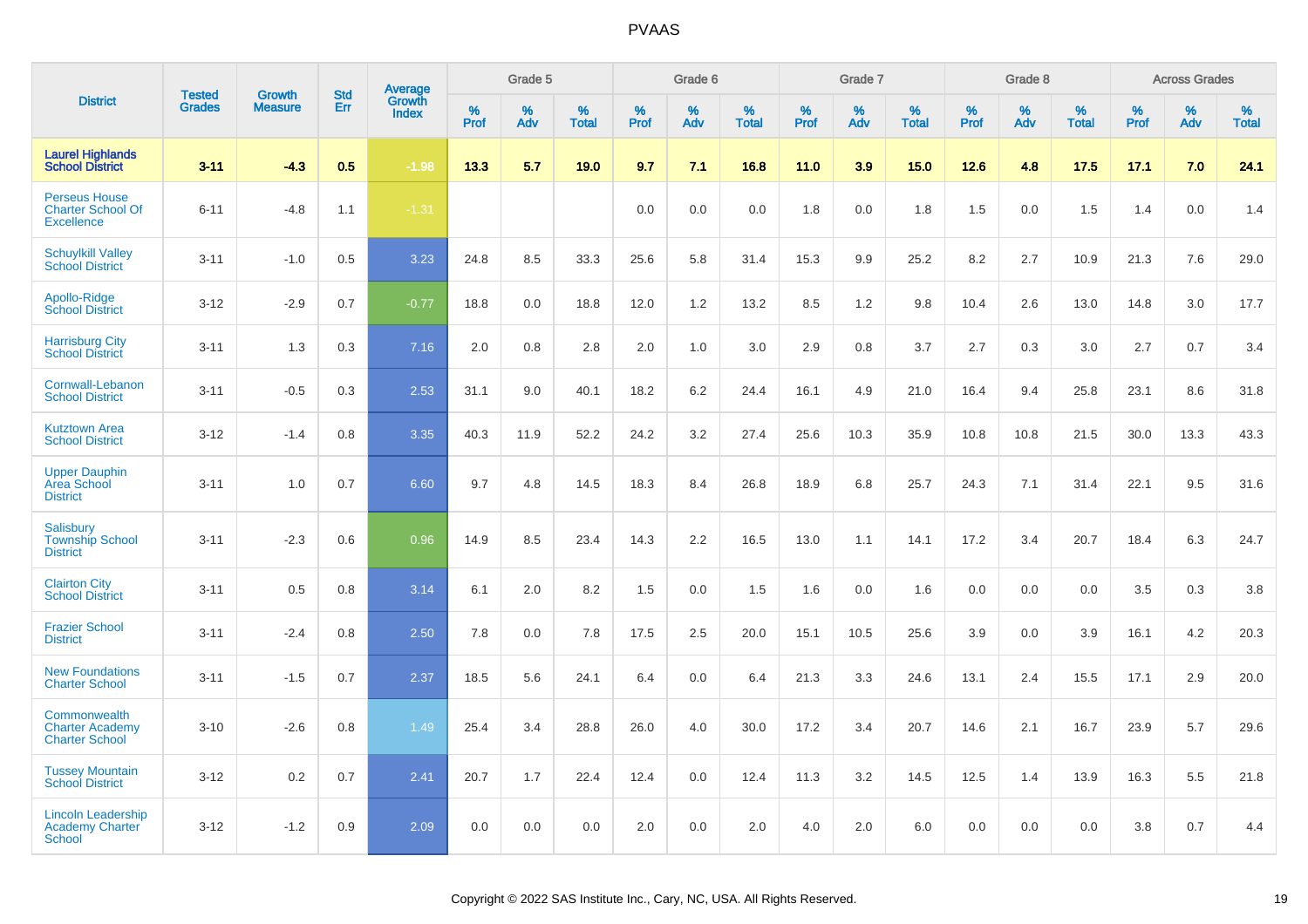|                                                                               | <b>Tested</b> | <b>Growth</b>  | <b>Std</b> | Average                       |           | Grade 5  |                   |           | Grade 6  |                   |           | Grade 7  |                   |           | Grade 8  |                   |           | <b>Across Grades</b> |                   |
|-------------------------------------------------------------------------------|---------------|----------------|------------|-------------------------------|-----------|----------|-------------------|-----------|----------|-------------------|-----------|----------|-------------------|-----------|----------|-------------------|-----------|----------------------|-------------------|
| <b>District</b>                                                               | <b>Grades</b> | <b>Measure</b> | Err        | <b>Growth</b><br><b>Index</b> | %<br>Prof | %<br>Adv | %<br><b>Total</b> | %<br>Prof | %<br>Adv | %<br><b>Total</b> | %<br>Prof | %<br>Adv | %<br><b>Total</b> | %<br>Prof | %<br>Adv | %<br><b>Total</b> | %<br>Prof | %<br>Adv             | %<br><b>Total</b> |
| <b>Laurel Highlands</b><br><b>School District</b>                             | $3 - 11$      | $-4.3$         | 0.5        | $-1.98$                       | 13.3      | 5.7      | 19.0              | 9.7       | 7.1      | 16.8              | 11.0      | 3.9      | 15.0              | 12.6      | 4.8      | 17.5              | 17.1      | 7.0                  | 24.1              |
| <b>Rochester Area</b><br><b>School District</b>                               | $3 - 11$      | $-1.6$         | 0.9        | 3.19                          | 27.1      | $6.2\,$  | 33.3              | 24.5      | 3.8      | 28.3              | 2.0       | 0.0      | 2.0               | 15.4      | 0.0      | 15.4              | 20.6      | $7.5\,$              | 28.1              |
| <b>Urban Academy Of</b><br><b>Greater Pittsburgh</b><br><b>Charter School</b> | $3-5$         | $-7.6$         | 1.9        | $-4.05$                       | 2.7       | 0.0      | 2.7               |           |          |                   |           |          |                   |           |          |                   | 7.3       | 0.0                  | 7.3               |
| <b>Propel Charter</b><br><b>School-Mckeesport</b>                             | $3 - 8$       | $-3.2$         | 1.0        | 1.02                          | 5.6       | 0.0      | 5.6               | 2.7       | 0.0      | 2.7               | 5.3       | 7.9      | 13.2              | 2.7       | 2.7      | 5.4               | 5.4       | 2.3                  | 7.7               |
| <b>Bentworth School</b><br><b>District</b>                                    | $3 - 11$      | $-1.7$         | 0.7        | 1.37                          | 29.9      | 7.8      | 37.7              | 9.6       | 0.0      | 9.6               | 16.9      | 7.8      | 24.7              | 21.2      | 1.5      | 22.7              | 22.6      | 9.6                  | 32.3              |
| <b>Northern Lehigh</b><br><b>School District</b>                              | $3 - 12$      | $-2.6$         | 0.7        | 0.19                          | 22.7      | 6.2      | 28.9              | 13.8      | 0.0      | 13.8              | 15.0      | 1.7      | 16.7              | 12.5      | 0.0      | 12.5              | 18.6      | 3.9                  | 22.5              |
| <b>Northgate School</b><br><b>District</b>                                    | $3 - 11$      | $-1.8$         | 0.8        | 1.33                          | 19.6      | 7.8      | 27.4              | 15.2      | 1.7      | 17.0              | 10.2      | 0.0      | 10.2              | 12.5      | 4.2      | 16.7              | 15.8      | 4.3                  | 20.1              |
| La Academia<br>Partnership<br><b>Charter School</b>                           | $6 - 11$      | $-5.6$         | 1.8        | $-0.91$                       |           |          |                   | 0.0       | 0.0      | 0.0               | 0.0       | 0.0      | 0.0               | 0.0       | 0.0      | 0.0               | 0.0       | 0.0                  | 0.0               |
| <b>Bristol Borough</b><br><b>School District</b>                              | $3 - 12$      | $-2.4$         | 0.7        | $-0.27$                       | 21.3      | 2.7      | 24.0              | 17.8      | 7.8      | 25.6              | 15.0      | 1.2      | 16.2              | 7.6       | 1.3      | 8.9               | 16.2      | 4.2                  | 20.3              |
| <b>Mercer Area</b><br><b>School District</b>                                  | $3 - 11$      | $-1.2$         | 0.7        | 2.42                          | 32.8      | 15.5     | 48.3              | 35.3      | 8.8      | 44.1              | 25.0      | 11.8     | 36.8              | 18.7      | 4.0      | 22.7              | 29.0      | 12.7                 | 41.7              |
| <b>Shamokin Area</b><br><b>School District</b>                                | $3 - 11$      | $-2.1$         | 0.5        | 0.50                          | 17.1      | 4.3      | 21.4              | 8.8       | 2.9      | 11.8              | 10.3      | 0.7      | 11.0              | 8.4       | 3.9      | 12.3              | 12.1      | 4.8                  | 16.9              |
| Pennsylvania<br><b>Distance Learning</b><br><b>Charter School</b>             | $3 - 12$      | $-1.7$         | 0.7        | 0.39                          | 6.5       | 0.0      | 6.5               | 1.3       | 0.0      | 1.3               | 4.6       | 1.2      | 5.8               | 2.3       | 0.0      | 2.3               | 5.4       | 0.4                  | 5.8               |
| <b>Perkiomen Valley</b><br><b>School District</b>                             | $3 - 11$      | $-0.2$         | 0.3        | 7.20                          | 35.2      | 22.4     | 57.5              | 21.5      | 11.3     | 32.7              | 27.3      | 16.9     | 44.2              | 21.6      | 7.2      | 28.7              | 30.6      | 16.6                 | 47.1              |
| <b>Belle Vernon Area</b><br><b>School District</b>                            | $3 - 11$      | $-1.7$         | 0.6        | 1.65                          | 22.5      | 6.3      | 28.8              | 27.6      | 7.8      | 35.3              | 11.0      | 0.9      | 11.9              | 10.6      | 2.4      | 12.9              | 22.3      | 6.8                  | 29.0              |
| <b>Cambria Heights</b><br><b>School District</b>                              | $3 - 10$      | $-2.3$         | 0.6        | $-0.70$                       | 23.3      | 4.4      | 27.8              | 16.8      | 0.0      | 16.8              | 13.5      | 1.0      | 14.6              | 4.4       | 0.9      | 5.3               | 18.3      | 2.8                  | 21.2              |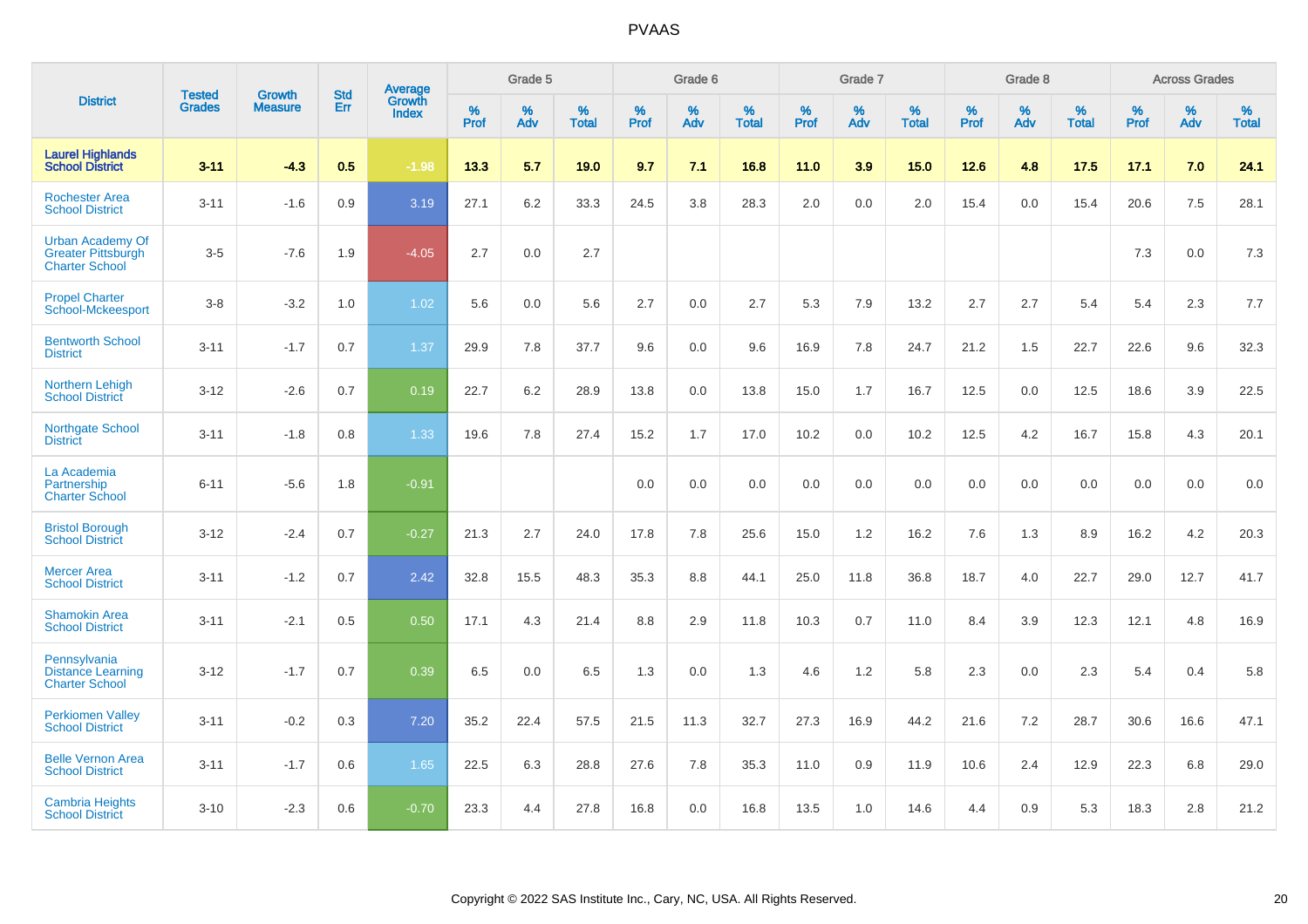|                                                                   | <b>Tested</b> |                                 | <b>Std</b> | Average                |              | Grade 5  |                   |              | Grade 6  |                   |              | Grade 7  |                   |              | Grade 8  |                   |              | <b>Across Grades</b> |                   |
|-------------------------------------------------------------------|---------------|---------------------------------|------------|------------------------|--------------|----------|-------------------|--------------|----------|-------------------|--------------|----------|-------------------|--------------|----------|-------------------|--------------|----------------------|-------------------|
| <b>District</b>                                                   | <b>Grades</b> | <b>Growth</b><br><b>Measure</b> | Err        | Growth<br><b>Index</b> | $\%$<br>Prof | %<br>Adv | %<br><b>Total</b> | $\%$<br>Prof | %<br>Adv | %<br><b>Total</b> | $\%$<br>Prof | %<br>Adv | %<br><b>Total</b> | $\%$<br>Prof | %<br>Adv | %<br><b>Total</b> | $\%$<br>Prof | %<br>Adv             | %<br><b>Total</b> |
| <b>Laurel Highlands</b><br><b>School District</b>                 | $3 - 11$      | $-4.3$                          | 0.5        | $-1.98$                | 13.3         | 5.7      | 19.0              | 9.7          | 7.1      | 16.8              | 11.0         | 3.9      | 15.0              | 12.6         | 4.8      | 17.5              | 17.1         | 7.0                  | 24.1              |
| <b>Unionville-Chadds</b><br><b>Ford School</b><br><b>District</b> | $3 - 11$      | 0.5                             | 0.4        | 5.10                   | 38.8         | 29.9     | 68.7              | 38.4         | 17.1     | 55.5              | 37.6         | 16.8     | 54.5              | 29.8         | 24.9     | 54.7              | 36.9         | 27.5                 | 64.4              |
| <b>Leechburg Area</b><br><b>School District</b>                   | $3 - 11$      | $-3.5$                          | 0.9        | $-0.64$                | 15.6         | 2.2      | 17.8              | 16.2         | 5.4      | 21.6              | 8.0          | 0.0      | 8.0               | 23.8         | 7.1      | 31.0              | 22.5         | 5.9                  | 28.5              |
| <b>Hollidaysburg Area</b><br><b>School District</b>               | $3 - 11$      | 2.9                             | 0.4        | 8.32                   | 33.2         | 16.0     | 49.2              | 26.4         | 12.8     | 39.2              | 27.3         | 14.7     | 42.0              | 23.2         | 8.0      | 31.2              | 28.7         | 12.7                 | 41.4              |
| <b>Warrior Run</b><br><b>School District</b>                      | $3 - 11$      | $-0.7$                          | 0.6        | 1.21                   | 29.0         | 17.1     | 46.0              | 25.7         | 1.8      | 27.5              | 16.8         | 11.2     | 28.0              | 15.6         | 12.2     | 27.8              | 23.2         | 10.7                 | 34.0              |
| <b>Greater Johnstown</b><br><b>School District</b>                | $3 - 11$      | $-1.7$                          | 0.5        | 2.59                   | 5.9          | 0.7      | 6.6               | 4.8          | 0.0      | 4.8               | 7.4          | 0.0      | 7.4               | 0.6          | 0.6      | 1.3               | 6.8          | 1.2                  | 8.0               |
| Washington<br><b>School District</b>                              | $3 - 11$      | $-2.6$                          | 0.7        | $-0.09$                | 13.5         | 2.9      | 16.4              | 5.2          | 2.1      | 7.2               | 15.0         | 1.2      | 16.2              | 0.0          | 1.5      | 1.5               | 11.8         | 3.4                  | 15.2              |
| <b>Canton Area</b><br><b>School District</b>                      | $3 - 11$      | $-0.5$                          | 0.8        | 3.67                   | 34.6         | 11.5     | 46.2              | 32.3         | 3.2      | 35.5              | 9.1          | 1.8      | 10.9              | 4.8          | 0.0      | 4.8               | 23.4         | 6.2                  | 29.6              |
| <b>Somerset Area</b><br><b>School District</b>                    | $3 - 11$      | 0.0                             | 0.5        | 4.78                   | 27.4         | 11.1     | 38.5              | 28.2         | 9.2      | 37.4              | 20.4         | 9.5      | 29.9              | 24.5         | 4.9      | 29.4              | 26.3         | 10.2                 | 36.6              |
| <b>Central Fulton</b><br><b>School District</b>                   | $3 - 11$      | $-0.7$                          | 0.8        | 3.45                   | 30.3         | 6.6      | 36.8              | 15.9         | 1.4      | 17.4              | 13.0         | 14.5     | 27.5              | 12.7         | 14.6     | 27.3              | 24.6         | 8.3                  | 32.8              |
| <b>Hermitage School</b><br><b>District</b>                        | $3 - 12$      | 1.0                             | 0.5        | 4.16                   | 39.7         | 7.8      | 47.5              | 34.3         | 21.7     | 55.9              | 30.8         | 19.6     | 50.4              | 26.2         | 4.1      | 30.3              | 33.8         | 16.8                 | 50.6              |
| <b>Propel Charter</b><br><b>School-Northside</b>                  | $3 - 8$       | $-1.6$                          | 0.9        | 0.88                   | 0.0          | 0.0      | 0.0               | 2.4          | 0.0      | 2.4               | 0.0          | 0.0      | 0.0               | 0.0          | 0.0      | 0.0               | 0.4          | 0.0                  | 0.4               |
| <b>Pottsville Area</b><br><b>School District</b>                  | $3 - 12$      | $-0.7$                          | 0.5        | 1.25                   | 21.4         | 12.2     | 33.6              | 17.6         | 4.7      | 22.3              | 14.2         | 4.3      | 18.5              | 16.1         | 2.4      | 18.4              | 18.0         | 6.0                  | 23.9              |
| Wallenpaupack<br><b>Area School</b><br><b>District</b>            | $3 - 11$      | 0.7                             | 0.5        | 7.55                   | 27.0         | 6.1      | 33.1              | 11.1         | 3.7      | 14.8              | 30.6         | 8.2      | 38.8              | 13.2         | 3.5      | 16.7              | 24.0         | 7.0                  | 31.1              |
| <b>Fleetwood Area</b><br><b>School District</b>                   | $3 - 10$      | $-1.9$                          | 0.5        | 0.68                   | 21.5         | 3.7      | 25.2              | 19.9         | 4.0      | 23.8              | 20.7         | 4.8      | 25.5              | 21.4         | 2.5      | 23.9              | 21.9         | 5.2                  | 27.1              |
| <b>Greater Latrobe</b><br><b>School District</b>                  | $3 - 11$      | 1.6                             | 0.4        | 8.54                   | 36.4         | 15.5     | 51.9              | 37.0         | 5.3      | 42.3              | 32.2         | 18.5     | 50.7              | 23.4         | 8.0      | 31.4              | 34.1         | 15.0                 | 49.1              |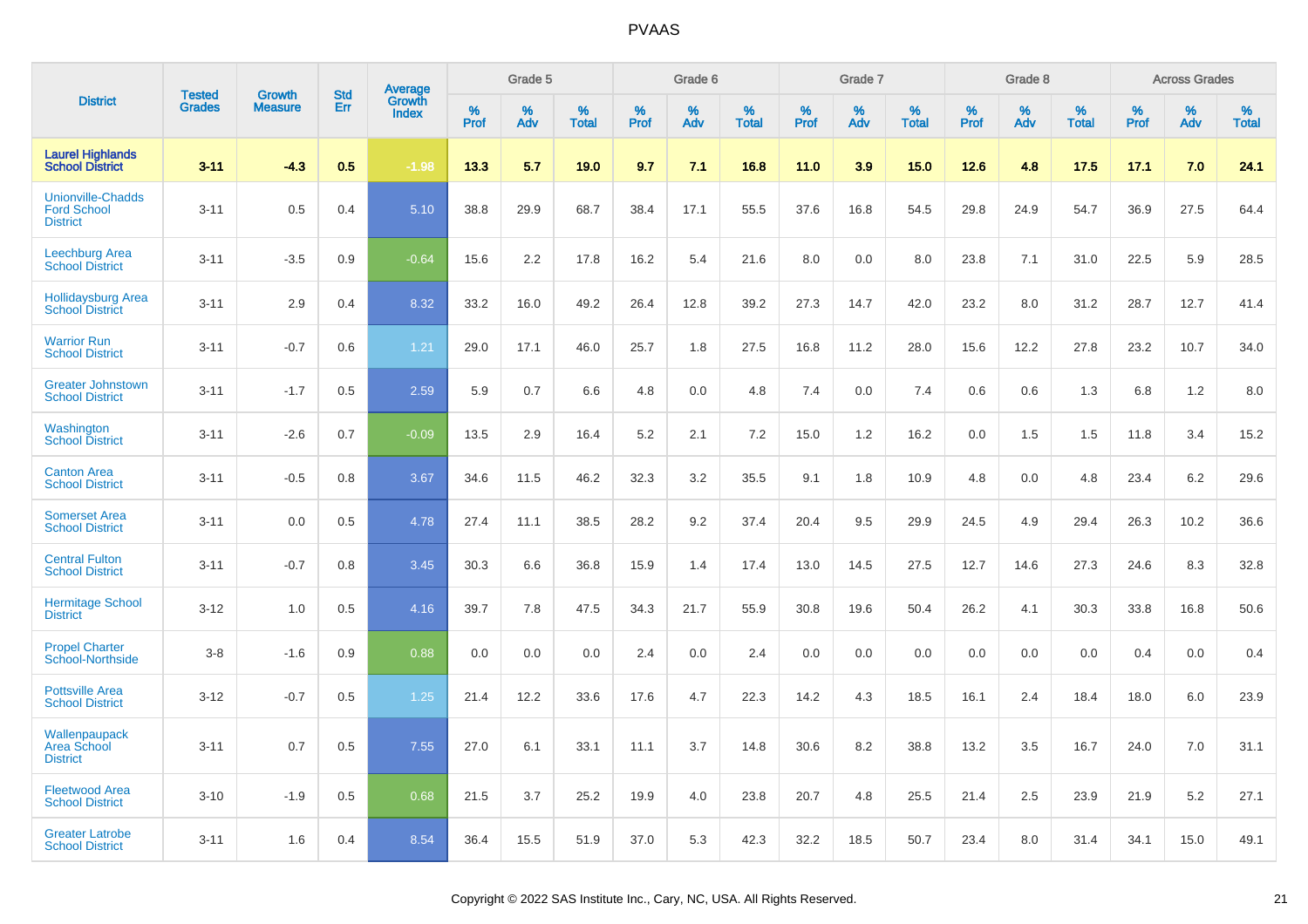|                                                                    |                                |                                 | <b>Std</b> | Average                |                  | Grade 5  |                   |           | Grade 6  |                   |           | Grade 7  |                   |                  | Grade 8  |                   |           | <b>Across Grades</b> |                   |
|--------------------------------------------------------------------|--------------------------------|---------------------------------|------------|------------------------|------------------|----------|-------------------|-----------|----------|-------------------|-----------|----------|-------------------|------------------|----------|-------------------|-----------|----------------------|-------------------|
| <b>District</b>                                                    | <b>Tested</b><br><b>Grades</b> | <b>Growth</b><br><b>Measure</b> | Err        | Growth<br><b>Index</b> | %<br><b>Prof</b> | %<br>Adv | %<br><b>Total</b> | %<br>Prof | %<br>Adv | %<br><b>Total</b> | %<br>Prof | %<br>Adv | %<br><b>Total</b> | %<br><b>Prof</b> | %<br>Adv | %<br><b>Total</b> | %<br>Prof | %<br>Adv             | %<br><b>Total</b> |
| <b>Laurel Highlands</b><br><b>School District</b>                  | $3 - 11$                       | $-4.3$                          | 0.5        | $-1.98$                | 13.3             | 5.7      | 19.0              | 9.7       | 7.1      | 16.8              | 11.0      | 3.9      | 15.0              | 12.6             | 4.8      | 17.5              | 17.1      | 7.0                  | 24.1              |
| <b>Propel Charter</b><br>School - Braddock<br><b>Hills</b>         | $3 - 11$                       | $-2.4$                          | 0.8        | 3.05                   | 1.8              | 1.8      | 3.5               | 1.7       | 0.0      | 1.7               | 0.0       | 0.0      | 0.0               | 2.9              | 0.0      | 2.9               | 1.9       | 0.6                  | 2.5               |
| <b>Great Valley</b><br><b>School District</b>                      | $3 - 11$                       | 0.1                             | 0.4        | 2.46                   | 31.0             | 24.2     | 55.2              | 38.1      | 8.6      | 46.6              | 26.8      | 17.2     | 44.1              | 26.4             | 17.4     | 43.8              | 31.1      | 20.1                 | 51.2              |
| <b>Girard School</b><br><b>District</b>                            | $3 - 11$                       | 0.0                             | 0.6        | 2.99                   | 33.9             | 15.2     | 49.1              | 27.4      | 13.7     | 41.0              | 22.7      | 20.9     | 43.6              | 15.6             | $5.5\,$  | 21.1              | 25.6      | 18.0                 | 43.6              |
| <b>Propel Charter</b><br>School-Homestead                          | $3 - 11$                       | $-2.7$                          | 1.0        | $-0.17$                | 2.7              | 0.0      | 2.7               | 0.0       | 5.4      | 5.4               | 2.9       | 0.0      | 2.9               | 0.0              | 0.0      | 0.0               | 2.7       | 1.4                  | 4.1               |
| <b>Southeast Delco</b><br><b>School District</b>                   | $3 - 10$                       | $-0.4$                          | 0.6        | 4.21                   | 3.3              | 1.7      | 5.0               | 1.8       | 0.0      | 1.8               | 3.0       | 0.8      | 3.8               | 6.9              | 0.8      | 7.7               | 5.7       | 0.7                  | 6.3               |
| <b>Penns Manor Area</b><br><b>School District</b>                  | $3 - 12$                       | 1.5                             | 0.8        | 4.02                   | 12.7             | 4.8      | 17.5              | 14.6      | 0.0      | 14.6              | 18.5      | 1.8      | 20.4              | 16.7             | 8.3      | 25.0              | 19.0      | 3.6                  | 22.6              |
| <b>Blue Ridge School</b><br><b>District</b>                        | $3 - 11$                       | $-1.1$                          | 0.7        | 2.21                   | 23.3             | 5.5      | 28.8              | 14.9      | 0.0      | 14.9              | 25.8      | 3.2      | 29.0              | 12.9             | 4.3      | 17.1              | 23.5      | 4.1                  | 27.7              |
| <b>Sullivan County</b><br><b>School District</b>                   | $3 - 10$                       | $-2.9$                          | 1.0        | 0.92                   | 21.4             | 0.0      | 21.4              | 30.0      | 4.0      | 34.0              | 18.8      | 0.0      | 18.8              | 9.1              | 0.0      | 9.1               | 22.0      | 4.1                  | 26.0              |
| <b>Windber Area</b><br><b>School District</b>                      | $3 - 11$                       | $-1.8$                          | 0.7        | 2.80                   | 28.8             | 20.0     | 48.8              | 20.9      | 9.0      | 29.8              | 14.7      | 9.3      | 24.0              | 28.6             | 13.1     | 41.7              | 24.4      | 15.1                 | 39.6              |
| <b>Northern Bedford</b><br><b>County School</b><br><b>District</b> | $3 - 11$                       | $-1.5$                          | 0.8        | 1.00                   | 24.5             | 8.2      | 32.6              | 30.5      | 1.7      | 32.2              | 19.0      | 1.7      | 20.7              | 9.4              | 3.1      | 12.5              | 24.6      | 5.2                  | 29.8              |
| <b>Penn Hills Charter</b><br>School of<br>Entrepreneurship         | $3 - 8$                        | $-0.2$                          | 0.9        | 1.98                   | 11.6             | 2.3      | 14.0              | 13.5      | 10.8     | 24.3              | 15.4      | 2.6      | 18.0              | 5.3              | 0.0      | 5.3               | 17.0      | 3.8                  | 20.8              |
| <b>Meyersdale Area</b><br><b>School District</b>                   | $3 - 11$                       | 1.9                             | 0.8        | 4.25                   | 35.2             | 9.3      | 44.4              | 26.6      | 15.6     | 42.2              | 18.9      | 0.0      | 18.9              | 11.9             | 8.5      | 20.3              | 24.6      | 9.4                  | 34.0              |
| <b>Manchester</b><br><b>Academic Charter</b><br><b>School</b>      | $3-8$                          | 0.6                             | 1.1        | 3.37                   | 3.6              | 0.0      | 3.6               | 3.4       | 0.0      | 3.4               | 3.6       | 0.0      | 3.6               | 0.0              | 0.0      | 0.0               | 4.9       | 0.5                  | 5.4               |
| Philadelphia<br><b>Academy Charter</b><br><b>School</b>            | $3 - 11$                       | $-2.5$                          | 0.7        | 0.18                   | 22.1             | 6.5      | 28.6              | 25.0      | 7.9      | 32.9              | 13.2      | 19.1     | 32.4              | 22.2             | 16.7     | 38.9              | 24.3      | 9.8                  | 34.2              |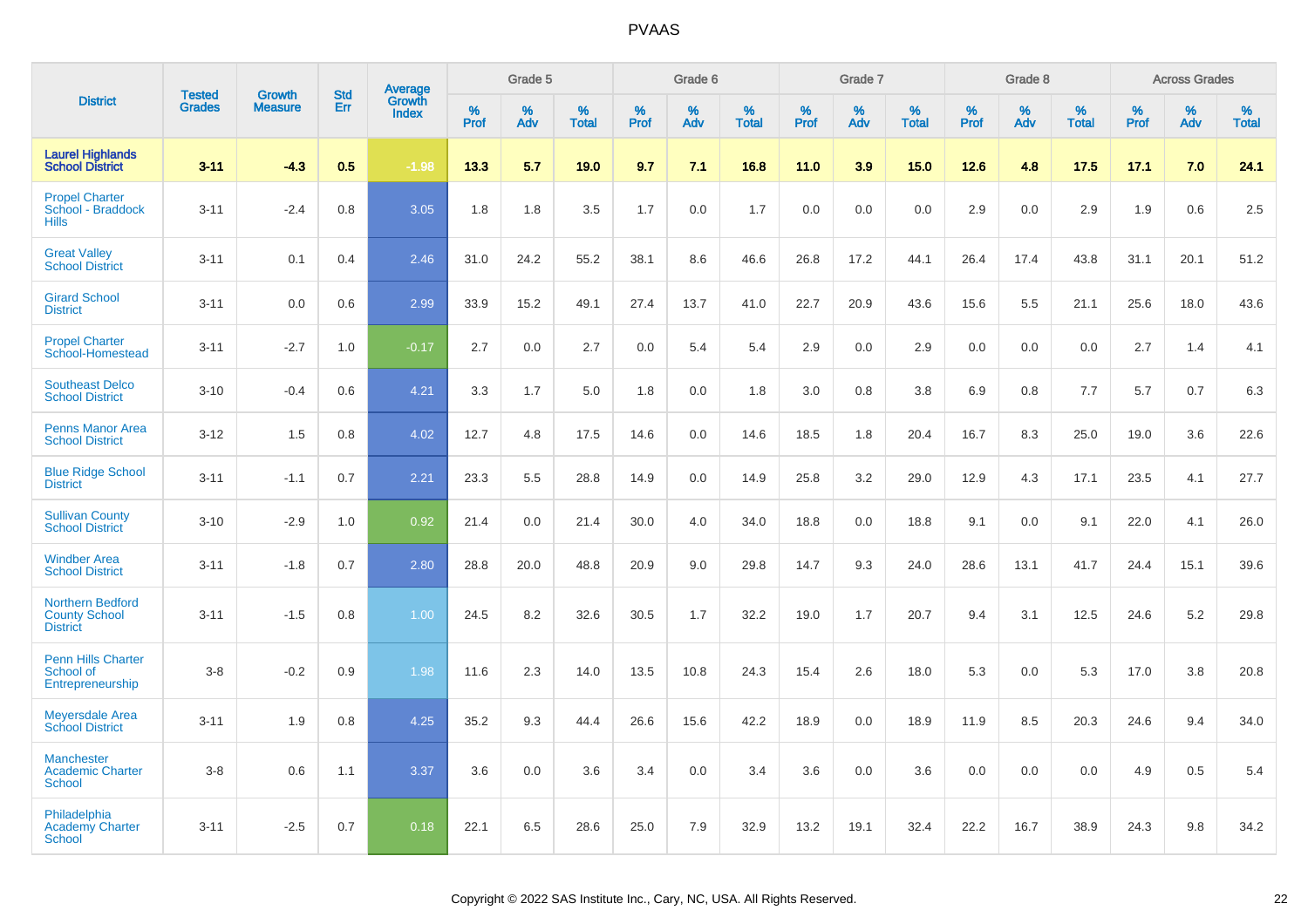|                                                                               |                                | <b>Growth</b>  | <b>Std</b> | Average                |                     | Grade 5  |                      |                     | Grade 6  |                      |                     | Grade 7  |                      |              | Grade 8  |                      |                  | <b>Across Grades</b> |                      |
|-------------------------------------------------------------------------------|--------------------------------|----------------|------------|------------------------|---------------------|----------|----------------------|---------------------|----------|----------------------|---------------------|----------|----------------------|--------------|----------|----------------------|------------------|----------------------|----------------------|
| <b>District</b>                                                               | <b>Tested</b><br><b>Grades</b> | <b>Measure</b> | Err        | Growth<br><b>Index</b> | $\%$<br><b>Prof</b> | %<br>Adv | $\%$<br><b>Total</b> | $\%$<br><b>Prof</b> | %<br>Adv | $\%$<br><b>Total</b> | $\%$<br><b>Prof</b> | %<br>Adv | $\%$<br><b>Total</b> | $\%$<br>Prof | %<br>Adv | $\%$<br><b>Total</b> | %<br><b>Prof</b> | %<br>Adv             | $\%$<br><b>Total</b> |
| <b>Laurel Highlands</b><br><b>School District</b>                             | $3 - 11$                       | $-4.3$         | 0.5        | $-1.98$                | 13.3                | 5.7      | 19.0                 | 9.7                 | 7.1      | 16.8                 | 11.0                | 3.9      | 15.0                 | 12.6         | 4.8      | 17.5                 | 17.1             | 7.0                  | 24.1                 |
| <b>Redbank Valley</b><br><b>School District</b>                               | $3 - 11$                       | $-2.5$         | 0.7        | 1.94                   | 34.3                | 20.0     | 54.3                 | 12.7                | 0.0      | 12.7                 | 19.5                | 9.2      | 28.7                 | 9.5          | 0.0      | 9.5                  | 21.8             | 10.1                 | 31.9                 |
| <b>Mckeesport Area</b><br><b>School District</b>                              | $3 - 12$                       | $-0.2$         | 0.5        | 1.94                   | 8.9                 | 3.0      | 11.9                 | 3.9                 | 0.0      | 3.9                  | 1.0                 | 0.0      | 1.0                  | 1.0          | 0.0      | 1.0                  | 7.7              | 2.1                  | 9.7                  |
| <b>State College Area</b><br><b>School District</b>                           | $3 - 11$                       | 0.6            | 0.4        | 6.90                   | 29.6                | 33.7     | 63.3                 | 27.4                | 15.3     | 42.7                 | 28.9                | 16.3     | 45.2                 | 20.8         | 8.9      | 29.7                 | 29.0             | 27.0                 | 56.1                 |
| <b>Young Scholars of</b><br><b>Greater Allegheny</b><br><b>Charter School</b> | $3-8$                          | $-1.4$         | 1.6        | 1.32                   | 10.0                | 0.0      | 10.0                 | $6.2\,$             | 0.0      | 6.2                  | 10.0                | 0.0      | 10.0                 |              |          |                      | 6.6              | 0.0                  | 6.6                  |
| <b>Freire Charter</b><br><b>School</b>                                        | $5 - 11$                       | 1.2            | 0.6        | 3.54                   | 0.0                 | 0.0      | 0.0                  | 1.5                 | 0.0      | 1.5                  | 3.0                 | 0.0      | 3.0                  | 7.6          | 0.0      | 7.6                  | 3.3              | 0.0                  | 3.3                  |
| <b>West Greene</b><br><b>School District</b>                                  | $3 - 11$                       | $-1.6$         | 0.9        | 2.26                   | 20.5                | 7.7      | 28.2                 | 7.7                 | 7.7      | 15.4                 | 9.3                 | 11.1     | 20.4                 | 11.8         | 0.0      | 11.8                 | 19.6             | 10.7                 | 30.2                 |
| <b>Reading School</b><br><b>District</b>                                      | $3 - 11$                       | 0.0            | 0.4        | 4.14                   | 3.8                 | 1.2      | 5.0                  | 1.5                 | 0.2      | 1.8                  | 1.9                 | 0.0      | 1.9                  | 1.5          | 0.4      | 1.9                  | 3.6              | 1.1                  | 4.7                  |
| <b>Wilkes-Barre Area</b><br><b>School District</b>                            | $3 - 11$                       | $-0.9$         | 0.5        | 1.33                   | 8.1                 | 1.7      | 9.8                  | 10.1                | 4.4      | 14.5                 | $6.0\,$             | 1.8      | 7.8                  | 3.1          | 1.3      | 4.4                  | 9.8              | 3.0                  | 12.7                 |
| <b>Universal Institute</b><br><b>Charter School</b>                           | $3-8$                          | $-2.3$         | 0.7        | 0.12                   | 1.5                 | 0.0      | 1.5                  | 1.3                 | 0.0      | 1.3                  | 0.0                 | 0.0      | 0.0                  | 2.3          | 0.0      | 2.3                  | 1.7              | $0.2\,$              | 2.0                  |
| <b>Laboratory Charter</b><br><b>School</b>                                    | $3-8$                          | $-0.7$         | 1.1        | 2.78                   | 3.2                 | 0.0      | 3.2                  | 2.3                 | 0.0      | 2.3                  | 6.4                 | 0.0      | 6.4                  | 5.0          | 0.0      | 5.0                  | 5.3              | 0.0                  | 5.3                  |
| South Side Area<br><b>School District</b>                                     | $3 - 11$                       | 1.2            | 0.8        | 4.65                   | 23.3                | 18.3     | 41.7                 | 17.7                | 0.0      | 17.7                 | 26.6                | 7.8      | 34.4                 | 12.7         | 2.8      | 15.5                 | 21.2             | 6.3                  | 27.6                 |
| <b>Shenango Area</b><br><b>School District</b>                                | $3 - 11$                       | 0.1            | 0.7        | 4.17                   | 25.0                | 7.1      | 32.1                 | 40.4                | 8.8      | 49.1                 | 16.5                | 1.0      | 17.5                 | 14.4         | 1.1      | 15.6                 | 22.5             | 7.6                  | 30.1                 |
| <b>Panther Valley</b><br><b>School District</b>                               | $3 - 12$                       | 0.8            | 0.6        | 5.00                   | 11.5                | 1.9      | 13.5                 | 10.2                | 1.7      | 11.9                 | 11.1                | 1.8      | 13.0                 | 4.7          | 0.0      | 4.7                  | 12.1             | 1.6                  | 13.6                 |
| <b>Forest Hills School</b><br><b>District</b>                                 | $3 - 11$                       | 0.8            | 0.5        | 4.44                   | 34.1                | 21.2     | 55.3                 | 20.8                | 3.3      | 24.2                 | 18.6                | 5.6      | 24.2                 | 10.6         | 3.2      | 13.8                 | 24.0             | 11.0                 | 35.1                 |
| Cheltenham<br><b>School District</b>                                          | $3 - 11$                       | $-1.7$         | 0.6        | 1.03                   | 19.8                | 16.7     | 36.5                 | 21.7                | 4.7      | 26.4                 | 26.7                | 11.0     | 37.7                 | 12.1         | 3.3      | 15.4                 | 23.0             | 11.2                 | 34.2                 |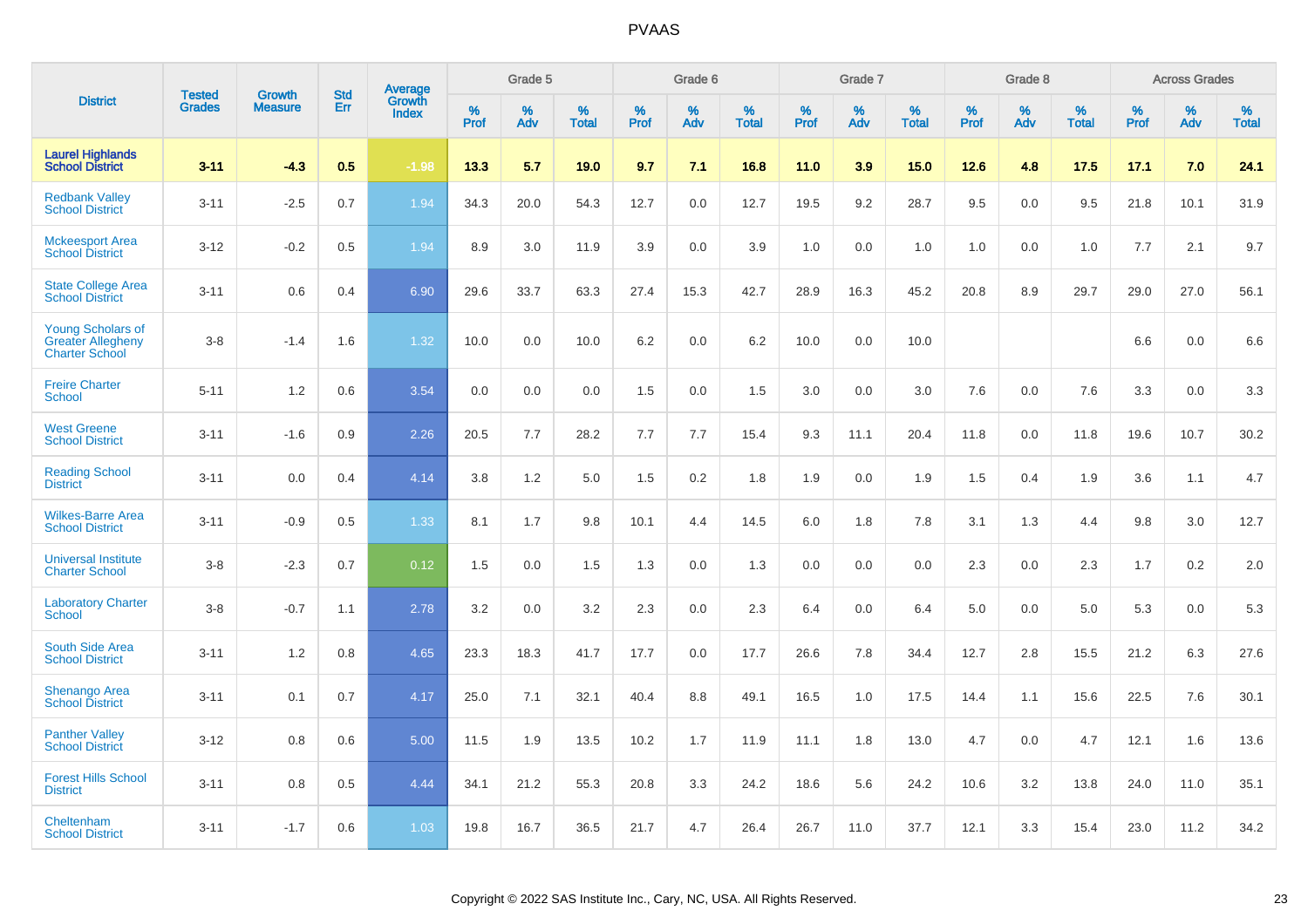|                                                                                   | <b>Tested</b> | <b>Growth</b>  | <b>Std</b> |                                          |              | Grade 5  |                   |              | Grade 6  |                   |           | Grade 7  |                   |           | Grade 8  |                   |                  | <b>Across Grades</b> |                   |
|-----------------------------------------------------------------------------------|---------------|----------------|------------|------------------------------------------|--------------|----------|-------------------|--------------|----------|-------------------|-----------|----------|-------------------|-----------|----------|-------------------|------------------|----------------------|-------------------|
| <b>District</b>                                                                   | <b>Grades</b> | <b>Measure</b> | Err        | <b>Average</b><br>Growth<br><b>Index</b> | $\%$<br>Prof | %<br>Adv | %<br><b>Total</b> | $\%$<br>Prof | %<br>Adv | %<br><b>Total</b> | %<br>Prof | %<br>Adv | %<br><b>Total</b> | %<br>Prof | %<br>Adv | %<br><b>Total</b> | %<br><b>Prof</b> | $\%$<br>Adv          | %<br><b>Total</b> |
| <b>Laurel Highlands</b><br><b>School District</b>                                 | $3 - 11$      | $-4.3$         | 0.5        | $-1.98$                                  | 13.3         | 5.7      | 19.0              | 9.7          | 7.1      | 16.8              | 11.0      | 3.9      | 15.0              | 12.6      | 4.8      | 17.5              | 17.1             | 7.0                  | 24.1              |
| <b>Blue Mountain</b><br><b>School District</b>                                    | $3 - 10$      | 0.1            | 0.5        | 3.24                                     | 33.3         | 19.2     | 52.6              | 24.3         | 0.6      | 24.8              | 16.3      | 10.1     | 26.4              | 20.3      | 6.1      | 26.4              | 27.5             | 11.1                 | 38.6              |
| <b>Titusville Area</b><br><b>School District</b>                                  | $3 - 11$      | $-1.7$         | 0.5        | 0.12                                     | 28.5         | 13.8     | 42.3              | 18.9         | 4.2      | 23.1              | 18.0      | 3.9      | 21.9              | 8.0       | 3.6      | 11.6              | 21.8             | 10.0                 | 31.8              |
| <b>Agora Cyber</b><br><b>Charter School</b>                                       | $3 - 11$      | $-0.3$         | 0.6        | 3.62                                     | 9.8          | 2.0      | 11.8              | 7.8          | 0.7      | 8.5               | 6.2       | 2.1      | 8.3               | 3.3       | 1.3      | 4.6               | 9.7              | 2.4                  | 12.1              |
| <b>Sharon City School</b><br><b>District</b>                                      | $3 - 11$      | $-0.3$         | 0.5        | 1.32                                     | 14.1         | 2.1      | 16.2              | 13.9         | 4.1      | 18.0              | 6.0       | 1.7      | 7.8               | 5.9       | 1.5      | 7.4               | 12.0             | 2.8                  | 14.8              |
| <b>Indiana Area</b><br><b>School District</b>                                     | $3 - 11$      | 1.8            | 0.4        | $7.21$                                   | 29.3         | 17.7     | 47.0              | 23.9         | 11.7     | 35.5              | 36.0      | 10.3     | 46.3              | 23.2      | 14.2     | 37.4              | 30.1             | 15.1                 | 45.2              |
| Susquehanna<br><b>Community School</b><br><b>District</b>                         | $3 - 11$      | $-2.8$         | 0.9        | $-1.20$                                  | 19.6         | 9.8      | 29.4              | 15.5         | 1.7      | 17.2              | 13.3      | 11.1     | 24.4              | 2.0       | 2.0      | 4.1               | 19.6             | 6.3                  | 25.9              |
| Palmyra Area<br><b>School District</b>                                            | $3 - 11$      | 0.0            | 0.4        | 5.60                                     | 36.2         | 17.5     | 53.8              | 27.2         | 8.3      | 35.4              | 25.5      | 12.2     | 37.6              | 29.8      | 12.2     | 42.0              | 31.5             | 15.7                 | 47.2              |
| <b>Manheim Central</b><br><b>School District</b>                                  | $3 - 11$      | 2.8            | 0.4        | 9.93                                     | 25.4         | 7.6      | 33.0              | 23.6         | 5.8      | 29.3              | 15.0      | 5.2      | 20.2              | 20.9      | 6.2      | 27.1              | 22.8             | 9.4                  | 32.2              |
| <b>Highlands School</b><br><b>District</b>                                        | $3 - 11$      | 0.4            | 0.5        | 2.41                                     | 20.4         | 4.6      | 25.0              | 16.6         | 1.4      | 17.9              | 28.5      | 4.9      | 33.3              | 13.2      | 8.6      | 21.8              | 20.4             | 5.9                  | 26.3              |
| <b>Howard Gardner</b><br><b>Multiple</b><br>Intelligence<br><b>Charter School</b> | $3 - 8$       | $-3.7$         | 1.1        | $-1.27$                                  | 16.7         | 6.7      | 23.3              | 9.4          | 0.0      | 9.4               | 9.1       | 0.0      | 9.1               | 7.4       | 11.1     | 18.5              | 14.7             | 3.5                  | 18.2              |
| <b>Inquiry Charter</b><br>School                                                  | $3-5$         | $-6.8$         | 2.1        | $-3.27$                                  | 8.8          | 2.9      | 11.8              |              |          |                   |           |          |                   |           |          |                   | 11.1             | 2.8                  | 13.9              |
| <b>Purchase Line</b><br><b>School District</b>                                    | $3 - 12$      | 1.0            | 0.8        | 4.29                                     | 28.8         | 7.7      | 36.5              | 6.1          | 3.0      | 9.1               | 7.5       | 3.0      | 10.4              | 5.3       | 0.0      | 5.3               | 16.1             | 3.3                  | 19.4              |
| <b>Haverford</b><br><b>Township School</b><br><b>District</b>                     | $3 - 11$      | $-0.7$         | 0.3        | $-0.06$                                  | 30.7         | 27.3     | 58.0              | 26.4         | 15.0     | 41.4              | 28.5      | 12.8     | 41.3              | 33.9      | 15.2     | 49.1              | 31.6             | 23.1                 | 54.7              |
| <b>Easton Area</b><br><b>School District</b>                                      | $3 - 12$      | $-1.1$         | 0.3        | $-0.56$                                  | 22.4         | 5.9      | 28.3              | 14.6         | 3.3      | 17.9              | 11.0      | 6.9      | 18.0              | 10.3      | 2.2      | 12.4              | 18.5             | 8.4                  | 26.9              |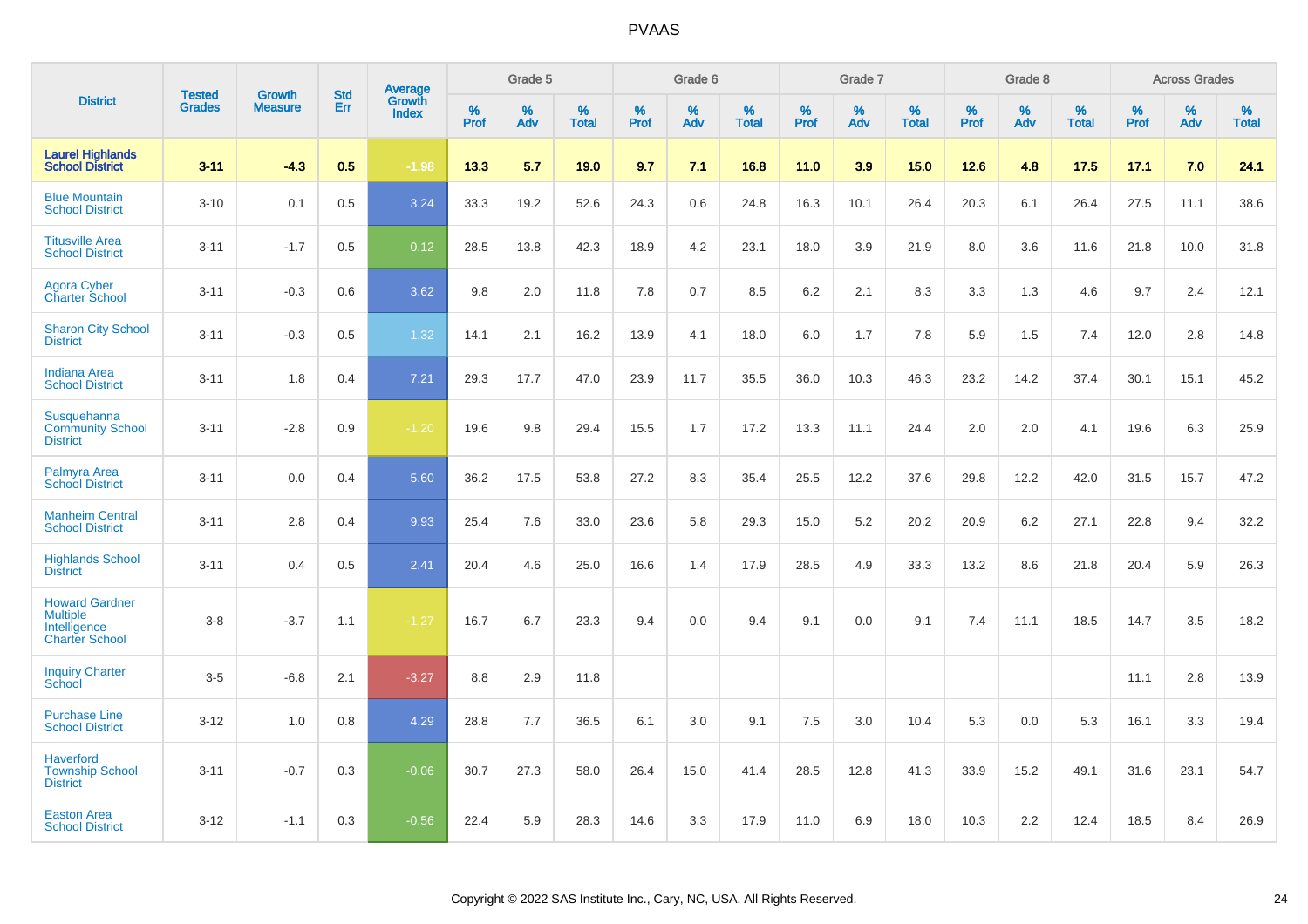|                                                                   |                                | <b>Growth</b>  |                          |                                   |           | Grade 5  |                   |                  | Grade 6  |                   |           | Grade 7  |                   |           | Grade 8  |                   |           | <b>Across Grades</b> |                   |
|-------------------------------------------------------------------|--------------------------------|----------------|--------------------------|-----------------------------------|-----------|----------|-------------------|------------------|----------|-------------------|-----------|----------|-------------------|-----------|----------|-------------------|-----------|----------------------|-------------------|
| <b>District</b>                                                   | <b>Tested</b><br><b>Grades</b> | <b>Measure</b> | <b>Std</b><br><b>Err</b> | Average<br>Growth<br><b>Index</b> | %<br>Prof | %<br>Adv | %<br><b>Total</b> | %<br><b>Prof</b> | %<br>Adv | %<br><b>Total</b> | %<br>Prof | %<br>Adv | %<br><b>Total</b> | %<br>Prof | %<br>Adv | %<br><b>Total</b> | %<br>Prof | %<br>Adv             | %<br><b>Total</b> |
| <b>Laurel Highlands</b><br><b>School District</b>                 | $3 - 11$                       | $-4.3$         | 0.5                      | $-1.98$                           | 13.3      | 5.7      | 19.0              | 9.7              | 7.1      | 16.8              | 11.0      | 3.9      | 15.0              | 12.6      | 4.8      | 17.5              | 17.1      | 7.0                  | 24.1              |
| <b>Mastery Charter</b><br>School - Harrity<br>Campus              | $3 - 8$                        | $-0.7$         | 1.1                      | 2.42                              | 4.6       | 4.6      | 9.1               | 2.3              | 0.0      | 2.3               | 0.0       | 0.0      | 0.0               | 3.1       | 0.0      | 3.1               | 5.5       | 1.0                  | 6.5               |
| <b>Salisbury-Elk Lick</b><br><b>School District</b>               | $3 - 11$                       | $-4.2$         | 1.3                      | 0.13                              | 29.2      | 12.5     | 41.7              | 37.5             | 0.0      | 37.5              | 15.8      | 0.0      | 15.8              | 14.3      | 4.8      | 19.0              | 28.9      | 5.8                  | 34.7              |
| <b>Albert Gallatin</b><br><b>Area School</b><br><b>District</b>   | $3 - 11$                       | $-1.4$         | 0.5                      | 0.97                              | 19.0      | 10.2     | 29.3              | 18.6             | 1.6      | 20.2              | 12.8      | 2.8      | 15.6              | 14.8      | 2.0      | 16.8              | 17.4      | 4.9                  | 22.3              |
| <b>Carbondale Area</b><br><b>School District</b>                  | $3 - 10$                       | 1.1            | 0.6                      | 5.95                              | 10.3      | 1.2      | 11.5              | 4.2              | 0.0      | 4.2               | 4.8       | 3.6      | 8.4               | 13.9      | 0.0      | 13.9              | 9.4       | 0.8                  | 10.1              |
| <b>Fannett-Metal</b><br><b>School District</b>                    | $3 - 11$                       | $-2.4$         | 1.0                      | 2.68                              | 17.2      | 6.9      | 24.1              | 10.3             | 0.0      | 10.3              | 9.4       | 0.0      | 9.4               | 8.9       | 2.2      | 11.1              | 15.5      | 5.8                  | 21.3              |
| <b>Freedom Area</b><br><b>School District</b>                     | $3 - 11$                       | $-0.8$         | 0.7                      | 1.59                              | 13.6      | 3.7      | 17.3              | 21.4             | 2.4      | 23.8              | 18.6      | 2.9      | 21.6              | 10.7      | 1.3      | 12.0              | 17.8      | 3.7                  | 21.6              |
| <b>Richard Allen</b><br>Preparatory<br><b>Charter School</b>      | $5 - 8$                        | 0.8            | 0.7                      | 3.33                              | 0.0       | 0.0      | 0.0               | 1.0              | 0.0      | 1.0               | 1.8       | 0.9      | 2.7               | 0.9       | 0.0      | 0.9               | 1.1       | 0.3                  | 1.4               |
| <b>Troy Area School</b><br><b>District</b>                        | $3 - 10$                       | $-1.8$         | 0.6                      | 0.45                              | 11.1      | 4.0      | 15.2              | 4.0              | 4.0      | 8.0               | 14.1      | 0.0      | 14.1              | 6.8       | 0.8      | 7.7               | 11.9      | 2.1                  | 14.0              |
| <b>North Schuylkill</b><br><b>School District</b>                 | $3 - 11$                       | 0.5            | 0.5                      | 4.31                              | 8.2       | 3.0      | 11.2              | 4.8              | 0.8      | 5.6               | 5.8       | 3.9      | 9.7               | 11.8      | 6.7      | 18.5              | 12.1      | 4.1                  | 16.1              |
| <b>Middletown Area</b><br><b>School District</b>                  | $3 - 11$                       | $-1.6$         | 0.5                      | 0.08                              | 19.5      | 5.0      | 24.5              | 6.1              | 0.8      | 6.9               | 16.1      | 9.8      | 25.9              | 11.8      | 2.0      | 13.7              | 18.4      | 7.5                  | 25.9              |
| <b>Selinsgrove Area</b><br><b>School District</b>                 | $3 - 12$                       | 4.7            | 0.5                      | 11.20                             | 26.0      | 6.1      | 32.0              | 32.0             | 17.0     | 49.0              | 26.4      | 18.7     | 45.2              | 25.6      | 10.5     | 36.1              | 25.8      | 14.6                 | 40.4              |
| <b>Greater Nanticoke</b><br><b>Area School</b><br><b>District</b> | $3 - 12$                       | $-0.5$         | 0.6                      | 4.36                              | 13.6      | 2.7      | 16.4              | 2.6              | 0.0      | 2.6               | 3.6       | 0.0      | 3.6               | 4.2       | 1.7      | 5.9               | 7.6       | 2.0                  | 9.6               |
| Portage Area<br><b>School District</b>                            | $3 - 10$                       | 0.3            | 0.8                      | 2.06                              | 28.6      | 7.1      | 35.7              | 30.0             | 10.0     | 40.0              | 25.4      | 9.5      | 34.9              | 17.0      | 7.6      | 24.5              | 29.8      | 12.9                 | 42.6              |
| <b>Mount Carmel</b><br><b>Area School</b><br><b>District</b>      | $3 - 11$                       | 0.2            | 0.6                      | 3.89                              | 10.8      | 2.7      | 13.5              | 12.5             | 7.1      | 19.6              | 13.6      | 3.6      | 17.3              | 8.8       | 2.6      | 11.5              | 12.2      | 4.5                  | 16.7              |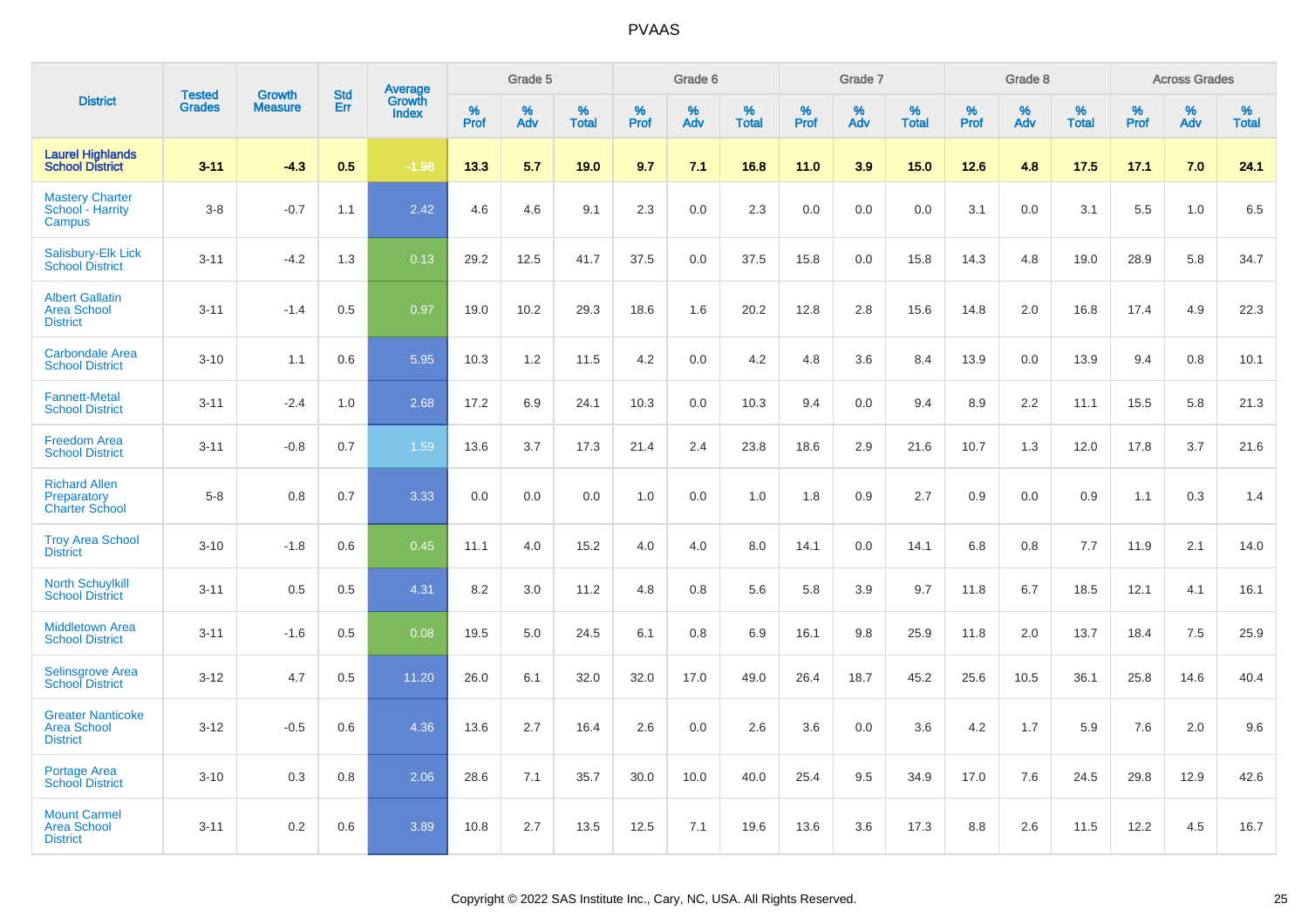|                                                                                            |                                |                                 | <b>Std</b> | Average                |              | Grade 5  |                   |              | Grade 6  |                   |              | Grade 7  |                   |                     | Grade 8  |                   |                     | <b>Across Grades</b> |                   |
|--------------------------------------------------------------------------------------------|--------------------------------|---------------------------------|------------|------------------------|--------------|----------|-------------------|--------------|----------|-------------------|--------------|----------|-------------------|---------------------|----------|-------------------|---------------------|----------------------|-------------------|
| <b>District</b>                                                                            | <b>Tested</b><br><b>Grades</b> | <b>Growth</b><br><b>Measure</b> | Err        | Growth<br><b>Index</b> | $\%$<br>Prof | %<br>Adv | %<br><b>Total</b> | $\%$<br>Prof | %<br>Adv | %<br><b>Total</b> | $\%$<br>Prof | %<br>Adv | %<br><b>Total</b> | $\%$<br><b>Prof</b> | %<br>Adv | %<br><b>Total</b> | $\%$<br><b>Prof</b> | $\%$<br>Adv          | %<br><b>Total</b> |
| <b>Laurel Highlands</b><br>School District                                                 | $3 - 11$                       | $-4.3$                          | 0.5        | $-1.98$                | 13.3         | 5.7      | 19.0              | 9.7          | 7.1      | 16.8              | 11.0         | 3.9      | 15.0              | 12.6                | 4.8      | 17.5              | 17.1                | 7.0                  | 24.1              |
| <b>Lebanon School</b><br><b>District</b>                                                   | $3 - 11$                       | 0.1                             | 0.3        | 4.53                   | 10.8         | 2.5      | 13.2              | 5.4          | 1.6      | 7.0               | 3.4          | 0.6      | 4.1               | 4.5                 | 0.8      | 5.4               | 7.2                 | 1.6                  | 8.8               |
| <b>Mastery Charter</b><br>School - Hardy<br><b>Williams</b>                                | $3 - 11$                       | $-0.1$                          | 1.2        | 1.30                   | 4.9          | 0.0      | 4.9               | 11.4         | 2.9      | 14.3              | 5.6          | 0.0      | 5.6               |                     |          |                   | 6.9                 | 0.6                  | 7.5               |
| <b>Cameron County</b><br><b>School District</b>                                            | $3 - 12$                       | 1.0                             | 1.0        | 4.16                   | 48.4         | 0.0      | 48.4              | 29.0         | 2.6      | 31.6              | 7.3          | 2.4      | 9.8               | 13.5                | 0.0      | 13.5              | 30.3                | 6.8                  | 37.2              |
| Johnsonburg Area<br><b>School District</b>                                                 | $3 - 11$                       | 2.2                             | 1.0        | 5.07                   | 17.5         | 7.5      | 25.0              | 21.2         | 12.1     | 33.3              | 18.6         | 7.0      | 25.6              | 15.6                | 2.2      | 17.8              | 25.5                | 10.2                 | 35.7              |
| <b>Marion Center</b><br><b>Area School</b><br><b>District</b>                              | $3 - 10$                       | 0.9                             | 0.7        | 5.76                   | 24.4         | 7.7      | 32.0              | 37.2         | 11.8     | 49.0              | 19.0         | 10.7     | 29.8              | 22.6                | 8.6      | 31.2              | 27.9                | 10.6                 | 38.4              |
| The Philadelphia<br><b>Charter School for</b><br><b>Arts and Sciences</b><br>at HR Edmunds | $3 - 8$                        | 1.7                             | 0.6        | 4.09                   | 6.4          | 0.0      | 6.4               | 0.0          | 0.0      | 0.0               | 2.1          | 0.0      | 2.1               | 2.2                 | 0.0      | 2.2               | 2.1                 | 0.2                  | 2.3               |
| <b>Montgomery Area</b><br><b>School District</b>                                           | $3 - 11$                       | 0.8                             | 0.8        | 4.18                   | 25.7         | 10.8     | 36.5              | 29.0         | 30.6     | 59.7              | 33.3         | 6.9      | 40.3              | 17.2                | 1.7      | 19.0              | 28.4                | 13.2                 | 41.6              |
| <b>Camp Hill School</b><br><b>District</b>                                                 | $3 - 12$                       | $-2.0$                          | 0.7        | $-0.33$                | 40.7         | 27.2     | 67.9              | 24.0         | 4.0      | 28.0              | 17.6         | 9.9      | 27.5              | 22.0                | 3.7      | 25.7              | 30.7                | 15.4                 | 46.1              |
| <b>Antietam School</b><br><b>District</b>                                                  | $3 - 10$                       | $-2.5$                          | 0.8        | $-0.25$                | 9.4          | 1.6      | 10.9              | 10.0         | 3.3      | 13.3              | 5.6          | 0.0      | 5.6               | 5.8                 | 0.0      | 5.8               | 8.3                 | 1.2                  | 9.5               |
| <b>Franklin Area</b><br><b>School District</b>                                             | $3 - 11$                       | 0.9                             | 0.5        | 5.84                   | 22.0         | 7.1      | 29.1              | 25.8         | 3.1      | 28.9              | 10.1         | 4.2      | 14.3              | 8.2                 | 0.7      | 8.9               | 19.0                | 4.3                  | 23.2              |
| South Williamsport<br><b>Area School</b><br><b>District</b>                                | $3 - 10$                       | $-0.6$                          | 0.6        | 3.18                   | 20.4         | 1.1      | 21.5              | 25.8         | 4.5      | 30.3              | 15.5         | 2.4      | 17.9              | 15.1                | 0.0      | 15.1              | 20.2                | 2.8                  | 23.0              |
| <b>Deep Roots</b><br><b>Charter School</b>                                                 | $3-6$                          | $-0.9$                          | 1.3        | 2.28                   | 0.0          | 0.0      | 0.0               | 0.0          | 0.0      | 0.0               |              |          |                   |                     |          |                   | 1.3                 | 0.0                  | 1.3               |
| <b>Ellwood City Area</b><br><b>School District</b>                                         | $3 - 11$                       | $-1.7$                          | 0.6        | 1.08                   | 20.6         | 7.8      | 28.4              | 19.0         | 2.6      | 21.6              | 21.7         | 2.5      | 24.2              | 5.5                 | 2.8      | 8.3               | 17.5                | 4.7                  | 22.2              |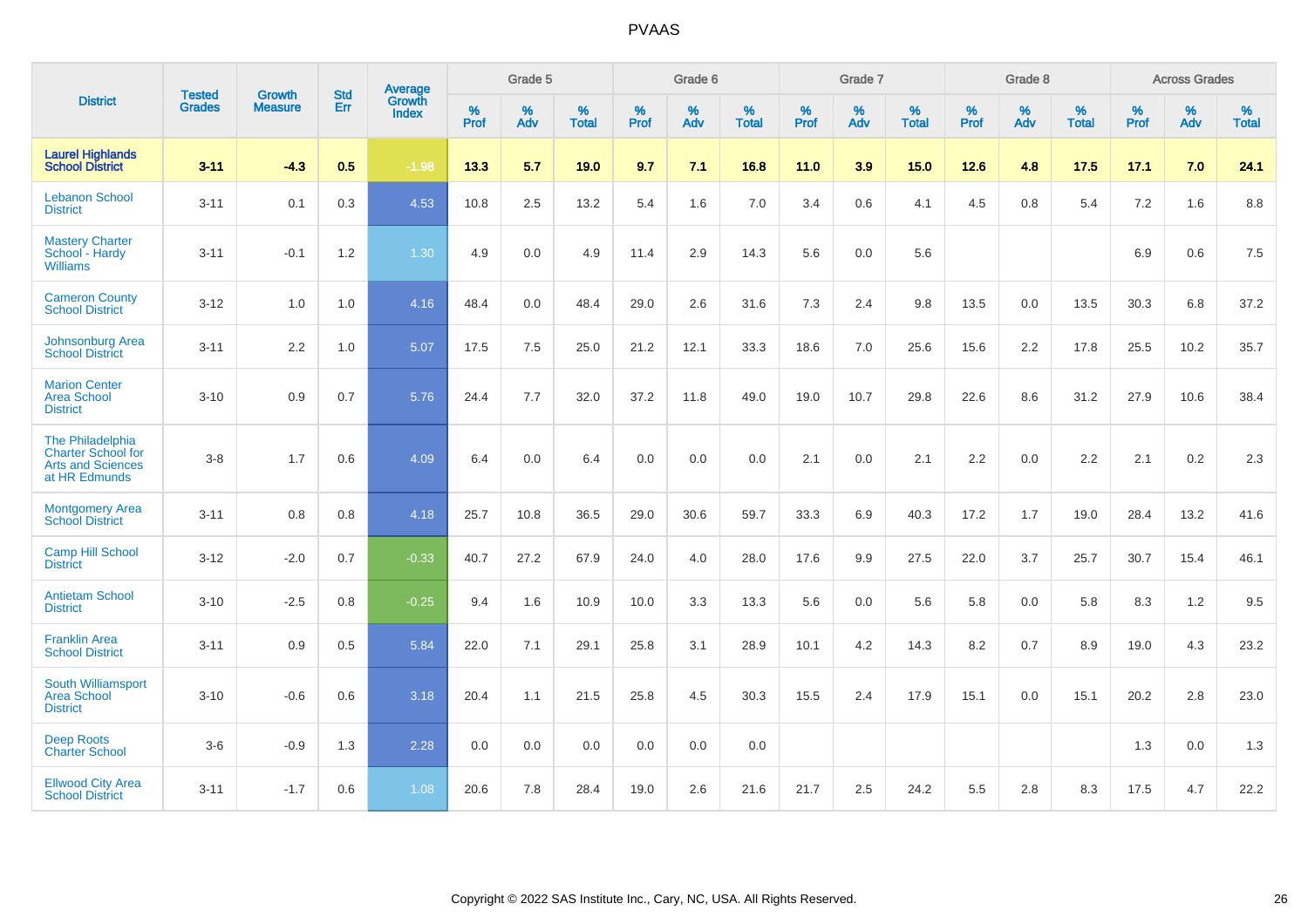|                                                                        |                                | <b>Growth</b>  | <b>Std</b> |                                          |              | Grade 5  |                   |              | Grade 6  |                   |              | Grade 7  |                   |              | Grade 8  |                   |              | <b>Across Grades</b> |                   |
|------------------------------------------------------------------------|--------------------------------|----------------|------------|------------------------------------------|--------------|----------|-------------------|--------------|----------|-------------------|--------------|----------|-------------------|--------------|----------|-------------------|--------------|----------------------|-------------------|
| <b>District</b>                                                        | <b>Tested</b><br><b>Grades</b> | <b>Measure</b> | Err        | <b>Average</b><br>Growth<br><b>Index</b> | $\%$<br>Prof | %<br>Adv | %<br><b>Total</b> | $\%$<br>Prof | %<br>Adv | %<br><b>Total</b> | $\%$<br>Prof | %<br>Adv | %<br><b>Total</b> | $\%$<br>Prof | %<br>Adv | %<br><b>Total</b> | $\%$<br>Prof | %<br>Adv             | %<br><b>Total</b> |
| <b>Laurel Highlands</b><br><b>School District</b>                      | $3 - 11$                       | $-4.3$         | 0.5        | $-1.98$                                  | 13.3         | 5.7      | 19.0              | 9.7          | 7.1      | 16.8              | 11.0         | 3.9      | 15.0              | 12.6         | 4.8      | 17.5              | 17.1         | 7.0                  | 24.1              |
| <b>West Middlesex</b><br><b>Area School</b><br><b>District</b>         | $3 - 10$                       | 0.9            | 0.9        | 4.10                                     | 21.7         | 21.7     | 43.5              | 39.3         | 4.9      | 44.3              | 30.0         | 2.0      | 32.0              | 7.1          | 0.0      | 7.1               | 30.3         | 7.4                  | 37.7              |
| <b>Gillingham Charter</b><br>School                                    | $3 - 11$                       | $-5.9$         | 2.0        | $-1.16$                                  | 9.1          | 0.0      | 9.1               | 0.0          | 0.0      | 0.0               |              |          |                   | 0.0          | 0.0      | 0.0               | 4.4          | 1.4                  | 5.8               |
| <b>Ferndale Area</b><br><b>School District</b>                         | $3 - 10$                       | $-0.9$         | 0.9        | 1.11                                     | 27.3         | 0.0      | 27.3              | 19.5         | 7.3      | 26.8              | 31.6         | 2.6      | 34.2              | 11.1         | 8.9      | 20.0              | 21.3         | 7.9                  | 29.1              |
| <b>Mastery Charter</b><br>School - Pickett<br>Campus                   | $6 - 10$                       | 1.2            | 1.1        | 2.33                                     |              |          |                   | 0.0          | 0.0      | 0.0               | 0.0          | 0.0      | 0.0               | 2.8          | 0.0      | 2.8               | 0.9          | 0.0                  | 0.9               |
| <b>Big Spring School</b><br><b>District</b>                            | $3 - 11$                       | $-1.2$         | 0.5        | 0.68                                     | 26.7         | 13.0     | 39.7              | 22.0         | 3.8      | 25.8              | 20.9         | 6.7      | 27.6              | 10.9         | 3.3      | 14.1              | 24.6         | 10.4                 | 35.0              |
| <b>Elk Lake School</b><br><b>District</b>                              | $3 - 11$                       | 1.9            | 0.7        | 7.96                                     | 17.5         | 3.8      | 21.2              | 35.8         | 12.6     | 48.4              | 11.4         | 3.4      | 14.8              | 8.5          | 4.9      | 13.4              | 21.4         | 7.2                  | 28.5              |
| <b>Forest City</b><br><b>Regional School</b><br><b>District</b>        | $3 - 12$                       | 1.5            | 0.9        | 4.76                                     | 22.2         | 11.1     | 33.3              | 14.3         | 2.0      | 16.3              | 18.9         | 10.8     | 29.7              | 31.9         | 10.6     | 42.6              | 22.1         | 10.7                 | 32.8              |
| <b>Hamburg Area</b><br><b>School District</b>                          | $3 - 11$                       | $-0.0$         | 0.5        | 1.79                                     | 29.1         | 6.4      | 35.5              | 28.4         | 2.4      | 30.7              | 10.1         | 3.8      | 13.8              | 9.9          | 2.1      | 12.1              | 20.9         | 6.6                  | 27.5              |
| <b>United School</b><br><b>District</b>                                | $3 - 11$                       | 0.3            | 0.8        | 3.96                                     | 27.0         | 1.6      | 28.6              | 31.8         | 12.7     | 44.4              | 29.2         | 10.8     | 40.0              | 20.9         | 9.0      | 29.8              | 28.1         | 9.4                  | 37.5              |
| <b>Valley Grove</b><br><b>School District</b>                          | $3 - 10$                       | $-2.4$         | 0.8        | $-1.21$                                  | 35.4         | 8.3      | 43.8              | 27.6         | 1.7      | 29.3              | 18.5         | 5.6      | 24.1              | 14.3         | 1.8      | 16.1              | 25.5         | 6.8                  | 32.2              |
| <b>Hanover Area</b><br><b>School District</b>                          | $3 - 11$                       | $-2.5$         | 0.9        | $-0.79$                                  | 3.4          | 3.4      | 6.8               | 10.0         | 4.0      | 14.0              | 5.3          | 1.8      | 7.0               | 0.0          | 0.0      | 0.0               | 7.4          | 1.9                  | 9.3               |
| <b>Gettysburg Area</b><br><b>School District</b>                       | $3 - 11$                       | 1.3            | 0.4        | 5.96                                     | 36.4         | 17.3     | 53.7              | 22.0         | 12.0     | 34.0              | 15.9         | 5.7      | 21.6              | 21.4         | 7.3      | 28.6              | 25.4         | 14.7                 | 40.1              |
| <b>Folk Arts-Cultural</b><br><b>Treasures Charter</b><br><b>School</b> | $3 - 7$                        | $-1.8$         | 1.0        | 1.12                                     | 22.7         | 6.8      | 29.6              | 28.9         | 4.4      | 33.3              | 20.4         | 2.3      | 22.7              |              |          |                   | 28.1         | $6.2\,$              | 34.4              |
| <b>Sayre Area School</b><br><b>District</b>                            | $3 - 11$                       | 1.9            | 0.7        | 6.31                                     | 21.3         | 6.6      | 27.9              | 36.2         | 5.0      | 41.2              | 21.4         | 3.6      | 25.0              | 13.4         | 0.0      | 13.4              | 25.9         | 6.1                  | 32.0              |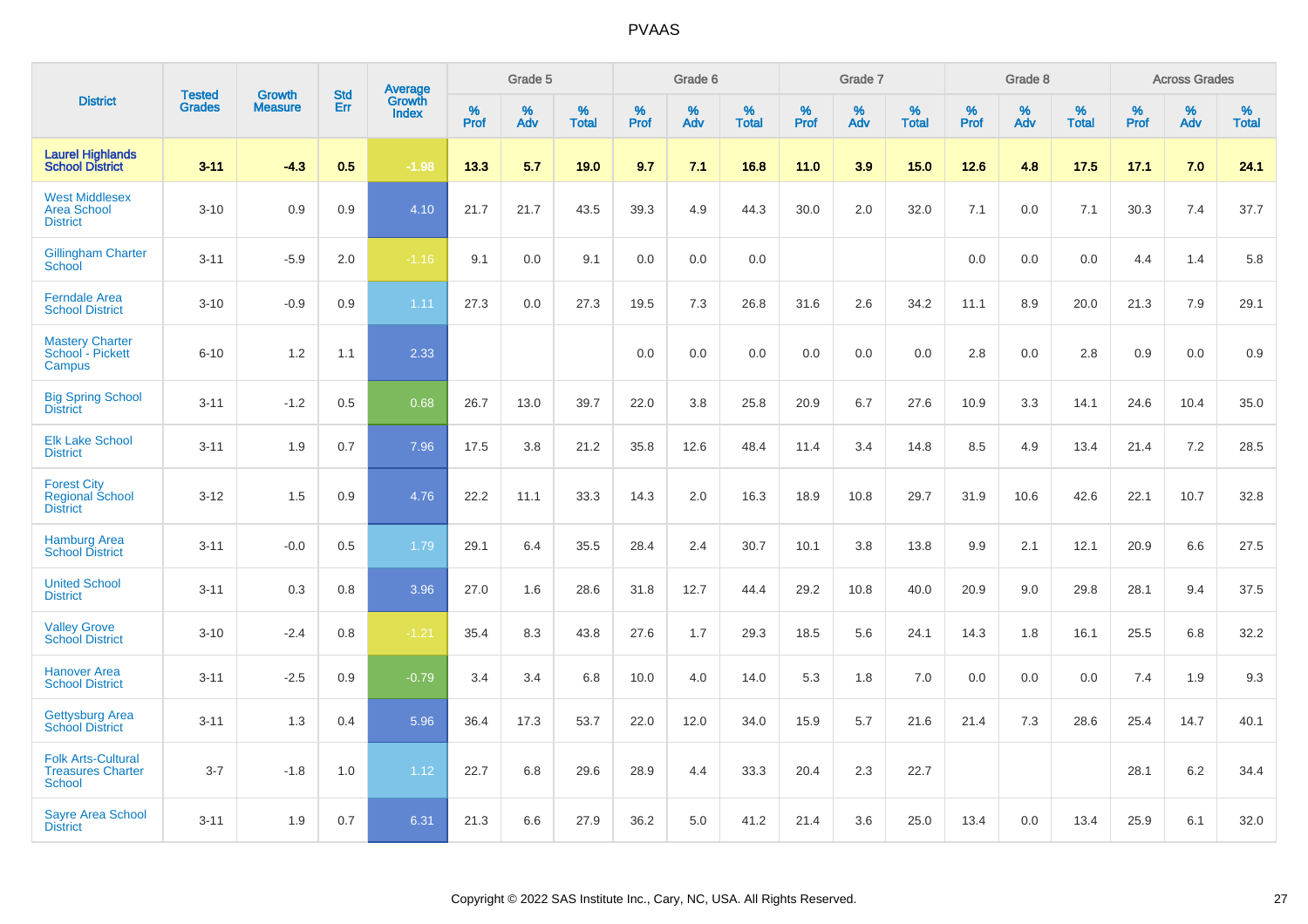|                                                                              |                                |                                 | <b>Std</b> | Average                       |           | Grade 5  |                   |           | Grade 6  |                   |           | Grade 7  |                   |           | Grade 8  |                   |           | <b>Across Grades</b> |                   |
|------------------------------------------------------------------------------|--------------------------------|---------------------------------|------------|-------------------------------|-----------|----------|-------------------|-----------|----------|-------------------|-----------|----------|-------------------|-----------|----------|-------------------|-----------|----------------------|-------------------|
| <b>District</b>                                                              | <b>Tested</b><br><b>Grades</b> | <b>Growth</b><br><b>Measure</b> | Err        | <b>Growth</b><br><b>Index</b> | %<br>Prof | %<br>Adv | %<br><b>Total</b> | %<br>Prof | %<br>Adv | %<br><b>Total</b> | %<br>Prof | %<br>Adv | %<br><b>Total</b> | %<br>Prof | %<br>Adv | %<br><b>Total</b> | %<br>Prof | %<br>Adv             | %<br><b>Total</b> |
| <b>Laurel Highlands</b><br><b>School District</b>                            | $3 - 11$                       | $-4.3$                          | 0.5        | $-1.98$                       | 13.3      | 5.7      | 19.0              | 9.7       | 7.1      | 16.8              | 11.0      | 3.9      | 15.0              | 12.6      | 4.8      | 17.5              | 17.1      | 7.0                  | 24.1              |
| <b>Harmony Area</b><br><b>School District</b>                                | $3 - 10$                       | 0.9                             | 1.7        | 2.79                          | 31.2      | 6.2      | 37.5              | 41.7      | 4.2      | 45.8              | 0.0       | 0.0      | 0.0               |           |          |                   | 27.4      | 7.4                  | 34.7              |
| <b>Laurel School</b><br><b>District</b>                                      | $3 - 11$                       | $-0.4$                          | 0.7        | 1.59                          | 25.7      | 5.4      | 31.1              | 23.9      | 12.7     | 36.6              | 29.5      | 5.1      | 34.6              | 18.8      | 8.7      | 27.5              | 28.6      | 13.6                 | 42.2              |
| <b>Old Forge School</b><br><b>District</b>                                   | $3 - 12$                       | $-2.1$                          | 0.8        | 0.34                          | 11.8      | 2.9      | 14.7              | 11.3      | 0.0      | 11.3              | 19.0      | 4.8      | 23.8              | 5.9       | 0.0      | 5.9               | 14.0      | 2.9                  | 16.9              |
| <b>Universal Alcorn</b><br><b>Charter School</b>                             | $3 - 8$                        | $-0.7$                          | 0.8        | 0.93                          | 7.7       | 1.9      | 9.6               | 3.9       | 0.0      | 3.9               | 8.8       | 0.0      | 8.8               | 5.1       | 0.0      | 5.1               | 6.4       | 1.7                  | 8.1               |
| <b>Reach Cyber</b><br><b>Charter School</b>                                  | $3 - 11$                       | $-2.4$                          | 0.9        | $-0.45$                       | 19.4      | 9.7      | 29.0              | 9.1       | 0.0      | 9.1               | 17.0      | 3.8      | 20.8              | 17.5      | 5.3      | 22.8              | 21.3      | 4.7                  | 26.0              |
| <b>Cocalico School</b><br><b>District</b>                                    | $3 - 11$                       | 2.0                             | 0.4        | 5.70                          | 27.4      | 17.4     | 44.8              | 25.2      | 17.5     | 42.7              | 27.3      | 4.0      | 31.3              | 22.2      | $6.2\,$  | 28.4              | 28.3      | 12.1                 | 40.4              |
| <b>Waynesboro Area</b><br><b>School District</b>                             | $3 - 12$                       | $-0.5$                          | 0.4        | 2.30                          | 25.0      | 9.2      | 34.2              | 20.4      | 10.5     | 31.0              | 19.2      | 6.0      | 25.2              | 20.1      | 4.8      | 24.8              | 22.3      | 9.3                  | 31.6              |
| <b>Spring Cove</b><br><b>School District</b>                                 | $3 - 11$                       | 0.9                             | 0.5        | 5.97                          | 18.5      | 8.4      | 26.9              | 15.1      | 4.8      | 19.8              | 11.0      | 3.9      | 15.0              | 12.7      | 4.0      | 16.7              | 20.0      | 7.4                  | 27.4              |
| <b>Young Scholars Of</b><br>Western<br>Pennsylvania<br><b>Charter School</b> | $3 - 8$                        | $-0.4$                          | 1.1        | 1.25                          | 6.7       | 6.7      | 13.3              | 5.9       | 5.9      | 11.8              | 20.7      | 3.4      | 24.1              | 8.7       | 0.0      | 8.7               | 12.3      | 4.8                  | 17.1              |
| <b>Keystone School</b><br><b>District</b>                                    | $3 - 11$                       | $-1.0$                          | 0.8        | 1.11                          | 28.4      | 19.4     | 47.8              | 32.1      | 1.9      | 34.0              | 12.3      | 1.4      | 13.7              | 6.4       | 0.0      | 6.4               | 24.1      | 7.6                  | 31.6              |
| <b>New Castle Area</b><br><b>School District</b>                             | $3 - 12$                       | $-0.5$                          | 0.4        | 2.63                          | 4.3       | 0.5      | 4.8               | 3.3       | 1.9      | 5.2               | 7.7       | 1.4      | 9.1               | 3.3       | 0.9      | 4.2               | 4.4       | 1.1                  | 5.5               |
| <b>Vision Academy</b><br>Charter School                                      | $3 - 8$                        | 1.7                             | 1.1        | 3.72                          | 11.1      | 0.0      | 11.1              | 0.0       | 0.0      | 0.0               | 2.9       | 2.9      | 5.9               | 9.5       | 4.8      | 14.3              | 6.4       | 1.6                  | 8.0               |
| <b>Lower Moreland</b><br><b>Township School</b><br><b>District</b>           | $3 - 11$                       | 2.2                             | 0.5        | 4.65                          | 27.3      | 27.3     | 54.6              | 38.8      | 19.4     | 58.2              | 30.7      | 17.2     | 47.8              | 25.1      | 15.0     | 40.1              | 32.4      | 17.7                 | 50.0              |
| <b>Fairfield Area</b><br><b>School District</b>                              | $3 - 11$                       | $-1.2$                          | 0.8        | 1.99                          | 32.3      | 1.6      | 33.9              | 19.7      | 1.6      | 21.3              | 18.5      | 0.0      | 18.5              | 16.7      | 3.7      | 20.4              | 25.3      | 6.7                  | 32.0              |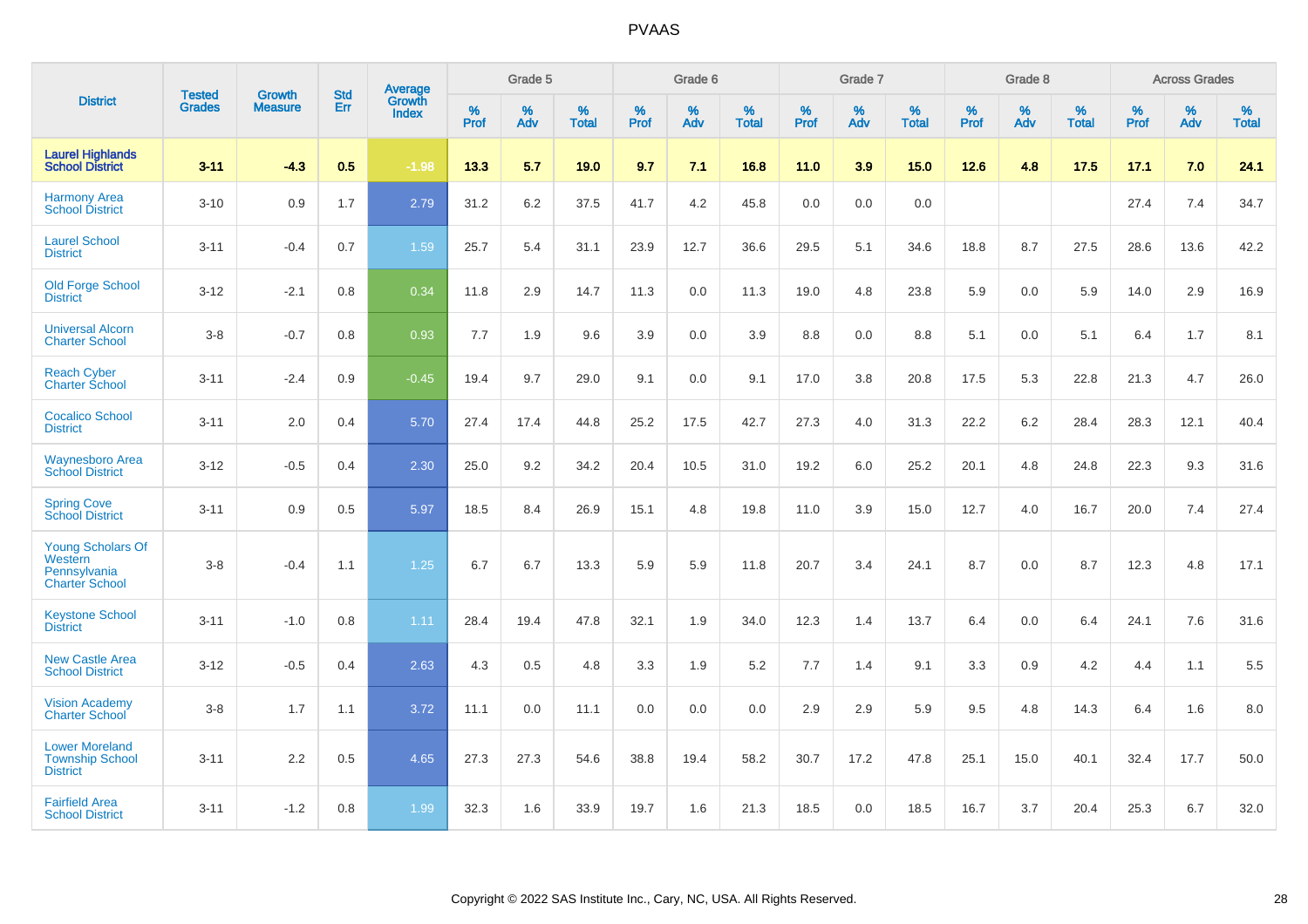|                                                             |                                | <b>Growth</b>  | <b>Std</b> | Average                |              | Grade 5     |                      |                     | Grade 6     |                      |              | Grade 7     |                      |              | Grade 8     |                   |                     | <b>Across Grades</b> |                      |
|-------------------------------------------------------------|--------------------------------|----------------|------------|------------------------|--------------|-------------|----------------------|---------------------|-------------|----------------------|--------------|-------------|----------------------|--------------|-------------|-------------------|---------------------|----------------------|----------------------|
| <b>District</b>                                             | <b>Tested</b><br><b>Grades</b> | <b>Measure</b> | Err        | Growth<br><b>Index</b> | $\%$<br>Prof | $\%$<br>Adv | $\%$<br><b>Total</b> | $\%$<br><b>Prof</b> | $\%$<br>Adv | $\%$<br><b>Total</b> | $\%$<br>Prof | $\%$<br>Adv | $\%$<br><b>Total</b> | $\%$<br>Prof | $\%$<br>Adv | %<br><b>Total</b> | $\%$<br><b>Prof</b> | $\%$<br>Adv          | $\%$<br><b>Total</b> |
| <b>Laurel Highlands</b><br><b>School District</b>           | $3 - 11$                       | $-4.3$         | 0.5        | $-1.98$                | 13.3         | 5.7         | 19.0                 | 9.7                 | 7.1         | 16.8                 | 11.0         | 3.9         | 15.0                 | 12.6         | 4.8         | 17.5              | 17.1                | 7.0                  | 24.1                 |
| <b>Grove City Area</b><br><b>School District</b>            | $3 - 12$                       | $-0.0$         | 0.6        | 1.93                   | 21.8         | 16.8        | 38.6                 | 29.0                | 12.1        | 41.1                 | 28.1         | 13.2        | 41.2                 | 19.5         | 8.5         | 28.0              | 27.6                | 16.8                 | 44.3                 |
| <b>Russell Byers</b><br><b>Charter School</b>               | $3 - 8$                        | 1.5            | 0.8        | 5.07                   | 3.6          | 0.0         | 3.6                  | 0.0                 | 0.0         | 0.0                  | 0.0          | 0.0         | 0.0                  | 0.0          | 0.0         | 0.0               | 3.2                 | 1.9                  | 5.2                  |
| <b>Upper Dublin</b><br><b>School District</b>               | $3 - 12$                       | 0.6            | 0.4        | 2.59                   | 41.8         | 29.3        | 71.1                 | 38.5                | 24.8        | 63.3                 | 30.8         | 29.7        | 60.5                 | 24.1         | 14.8        | 38.9              | 35.7                | 29.8                 | 65.5                 |
| <b>Everett Area</b><br><b>School District</b>               | $3 - 11$                       | $-1.4$         | 0.7        | 1.92                   | 27.6         | 6.9         | 34.5                 | 19.8                | 2.3         | 22.1                 | 13.9         | 1.0         | 14.8                 | 10.7         | 6.7         | 17.3              | 19.7                | 5.5                  | 25.2                 |
| <b>Dunmore School</b><br><b>District</b>                    | $3 - 11$                       | $-0.4$         | 0.7        | 1.48                   | 26.4         | 9.7         | 36.1                 | 20.9                | 2.2         | 23.1                 | 10.4         | 0.9         | 11.3                 | 9.5          | 3.6         | 13.1              | 18.9                | 6.1                  | 25.0                 |
| <b>Carlynton School</b><br><b>District</b>                  | $3 - 11$                       | $-1.3$         | 0.7        | 0.95                   | 16.3         | 10.9        | 27.2                 | 35.7                | 7.1         | 42.9                 | 9.5          | 3.8         | 13.3                 | 11.7         | 0.0         | 11.7              | 20.9                | 6.7                  | 27.6                 |
| <b>Upper Perkiomen</b><br><b>School District</b>            | $3 - 11$                       | 2.0            | 0.4        | 6.80                   | 26.0         | 11.8        | 37.8                 | 23.0                | 6.1         | 29.1                 | 28.0         | 11.6        | 39.6                 | 22.9         | 10.0        | 32.8              | 24.8                | 10.4                 | 35.1                 |
| <b>Bellwood-Antis</b><br><b>School District</b>             | $3 - 10$                       | 2.2            | 0.6        | 5.68                   | 18.9         | 4.4         | 23.3                 | 12.4                | 9.0         | 21.4                 | 29.4         | 15.3        | 44.7                 | 14.1         | 6.5         | 20.6              | 21.6                | 9.9                  | 31.5                 |
| <b>Mars Area School</b><br><b>District</b>                  | $3 - 10$                       | 0.5            | 0.4        | 6.45                   | 31.3         | 20.9        | 52.2                 | 32.6                | 24.5        | 57.1                 | 23.8         | 16.5        | 40.4                 | 24.5         | 6.4         | 30.8              | 32.3                | 21.1                 | 53.4                 |
| Ephrata Area<br><b>School District</b>                      | $3 - 11$                       | 0.9            | 0.4        | 5.20                   | 34.6         | 12.9        | 47.5                 | 24.8                | 8.0         | 32.8                 | 18.0         | 4.2         | 22.2                 | 18.9         | 4.3         | 23.1              | 25.6                | 12.5                 | 38.1                 |
| <b>Bethel Park School</b><br><b>District</b>                | $3 - 11$                       | $-0.2$         | 0.4        | 1.45                   | 31.6         | 17.7        | 49.3                 | 27.0                | 17.1        | 44.1                 | 29.6         | 13.0        | 42.6                 | 27.1         | 8.9         | 36.0              | 30.4                | 17.5                 | 48.0                 |
| <b>Stroudsburg Area</b><br><b>School District</b>           | $3 - 11$                       | $-0.2$         | 0.4        | 3.95                   | 17.5         | 9.2         | 26.8                 | 18.8                | 4.9         | 23.8                 | 21.6         | 2.7         | 24.3                 | 15.4         | 1.8         | 17.1              | 20.2                | 6.4                  | 26.6                 |
| Conemaugh<br><b>Township Area</b><br><b>School District</b> | $3 - 12$                       | $-1.5$         | 0.8        | 2.85                   | 51.6         | 22.6        | 74.2                 | 23.0                | 16.4        | 39.3                 | 29.2         | 20.8        | 50.0                 | 28.8         | 5.5         | 34.2              | 34.8                | 23.6                 | 58.4                 |
| <b>Brockway Area</b><br><b>School District</b>              | $3 - 11$                       | 2.7            | 0.7        | 9.15                   | 35.4         | 17.7        | 53.2                 | 29.4                | 36.8        | 66.2                 | 22.5         | 7.5         | 30.0                 | 20.8         | 5.6         | 26.4              | 28.7                | 18.6                 | 47.4                 |
| <b>Clarion Area</b><br><b>School District</b>               | $3 - 11$                       | $-0.1$         | 0.8        | 2.20                   | 31.2         | 8.3         | 39.6                 | 32.1                | 7.1         | 39.3                 | 17.9         | 10.4        | 28.4                 | 28.1         | 3.5         | 31.6              | 26.5                | 10.2                 | 36.8                 |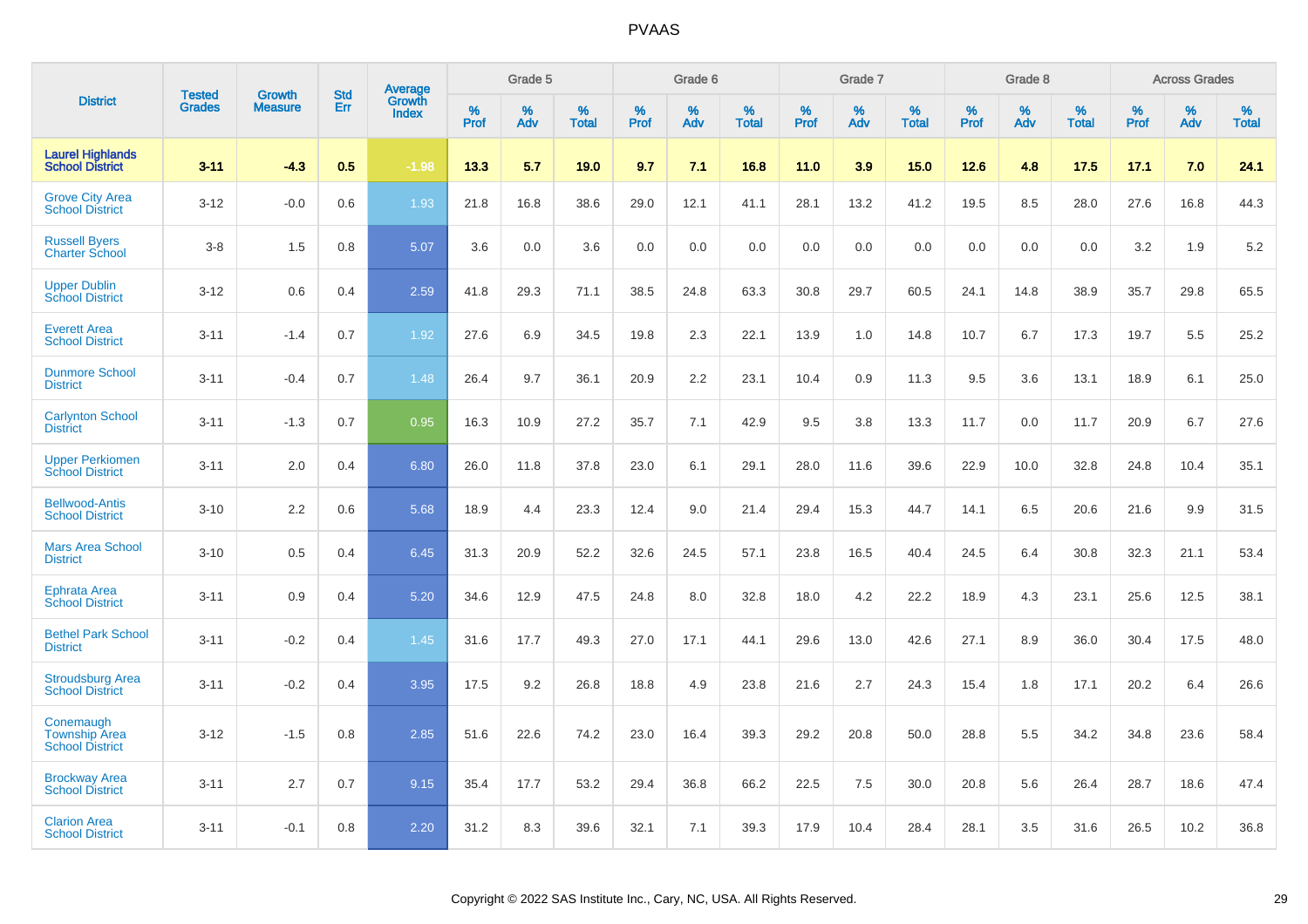|                                                                 | <b>Tested</b> | <b>Growth</b>  | <b>Std</b> | <b>Average</b>         |           | Grade 5  |                   |           | Grade 6  |                   |           | Grade 7  |                   |           | Grade 8  |                   |           | <b>Across Grades</b> |                   |
|-----------------------------------------------------------------|---------------|----------------|------------|------------------------|-----------|----------|-------------------|-----------|----------|-------------------|-----------|----------|-------------------|-----------|----------|-------------------|-----------|----------------------|-------------------|
| <b>District</b>                                                 | <b>Grades</b> | <b>Measure</b> | Err        | Growth<br><b>Index</b> | %<br>Prof | %<br>Adv | %<br><b>Total</b> | %<br>Prof | %<br>Adv | %<br><b>Total</b> | %<br>Prof | %<br>Adv | %<br><b>Total</b> | %<br>Prof | %<br>Adv | %<br><b>Total</b> | %<br>Prof | %<br>Adv             | %<br><b>Total</b> |
| <b>Laurel Highlands</b><br><b>School District</b>               | $3 - 11$      | $-4.3$         | 0.5        | $-1.98$                | 13.3      | 5.7      | 19.0              | 9.7       | 7.1      | 16.8              | 11.0      | 3.9      | 15.0              | 12.6      | 4.8      | 17.5              | 17.1      | 7.0                  | 24.1              |
| <b>Ridgway Area</b><br><b>School District</b>                   | $3 - 11$      | 4.4            | 0.8        | 5.42                   | 36.7      | 20.0     | 56.7              | 42.6      | 18.0     | 60.7              | 25.0      | 13.3     | 38.3              | 28.3      | 5.0      | 33.3              | 30.2      | 18.4                 | 48.6              |
| Montessori<br><b>Regional Charter</b><br>School                 | $3-6$         | $-2.6$         | 1.1        | $-1.45$                | 15.0      | 5.0      | 20.0              | 5.1       | 1.7      | 6.8               |           |          |                   |           |          |                   | 11.1      | 6.3                  | 17.3              |
| Greencastle-Antrim<br><b>School District</b>                    | $3 - 11$      | $-0.1$         | 0.4        | 2.26                   | 28.2      | 15.8     | 44.1              | 31.2      | 8.1      | 39.3              | 24.8      | 7.8      | 32.6              | 18.7      | 5.6      | 24.4              | 26.8      | 11.4                 | 38.2              |
| <b>Northwest Area</b><br><b>School District</b>                 | $3 - 10$      | 0.9            | 0.8        | 2.73                   | 17.3      | 1.9      | 19.2              | 19.3      | 3.5      | 22.8              | 7.3       | 1.8      | 9.1               | 5.4       | 0.0      | 5.4               | 13.2      | 1.5                  | 14.8              |
| <b>Aliquippa School</b><br><b>District</b>                      | $3 - 11$      | 0.1            | 0.8        | 2.83                   | 1.5       | 0.0      | 1.5               | 0.0       | 1.6      | 1.6               | 6.9       | 0.0      | 6.9               | 0.0       | 0.0      | 0.0               | 2.0       | 0.5                  | 2.6               |
| <b>Bethlehem Area</b><br><b>School District</b>                 | $3 - 11$      | 0.4            | 0.4        | 3.53                   | 16.6      | 11.7     | 28.3              | 13.0      | 2.9      | 15.9              | 14.3      | 5.3      | 19.6              | 9.9       | 3.9      | 13.8              | 18.1      | 8.8                  | 26.8              |
| <b>Propel Charter</b><br>School-Hazelwood                       | $3 - 8$       | $-1.6$         | 1.2        | 1.36                   | 3.4       | 0.0      | 3.4               | 0.0       | 0.0      | 0.0               | 0.0       | 4.8      | 4.8               | 0.0       | 0.0      | 0.0               | 0.6       | 0.6                  | 1.3               |
| <b>Sto-Rox School</b><br><b>District</b>                        | $3 - 10$      | $-0.5$         | 0.9        | 2.11                   | 4.4       | 1.1      | 5.4               | 1.2       | 0.0      | 1.2               | 0.0       | 0.0      | 0.0               | 0.0       | 0.0      | 0.0               | 2.8       | 0.5                  | 3.3               |
| Tamaqua Area<br><b>School District</b>                          | $3 - 12$      | 2.4            | 0.5        | 6.23                   | 28.7      | 9.3      | 38.0              | 18.6      | 1.6      | 20.2              | 19.7      | 7.2      | 27.0              | 11.4      | 2.1      | 13.5              | 22.6      | 5.9                  | 28.4              |
| <b>Susquenita School</b><br><b>District</b>                     | $3 - 11$      | 1.6            | 0.6        | 3.26                   | 23.8      | 15.6     | 39.3              | 15.4      | 5.8      | 21.2              | 19.2      | 5.0      | 24.2              | 12.3      | 5.7      | 17.9              | 23.0      | 9.7                  | 32.7              |
| <b>Northern York</b><br><b>County School</b><br><b>District</b> | $3 - 11$      | 1.3            | 0.4        | 6.31                   | 26.3      | 11.1     | 37.4              | 24.5      | 8.2      | 32.7              | 20.4      | 5.3      | 25.7              | 10.9      | 0.9      | 11.8              | 23.2      | 8.9                  | 32.1              |
| Independence<br><b>Charter School</b><br>West                   | $3 - 7$       | $-1.0$         | 1.7        | 1.35                   | 0.0       | 0.0      | 0.0               | 16.7      | 0.0      | 16.7              | 5.6       | 0.0      | 5.6               |           |          |                   | 6.2       | 1.8                  | 8.0               |
| <b>Sugar Valley Rural</b><br><b>Charter School</b>              | $3 - 11$      | $-0.5$         | 1.0        | 1.21                   | 26.3      | 5.3      | 31.6              | 8.3       | 0.0      | 8.3               | 5.1       | 2.6      | 7.7               | 2.8       | 0.0      | 2.8               | 16.0      | 2.8                  | 18.9              |
| <b>Mahanoy Area</b><br><b>School District</b>                   | $3 - 10$      | $-0.3$         | 0.8        | 3.34                   | 7.3       | 0.0      | 7.3               | 4.0       | 0.0      | 4.0               | 7.7       | 0.0      | 7.7               | 4.6       | 0.0      | 4.6               | 10.4      | 0.8                  | 11.1              |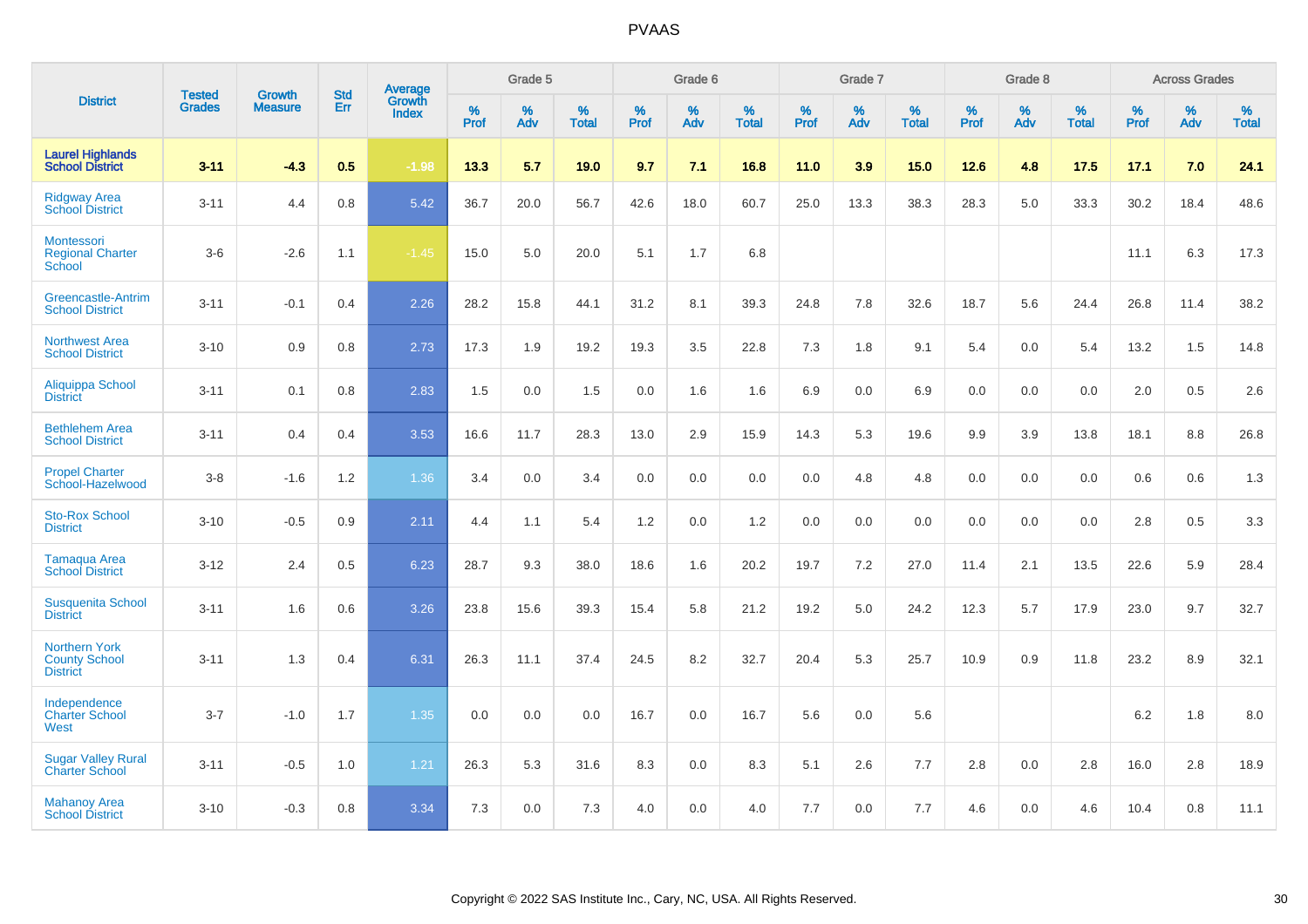|                                                                   |                                |                                 | <b>Std</b> |                                          |              | Grade 5  |                   |              | Grade 6  |                   |              | Grade 7  |                   |              | Grade 8  |                   |              | <b>Across Grades</b> |                   |
|-------------------------------------------------------------------|--------------------------------|---------------------------------|------------|------------------------------------------|--------------|----------|-------------------|--------------|----------|-------------------|--------------|----------|-------------------|--------------|----------|-------------------|--------------|----------------------|-------------------|
| <b>District</b>                                                   | <b>Tested</b><br><b>Grades</b> | <b>Growth</b><br><b>Measure</b> | Err        | <b>Average</b><br>Growth<br><b>Index</b> | $\%$<br>Prof | %<br>Adv | %<br><b>Total</b> | $\%$<br>Prof | %<br>Adv | %<br><b>Total</b> | $\%$<br>Prof | %<br>Adv | %<br><b>Total</b> | $\%$<br>Prof | %<br>Adv | %<br><b>Total</b> | $\%$<br>Prof | %<br>Adv             | %<br><b>Total</b> |
| <b>Laurel Highlands</b><br><b>School District</b>                 | $3 - 11$                       | $-4.3$                          | 0.5        | $-1.98$                                  | 13.3         | 5.7      | 19.0              | 9.7          | 7.1      | 16.8              | 11.0         | 3.9      | 15.0              | 12.6         | 4.8      | 17.5              | 17.1         | 7.0                  | 24.1              |
| <b>Turkeyfoot Valley</b><br><b>Area School</b><br><b>District</b> | $3 - 12$                       | $-0.8$                          | 1.3        | 1.22                                     | 18.2         | 0.0      | 18.2              | 14.3         | 0.0      | 14.3              | 30.0         | 0.0      | 30.0              | 12.5         | 4.2      | 16.7              | 20.0         | 2.6                  | 22.6              |
| <b>Saint Clair Area</b><br><b>School District</b>                 | $3 - 8$                        | 1.1                             | 0.9        | 4.46                                     | 28.3         | 13.2     | 41.5              | 24.0         | 4.0      | 28.0              | 19.2         | 7.7      | 26.9              | 12.5         | 2.5      | 15.0              | 24.2         | 7.2                  | 31.4              |
| <b>Tidioute</b><br>Community<br><b>Charter School</b>             | $3 - 11$                       | $-0.3$                          | 1.4        | 2.22                                     | 15.4         | 0.0      | 15.4              | 27.8         | 0.0      | 27.8              | 10.5         | 0.0      | 10.5              | 7.4          | 0.0      | 7.4               | 16.0         | 1.6                  | 17.6              |
| <b>Curwensville Area</b><br><b>School District</b>                | $3 - 11$                       | 1.8                             | 0.8        | 4.90                                     | 43.9         | 17.1     | 61.0              | 21.4         | 7.1      | 28.6              | 27.1         | 4.3      | 31.4              | 21.7         | 2.9      | 24.6              | 32.0         | 11.2                 | 43.3              |
| <b>Deer Lakes School</b><br><b>District</b>                       | $3 - 11$                       | 1.8                             | 0.6        | 7.57                                     | 21.1         | 6.5      | 27.6              | 24.4         | 10.6     | 35.0              | 25.4         | 19.2     | 44.6              | 24.5         | 3.9      | 28.4              | 26.2         | 10.7                 | 36.9              |
| <b>Mohawk Area</b><br><b>School District</b>                      | $3 - 11$                       | 1.9                             | 0.6        | 3.98                                     | 26.2         | 4.8      | 31.1              | 19.2         | 13.8     | 33.0              | 27.4         | 11.8     | 39.2              | 22.8         | 8.7      | 31.5              | 27.0         | 10.4                 | 37.4              |
| <b>East Penn School</b><br><b>District</b>                        | $3 - 11$                       | 0.8                             | 0.3        | 4.48                                     | 32.6         | 12.6     | 45.2              | 20.7         | 7.8      | 28.4              | 23.5         | 11.3     | 34.8              | 17.8         | 8.6      | 26.5              | 26.4         | 13.0                 | 39.4              |
| <b>Wellsboro Area</b><br><b>School District</b>                   | $3 - 11$                       | 3.0                             | 0.6        | 6.61                                     | 30.4         | 7.0      | 37.4              | 16.2         | 5.0      | 21.2              | 20.5         | 13.7     | 34.2              | 24.5         | 13.3     | 37.8              | 24.3         | 8.8                  | 33.1              |
| <b>California Area</b><br><b>School District</b>                  | $3 - 10$                       | $-1.0$                          | 0.8        | 3.04                                     | 27.3         | 5.4      | 32.7              | 13.8         | 0.0      | 13.8              | 24.6         | 1.8      | 26.3              | 20.4         | 5.6      | 25.9              | 22.4         | 4.3                  | 26.6              |
| <b>West Branch Area</b><br><b>School District</b>                 | $3 - 11$                       | 0.5                             | 0.8        | 1.82                                     | 16.1         | 3.2      | 19.4              | 7.8          | 4.7      | 12.5              | 19.7         | 14.5     | 34.2              | 18.8         | 6.2      | 25.0              | 18.7         | 7.8                  | 26.5              |
| <b>Union City Area</b><br><b>School District</b>                  | $3 - 12$                       | 0.2                             | 0.7        | 1.91                                     | 18.8         | 8.7      | 27.5              | 19.4         | 11.3     | 30.6              | 23.4         | 3.9      | 27.3              | 10.1         | 5.6      | 15.7              | 21.6         | 9.8                  | 31.4              |
| <b>West Oak Lane</b><br><b>Charter School</b>                     | $3 - 8$                        | 0.7                             | 0.7        | 1.55                                     | 2.6          | 1.3      | 3.8               | 6.1          | 0.0      | 6.1               | 6.9          | 1.4      | 8.3               | 0.0          | 1.9      | 1.9               | 6.1          | 0.7                  | 6.8               |
| <b>Littlestown Area</b><br><b>School District</b>                 | $3 - 11$                       | 1.5                             | 0.6        | 5.61                                     | 18.6         | 2.6      | 21.2              | 16.3         | 1.6      | 17.9              | 14.0         | 4.7      | 18.7              | 21.0         | 4.0      | 25.0              | 23.5         | 4.6                  | 28.1              |
| <b>Corry Area School</b><br><b>District</b>                       | $3 - 11$                       | $-1.0$                          | 0.5        | 0.08                                     | 25.4         | 7.9      | 33.3              | 25.2         | 3.6      | 28.8              | 17.4         | 5.1      | 22.5              | 15.8         | 1.4      | 17.1              | 23.2         | 7.5                  | 30.7              |
| <b>Northeast Bradford</b><br><b>School District</b>               | $3 - 10$                       | 1.9                             | 0.9        | 4.85                                     | 40.0         | 12.5     | 52.5              | 34.8         | 2.2      | 37.0              | 24.0         | 2.0      | 26.0              | 13.8         | 5.2      | 19.0              | 29.7         | 6.0                  | 35.7              |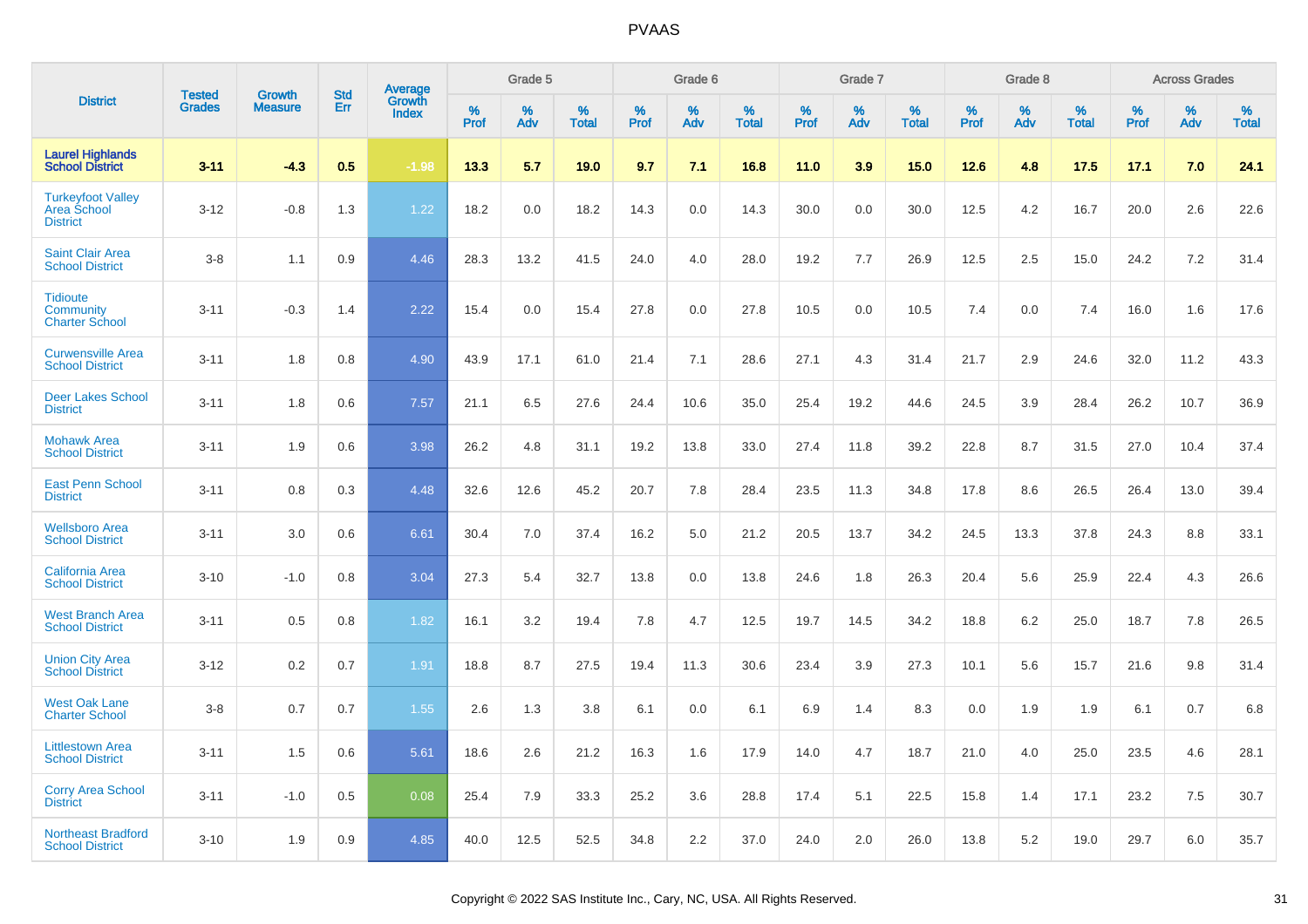|                                                                    | <b>Tested</b> | <b>Growth</b>  | <b>Std</b> | Average                |              | Grade 5  |                   |              | Grade 6  |                   |           | Grade 7  |                   |           | Grade 8  |                   |              | <b>Across Grades</b> |                   |
|--------------------------------------------------------------------|---------------|----------------|------------|------------------------|--------------|----------|-------------------|--------------|----------|-------------------|-----------|----------|-------------------|-----------|----------|-------------------|--------------|----------------------|-------------------|
| <b>District</b>                                                    | <b>Grades</b> | <b>Measure</b> | Err        | Growth<br><b>Index</b> | $\%$<br>Prof | %<br>Adv | %<br><b>Total</b> | $\%$<br>Prof | %<br>Adv | %<br><b>Total</b> | %<br>Prof | %<br>Adv | %<br><b>Total</b> | %<br>Prof | %<br>Adv | %<br><b>Total</b> | $\%$<br>Prof | $\%$<br>Adv          | %<br><b>Total</b> |
| <b>Laurel Highlands</b><br><b>School District</b>                  | $3 - 11$      | $-4.3$         | 0.5        | $-1.98$                | 13.3         | 5.7      | 19.0              | 9.7          | 7.1      | 16.8              | 11.0      | 3.9      | 15.0              | 12.6      | 4.8      | 17.5              | 17.1         | 7.0                  | 24.1              |
| <b>Carlisle Area</b><br><b>School District</b>                     | $3 - 11$      | 0.5            | 0.4        | 3.54                   | 22.0         | 8.3      | 30.3              | 20.5         | 3.3      | 23.8              | 18.9      | 7.6      | 26.5              | 11.6      | 5.6      | 17.1              | 21.3         | 7.2                  | 28.5              |
| <b>Greenville Area</b><br><b>School District</b>                   | $3 - 11$      | 0.3            | 0.7        | 2.17                   | 34.4         | 4.4      | 38.9              | 19.2         | 5.1      | 24.4              | 16.7      | 5.9      | 22.6              | 10.0      | 2.5      | 12.5              | 23.6         | 5.4                  | 29.1              |
| <b>Cranberry Area</b><br><b>School District</b>                    | $3 - 12$      | 0.9            | 0.7        | 2.03                   | 27.3         | 10.4     | 37.7              | 26.0         | 2.1      | 28.1              | 14.7      | 3.2      | 17.9              | 18.7      | 2.7      | 21.3              | 22.6         | 3.9                  | 26.5              |
| <b>Avon Grove</b><br><b>Charter School</b>                         | $3 - 11$      | 1.8            | 0.6        | 4.32                   | 22.1         | 6.6      | 28.7              | 29.9         | 11.7     | 41.6              | 27.2      | 9.8      | 37.0              | 13.9      | 2.0      | 15.8              | 24.3         | 10.2                 | 34.6              |
| <b>Penns Valley Area</b><br><b>School District</b>                 | $3 - 12$      | 5.2            | 0.6        | 10.29                  | 43.9         | 18.4     | 62.2              | 38.8         | 17.5     | 56.3              | 25.7      | 9.5      | 35.2              | 16.0      | 9.4      | 25.5              | 32.5         | 14.3                 | 46.8              |
| <b>Mifflinburg Area</b><br><b>School District</b>                  | $3 - 11$      | 2.1            | 0.6        | 5.49                   | 32.0         | 12.0     | 44.0              | 29.7         | 4.5      | 34.2              | 17.4      | 8.3      | 25.6              | 25.2      | 7.8      | 33.0              | 29.9         | 8.8                  | 38.6              |
| <b>Avella Area School</b><br><b>District</b>                       | $3 - 12$      | 1.2            | 1.0        | 2.47                   | 17.1         | 2.4      | 19.5              | 36.4         | 6.1      | 42.4              | 17.1      | 2.9      | 20.0              | 21.4      | 10.7     | 32.1              | 22.4         | 9.4                  | 31.8              |
| <b>Jersey Shore Area</b><br><b>School District</b>                 | $3 - 11$      | 1.3            | 0.5        | 4.52                   | 24.0         | 10.8     | 34.7              | 32.5         | 7.1      | 39.7              | 22.6      | 6.9      | 29.6              | 18.1      | 1.6      | 19.8              | 27.4         | 10.1                 | 37.6              |
| <b>Chester-Upland</b><br><b>School District</b>                    | $3 - 11$      | 0.1            | 0.7        | 2.70                   | 3.7          | 0.0      | 3.7               | 2.6          | 1.3      | 3.9               | 0.0       | 0.0      | 0.0               | 0.0       | 0.0      | 0.0               | 3.1          | 0.4                  | 3.4               |
| <b>Western Beaver</b><br><b>County School</b><br><b>District</b>   | $3 - 11$      | 3.4            | 1.1        | 5.38                   | 12.5         | 12.5     | 25.0              | 32.6         | 11.6     | 44.2              | 29.2      | 4.2      | 33.3              | 27.8      | 2.8      | 30.6              | 26.5         | 9.8                  | 36.3              |
| <b>Mastery Charter</b><br>School-Cleveland<br>Elementary           | $3 - 8$       | $-1.3$         | 1.2        | 0.25                   | 3.8          | 7.7      | 11.5              | 5.9          | 0.0      | 5.9               | 3.6       | 0.0      | 3.6               | 3.8       | 3.8      | 7.7               | 2.4          | 1.8                  | 4.3               |
| <b>Erie Rise</b><br>Leadership<br><b>Academy Charter</b><br>School | $3 - 8$       | $-0.6$         | 1.1        | 2.06                   | 6.9          | 0.0      | 6.9               | 0.0          | 0.0      | 0.0               | 0.0       | 0.0      | 0.0               | 0.0       | 0.0      | 0.0               | 1.6          | 1.0                  | 2.6               |
| <b>KIPP Philadelphia</b><br><b>Charter School</b>                  | $3 - 8$       | 0.0            | 0.9        | 3.74                   | 2.0          | 0.0      | 2.0               | 0.0          | 0.0      | 0.0               | 2.6       | 0.0      | 2.6               | 6.8       | 0.0      | 6.8               | 3.6          | 0.0                  | 3.6               |
| <b>Fox Chapel Area</b><br><b>School District</b>                   | $3 - 11$      | 1.4            | 0.4        | 5.89                   | 35.9         | 45.1     | 81.0              | 31.9         | 28.4     | 60.2              | 32.7      | 30.2     | 62.9              | 28.3      | 27.6     | 55.8              | 30.3         | 40.6                 | 70.9              |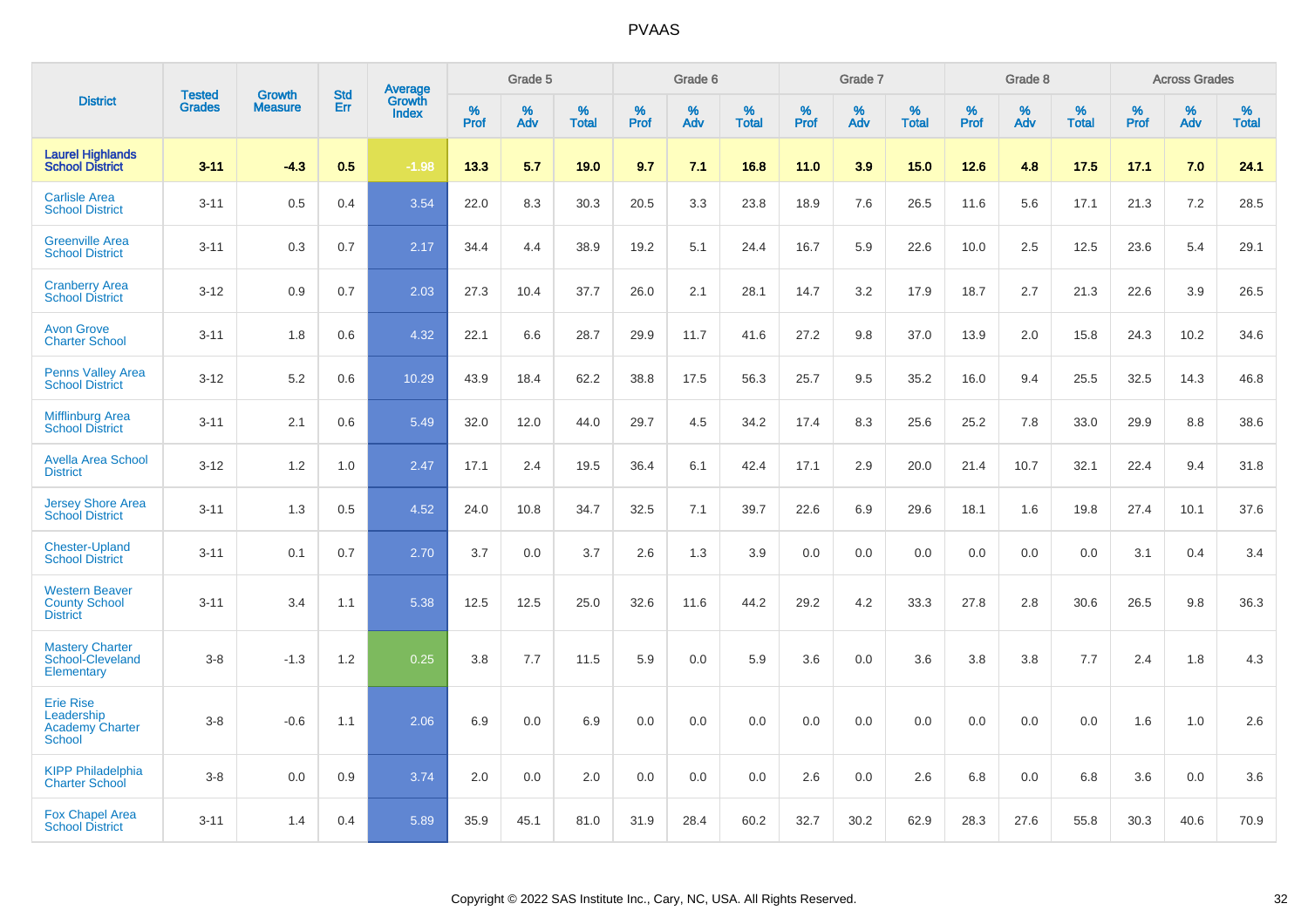|                                                               | <b>Tested</b> | <b>Growth</b>  | <b>Std</b> | Average                       |              | Grade 5  |                   |              | Grade 6  |                   |              | Grade 7  |                   |              | Grade 8  |                   |           | <b>Across Grades</b> |                   |
|---------------------------------------------------------------|---------------|----------------|------------|-------------------------------|--------------|----------|-------------------|--------------|----------|-------------------|--------------|----------|-------------------|--------------|----------|-------------------|-----------|----------------------|-------------------|
| <b>District</b>                                               | <b>Grades</b> | <b>Measure</b> | Err        | <b>Growth</b><br><b>Index</b> | $\%$<br>Prof | %<br>Adv | %<br><b>Total</b> | $\%$<br>Prof | %<br>Adv | %<br><b>Total</b> | $\%$<br>Prof | %<br>Adv | %<br><b>Total</b> | $\%$<br>Prof | %<br>Adv | %<br><b>Total</b> | %<br>Prof | %<br>Adv             | %<br><b>Total</b> |
| <b>Laurel Highlands</b><br><b>School District</b>             | $3 - 11$      | $-4.3$         | 0.5        | $-1.98$                       | 13.3         | 5.7      | 19.0              | 9.7          | 7.1      | 16.8              | 11.0         | 3.9      | 15.0              | 12.6         | 4.8      | 17.5              | 17.1      | 7.0                  | 24.1              |
| <b>Palmerton Area</b><br><b>School District</b>               | $3 - 11$      | 3.0            | 0.6        | 9.28                          | 27.7         | 15.7     | 43.4              | 30.6         | 9.3      | 39.8              | 20.8         | 6.2      | 26.9              | 17.9         | 4.7      | 22.6              | 24.8      | 8.0                  | 32.8              |
| Eugenio Maria De<br><b>Hostos Charter</b><br><b>School</b>    | $3 - 8$       | $-1.0$         | 1.4        | 0.68                          | 13.0         | 0.0      | 13.0              | 5.6          | 5.6      | 11.1              | 4.4          | 8.7      | 13.0              | 28.6         | 7.1      | 35.7              | 9.3       | 3.4                  | 12.7              |
| <b>Mastery Charter</b><br>School - Gratz<br>Campus            | $7 - 10$      | 1.0            | 1.4        | 3.30                          |              |          |                   |              |          |                   | 6.2          | 0.0      | 6.2               | 2.4          | 0.0      | 2.4               | 4.1       | $0.0\,$              | 4.1               |
| <b>Frederick Douglass</b><br><b>Mastery Charter</b><br>School | $3-8$         | $-1.0$         | 1.2        | 2.52                          | 4.8          | 0.0      | 4.8               | 0.0          | 0.0      | 0.0               | $0.0\,$      | 0.0      | 0.0               | 3.4          | 3.4      | 6.9               | 1.5       | 0.8                  | 2.3               |
| <b>Wilmington Area</b><br><b>School District</b>              | $3 - 11$      | $-0.8$         | 0.8        | 1.83                          | 36.8         | 10.5     | 47.4              | 12.7         | 1.6      | 14.3              | 29.4         | 3.9      | 33.3              | 13.6         | 3.4      | 17.0              | 26.8      | 7.9                  | 34.7              |
| <b>Mastery Charter</b><br>School-Mann<br>Campus               | $3-6$         | 1.8            | 1.6        | 4.14                          | 4.0          | 4.0      | 8.0               | 5.4          | 2.7      | 8.1               |              |          |                   |              |          |                   | 2.2       | 1.4                  | 3.6               |
| <b>Allegheny Valley</b><br><b>School District</b>             | $3 - 11$      | $-1.2$         | 0.8        | 1.14                          | 26.3         | 12.3     | 38.6              | 11.1         | 5.6      | 16.7              | 16.2         | 7.4      | 23.5              | 13.1         | 8.2      | 21.3              | 18.0      | 6.9                  | 24.9              |
| <b>Exeter Township</b><br><b>School District</b>              | $3 - 11$      | 2.9            | 0.4        | 7.68                          | 28.6         | 10.1     | 38.7              | 26.9         | 9.0      | 35.9              | 23.5         | 6.7      | 30.2              | 19.9         | 8.5      | 28.4              | 25.7      | 9.5                  | 35.3              |
| <b>Lincoln Charter</b><br><b>School</b>                       | $3-5$         | $-2.5$         | 1.4        | $-1.78$                       | 1.3          | 1.3      | 2.6               |              |          |                   |              |          |                   |              |          |                   | 3.6       | 0.8                  | 4.4               |
| <b>KIPP West</b><br>Philadelphia<br><b>Charter School</b>     | $3 - 8$       | $-2.0$         | 1.2        | 0.29                          | 3.2          | 0.0      | 3.2               | 0.0          | 0.0      | 0.0               | 0.0          | 0.0      | 0.0               | 0.0          | 0.0      | 0.0               | 2.6       | 0.0                  | 2.6               |
| <b>Galeton Area</b><br><b>School District</b>                 | $3 - 11$      | 2.7            | 1.3        | 4.78                          | 29.2         | 20.8     | 50.0              | 23.8         | 4.8      | 28.6              | 16.0         | 0.0      | 16.0              | 0.0          | 0.0      | 0.0               | 19.4      | 7.0                  | 26.4              |
| <b>Muncy School</b><br><b>District</b>                        | $3 - 11$      | 2.4            | 0.7        | 5.81                          | 36.7         | 8.3      | 45.0              | 32.5         | 14.3     | 46.8              | 29.0         | 15.9     | 44.9              | 23.3         | 6.7      | 30.0              | 31.5      | 13.1                 | 44.6              |
| Northwestern<br><b>Lehigh School</b><br><b>District</b>       | $3 - 11$      | 0.6            | 0.5        | 3.03                          | 26.0         | 11.0     | 37.0              | 28.7         | 9.3      | 38.0              | 25.2         | 8.4      | 33.6              | 20.4         | 15.9     | 36.3              | 26.4      | 10.7                 | 37.2              |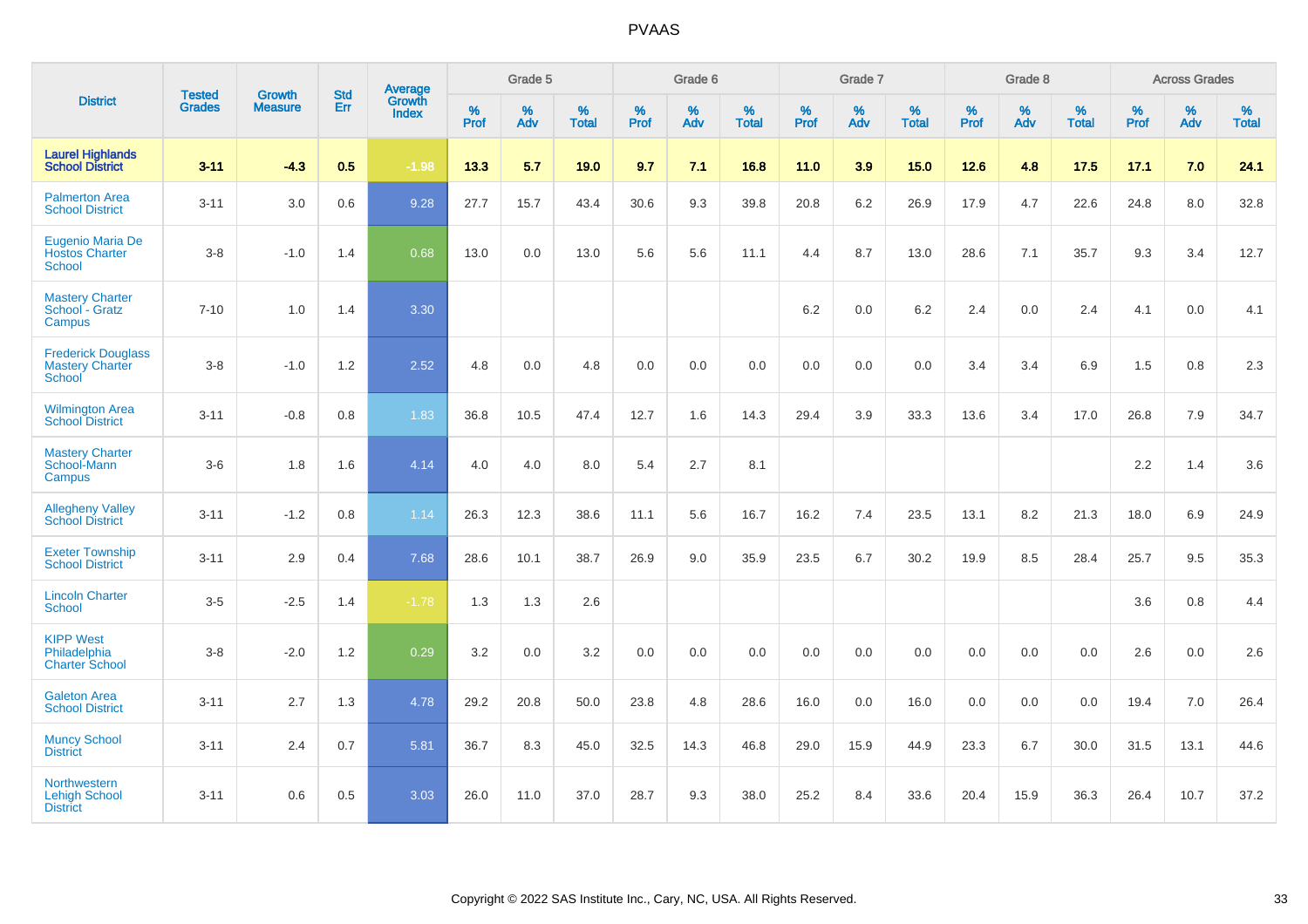|                                                                     |                                |                                 | <b>Std</b> | Average         |                     | Grade 5  |                   |                     | Grade 6  |                      |              | Grade 7  |                   |              | Grade 8  |                   |              | <b>Across Grades</b> |                   |
|---------------------------------------------------------------------|--------------------------------|---------------------------------|------------|-----------------|---------------------|----------|-------------------|---------------------|----------|----------------------|--------------|----------|-------------------|--------------|----------|-------------------|--------------|----------------------|-------------------|
| <b>District</b>                                                     | <b>Tested</b><br><b>Grades</b> | <b>Growth</b><br><b>Measure</b> | Err        | Growth<br>Index | $\%$<br><b>Prof</b> | %<br>Adv | %<br><b>Total</b> | $\%$<br><b>Prof</b> | %<br>Adv | $\%$<br><b>Total</b> | $\%$<br>Prof | %<br>Adv | %<br><b>Total</b> | $\%$<br>Prof | %<br>Adv | %<br><b>Total</b> | $\%$<br>Prof | $\%$<br>Adv          | %<br><b>Total</b> |
| <b>Laurel Highlands</b><br><b>School District</b>                   | $3 - 11$                       | $-4.3$                          | 0.5        | $-1.98$         | 13.3                | 5.7      | 19.0              | 9.7                 | 7.1      | 16.8                 | 11.0         | 3.9      | 15.0              | 12.6         | 4.8      | 17.5              | 17.1         | 7.0                  | 24.1              |
| <b>Twin Valley School</b><br><b>District</b>                        | $3 - 12$                       | 1.9                             | 0.4        | 5.97            | 37.8                | 14.0     | 51.9              | 28.6                | 8.2      | 36.9                 | 29.5         | 15.0     | 44.5              | 24.9         | 11.2     | 36.1              | 32.2         | 17.8                 | 50.0              |
| <b>Bermudian Springs</b><br><b>School District</b>                  | $3 - 11$                       | 0.4                             | 0.6        | 2.79            | 22.1                | 12.4     | 34.5              | 17.5                | 3.9      | 21.4                 | 20.5         | 5.1      | 25.6              | 11.1         | 4.3      | 15.4              | 19.0         | 9.1                  | 28.1              |
| <b>Boys Latin Of</b><br>Philadelphia<br><b>Charter School</b>       | $6 - 12$                       | 0.1                             | 0.8        | 2.29            |                     |          |                   | 0.0                 | 0.0      | 0.0                  | 3.3          | 0.0      | 3.3               | 1.0          | 0.0      | 1.0               | 1.5          | 0.0                  | 1.5               |
| <b>Halifax Area</b><br><b>School District</b>                       | $3 - 11$                       | 0.1                             | 0.7        | 3.46            | 26.8                | 14.1     | 40.8              | 18.5                | 3.7      | 22.2                 | 9.1          | 3.9      | 13.0              | 5.3          | 1.3      | 6.6               | 17.3         | 7.4                  | 24.8              |
| <b>Brownsville Area</b><br><b>School District</b>                   | $3 - 12$                       | $-0.6$                          | 0.7        | 1.53            | 17.3                | 4.0      | 21.3              | 7.2                 | 1.2      | 8.4                  | 6.4          | 1.3      | 7.7               | 4.2          | 1.4      | 5.6               | 10.2         | 1.5                  | 11.7              |
| <b>Milton Area School</b><br><b>District</b>                        | $3 - 11$                       | 0.2                             | 0.5        | 2.24            | 24.4                | 11.8     | 36.1              | 17.3                | 3.2      | 20.5                 | 20.2         | 7.5      | 27.6              | 19.8         | 12.7     | 32.5              | 22.0         | 8.8                  | 30.9              |
| <b>Juniata County</b><br><b>School District</b>                     | $3 - 12$                       | $-0.1$                          | 0.5        | 1.50            | 19.4                | 5.3      | 24.7              | 11.1                | 3.7      | 14.8                 | 13.1         | 2.2      | 15.3              | 11.9         | 1.8      | 13.7              | 16.9         | 4.3                  | 21.2              |
| <b>Global Leadership</b><br><b>Academy Charter</b><br>School        | $3 - 8$                        | $-3.1$                          | 1.9        | $-0.47$         | 0.0                 | 0.0      | 0.0               |                     |          |                      | 0.0          | 0.0      | 0.0               | 9.1          | 0.0      | 9.1               | 2.5          | 0.0                  | 2.5               |
| <b>Southern Tioga</b><br><b>School District</b>                     | $3 - 11$                       | 0.3                             | 0.6        | 3.78            | 23.7                | 1.0      | 24.7              | 17.9                | 1.9      | 19.8                 | 8.0          | 2.2      | 10.2              | 10.8         | 2.5      | 13.3              | 18.0         | 4.1                  | 22.1              |
| <b>Eastern Lancaster</b><br><b>County School</b><br><b>District</b> | $3 - 12$                       | 1.1                             | 0.4        | 4.40            | 23.8                | 8.3      | 32.0              | 14.7                | 3.1      | 17.8                 | 15.7         | 3.6      | 19.3              | 16.7         | 5.9      | 22.6              | 21.1         | 6.7                  | 27.8              |
| Pennsylvania<br><b>Virtual Charter</b><br><b>School</b>             | $3 - 11$                       | 3.5                             | 0.6        | 6.19            | 20.8                | 3.8      | 24.5              | 17.6                | 3.3      | 20.9                 | 10.1         | 6.1      | 16.2              | 14.8         | 5.7      | 20.4              | 18.4         | 5.2                  | 23.5              |
| Loyalsock<br><b>Township School</b><br><b>District</b>              | $3 - 12$                       | 3.7                             | 0.6        | 7.24            | 33.0                | 18.3     | 51.3              | 32.6                | 10.2     | 42.9                 | 23.4         | 9.4      | 32.8              | 27.0         | 9.0      | 36.0              | 31.1         | 13.2                 | 44.4              |
| <b>Northern Cambria</b><br><b>School District</b>                   | $3 - 11$                       | $-0.4$                          | 0.8        | 3.23            | 16.4                | 3.6      | 20.0              | 3.8                 | 0.0      | 3.8                  | 19.6         | 1.8      | 21.4              | 18.2         | 1.5      | 19.7              | 17.9         | 3.6                  | 21.4              |
| <b>Benton Area</b><br><b>School District</b>                        | $3 - 10$                       | $-0.9$                          | 0.9        | 0.54            | 24.6                | 11.5     | 36.1              | 17.4                | 4.4      | 21.7                 | 13.6         | 3.4      | 17.0              | 10.3         | 2.6      | 12.8              | 21.6         | 7.1                  | 28.7              |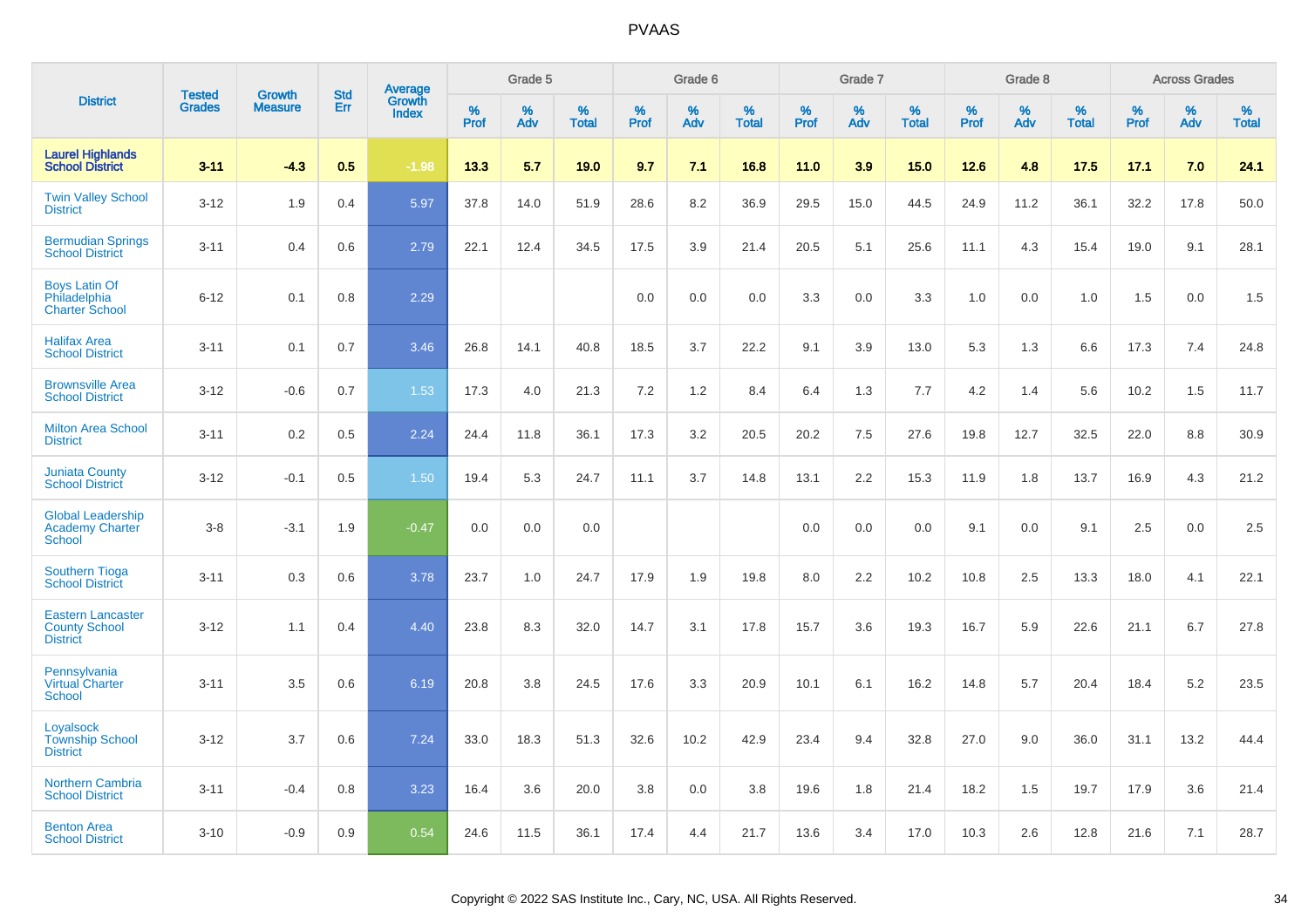|                                                                     |                                |                                 | <b>Std</b> | Average                |              | Grade 5  |                   |           | Grade 6  |                   |           | Grade 7  |                   |           | Grade 8  |                   |           | <b>Across Grades</b> |                   |
|---------------------------------------------------------------------|--------------------------------|---------------------------------|------------|------------------------|--------------|----------|-------------------|-----------|----------|-------------------|-----------|----------|-------------------|-----------|----------|-------------------|-----------|----------------------|-------------------|
| <b>District</b>                                                     | <b>Tested</b><br><b>Grades</b> | <b>Growth</b><br><b>Measure</b> | Err        | Growth<br><b>Index</b> | $\%$<br>Prof | %<br>Adv | %<br><b>Total</b> | %<br>Prof | %<br>Adv | %<br><b>Total</b> | %<br>Prof | %<br>Adv | %<br><b>Total</b> | %<br>Prof | %<br>Adv | %<br><b>Total</b> | %<br>Prof | %<br>Adv             | %<br><b>Total</b> |
| <b>Laurel Highlands</b><br><b>School District</b>                   | $3 - 11$                       | $-4.3$                          | 0.5        | $-1.98$                | 13.3         | 5.7      | 19.0              | 9.7       | 7.1      | 16.8              | 11.0      | 3.9      | 15.0              | 12.6      | 4.8      | 17.5              | 17.1      | 7.0                  | 24.1              |
| <b>Riverside Beaver</b><br><b>County School</b><br><b>District</b>  | $3 - 11$                       | 1.0                             | 0.6        | 4.05                   | 21.9         | 12.5     | 34.4              | 23.8      | 4.0      | 27.7              | 22.8      | 10.1     | 32.9              | 25.5      | 3.2      | 28.7              | 28.3      | 10.4                 | 38.7              |
| Claysburg-Kimmel<br><b>School District</b>                          | $3 - 11$                       | 3.0                             | 0.8        | 3.68                   | 29.7         | 6.2      | 35.9              | 30.0      | 2.0      | 32.0              | 21.8      | 1.8      | 23.6              | 10.5      | 1.8      | 12.3              | 24.4      | 5.7                  | 30.1              |
| <b>Union School</b><br><b>District</b>                              | $3 - 12$                       | 3.8                             | 1.0        | 7.42                   | 18.2         | 0.0      | 18.2              | 22.0      | 14.6     | 36.6              | 10.5      | 0.0      | 10.5              | 18.2      | 11.4     | 29.6              | 18.6      | 7.7                  | 26.3              |
| <b>Keystone</b><br><b>Education Center</b><br><b>Charter School</b> | $3 - 12$                       | $-4.8$                          | 3.2        | $-1.50$                |              |          |                   |           |          |                   |           |          |                   | 0.0       | 0.0      | 0.0               | 0.0       | 0.0                  | 0.0               |
| <b>Line Mountain</b><br><b>School District</b>                      | $3 - 11$                       | $-0.5$                          | 0.7        | 0.25                   | 19.7         | 12.1     | 31.8              | 15.3      | 2.8      | 18.1              | 13.3      | 6.1      | 19.4              | 9.9       | 2.8      | 12.7              | 17.8      | 7.7                  | 25.5              |
| <b>Quaker Valley</b><br><b>School District</b>                      | $3 - 11$                       | 0.6                             | 0.5        | 4.37                   | 36.4         | 23.6     | 60.0              | 32.5      | 20.8     | 53.3              | 36.4      | 11.2     | 47.6              | 26.5      | 7.6      | 34.1              | 34.0      | 24.3                 | 58.3              |
| <b>William Penn</b><br><b>School District</b>                       | $3 - 12$                       | 1.5                             | 0.5        | 5.98                   | 7.8          | 1.9      | 9.7               | 2.2       | 0.0      | 2.2               | 3.0       | 0.6      | 3.6               | 5.6       | 1.2      | 6.9               | 6.3       | 1.6                  | 7.9               |
| <b>Monessen City</b><br><b>School District</b>                      | $3 - 10$                       | $-1.5$                          | 1.1        | $-0.31$                | 5.3          | 0.0      | 5.3               | 2.6       | 0.0      | 2.6               | 0.0       | 0.0      | 0.0               | 0.0       | 0.0      | 0.0               | 3.9       | 0.6                  | 4.4               |
| <b>South Butler</b><br><b>County School</b><br><b>District</b>      | $3 - 10$                       | 0.6                             | 0.5        | 3.34                   | 35.1         | 12.8     | 48.0              | 22.9      | 5.0      | 27.9              | 21.2      | 11.4     | 32.6              | 13.3      | 1.6      | 14.8              | 27.0      | 11.2                 | 38.3              |
| <b>Hempfield Area</b><br><b>School District</b>                     | $3 - 12$                       | 2.3                             | 0.3        | 7.58                   | 34.6         | 13.8     | 48.4              | 24.6      | 14.9     | 39.6              | 30.2      | 13.5     | 43.7              | 26.8      | 10.7     | 37.5              | 30.5      | 16.4                 | 46.9              |
| <b>Tunkhannock Area</b><br><b>School District</b>                   | $3 - 11$                       | 1.2                             | 0.5        | 3.18                   | 19.8         | 8.8      | 28.7              | 22.7      | 2.3      | 25.0              | 12.6      | 5.5      | 18.1              | 14.7      | 1.4      | 16.1              | 18.1      | 5.2                  | 23.3              |
| <b>Forest Area School</b><br><b>District</b>                        | $3 - 11$                       | $-0.4$                          | 1.2        | 1.03                   | 43.5         | 4.4      | 47.8              | 19.0      | 0.0      | 19.0              | 13.8      | 0.0      | 13.8              | 3.1       | 0.0      | 3.1               | 23.4      | 5.5                  | 29.0              |
| <b>Franklin Regional</b><br><b>School District</b>                  | $3 - 11$                       | 0.3                             | 0.4        | 1.98                   | 39.6         | 22.0     | 61.7              | 33.2      | 19.3     | 52.5              | 27.9      | 18.3     | 46.2              | 25.8      | 8.1      | 33.9              | 31.7      | 25.0                 | 56.7              |
| Wilkinsburg<br><b>Borough School</b><br><b>District</b>             | $3 - 6$                        | 3.5                             | 1.4        | 5.04                   | 22.5         | 0.0      | 22.5              | 0.0       | 2.4      | 2.4               |           |          |                   |           |          |                   | 12.1      | 2.0                  | 14.1              |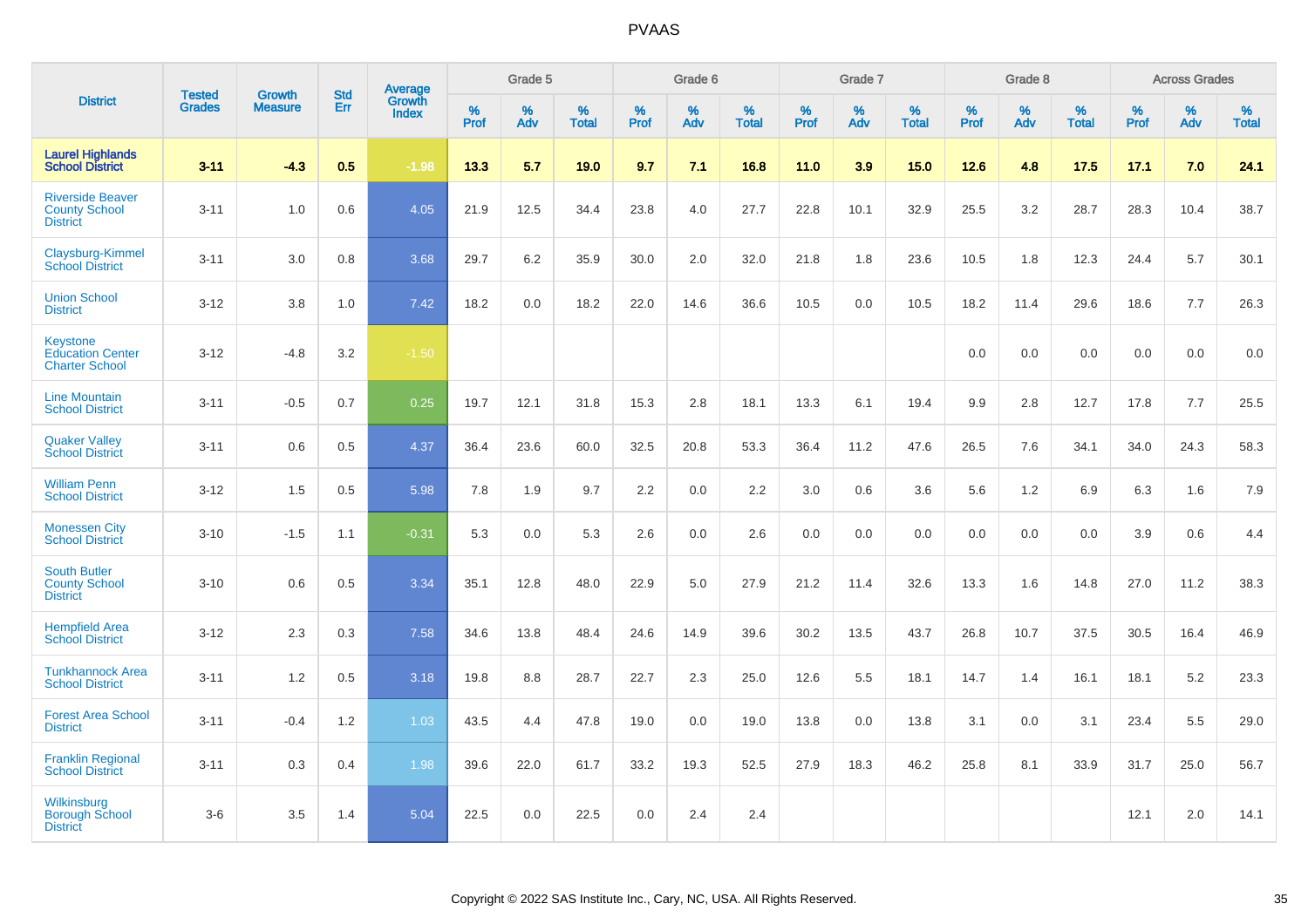|                                                                           | <b>Tested</b> | <b>Growth</b>  | <b>Std</b> | Average                |                     | Grade 5     |                   |                     | Grade 6  |                   |                     | Grade 7  |                   |              | Grade 8  |                   |                     | <b>Across Grades</b> |                   |
|---------------------------------------------------------------------------|---------------|----------------|------------|------------------------|---------------------|-------------|-------------------|---------------------|----------|-------------------|---------------------|----------|-------------------|--------------|----------|-------------------|---------------------|----------------------|-------------------|
| <b>District</b>                                                           | <b>Grades</b> | <b>Measure</b> | Err        | Growth<br><b>Index</b> | $\%$<br><b>Prof</b> | $\%$<br>Adv | %<br><b>Total</b> | $\%$<br><b>Prof</b> | %<br>Adv | %<br><b>Total</b> | $\%$<br><b>Prof</b> | %<br>Adv | %<br><b>Total</b> | $\%$<br>Prof | %<br>Adv | %<br><b>Total</b> | $\%$<br><b>Prof</b> | %<br>Adv             | %<br><b>Total</b> |
| <b>Laurel Highlands</b><br>School District                                | $3 - 11$      | $-4.3$         | 0.5        | $-1.98$                | 13.3                | 5.7         | 19.0              | 9.7                 | 7.1      | 16.8              | 11.0                | 3.9      | 15.0              | 12.6         | 4.8      | 17.5              | 17.1                | 7.0                  | 24.1              |
| <b>Allegheny-Clarion</b><br><b>Valley School</b><br><b>District</b>       | $3 - 10$      | 0.1            | 0.9        | 2.43                   | 19.5                | 7.3         | 26.8              | 14.6                | 1.8      | 16.4              | 4.8                 | 0.0      | 4.8               | 8.6          | 0.0      | 8.6               | 14.2                | 8.1                  | 22.3              |
| <b>Brookville Area</b><br><b>School District</b>                          | $3 - 11$      | 4.3            | 0.6        | 11.53                  | 16.8                | 13.9        | 30.7              | 28.1                | 16.8     | 44.9              | 13.8                | 2.4      | 16.3              | 19.4         | 9.3      | 28.7              | 21.6                | 9.4                  | 31.0              |
| <b>Southwest</b><br>Leadership<br><b>Academy Charter</b><br><b>School</b> | $3-8$         | 0.7            | 1.0        | 2.49                   | 2.2                 | 0.0         | $2.2\,$           | 2.9                 | 0.0      | 2.9               | 5.1                 | 0.0      | 5.1               | 0.0          | 0.0      | 0.0               | 5.7                 | 1.5                  | $7.2\,$           |
| <b>Oswayo Valley</b><br><b>School District</b>                            | $3 - 12$      | 0.2            | 1.1        | 2.50                   | 27.6                | 20.7        | 48.3              | 25.9                | 7.4      | 33.3              | 25.9                | 11.1     | 37.0              | 25.8         | 16.1     | 41.9              | 30.6                | 20.6                 | 51.2              |
| <b>South Eastern</b><br><b>School District</b>                            | $3 - 11$      | 1.8            | 0.5        | 5.70                   | 21.6                | 15.9        | 37.5              | 25.4                | 14.4     | 39.9              | 20.8                | 3.9      | 24.7              | 20.4         | 5.2      | 25.6              | 26.2                | 11.6                 | 37.7              |
| <b>Union Area School</b><br><b>District</b>                               | $3 - 11$      | $-0.6$         | 0.9        | 1.34                   | 40.0                | 12.5        | 52.5              | 32.8                | 5.2      | 37.9              | 26.3                | 3.5      | 29.8              | 17.8         | 0.0      | 17.8              | 30.2                | 7.4                  | 37.6              |
| Williamsburg<br><b>Community School</b><br><b>District</b>                | $3 - 11$      | 4.8            | 1.0        | 6.37                   | 25.0                | 12.5        | 37.5              | 34.3                | 8.6      | 42.9              | 26.2                | 4.8      | 31.0              | 40.6         | 0.0      | 40.6              | 28.1                | 8.4                  | 36.4              |
| <b>Slippery Rock Area</b><br><b>School District</b>                       | $3 - 11$      | 1.4            | 0.5        | 3.52                   | 37.0                | 20.5        | 57.5              | 28.6                | 26.3     | 54.9              | 26.4                | 13.2     | 39.7              | 26.2         | 10.3     | 36.5              | 32.4                | 20.5                 | 53.0              |
| <b>Jeannette City</b><br><b>School District</b>                           | $3 - 11$      | 3.0            | 0.8        | 3.70                   | 12.5                | 0.0         | 12.5              | 22.6                | 1.9      | 24.5              | 12.9                | 4.8      | 17.7              | 15.4         | 3.8      | 19.2              | 16.1                | 3.6                  | 19.7              |
| Urban Pathways 6-<br>12 Charter School                                    | $6 - 11$      | $-1.8$         | 1.6        | 0.00                   |                     |             |                   | 0.0                 | $0.0\,$  | 0.0               | 0.0                 | $0.0\,$  | 0.0               | $0.0\,$      | $0.0\,$  | 0.0               | 0.0                 | $0.0\,$              | $0.0\,$           |
| <b>Mastery Charter</b><br>School - Thomas<br>Campus                       | $3 - 10$      | 1.5            | 0.9        | 4.14                   | 10.8                | 0.0         | 10.8              | 7.1                 | 2.4      | 9.5               | 7.0                 | 0.0      | 7.0               | 2.2          | 0.0      | 2.2               | 8.6                 | 0.8                  | 9.4               |
| <b>Iroquois School</b><br><b>District</b>                                 | $3 - 11$      | 2.5            | 0.7        | 5.99                   | 36.7                | 10.1        | 46.8              | 20.7                | 17.1     | 37.8              | 11.5                | 9.4      | 20.8              | 21.0         | 6.0      | 27.0              | 23.5                | 11.1                 | 34.6              |
| <b>Red Lion Area</b><br><b>School District</b>                            | $3 - 11$      | 1.0            | 0.4        | 5.19                   | 24.8                | 8.9         | 33.7              | 20.6                | 5.3      | 25.9              | 16.7                | 9.1      | 25.8              | 14.5         | 6.6      | 21.0              | 23.3                | 8.6                  | 31.9              |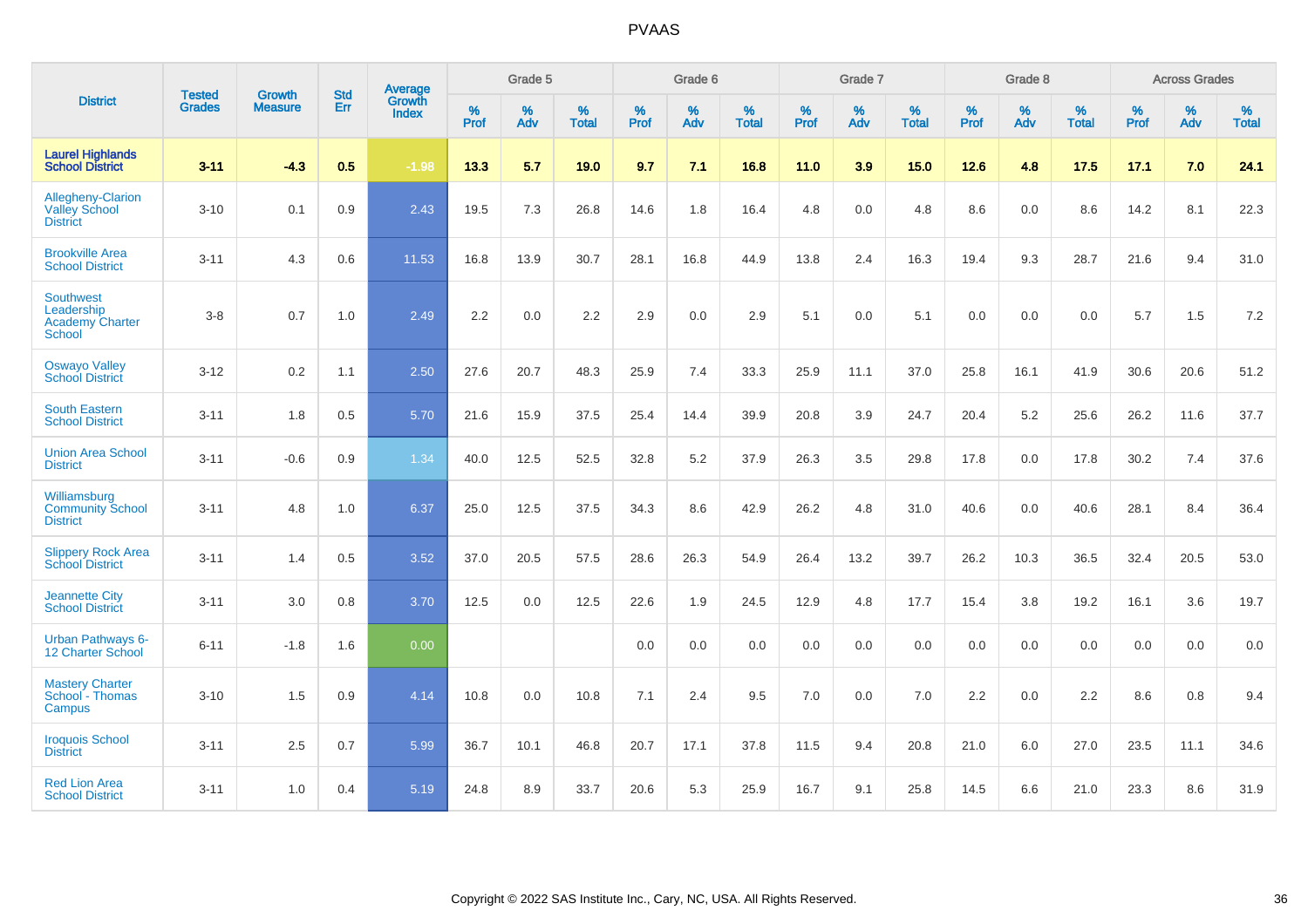|                                                      |                                |                                 | <b>Std</b> | Average                |           | Grade 5  |                      |                  | Grade 6  |                   |           | Grade 7  |                      |           | Grade 8  |                   |           | <b>Across Grades</b> |                   |
|------------------------------------------------------|--------------------------------|---------------------------------|------------|------------------------|-----------|----------|----------------------|------------------|----------|-------------------|-----------|----------|----------------------|-----------|----------|-------------------|-----------|----------------------|-------------------|
| <b>District</b>                                      | <b>Tested</b><br><b>Grades</b> | <b>Growth</b><br><b>Measure</b> | Err        | Growth<br><b>Index</b> | %<br>Prof | %<br>Adv | $\%$<br><b>Total</b> | %<br><b>Prof</b> | %<br>Adv | %<br><b>Total</b> | %<br>Prof | %<br>Adv | $\%$<br><b>Total</b> | %<br>Prof | %<br>Adv | %<br><b>Total</b> | %<br>Prof | %<br>Adv             | %<br><b>Total</b> |
| <b>Laurel Highlands</b><br><b>School District</b>    | $3 - 11$                       | $-4.3$                          | 0.5        | $-1.98$                | 13.3      | 5.7      | 19.0                 | 9.7              | 7.1      | 16.8              | 11.0      | 3.9      | 15.0                 | 12.6      | 4.8      | 17.5              | 17.1      | 7.0                  | 24.1              |
| Achievement<br><b>House Charter</b><br><b>School</b> | $7 - 11$                       | $-0.3$                          | 1.5        | 0.79                   |           |          |                      |                  |          |                   | 20.0      | 0.0      | 20.0                 | 7.1       | 2.4      | 9.5               | 11.9      | 1.5                  | 13.4              |
| <b>Solanco School</b><br><b>District</b>             | $3 - 11$                       | 0.3                             | 0.4        | 2.53                   | 21.5      | 5.0      | 26.5                 | 12.6             | 5.6      | 18.1              | 17.0      | 7.4      | 24.4                 | 11.9      | 2.9      | 14.8              | 20.0      | 7.2                  | 27.1              |
| <b>Annville-Cleona</b><br><b>School District</b>     | $3 - 12$                       | 0.4                             | 0.6        | 3.81                   | 33.8      | 12.5     | 46.2                 | 16.7             | 2.1      | 18.8              | 29.1      | 11.8     | 40.9                 | 27.8      | 9.3      | 37.0              | 27.5      | 9.4                  | 36.9              |
| <b>Steelton-Highspire</b><br><b>School District</b>  | $3 - 11$                       | 2.5                             | 0.7        | 4.46                   | 2.9       | 0.0      | 2.9                  | 0.0              | 0.0      | 0.0               | 0.0       | 0.0      | 0.0                  | 0.0       | 0.0      | 0.0               | 0.8       | 0.4                  | 1.3               |
| <b>Dallastown Area</b><br><b>School District</b>     | $3 - 11$                       | 0.6                             | 0.3        | 3.62                   | 25.8      | 13.0     | 38.8                 | 31.1             | 11.5     | 42.6              | 23.7      | 7.8      | 31.6                 | 19.0      | 9.4      | 28.4              | 27.7      | 14.8                 | 42.4              |
| <b>Newport School</b><br><b>District</b>             | $3 - 12$                       | 2.2                             | 0.8        | 4.70                   | 22.2      | 11.1     | 33.3                 | 25.0             | 6.9      | 31.9              | 15.9      | 0.0      | 15.9                 | 27.4      | 4.8      | 32.3              | 24.8      | 6.9                  | 31.7              |
| <b>Juniata Valley</b><br><b>School District</b>      | $3 - 11$                       | 2.4                             | 0.9        | 4.64                   | 23.3      | 4.6      | 27.9                 | 5.4              | 3.6      | 8.9               | 21.0      | 5.3      | 26.3                 | 12.5      | 2.1      | 14.6              | 18.7      | 5.0                  | 23.8              |
| <b>East Lycoming</b><br><b>School District</b>       | $3 - 11$                       | 2.6                             | 0.6        | 7.47                   | 36.1      | 23.5     | 59.7                 | 26.2             | 26.2     | 52.3              | 26.4      | 20.7     | 47.1                 | 27.9      | 14.8     | 42.6              | 31.5      | 19.5                 | 51.0              |
| <b>Penn Manor</b><br><b>School District</b>          | $3 - 11$                       | 3.2                             | 0.3        | 9.54                   | 33.8      | 14.9     | 48.6                 | 28.7             | 15.2     | 43.9              | 25.5      | 13.2     | 38.7                 | 30.2      | 11.0     | 41.2              | 31.4      | 16.9                 | 48.2              |
| <b>Baden Academy</b><br><b>Charter School</b>        | $3-6$                          | 0.1                             | 1.1        | 1.04                   | 20.6      | 4.8      | 25.4                 | 22.4             | 8.6      | 31.0              |           |          |                      |           |          |                   | 20.8      | 6.4                  | 27.2              |
| <b>Millcreek Township</b><br><b>School District</b>  | $3 - 11$                       | 1.1                             | 0.3        | 8.82                   | 26.5      | 20.8     | 47.3                 | 23.1             | 9.4      | 32.4              | 22.1      | 14.3     | 36.4                 | 21.6      | 13.0     | 34.7              | 25.4      | 15.9                 | 41.3              |
| <b>Jamestown Area</b><br><b>School District</b>      | $3 - 11$                       | 0.7                             | 1.2        | 2.23                   | 18.4      | 10.5     | 29.0                 | 16.7             | 0.0      | 16.7              | 24.1      | 3.4      | 27.6                 | 19.0      | 0.0      | 19.0              | 18.3      | 6.1                  | 24.4              |
| <b>Eastern York</b><br><b>School District</b>        | $3 - 11$                       | $-0.5$                          | 0.5        | $-0.16$                | 29.5      | 11.0     | 40.5                 | 23.5             | 6.0      | 29.5              | 23.2      | 14.1     | 37.3                 | 17.3      | 9.7      | 27.0              | 24.8      | 10.7                 | 35.4              |
| <b>Upper Adams</b><br><b>School District</b>         | $3 - 11$                       | 1.7                             | 0.6        | 5.68                   | 30.0      | 9.2      | 39.2                 | 18.0             | 7.7      | 25.6              | 18.1      | 1.9      | 20.0                 | 11.4      | 3.8      | 15.3              | 22.6      | 6.3                  | 28.9              |
| <b>Discovery Charter</b><br><b>School</b>            | $3 - 8$                        | 2.6                             | 0.9        | 2.98                   | 8.5       | 2.1      | 10.6                 | 0.0              | 0.0      | 0.0               | 6.6       | 1.6      | 8.2                  | 5.4       | $0.0\,$  | 5.4               | 5.2       | 1.1                  | 6.2               |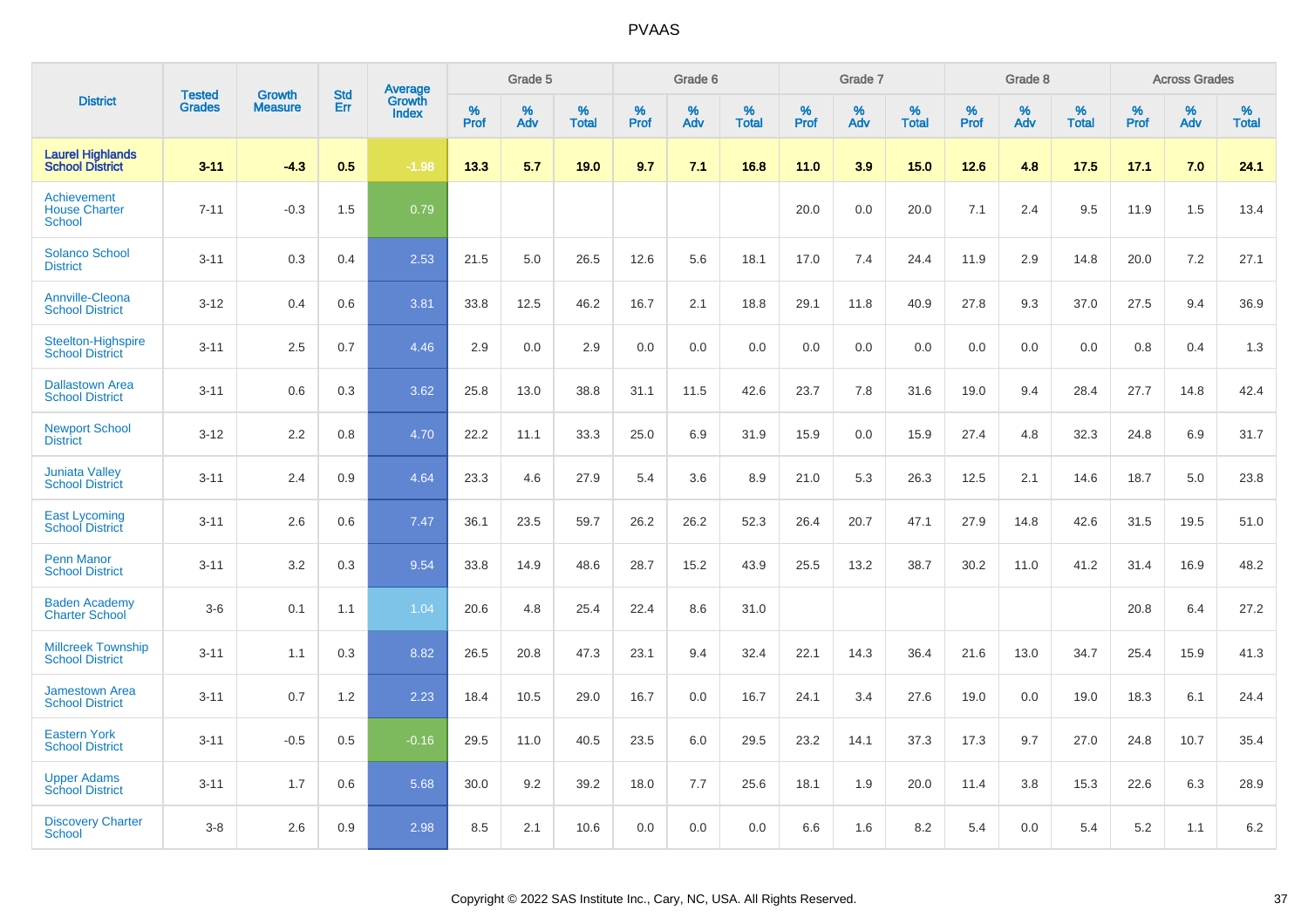|                                                                   | <b>Tested</b> | <b>Growth</b>  | <b>Std</b> | Average                |              | Grade 5  |                   |           | Grade 6  |                   |           | Grade 7  |                   |           | Grade 8  |                   |              | <b>Across Grades</b> |                   |
|-------------------------------------------------------------------|---------------|----------------|------------|------------------------|--------------|----------|-------------------|-----------|----------|-------------------|-----------|----------|-------------------|-----------|----------|-------------------|--------------|----------------------|-------------------|
| <b>District</b>                                                   | <b>Grades</b> | <b>Measure</b> | Err        | Growth<br><b>Index</b> | $\%$<br>Prof | %<br>Adv | %<br><b>Total</b> | %<br>Prof | %<br>Adv | %<br><b>Total</b> | %<br>Prof | %<br>Adv | %<br><b>Total</b> | %<br>Prof | %<br>Adv | %<br><b>Total</b> | $\%$<br>Prof | $\%$<br>Adv          | %<br><b>Total</b> |
| <b>Laurel Highlands</b><br><b>School District</b>                 | $3 - 11$      | $-4.3$         | 0.5        | $-1.98$                | 13.3         | 5.7      | 19.0              | 9.7       | 7.1      | 16.8              | 11.0      | 3.9      | 15.0              | 12.6      | 4.8      | 17.5              | 17.1         | 7.0                  | 24.1              |
| <b>Bloomsburg Area</b><br><b>School District</b>                  | $3 - 10$      | 1.2            | 0.6        | 3.43                   | 25.0         | 13.0     | 38.0              | 16.7      | 3.3      | 20.0              | 14.7      | 3.9      | 18.6              | 16.8      | 9.9      | 26.7              | 21.5         | 8.7                  | 30.2              |
| <b>Westmont Hilltop</b><br><b>School District</b>                 | $3 - 11$      | 2.7            | 0.6        | 6.24                   | 28.0         | 11.0     | 39.0              | 18.4      | 8.2      | 26.5              | 22.2      | 6.2      | 28.4              | 26.1      | 8.7      | 34.8              | 24.1         | 11.7                 | 35.7              |
| <b>Montrose Area</b><br><b>School District</b>                    | $3 - 10$      | 1.4            | 0.7        | 4.16                   | 19.4         | 19.4     | 38.8              | 27.2      | 4.4      | 31.5              | 25.0      | 4.4      | 29.4              | 14.5      | 2.4      | 16.9              | 24.4         | 7.4                  | 31.8              |
| <b>Universal</b><br><b>Creighton Charter</b><br>School            | $3 - 8$       | 1.1            | 0.7        | 2.15                   | 11.9         | 1.2      | 13.1              | 3.5       | 1.2      | 4.7               | 7.7       | 6.2      | 13.8              | 4.7       | 4.7      | 9.4               | 8.6          | 4.4                  | 13.1              |
| <b>Southern Columbia</b><br><b>Area School</b><br><b>District</b> | $3 - 11$      | 1.8            | 0.7        | 7.30                   | 34.7         | 9.7      | 44.4              | 18.8      | 5.2      | 24.0              | 29.0      | 14.0     | 43.0              | 15.4      | 2.2      | 17.6              | 28.0         | 10.6                 | 38.6              |
| <b>Shade-Central City</b><br><b>School District</b>               | $3 - 11$      | 1.4            | 1.4        | 2.94                   | 18.8         | 0.0      | 18.8              | 26.9      | 0.0      | 26.9              | 20.0      | 10.0     | 30.0              | 34.8      | 0.0      | 34.8              | 29.0         | 3.0                  | 32.1              |
| <b>Derry Township</b><br><b>School District</b>                   | $3 - 10$      | 4.3            | 1.3        | 7.27                   | 39.1         | 28.5     | 67.6              | 51.5      | 21.2     | 72.7              | 30.8      | 34.6     | 65.4              | 14.3      | 71.4     | 85.7              | 37.5         | 30.3                 | 67.8              |
| <b>Berlin</b><br><b>Brothersvalley</b><br><b>School District</b>  | $3 - 11$      | 2.2            | 0.8        | 3.87                   | 34.0         | 15.1     | 49.1              | 21.2      | 3.0      | 24.2              | 30.8      | 3.8      | 34.6              | 18.8      | 8.3      | 27.1              | 25.8         | 10.8                 | 36.6              |
| <b>Chestnut Ridge</b><br><b>School District</b>                   | $3 - 12$      | 4.2            | 0.6        | 7.56                   | 30.4         | 6.5      | 37.0              | 22.2      | 3.7      | 25.9              | 36.8      | 4.2      | 41.0              | 18.4      | 10.2     | 28.6              | 26.7         | 9.7                  | 36.4              |
| Springfield<br><b>Township School</b><br><b>District</b>          | $3 - 11$      | 1.7            | 0.5        | 5.78                   | 31.3         | 12.3     | 43.6              | 26.9      | 11.1     | 38.0              | 28.4      | 21.9     | 50.3              | 31.7      | 17.2     | 49.0              | 33.1         | 15.4                 | 48.5              |
| <b>Esperanza Cyber</b><br><b>Charter School</b>                   | $3 - 11$      | 0.4            | 1.3        | 1.00                   | 0.0          | 0.0      | 0.0               | 0.0       | 0.0      | 0.0               | 2.6       | 0.0      | 2.6               | 0.0       | 0.0      | 0.0               | 1.6          | 0.0                  | 1.6               |
| <b>Northern Tioga</b><br><b>School District</b>                   | $3 - 12$      | 3.4            | 0.5        | 10.12                  | 22.7         | 5.2      | 27.9              | 32.2      | 4.2      | 36.4              | 16.8      | 2.6      | 19.4              | 23.8      | 6.2      | 30.0              | 25.9         | 7.0                  | 32.8              |
| Lackawanna Trail<br><b>School District</b>                        | $3 - 10$      | 1.4            | 0.7        | 3.97                   | 21.8         | 9.1      | 30.9              | 34.3      | 10.4     | 44.8              | 12.7      | 11.3     | 23.9              | 11.8      | 6.6      | 18.4              | 24.2         | 11.5                 | 35.8              |
| <b>Pequea Valley</b><br><b>School District</b>                    | $3 - 11$      | 2.4            | 0.6        | 6.27                   | 15.6         | 6.4      | 22.0              | 14.0      | 2.2      | 16.1              | 11.7      | 2.3      | 14.1              | 13.1      | 2.0      | 15.2              | 16.9         | 3.8                  | 20.7              |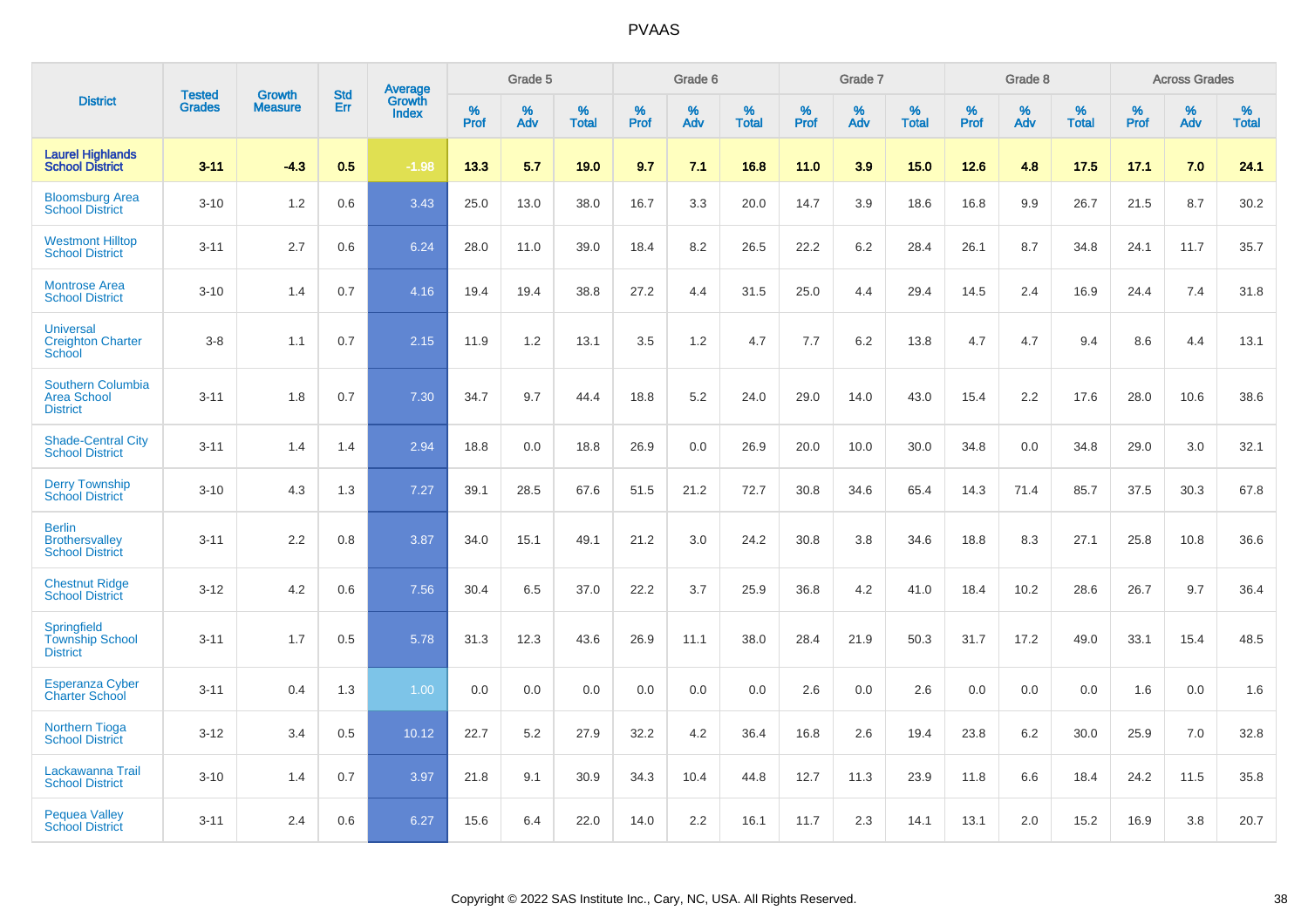|                                                                         |                                | <b>Growth</b>  | <b>Std</b> | Average                |           | Grade 5  |                   |           | Grade 6  |                   |           | Grade 7  |                   |           | Grade 8  |                   |           | <b>Across Grades</b> |                   |
|-------------------------------------------------------------------------|--------------------------------|----------------|------------|------------------------|-----------|----------|-------------------|-----------|----------|-------------------|-----------|----------|-------------------|-----------|----------|-------------------|-----------|----------------------|-------------------|
| <b>District</b>                                                         | <b>Tested</b><br><b>Grades</b> | <b>Measure</b> | Err        | Growth<br><b>Index</b> | %<br>Prof | %<br>Adv | %<br><b>Total</b> | %<br>Prof | %<br>Adv | %<br><b>Total</b> | %<br>Prof | %<br>Adv | %<br><b>Total</b> | %<br>Prof | %<br>Adv | %<br><b>Total</b> | %<br>Prof | %<br>Adv             | %<br><b>Total</b> |
| <b>Laurel Highlands</b><br><b>School District</b>                       | $3 - 11$                       | $-4.3$         | 0.5        | $-1.98$                | 13.3      | 5.7      | 19.0              | 9.7       | 7.1      | 16.8              | 11.0      | 3.9      | 15.0              | 12.6      | 4.8      | 17.5              | 17.1      | 7.0                  | 24.1              |
| <b>Centennial School</b><br><b>District</b>                             | $3 - 10$                       | 1.6            | 0.3        | 5.91                   | 23.7      | 5.4      | 29.1              | 18.3      | 3.0      | 21.3              | 22.2      | 5.1      | 27.4              | 13.0      | 8.2      | 21.2              | 21.7      | 6.7                  | 28.4              |
| Kennett<br>Consolidated<br><b>School District</b>                       | $3 - 11$                       | 1.3            | 0.4        | 6.12                   | 29.8      | 15.1     | 44.9              | 20.2      | 8.3      | 28.5              | 20.2      | 11.6     | 31.7              | 10.9      | 6.9      | 17.8              | 22.4      | 12.3                 | 34.7              |
| <b>Crawford Central</b><br><b>School District</b>                       | $3 - 11$                       | 1.9            | 0.4        | 4.77                   | 24.2      | 7.9      | 32.1              | 15.7      | 3.8      | 19.6              | 16.7      | 3.7      | 20.4              | 9.0       | 2.6      | 11.6              | 18.4      | 5.5                  | 23.8              |
| <b>Memphis Street</b><br><b>Academy Charter</b><br>School @ JP<br>Jones | $5 - 8$                        | 0.7            | 0.7        | 1.39                   | 0.0       | 3.2      | 3.2               | $0.0\,$   | 0.0      | 0.0               | 0.0       | 0.0      | 0.0               | 0.0       | 0.0      | 0.0               | 0.0       | 0.6                  | 0.6               |
| <b>Universal Vare</b><br><b>Charter School</b>                          | $6 - 8$                        | 1.8            | 1.3        | 3.30                   |           |          |                   | 0.0       | 6.2      | 6.2               | 3.6       | 0.0      | 3.6               | 6.4       | 0.0      | 6.4               | 4.7       | 0.9                  | 5.7               |
| <b>Radnor Township</b><br><b>School District</b>                        | $3 - 12$                       | 4.4            | 0.4        | 11.22                  | 34.0      | 41.4     | 75.4              | 41.7      | 25.4     | 67.1              | 34.3      | 31.8     | 66.2              | 35.0      | 21.5     | 56.5              | 36.8      | 31.8                 | 68.6              |
| Catasaugua Area<br><b>School District</b>                               | $3 - 12$                       | 1.1            | 0.6        | 2.87                   | 12.0      | 5.4      | 17.4              | 22.7      | 4.0      | 26.7              | 9.8       | 4.9      | 14.7              | 8.9       | 3.3      | 12.2              | 15.4      | 4.4                  | 19.8              |
| Pennsylvania<br><b>Cyber Charter</b><br>School                          | $3 - 11$                       | 1.9            | 0.5        | 4.83                   | 14.1      | 4.9      | 19.0              | 10.8      | 3.4      | 14.2              | 11.7      | 3.5      | 15.2              | 6.5       | 1.6      | 8.1               | 12.6      | 4.4                  | 17.1              |
| <b>Northern Potter</b><br><b>School District</b>                        | $3 - 12$                       | 2.0            | 1.1        | 2.34                   | 26.7      | 3.3      | 30.0              | 9.3       | 2.3      | 11.6              | 29.0      | 12.9     | 41.9              | 11.1      | 0.0      | 11.1              | 18.7      | 7.4                  | 26.1              |
| <b>Greenwood School</b><br><b>District</b>                              | $3 - 11$                       | 3.3            | 0.8        | 4.78                   | 30.3      | 13.6     | 43.9              | 32.1      | 7.6      | 39.6              | 9.1       | 1.8      | 10.9              | 25.9      | 14.8     | 40.7              | 28.8      | 15.4                 | 44.2              |
| <b>Mastery Charter</b><br>School - Smedley<br>Campus                    | $3-6$                          | $-0.6$         | 1.2        | $-0.35$                | 1.9       | 0.0      | 1.9               | 3.5       | 0.0      | 3.5               |           |          |                   |           |          |                   | 3.5       | 0.0                  | 3.5               |
| <b>Millville Area</b><br><b>School District</b>                         | $3 - 12$                       | 3.8            | 0.9        | 5.21                   | 34.0      | 0.0      | 34.0              | 18.9      | 1.9      | 20.8              | 15.9      | 9.1      | 25.0              | 18.4      | 2.6      | 21.0              | 24.6      | 4.7                  | 29.3              |
| <b>Fell Charter School</b>                                              | $3-8$                          | 1.1            | 2.2        | 1.36                   | 25.0      | 0.0      | 25.0              | 6.7       | 0.0      | 6.7               |           |          |                   |           |          |                   | 17.1      | 4.0                  | 21.0              |
| <b>Midland Borough</b><br><b>School District</b>                        | $3 - 8$                        | 2.3            | 1.3        | 2.65                   | 10.3      | 6.9      | 17.2              | 13.6      | 0.0      | 13.6              | 14.3      | 0.0      | 14.3              | 9.5       | 4.8      | 14.3              | 15.7      | 2.9                  | 18.6              |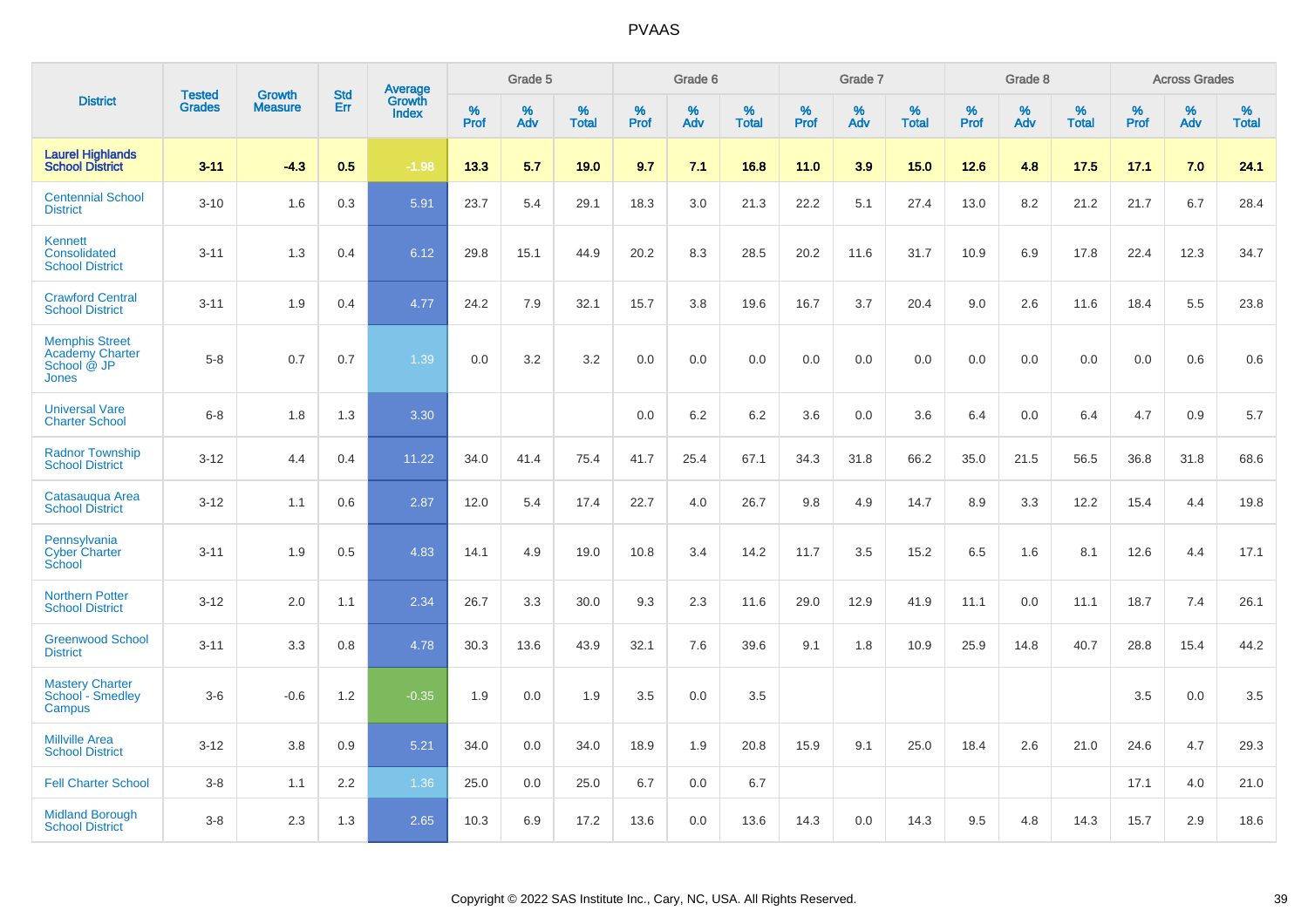|                                                          | <b>Tested</b> | <b>Growth</b>  | <b>Std</b> | Average                |              | Grade 5  |                   |           | Grade 6  |                   |              | Grade 7  |                   |              | Grade 8  |                   |              | <b>Across Grades</b> |                   |
|----------------------------------------------------------|---------------|----------------|------------|------------------------|--------------|----------|-------------------|-----------|----------|-------------------|--------------|----------|-------------------|--------------|----------|-------------------|--------------|----------------------|-------------------|
| <b>District</b>                                          | <b>Grades</b> | <b>Measure</b> | Err        | Growth<br><b>Index</b> | $\%$<br>Prof | %<br>Adv | %<br><b>Total</b> | %<br>Prof | %<br>Adv | %<br><b>Total</b> | $\%$<br>Prof | %<br>Adv | %<br><b>Total</b> | $\%$<br>Prof | %<br>Adv | %<br><b>Total</b> | $\%$<br>Prof | $\%$<br>Adv          | %<br><b>Total</b> |
| <b>Laurel Highlands</b><br><b>School District</b>        | $3 - 11$      | $-4.3$         | 0.5        | $-1.98$                | 13.3         | 5.7      | 19.0              | 9.7       | 7.1      | 16.8              | 11.0         | 3.9      | 15.0              | 12.6         | 4.8      | 17.5              | 17.1         | 7.0                  | 24.1              |
| <b>York City School</b><br><b>District</b>               | $3 - 12$      | 1.6            | 0.3        | 5.64                   | 2.5          | 1.0      | 3.5               | 2.0       | 0.2      | 2.2               | 2.6          | 0.5      | 3.1               | 1.4          | 0.2      | 1.6               | 2.8          | 0.6                  | 3.4               |
| <b>Coudersport Area</b><br><b>School District</b>        | $3 - 11$      | 1.4            | 0.9        | 1.96                   | 35.7         | 3.6      | 39.3              | 16.7      | 4.8      | 21.4              | 18.9         | 5.7      | 24.5              | 15.1         | 3.8      | 18.9              | 22.0         | 5.7                  | 27.7              |
| <b>Duquesne City</b><br><b>School District</b>           | $3-8$         | 1.2            | 1.3        | 1.95                   | 6.0          | 2.0      | 8.0               | 5.6       | 0.0      | 5.6               |              |          |                   |              |          |                   | 3.4          | 1.7                  | 5.0               |
| Hatboro-Horsham<br><b>School District</b>                | $3 - 11$      | 0.6            | 0.4        | 1.72                   | 26.2         | 8.5      | 34.7              | 30.0      | 11.1     | 41.1              | 20.8         | 5.2      | 26.0              | 19.7         | 5.7      | 25.4              | 25.9         | 8.7                  | 34.6              |
| Keystone<br><b>Academy Charter</b><br>School             | $3-8$         | 0.8            | 0.8        | 2.54                   | 12.3         | 5.3      | 17.5              | 9.7       | 4.8      | 14.5              | 12.3         | 1.8      | 14.0              | 6.8          | 1.7      | 8.5               | 12.4         | 2.8                  | 15.1              |
| <b>Northeastern York</b><br><b>School District</b>       | $3 - 11$      | 1.4            | 0.4        | 3.99                   | 32.1         | 13.8     | 46.0              | 21.2      | 8.1      | 29.3              | 21.9         | 6.0      | 27.9              | 29.2         | 15.0     | 44.1              | 27.8         | 13.2                 | 41.0              |
| <b>West Perry School</b><br><b>District</b>              | $3 - 11$      | 2.7            | 0.5        | 6.23                   | 22.5         | 15.9     | 38.4              | 20.9      | 5.7      | 26.6              | 14.0         | 6.7      | 20.7              | 15.2         | 8.5      | 23.6              | 21.6         | 10.7                 | 32.3              |
| Punxsutawney<br><b>Area School</b><br><b>District</b>    | $3 - 11$      | 4.6            | 0.6        | 8.24                   | 37.0         | 6.5      | 43.5              | 36.3      | 10.6     | 46.9              | 22.4         | 4.8      | 27.2              | 20.5         | 7.1      | 27.6              | 27.8         | 11.1                 | 38.8              |
| <b>General Mclane</b><br><b>School District</b>          | $3 - 11$      | 3.9            | 0.5        | 7.89                   | 36.9         | 15.4     | 52.4              | 27.3      | 12.4     | 39.8              | 25.8         | 23.1     | 49.0              | 26.9         | 7.7      | 34.6              | 30.2         | 16.6                 | 46.8              |
| Widener<br>Partnership<br><b>Charter School</b>          | $3 - 7$       | 2.8            | 1.0        | 2.67                   | 0.0          | 0.0      | 0.0               | 2.5       | 0.0      | 2.5               | 0.0          | 2.3      | 2.3               |              |          |                   | 1.4          | 0.5                  | 1.9               |
| <b>Keystone Central</b><br><b>School District</b>        | $3 - 11$      | 1.5            | 0.4        | 3.98                   | 18.6         | 8.5      | 27.1              | 20.9      | 8.6      | 29.5              | 10.9         | 3.3      | 14.1              | 10.5         | 2.2      | 12.6              | 19.2         | 8.0                  | 27.2              |
| Pen Argyl Area<br><b>School District</b>                 | $3 - 12$      | 0.7            | 0.6        | 1.46                   | 27.3         | 12.5     | 39.8              | 26.8      | 0.0      | 26.8              | 17.1         | 5.4      | 22.5              | 14.8         | 5.9      | 20.8              | 23.5         | 8.4                  | 32.0              |
| <b>Young Scholars Of</b><br>Central PA Charter<br>School | $3-8$         | 1.7            | 1.2        | 2.40                   | 31.8         | 9.1      | 40.9              | 8.0       | 4.0      | 12.0              | 28.6         | 14.3     | 42.9              | 0.0          | 0.0      | 0.0               | 21.7         | 11.1                 | 32.8              |
| <b>Oley Valley School</b><br><b>District</b>             | $3 - 11$      | 0.7            | 0.6        | 2.38                   | 19.8         | 5.0      | 24.8              | 30.8      | 11.2     | 42.1              | 19.0         | 7.8      | 26.7              | 12.8         | 2.3      | 15.1              | 25.2         | 6.6                  | 31.8              |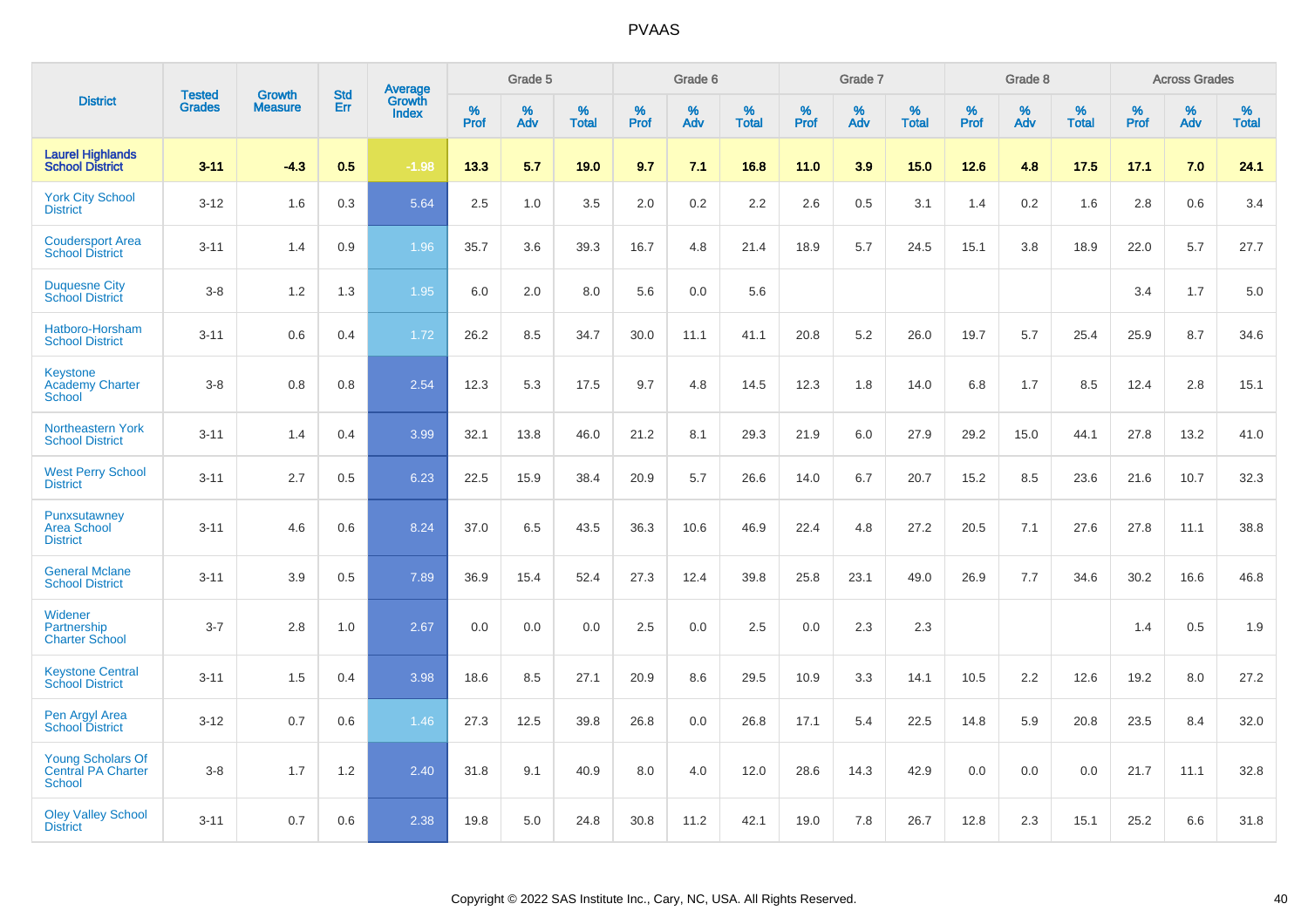|                                                                                          | <b>Tested</b> | <b>Growth</b>  | <b>Std</b> |                                   |                     | Grade 5  |                   |              | Grade 6  |                   |              | Grade 7  |                   |              | Grade 8  |                   |              | <b>Across Grades</b> |                   |
|------------------------------------------------------------------------------------------|---------------|----------------|------------|-----------------------------------|---------------------|----------|-------------------|--------------|----------|-------------------|--------------|----------|-------------------|--------------|----------|-------------------|--------------|----------------------|-------------------|
| <b>District</b>                                                                          | <b>Grades</b> | <b>Measure</b> | Err        | Average<br>Growth<br><b>Index</b> | $\%$<br><b>Prof</b> | %<br>Adv | %<br><b>Total</b> | $\%$<br>Prof | %<br>Adv | %<br><b>Total</b> | $\%$<br>Prof | %<br>Adv | %<br><b>Total</b> | $\%$<br>Prof | %<br>Adv | %<br><b>Total</b> | $\%$<br>Prof | %<br>Adv             | %<br><b>Total</b> |
| <b>Laurel Highlands</b><br><b>School District</b>                                        | $3 - 11$      | $-4.3$         | 0.5        | $-1.98$                           | 13.3                | 5.7      | 19.0              | 9.7          | 7.1      | 16.8              | 11.0         | 3.9      | 15.0              | 12.6         | 4.8      | 17.5              | 17.1         | 7.0                  | 24.1              |
| <b>Mastery Charter</b><br>School-Francis D.<br><b>Pastorius</b><br>Elementary            | $3-8$         | 0.3            | 1.3        | 0.60                              | 3.8                 | 0.0      | 3.8               | 3.7          | 0.0      | 3.7               | 0.0          | 0.0      | 0.0               | 0.0          | 0.0      | 0.0               | 3.1          | 0.0                  | 3.1               |
| <b>Mount Union Area</b><br><b>School District</b>                                        | $3 - 10$      | 3.0            | 0.7        | 5.20                              | 11.7                | 4.3      | 16.0              | 12.4         | 0.0      | 12.4              | 13.4         | 2.4      | 15.8              | 0.0          | 1.2      | 1.2               | 12.2         | 3.3                  | 15.5              |
| <b>Robert Benjamin</b><br><b>Wiley Community</b><br><b>Charter School</b>                | $3-8$         | 2.8            | 0.8        | 3.93                              | 7.0                 | 2.3      | 9.3               | 0.0          | 0.0      | 0.0               | 7.3          | 0.0      | 7.3               | 4.4          | 0.0      | 4.4               | 5.7          | 1.7                  | 7.4               |
| <b>Center For Student</b><br><b>Learning Charter</b><br>School At<br>Pennsbury           | $6 - 12$      | $-0.6$         | 3.1        | $-0.20$                           |                     |          |                   |              |          |                   |              |          |                   | 0.0          | 0.0      | 0.0               | 3.4          | 0.0                  | 3.4               |
| <b>North East School</b><br><b>District</b>                                              | $3 - 11$      | 1.4            | 0.5        | 2.92                              | 33.3                | 9.4      | 42.7              | 23.1         | 9.7      | 32.8              | 26.4         | 9.3      | 35.7              | 31.4         | 13.1     | 44.5              | 29.8         | 12.1                 | 41.8              |
| <b>Global Leadership</b><br><b>Academy Charter</b><br><b>School Southwest</b><br>at Huey | $3-8$         | 1.0            | 1.7        | 1.39                              | 0.0                 | 0.0      | 0.0               | 0.0          | 0.0      | 0.0               |              |          |                   | 0.0          | 0.0      | 0.0               | 0.0          | 0.0                  | 0.0               |
| <b>Hope For</b><br><b>Hyndman Charter</b><br>School                                      | $3 - 11$      | 4.1            | 1.8        | 3.10                              |                     |          |                   | $6.2\,$      | 0.0      | 6.2               | 8.3          | 8.3      | 16.7              | 0.0          | 0.0      | 0.0               | 9.9          | $1.2$                | 11.1              |
| <b>Moshannon Valley</b><br><b>School District</b>                                        | $3 - 10$      | 2.3            | 0.8        | 2.85                              | 19.6                | 13.0     | 32.6              | 14.8         | 18.5     | 33.3              | 21.0         | 4.8      | 25.8              | 16.9         | 6.2      | 23.1              | 19.9         | 8.5                  | 28.4              |
| Lake-Lehman<br><b>School District</b>                                                    | $3 - 11$      | 2.9            | 0.6        | 5.69                              | 30.6                | 9.9      | 40.5              | 21.0         | 6.7      | 27.6              | 23.7         | 6.1      | 29.8              | 14.2         | 4.4      | 18.6              | 26.3         | 6.7                  | 33.1              |
| <b>Bellefonte Area</b><br><b>School District</b>                                         | $3 - 11$      | 3.1            | 0.5        | 7.49                              | 32.7                | 22.0     | 54.8              | 31.6         | 7.3      | 39.0              | 23.4         | 5.5      | 29.0              | 14.8         | 9.9      | 24.8              | 28.6         | 15.7                 | 44.3              |
| <b>Premier Arts And</b><br><b>Science Charter</b><br>School                              | $3-5$         | $-0.1$         | 2.0        | $-0.05$                           | 0.0                 | 0.0      | 0.0               |              |          |                   |              |          |                   |              |          |                   | 3.8          | 1.0                  | 4.8               |
| <b>Kane Area School</b><br><b>District</b>                                               | $3 - 10$      | 3.7            | 0.7        | 6.38                              | 21.1                | 19.7     | 40.8              | 14.1         | 3.1      | 17.2              | 29.8         | 17.9     | 47.8              | 6.1          | 1.2      | 7.3               | 21.5         | 9.0                  | 30.4              |
| <b>South Park School</b><br><b>District</b>                                              | $3 - 11$      | 3.3            | 0.6        | 5.37                              | 33.3                | 11.9     | 45.2              | 27.8         | 11.3     | 39.2              | 21.8         | 16.8     | 38.7              | 24.0         | 8.6      | 32.7              | 28.8         | 10.4                 | 39.2              |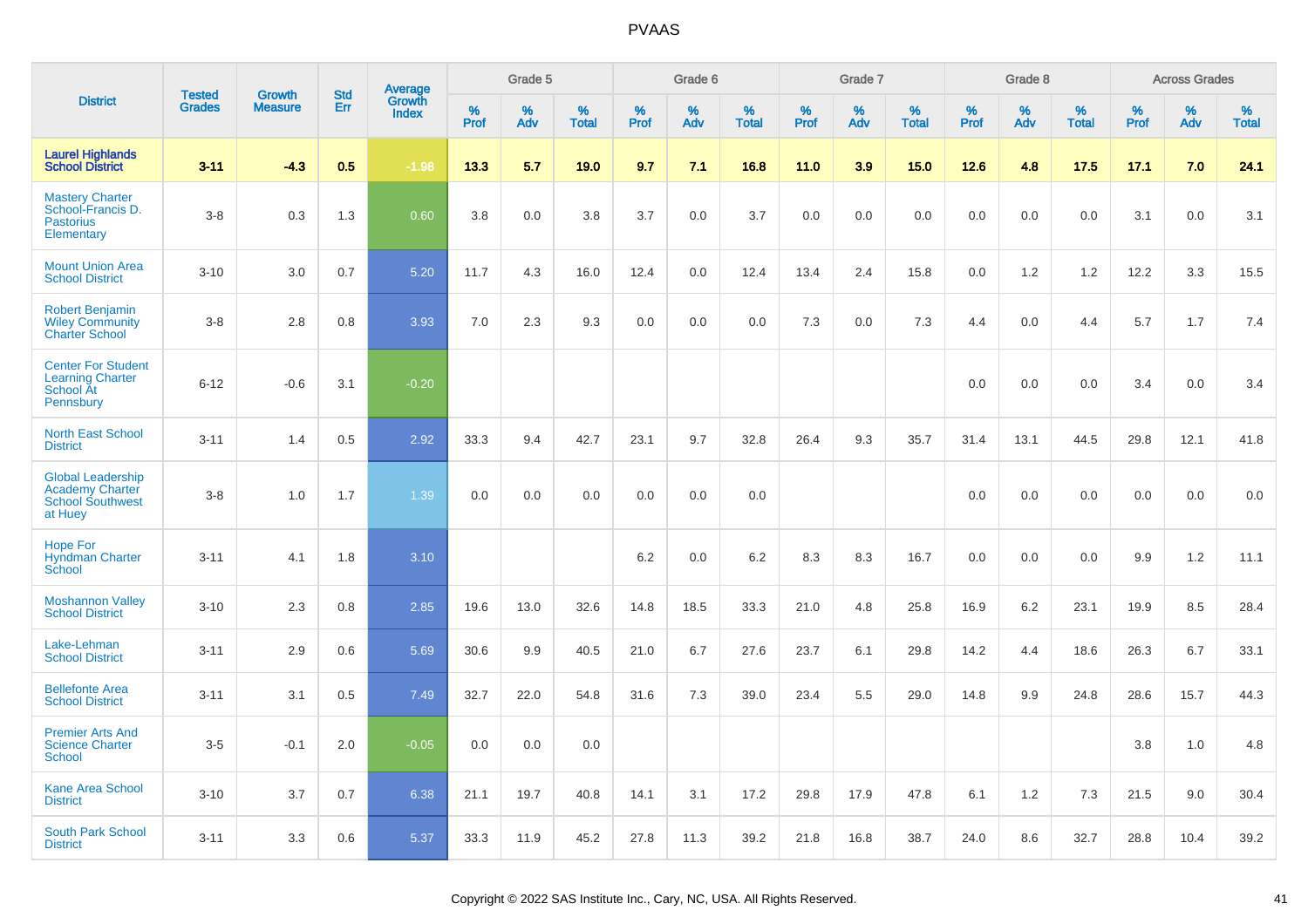|                                                           |                                |                                 | <b>Std</b> | Average                       |              | Grade 5  |                   |           | Grade 6  |                   |           | Grade 7  |                   |           | Grade 8  |                   |           | <b>Across Grades</b> |                   |
|-----------------------------------------------------------|--------------------------------|---------------------------------|------------|-------------------------------|--------------|----------|-------------------|-----------|----------|-------------------|-----------|----------|-------------------|-----------|----------|-------------------|-----------|----------------------|-------------------|
| <b>District</b>                                           | <b>Tested</b><br><b>Grades</b> | <b>Growth</b><br><b>Measure</b> | Err        | <b>Growth</b><br><b>Index</b> | $\%$<br>Prof | %<br>Adv | %<br><b>Total</b> | %<br>Prof | %<br>Adv | %<br><b>Total</b> | %<br>Prof | %<br>Adv | %<br><b>Total</b> | %<br>Prof | %<br>Adv | %<br><b>Total</b> | %<br>Prof | %<br>Adv             | %<br><b>Total</b> |
| <b>Laurel Highlands</b><br><b>School District</b>         | $3 - 11$                       | $-4.3$                          | 0.5        | $-1.98$                       | 13.3         | 5.7      | 19.0              | 9.7       | 7.1      | 16.8              | 11.0      | 3.9      | 15.0              | 12.6      | 4.8      | 17.5              | 17.1      | 7.0                  | 24.1              |
| <b>Mastery Charter</b><br>School -<br>Shoemaker<br>Campus | $7 - 10$                       | 1.9                             | 1.6        | 1.76                          |              |          |                   |           |          |                   | 9.4       | 0.0      | 9.4               | 4.2       | 0.0      | 4.2               | 7.1       | 0.0                  | 7.1               |
| <b>Aspira Bilingual</b><br><b>Cyber Charter</b><br>School | $3 - 11$                       | 4.2                             | 1.5        | 3.82                          |              |          |                   | 0.0       | 0.0      | 0.0               | 0.0       | 0.0      | 0.0               | 0.0       | 0.0      | 0.0               | 1.6       | 0.0                  | 1.6               |
| <b>Bear Creek</b><br>Community<br><b>Charter School</b>   | $3 - 8$                        | 4.4                             | 0.8        | 5.57                          | 30.8         | 9.6      | 40.4              | 19.6      | 13.7     | 33.3              | 23.1      | 5.8      | 28.8              | 18.4      | 0.0      | 18.4              | 27.2      | 7.9                  | 35.1              |
| <b>Souderton Charter</b><br>School<br>Collaborative       | $3-8$                          | 4.0                             | 1.3        | 4.28                          | 51.8         | 22.2     | 74.1              | 44.0      | 24.0     | 68.0              | 28.6      | 38.1     | 66.7              | 41.2      | 11.8     | 52.9              | 40.1      | 26.8                 | 66.9              |
| <b>Central Cambria</b><br><b>School District</b>          | $3 - 11$                       | 2.5                             | 0.6        | 4.43                          | 32.5         | 14.5     | 47.0              | 19.5      | 8.0      | 27.4              | 20.2      | 8.8      | 29.0              | 16.5      | 10.2     | 26.8              | 23.8      | 11.4                 | 35.1              |
| <b>Farrell Area School</b><br><b>District</b>             | $3 - 11$                       | 5.3                             | 1.0        | 7.64                          | 15.6         | 0.0      | 15.6              | 17.1      | 0.0      | 17.1              | 2.3       | 0.0      | 2.3               | 5.1       | 0.0      | 5.1               | 12.3      | 1.5                  | 13.8              |
| <b>Infinity Charter</b><br>School                         | $3 - 8$                        | 5.9                             | 1.2        | 4.84                          | 40.9         | 31.8     | 72.7              | 46.2      | 11.5     | 57.7              | 41.7      | 45.8     | 87.5              | 38.1      | 19.0     | 57.1              | 38.7      | 29.6                 | 68.3              |
| <b>Penncrest School</b><br><b>District</b>                | $3 - 11$                       | 1.8                             | 0.4        | 4.21                          | 19.7         | 6.2      | 25.8              | 21.6      | 1.8      | 23.4              | 17.5      | 5.0      | 22.5              | 17.1      | 3.5      | 20.6              | 22.0      | 5.3                  | 27.3              |
| <b>Lehigh Valley Dual</b><br>Language Charter<br>School   | $3 - 8$                        | 3.1                             | 2.3        | 1.36                          | 0.0          | 0.0      | 0.0               | 7.7       | 0.0      | 7.7               |           |          |                   |           |          |                   | 4.2       | 0.0                  | 4.2               |
| <b>Avonworth School</b><br><b>District</b>                | $3 - 10$                       | 2.8                             | 0.5        | 5.25                          | 33.8         | 25.5     | 59.3              | 37.7      | 12.3     | 50.0              | 31.5      | 13.8     | 45.4              | 35.8      | 14.2     | 50.0              | 35.2      | 20.0                 | 55.2              |
| <b>Bald Eagle Area</b><br><b>School District</b>          | $3 - 11$                       | 2.6                             | 0.6        | 4.48                          | 35.2         | 14.8     | 50.0              | 25.7      | 8.9      | 34.6              | 17.0      | 6.8      | 23.7              | 15.0      | 10.6     | 25.7              | 25.1      | 13.7                 | 38.8              |
| <b>Young Scholars</b><br><b>Charter School</b>            | $6-8$                          | 2.6                             | 0.8        | 3.60                          |              |          |                   | 1.8       | 0.0      | 1.8               | 4.6       | 0.0      | 4.6               | 0.0       | 0.0      | 0.0               | 2.0       | 0.0                  | 2.0               |
| <b>Riverside School</b><br><b>District</b>                | $3 - 11$                       | 4.3                             | 0.6        | 7.08                          | 18.6         | 7.8      | 26.5              | 13.1      | 7.1      | 20.2              | 16.5      | 13.6     | 30.1              | 16.4      | 4.6      | 20.9              | 19.2      | 7.7                  | 27.0              |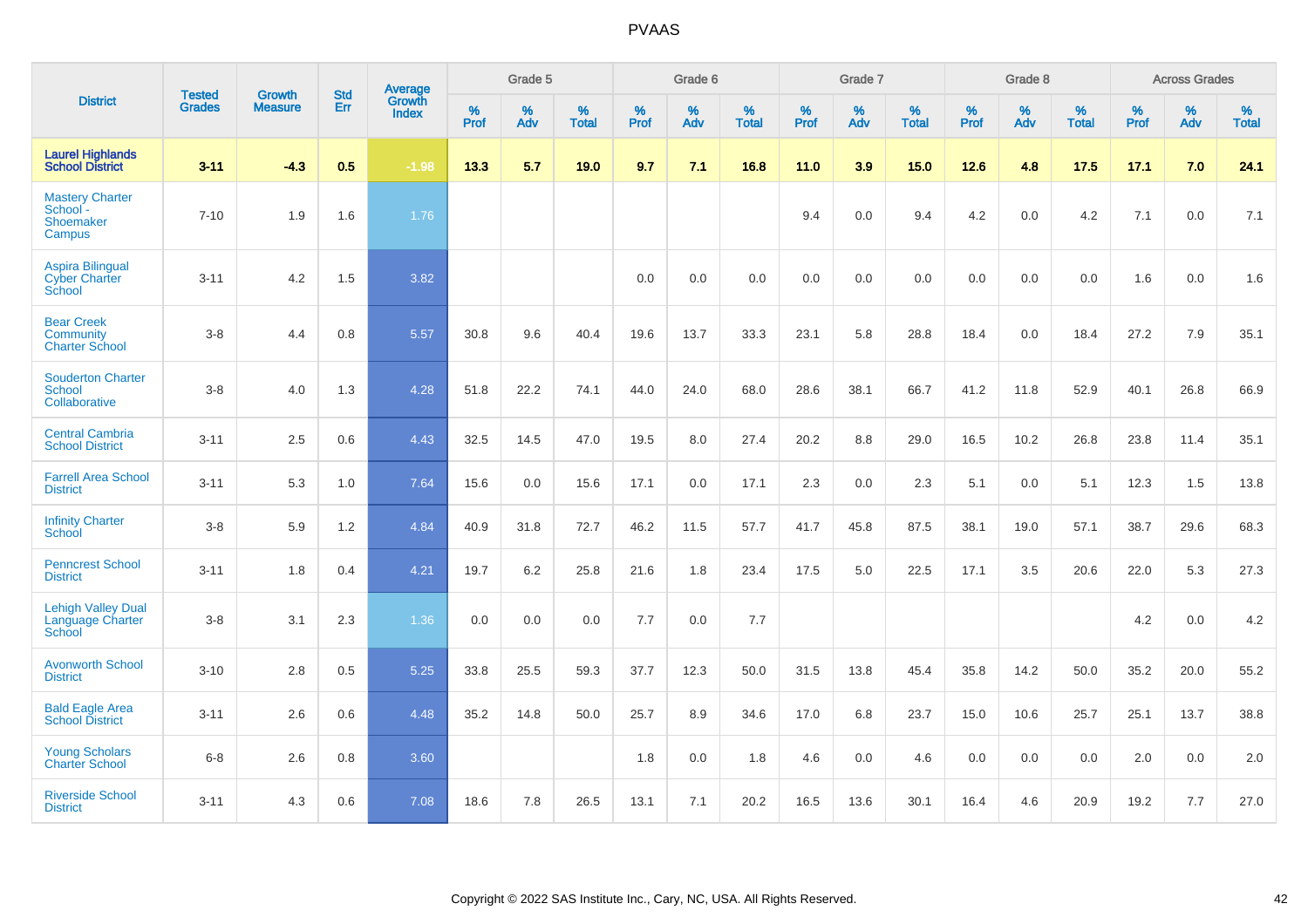|                                                                 |                                | <b>Growth</b>  | <b>Std</b> | Average                |              | Grade 5  |                   |           | Grade 6  |                   |           | Grade 7  |                   |           | Grade 8  |                   |           | <b>Across Grades</b> |                   |
|-----------------------------------------------------------------|--------------------------------|----------------|------------|------------------------|--------------|----------|-------------------|-----------|----------|-------------------|-----------|----------|-------------------|-----------|----------|-------------------|-----------|----------------------|-------------------|
| <b>District</b>                                                 | <b>Tested</b><br><b>Grades</b> | <b>Measure</b> | Err        | Growth<br><b>Index</b> | $\%$<br>Prof | %<br>Adv | %<br><b>Total</b> | %<br>Prof | %<br>Adv | %<br><b>Total</b> | %<br>Prof | %<br>Adv | %<br><b>Total</b> | %<br>Prof | %<br>Adv | %<br><b>Total</b> | %<br>Prof | %<br>Adv             | %<br><b>Total</b> |
| <b>Laurel Highlands</b><br><b>School District</b>               | $3 - 11$                       | $-4.3$         | 0.5        | $-1.98$                | 13.3         | 5.7      | 19.0              | 9.7       | 7.1      | 16.8              | 11.0      | 3.9      | 15.0              | 12.6      | 4.8      | 17.5              | 17.1      | 7.0                  | 24.1              |
| <b>Wayne Highlands</b><br><b>School District</b>                | $3 - 11$                       | 2.2            | 0.5        | 4.54                   | 36.4         | 14.3     | 50.7              | 31.5      | 11.4     | 43.0              | 25.6      | 14.3     | 39.9              | 27.6      | 4.9      | 32.5              | 29.9      | 16.0                 | 46.0              |
| <b>North Clarion</b><br><b>County School</b><br><b>District</b> | $3 - 12$                       | 5.1            | 0.9        | 5.51                   | 34.1         | 6.8      | 40.9              | 31.7      | 12.2     | 43.9              | 21.4      | 7.1      | 28.6              | 15.9      | 11.4     | 27.3              | 26.5      | 10.6                 | 37.1              |
| <b>Bradford Area</b><br><b>School District</b>                  | $3 - 12$                       | 4.4            | 0.5        | 9.21                   | 33.5         | 10.2     | 43.7              | 23.4      | 8.8      | 32.2              | 18.9      | 13.9     | 32.8              | 27.8      | 7.6      | 35.4              | 26.9      | 11.3                 | 38.3              |
| <b>New Day Charter</b><br><b>School</b>                         | $7 - 11$                       | 2.2            | 3.1        | 0.71                   |              |          |                   |           |          |                   |           |          |                   | 0.0       | 0.0      | 0.0               | 0.0       | 0.0                  | 0.0               |
| <b>Port Allegany</b><br><b>School District</b>                  | $3 - 11$                       | 1.7            | 0.7        | 2.30                   | 20.0         | 5.7      | 25.7              | 7.4       | 1.5      | 8.8               | 17.4      | 2.9      | 20.3              | 13.1      | 9.8      | 23.0              | 16.8      | 5.7                  | 22.5              |
| <b>Athens Area</b><br><b>School District</b>                    | $3 - 11$                       | 3.8            | 0.5        | 7.01                   | 31.2         | 6.2      | 37.5              | 28.2      | 5.9      | 34.1              | 22.2      | 5.2      | 27.4              | 19.3      | 10.7     | 30.0              | 26.5      | 8.2                  | 34.6              |
| <b>Provident Charter</b><br><b>School</b>                       | $3 - 8$                        | 3.6            | 1.0        | 3.98                   | 4.4          | 2.2      | 6.5               | 10.5      | 0.0      | 10.5              | 9.1       | 0.0      | 9.1               | 0.0       | 3.3      | 3.3               | 9.2       | 2.5                  | 11.7              |
| <b>Mastery Charter</b><br>School - Clymer<br>Elementary         | $3-6$                          | 1.9            | 1.5        | 1.23                   | 0.0          | 0.0      | 0.0               | 3.8       | 0.0      | 3.8               |           |          |                   |           |          |                   | 2.6       | 0.8                  | 3.4               |
| <b>Wattsburg Area</b><br><b>School District</b>                 | $3 - 11$                       | 4.1            | 0.6        | 6.55                   | 25.0         | 18.2     | 43.2              | 27.2      | 17.4     | 44.6              | 19.6      | 7.6      | 27.2              | 31.7      | 12.9     | 44.6              | 26.7      | 12.5                 | 39.2              |
| <b>Arts Academy</b><br>Elementary<br><b>Charter School</b>      | $3-5$                          | 1.7            | 1.9        | 0.91                   | 5.3          | 0.0      | 5.3               |           |          |                   |           |          |                   |           |          |                   | 5.1       | 0.0                  | 5.1               |
| <b>South Western</b><br><b>School District</b>                  | $3 - 12$                       | 2.8            | 0.4        | 7.84                   | 23.7         | 5.4      | 29.2              | 15.7      | 11.7     | 27.4              | 17.8      | 6.0      | 23.8              | 19.1      | 10.1     | 29.2              | 21.6      | 8.9                  | 30.4              |
| <b>Donegal School</b><br><b>District</b>                        | $3 - 12$                       | 3.0            | 0.5        | 6.51                   | 18.1         | 9.9      | 28.0              | 22.5      | 3.2      | 25.7              | 12.4      | 14.8     | 27.2              | 16.6      | 9.5      | 26.0              | 19.7      | 10.6                 | 30.3              |
| New Hope-<br><b>Solebury School</b><br><b>District</b>          | $3 - 11$                       | 4.2            | 0.6        | 6.75                   | 40.4         | 25.5     | 66.0              | 41.2      | 11.8     | 52.9              | 25.5      | 17.0     | 42.6              | 37.6      | 19.3     | 56.9              | 36.8      | 21.0                 | 57.8              |
| <b>West York Area</b><br><b>School District</b>                 | $3 - 12$                       | 2.3            | 0.4        | 5.18                   | 19.9         | 5.6      | 25.5              | 14.8      | 4.8      | 19.6              | 15.0      | 5.8      | 20.9              | 16.3      | 4.2      | 20.5              | 19.8      | 5.9                  | 25.6              |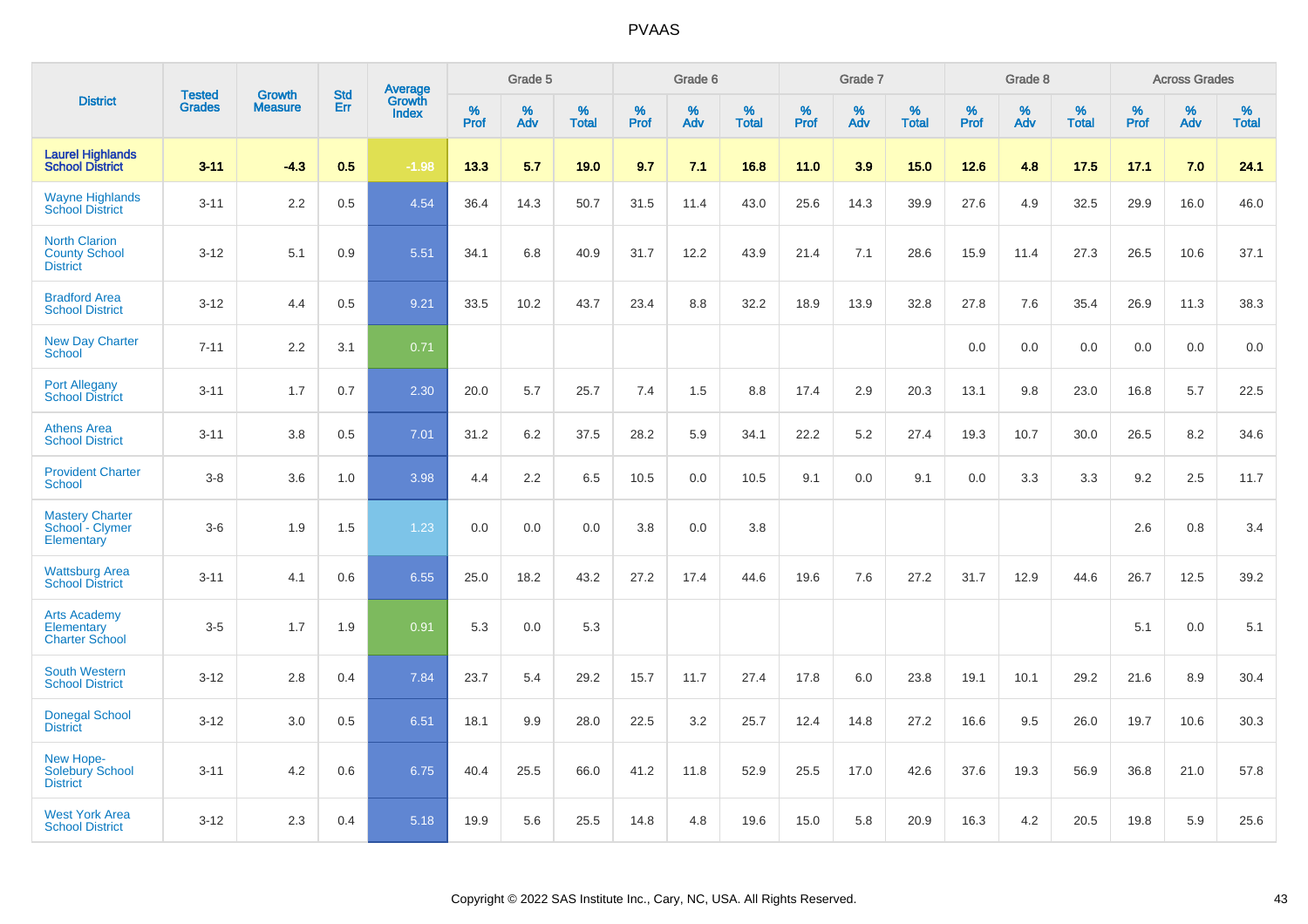|                                                              |                                |                                 | <b>Std</b> |                                   |                     | Grade 5  |                      |                     | Grade 6  |                   |              | Grade 7  |                   |                     | Grade 8  |                   |              | <b>Across Grades</b> |                      |
|--------------------------------------------------------------|--------------------------------|---------------------------------|------------|-----------------------------------|---------------------|----------|----------------------|---------------------|----------|-------------------|--------------|----------|-------------------|---------------------|----------|-------------------|--------------|----------------------|----------------------|
| <b>District</b>                                              | <b>Tested</b><br><b>Grades</b> | <b>Growth</b><br><b>Measure</b> | Err        | Average<br>Growth<br><b>Index</b> | $\%$<br><b>Prof</b> | %<br>Adv | $\%$<br><b>Total</b> | $\%$<br><b>Prof</b> | %<br>Adv | %<br><b>Total</b> | $\%$<br>Prof | %<br>Adv | %<br><b>Total</b> | $\%$<br><b>Prof</b> | %<br>Adv | %<br><b>Total</b> | $\%$<br>Prof | %<br>Adv             | $\%$<br><b>Total</b> |
| <b>Laurel Highlands</b><br><b>School District</b>            | $3 - 11$                       | $-4.3$                          | 0.5        | $-1.98$                           | 13.3                | 5.7      | 19.0                 | 9.7                 | 7.1      | 16.8              | 11.0         | 3.9      | 15.0              | 12.6                | 4.8      | 17.5              | 17.1         | 7.0                  | 24.1                 |
| <b>Mountain View</b><br><b>School District</b>               | $3 - 11$                       | 5.6                             | 0.8        | 7.04                              | 28.3                | 1.7      | 30.0                 | 16.3                | 2.0      | 18.4              | 25.9         | 7.4      | 33.3              | 27.1                | 8.5      | 35.6              | 21.4         | 4.2                  | 25.6                 |
| <b>Centre Learning</b><br>Community<br><b>Charter School</b> | $5 - 8$                        | 4.9                             | 2.0        | 2.45                              |                     |          |                      |                     |          |                   | 25.0         | 12.5     | 37.5              | 0.0                 | 17.6     | 17.6              | 24.1         | 18.5                 | 42.6                 |
| <b>Bedford Area</b><br><b>School District</b>                | $3 - 11$                       | 3.8                             | 0.6        | 7.33                              | 34.4                | 4.2      | 38.7                 | 32.2                | 7.8      | 40.0              | 25.4         | 8.8      | 34.2              | 24.2                | 7.8      | 32.0              | 31.3         | 10.5                 | 41.7                 |
| <b>Seven Generations</b><br><b>Charter School</b>            | $3-5$                          | 2.5                             | 2.0        | 1.26                              | 24.3                | 5.4      | 29.7                 |                     |          |                   |              |          |                   |                     |          |                   | 25.6         | 5.6                  | 31.2                 |
| <b>Richland School</b><br><b>District</b>                    | $3 - 11$                       | 3.8                             | 0.6        | 6.45                              | 40.8                | 21.4     | 62.1                 | 40.4                | 10.6     | 51.1              | 39.8         | 10.9     | 50.8              | 25.5                | 13.2     | 38.7              | 36.6         | 16.5                 | 53.1                 |
| Tredyffrin-<br><b>Easttown School</b><br><b>District</b>     | $3 - 10$                       | 1.9                             | 0.4        | 4.37                              | 36.2                | 36.2     | 72.4                 | 36.8                | 28.2     | 65.0              | 32.6         | 33.0     | 65.7              | 26.4                | 40.3     | 66.7              | 33.6         | 38.6                 | 72.2                 |
| <b>Karns City Area</b><br><b>School District</b>             | $3 - 11$                       | 3.6                             | 0.6        | 5.98                              | 23.6                | 9.0      | 32.6                 | 29.6                | 1.1      | 30.7              | 22.4         | 3.4      | 25.9              | 16.8                | 3.7      | 20.6              | 24.0         | 3.2                  | 27.2                 |
| Shanksville-<br><b>Stonycreek School</b><br><b>District</b>  | $3 - 10$                       | 6.4                             | 1.4        | 4.61                              | 28.6                | 0.0      | 28.6                 | 25.0                | 4.2      | 29.2              | 20.0         | 5.0      | 25.0              | 22.2                | 0.0      | 22.2              | 26.3         | 1.7                  | 28.0                 |
| <b>Mastery Charter</b><br>School John Wister<br>Elementary   | $3-5$                          | 3.9                             | 2.6        | 1.52                              | 5.0                 | 0.0      | 5.0                  |                     |          |                   |              |          |                   |                     |          |                   | 2.9          | 0.0                  | 2.9                  |
| <b>Universal Bluford</b><br><b>Charter School</b>            | $3-6$                          | 4.8                             | 1.4        | 4.14                              | 4.4                 | 0.0      | 4.4                  | 2.7                 | 0.0      | 2.7               |              |          |                   |                     |          |                   | 4.3          | 0.0                  | 4.3                  |
| <b>Dubois Area</b><br><b>School District</b>                 | $3 - 11$                       | 2.1                             | 0.4        | 5.38                              | 22.4                | 11.0     | 33.3                 | 21.6                | 8.3      | 29.9              | 18.7         | 5.9      | 24.5              | 14.1                | 5.2      | 19.4              | 22.6         | 11.7                 | 34.2                 |
| Gettysburg<br><b>Montessori Charter</b><br>School            | $3-6$                          | 5.4                             | 1.9        | 2.75                              | 19.0                | 19.0     | 38.1                 | 11.1                | 0.0      | 11.1              |              |          |                   |                     |          |                   | 19.2         | 9.6                  | 28.7                 |
| <b>Warren County</b><br><b>School District</b>               | $3 - 11$                       | 2.7                             | 0.4        | 7.14                              | 21.0                | 7.4      | 28.4                 | 15.7                | 3.7      | 19.3              | 12.0         | 0.7      | 12.6              | 13.8                | 2.9      | 16.7              | 17.7         | 4.3                  | 22.0                 |
| <b>Conneaut School</b><br><b>District</b>                    | $3 - 12$                       | 3.7                             | 0.5        | 6.95                              | 21.8                | 7.5      | 29.3                 | 23.8                | 9.8      | 33.6              | 19.4         | 6.7      | 26.1              | 17.9                | 3.4      | 21.4              | 24.4         | 10.4                 | 34.8                 |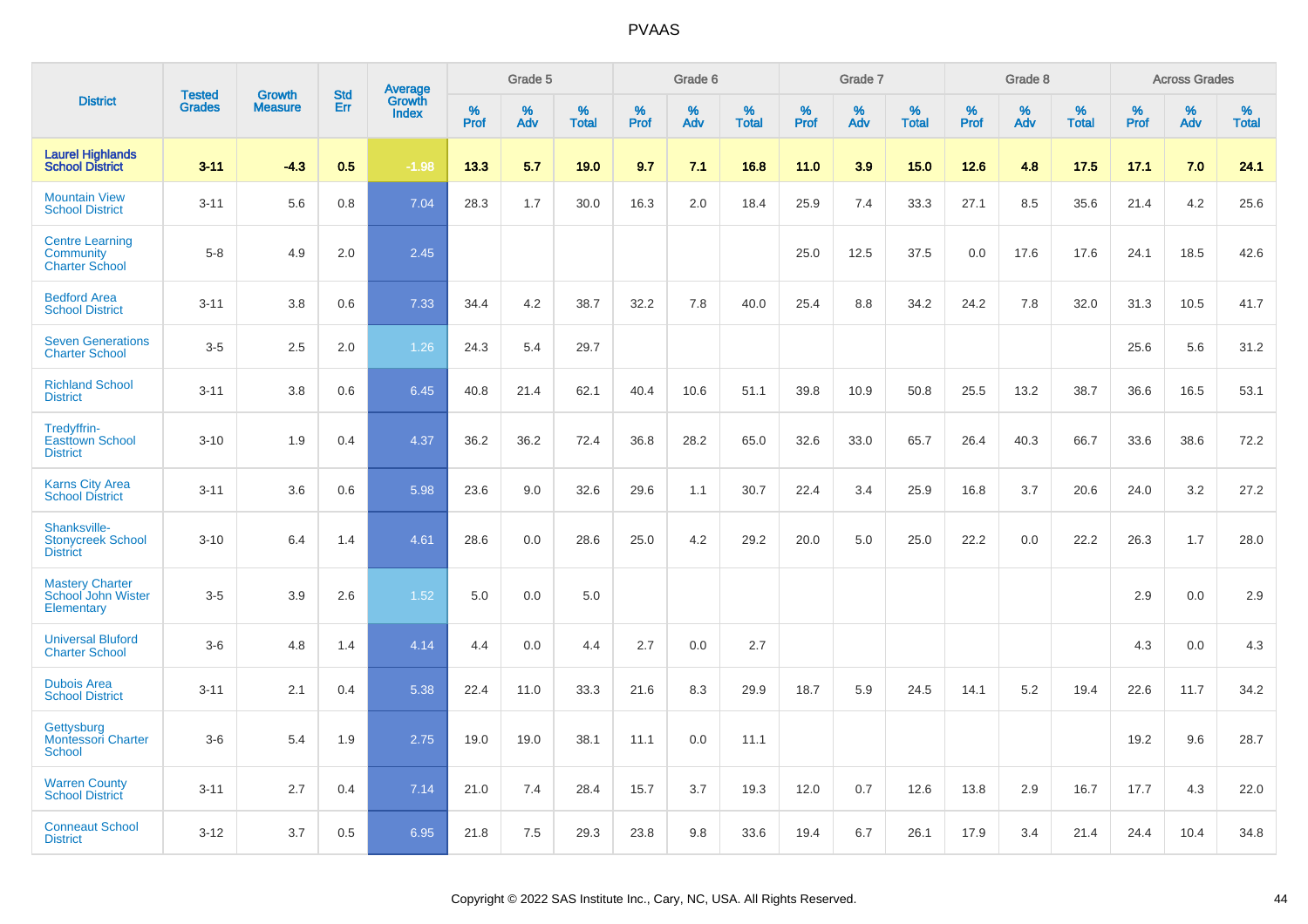|                                                                                |                                |                                 |                   | Average                |              | Grade 5  |                   |           | Grade 6  |                   |           | Grade 7  |                   |           | Grade 8  |                   |           | <b>Across Grades</b> |                   |
|--------------------------------------------------------------------------------|--------------------------------|---------------------------------|-------------------|------------------------|--------------|----------|-------------------|-----------|----------|-------------------|-----------|----------|-------------------|-----------|----------|-------------------|-----------|----------------------|-------------------|
| <b>District</b>                                                                | <b>Tested</b><br><b>Grades</b> | <b>Growth</b><br><b>Measure</b> | <b>Std</b><br>Err | Growth<br><b>Index</b> | $\%$<br>Prof | %<br>Adv | %<br><b>Total</b> | %<br>Prof | %<br>Adv | %<br><b>Total</b> | %<br>Prof | %<br>Adv | %<br><b>Total</b> | %<br>Prof | %<br>Adv | %<br><b>Total</b> | %<br>Prof | %<br>Adv             | %<br><b>Total</b> |
| <b>Laurel Highlands</b><br><b>School District</b>                              | $3 - 11$                       | $-4.3$                          | 0.5               | $-1.98$                | 13.3         | 5.7      | 19.0              | 9.7       | 7.1      | 16.8              | 11.0      | 3.9      | 15.0              | 12.6      | 4.8      | 17.5              | 17.1      | 7.0                  | 24.1              |
| <b>Montour School</b><br><b>District</b>                                       | $3 - 11$                       | 5.0                             | 0.4               | 11.10                  | 31.8         | 25.1     | 57.0              | 30.6      | 24.5     | 55.1              | 26.3      | 30.1     | 56.5              | 26.6      | 30.6     | 57.3              | 31.2      | 26.8                 | 58.1              |
| <b>Hempfield School</b><br><b>District</b>                                     | $3 - 11$                       | 3.5                             | 0.3               | 11.50                  | 32.6         | 14.9     | 47.5              | 27.8      | 18.0     | 45.8              | 22.6      | 18.5     | 41.1              | 24.4      | 18.7     | 43.1              | 27.9      | 18.3                 | 46.2              |
| <b>Smethport Area</b><br><b>School District</b>                                | $3 - 12$                       | 7.1                             | 0.8               | 8.76                   | 29.2         | 8.3      | 37.5              | 24.6      | 8.8      | 33.3              | 16.9      | $6.2\,$  | 23.1              | 22.6      | 4.8      | 27.4              | 22.1      | 9.4                  | 31.5              |
| Midd-West School<br><b>District</b>                                            | $3 - 11$                       | 4.5                             | 0.6               | 8.11                   | 29.8         | 11.2     | 41.0              | 35.1      | 9.9      | 45.0              | 18.2      | 14.1     | 32.3              | 21.6      | 8.0      | 29.6              | 27.0      | 9.8                  | 36.8              |
| <b>Austin Area School</b><br><b>District</b>                                   | $3 - 11$                       | 10.1                            | 1.6               | 6.38                   | 23.1         | 15.4     | 38.5              | 30.8      | 7.7      | 38.5              | 40.0      | 0.0      | 40.0              | 31.2      | 0.0      | 31.2              | 26.0      | 6.8                  | 32.9              |
| <b>Easton Arts</b><br>Academy<br>Elementary<br><b>Charter School</b>           | $3-5$                          | 4.8                             | 2.4               | 1.94                   | 4.2          | 16.7     | 20.8              |           |          |                   |           |          |                   |           |          |                   | 12.6      | 3.9                  | 16.5              |
| <b>Huntingdon Area</b><br><b>School District</b>                               | $3 - 11$                       | 9.5                             | 0.5               | 17.36                  | 23.7         | 13.2     | 36.8              | 17.8      | 10.2     | 28.0              | 18.0      | 4.3      | 22.3              | 13.6      | 4.8      | 18.4              | 19.7      | 9.1                  | 28.8              |
| <b>Shikellamy School</b><br><b>District</b>                                    | $3 - 10$                       | 2.8                             | 0.4               | 6.42                   | 24.3         | 11.4     | 35.7              | 18.3      | 8.4      | 26.7              | 18.0      | 7.7      | 25.8              | 11.5      | 7.8      | 19.3              | 21.2      | 9.8                  | 31.0              |
| <b>Lehighton Area</b><br><b>School District</b>                                | $3 - 11$                       | 3.8                             | 0.5               | 7.54                   | 23.0         | 5.9      | 29.0              | 26.0      | 4.1      | 30.1              | 12.0      | 5.7      | 17.7              | 14.7      | 1.8      | 16.6              | 23.4      | 5.4                  | 28.8              |
| <b>Central Columbia</b><br><b>School District</b>                              | $3 - 12$                       | 3.8                             | 0.5               | 7.42                   | 30.5         | 25.2     | 55.6              | 28.2      | 25.2     | 53.3              | 32.6      | 14.9     | 47.5              | 30.6      | 20.1     | 50.7              | 32.6      | 22.1                 | 54.7              |
| <b>Warwick School</b><br><b>District</b>                                       | $3 - 11$                       | 4.0                             | 0.4               | 10.87                  | 35.6         | 9.6      | 45.2              | 30.7      | 6.4      | 37.0              | 22.5      | 7.2      | 29.7              | 13.2      | 3.6      | 16.8              | 25.6      | 9.8                  | 35.4              |
| <b>Upper Saint Clair</b><br><b>School District</b>                             | $3 - 11$                       | 3.0                             | 0.4               | 7.98                   | 36.3         | 35.5     | 71.8              | 40.8      | 27.3     | 68.1              | 33.3      | 35.5     | 68.8              | 31.1      | 30.4     | 61.5              | 36.7      | 35.6                 | 72.3              |
| <b>Bangor Area</b><br><b>School District</b>                                   | $3 - 12$                       | 4.2                             | 0.5               | 8.44                   | 20.3         | 24.8     | 45.1              | 26.7      | 14.0     | 40.7              | 20.4      | 13.6     | 34.0              | 23.2      | 6.0      | 29.1              | 27.2      | 17.9                 | 45.2              |
| West Philadelphia<br>Achievement<br><b>Charter</b><br><b>Elementary School</b> | $3-5$                          | 4.2                             | 1.6               | 2.63                   | 6.7          | 0.0      | 6.7               |           |          |                   |           |          |                   |           |          |                   | 2.8       | 0.5                  | 3.2               |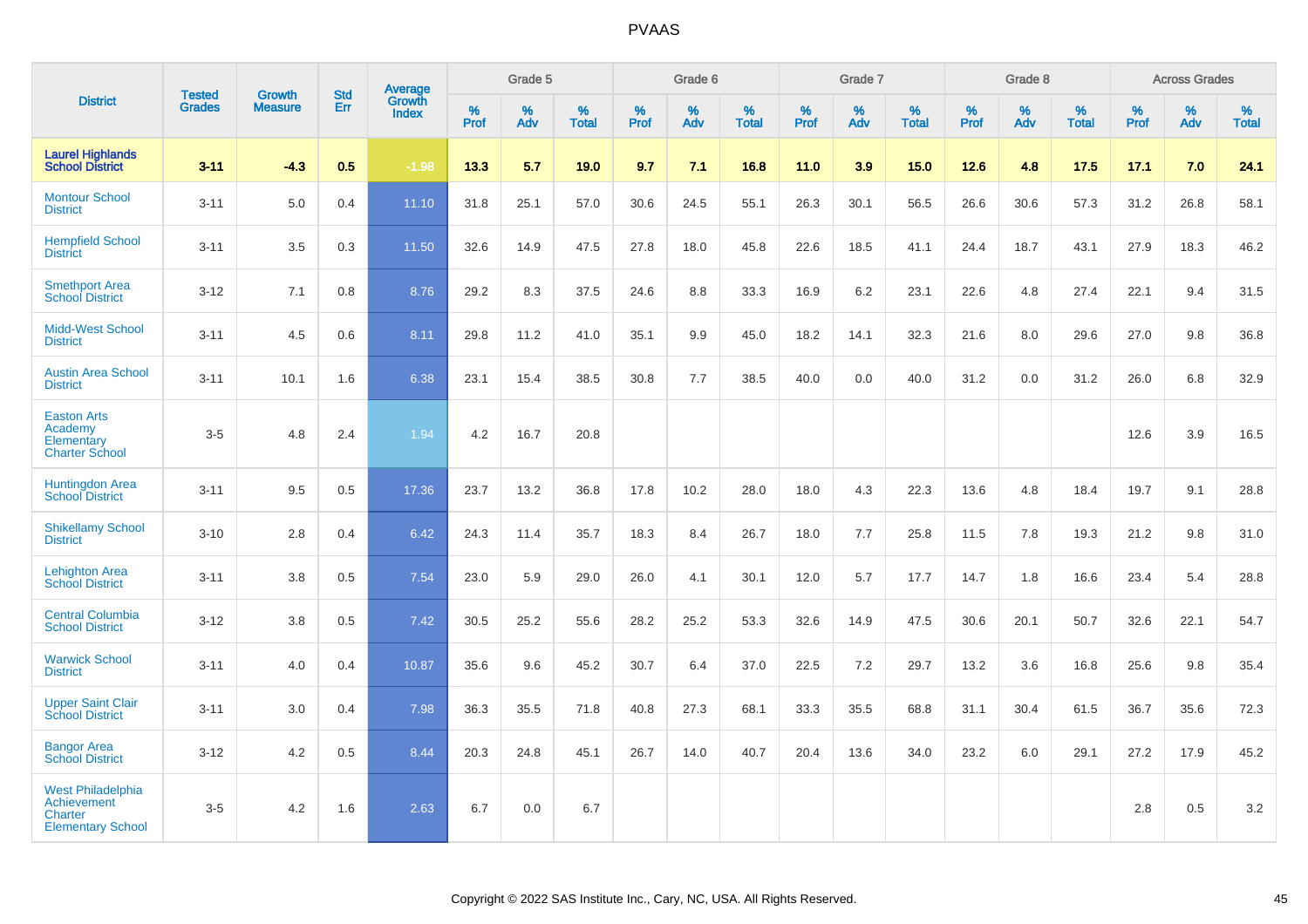|                                                                   | <b>Tested</b> | <b>Growth</b>  | <b>Std</b> | Average                       |           | Grade 5  |                   |           | Grade 6  |                   |           | Grade 7  |                   |           | Grade 8  |                   |           | <b>Across Grades</b> |                   |
|-------------------------------------------------------------------|---------------|----------------|------------|-------------------------------|-----------|----------|-------------------|-----------|----------|-------------------|-----------|----------|-------------------|-----------|----------|-------------------|-----------|----------------------|-------------------|
| <b>District</b>                                                   | <b>Grades</b> | <b>Measure</b> | Err        | <b>Growth</b><br><b>Index</b> | %<br>Prof | %<br>Adv | %<br><b>Total</b> | %<br>Prof | %<br>Adv | %<br><b>Total</b> | %<br>Prof | %<br>Adv | %<br><b>Total</b> | %<br>Prof | %<br>Adv | %<br><b>Total</b> | %<br>Prof | %<br>Adv             | %<br><b>Total</b> |
| <b>Laurel Highlands</b><br><b>School District</b>                 | $3 - 11$      | $-4.3$         | 0.5        | $-1.98$                       | 13.3      | 5.7      | 19.0              | 9.7       | 7.1      | 16.8              | 11.0      | 3.9      | 15.0              | 12.6      | 4.8      | 17.5              | 17.1      | 7.0                  | 24.1              |
| Esperanza<br><b>Academy Charter</b><br><b>School</b>              | $4 - 11$      | 2.8            | 0.5        | 5.89                          |           |          |                   | 1.5       | 0.0      | 1.5               | 4.2       | 0.0      | 4.2               | 0.5       | 0.0      | 0.5               | 1.8       | 0.0                  | 1.8               |
| <b>Chester</b><br>Community<br><b>Charter School</b>              | $3 - 8$       | 3.5            | 0.6        | 6.06                          | 0.7       | 0.7      | 1.5               | 3.6       | 0.0      | 3.6               | 3.2       | 1.1      | 4.3               | 2.6       | 0.0      | 2.6               | 2.1       | 0.4                  | 2.5               |
| <b>Blacklick Valley</b><br><b>School District</b>                 | $3 - 11$      | 8.2            | 1.0        | 8.15                          | 24.1      | 6.9      | 31.0              | 34.2      | 10.5     | 44.7              | 16.7      | 0.0      | 16.7              | 14.3      | 4.8      | 19.0              | 22.6      | 9.5                  | 32.1              |
| <b>Saucon Valley</b><br><b>School District</b>                    | $3 - 11$      | 6.7            | 0.5        | 12.55                         | 32.0      | 25.4     | 57.4              | 33.6      | 11.0     | 44.5              | 31.1      | 12.1     | 43.2              | 32.8      | 16.0     | 48.8              | 31.2      | 18.8                 | 50.0              |
| <b>Universal Daroff</b><br><b>Charter School</b>                  | $3 - 8$       | 6.1            | 0.8        | 7.55                          | 1.6       | 1.6      | 3.2               | 0.0       | 0.0      | 0.0               | 2.2       | 0.0      | 2.2               | 3.6       | 0.0      | 3.6               | 2.2       | 0.3                  | 2.5               |
| <b>Bucks County</b><br><b>Montessori Charter</b><br><b>School</b> | $3-6$         | 9.5            | 1.8        | 5.15                          | 16.1      | 25.8     | 41.9              | 42.9      | 28.6     | 71.4              |           |          |                   |           |          |                   | 33.0      | 29.8                 | 62.8              |
| <b>Otto-Eldred School</b><br><b>District</b>                      | $3 - 11$      | 7.8            | 0.9        | 8.33                          | 23.8      | 28.6     | 52.4              | 45.0      | 12.5     | 57.5              | 20.0      | 15.6     | 35.6              | 25.0      | 6.2      | 31.2              | 28.3      | 13.9                 | 42.2              |
| <b>Vida Charter</b><br><b>School</b>                              | $3-6$         | 10.1           | 1.8        | 5.60                          | 23.1      | 19.2     | 42.3              | 16.7      | 11.1     | 27.8              |           |          |                   |           |          |                   | 20.4      | 7.8                  | 28.2              |
| <b>Lewisburg Area</b><br><b>School District</b>                   | $3 - 11$      | 6.7            | 0.6        | 12.13                         | 33.6      | 28.3     | 62.0              | 40.0      | 24.2     | 64.2              | 33.1      | 29.4     | 62.5              | 17.9      | 31.3     | 49.2              | 31.0      | 30.1                 | 61.1              |
| <b>Conestoga Valley</b><br><b>School District</b>                 | $3 - 11$      | 4.8            | 0.4        | 12.76                         | 21.3      | 12.6     | 33.8              | 24.9      | 7.7      | 32.7              | 20.4      | 14.0     | 34.4              | 23.0      | 13.5     | 36.5              | 24.2      | 13.5                 | 37.8              |
| <b>Homer-Center</b><br><b>School District</b>                     | $3 - 11$      | 10.3           | 0.8        | 13.11                         | 31.8      | 17.5     | 49.2              | 36.4      | 4.6      | 40.9              | 20.3      | 0.0      | 20.3              | 26.9      | 13.4     | 40.3              | 27.6      | 7.4                  | 35.0              |
| <b>Cumberland Valley</b><br><b>School District</b>                | $3 - 12$      | 3.8            | 0.2        | 15.85                         | 33.5      | 27.3     | 60.8              | 31.4      | 13.8     | 45.2              | 29.0      | 18.7     | 47.6              | 26.6      | 12.4     | 39.0              | 30.7      | 22.4                 | 53.2              |
| <b>Lower Merion</b><br><b>School District</b>                     | $3 - 11$      | 3.3            | 0.3        | 12.62                         | 27.6      | 48.2     | 75.8              | 31.4      | 37.3     | 68.6              | 33.9      | 31.3     | 65.2              | 33.0      | 28.3     | 61.3              | 31.2      | 40.9                 | 72.2              |
| <b>Circle Of Seasons</b><br><b>Charter School</b>                 | $3 - 8$       | 12.3           | 1.2        | 10.35                         | 20.0      | 5.7      | 25.7              | 16.7      | 6.7      | 23.3              | 25.0      | 11.1     | 36.1              |           |          |                   | 20.9      | 7.9                  | 28.8              |